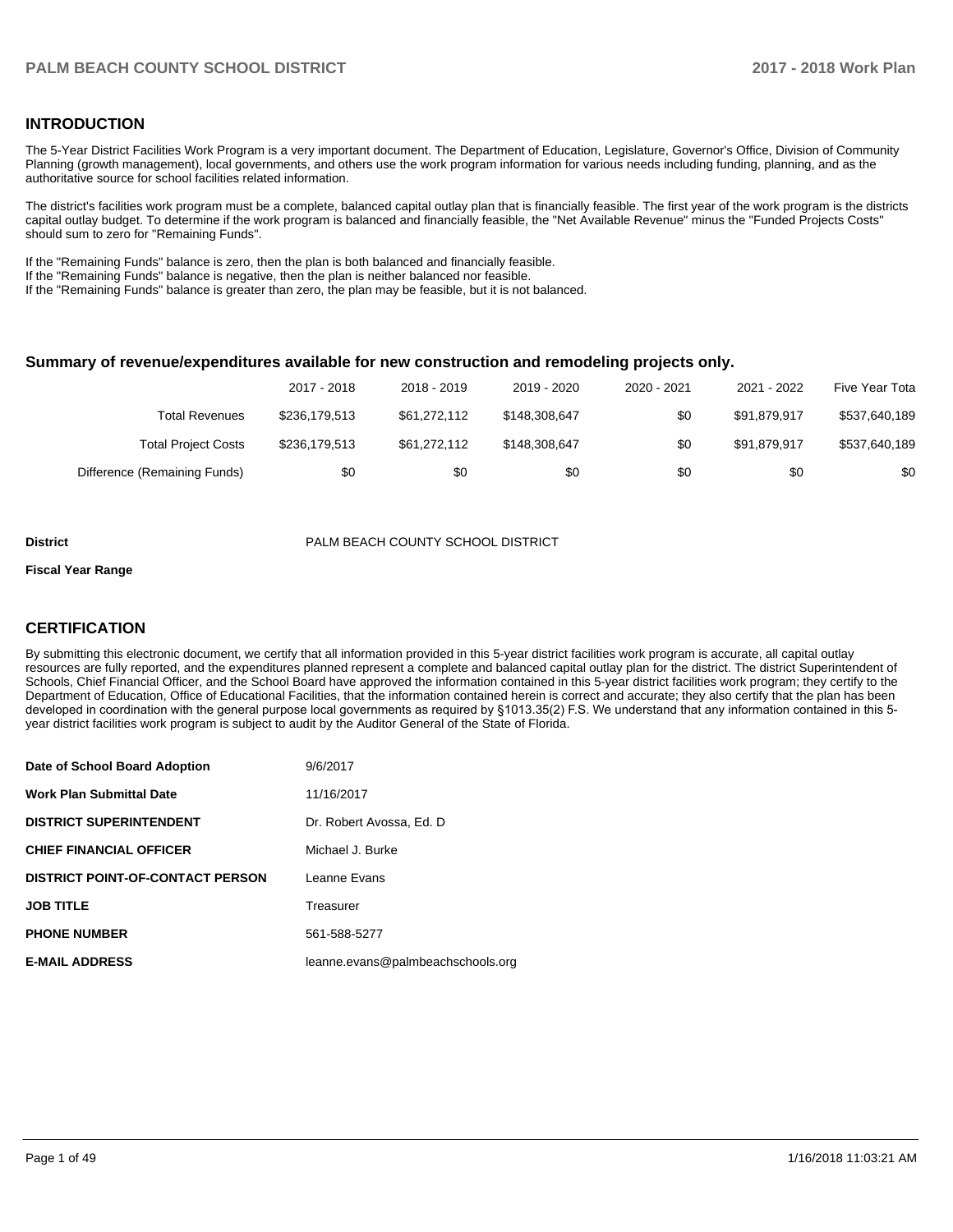# **Expenditures**

#### **Expenditure for Maintenance, Repair and Renovation from 1.50-Mills and PECO**

Annually, prior to the adoption of the district school budget, each school board must prepare a tentative district facilities work program that includes a schedule of major repair and renovation projects necessary to maintain the educational and ancillary facilities of the district.

| Item                                                                                                                                                                                                                                                                                                                                                                                                                                                                                                                                                                                                                                                                                                                                                                                                                                                                                                                                                                                                                                                                                                                                                                                                                                                                                                                                                                                                                                                                                                                                                                                                                                                                                                                                                                                                                                                                                                                                                                                                                                                                                                                                                                                                                                                                                                                                                                                                                                                                                                                                                                                                                                                                                                                                                                                                                                                                                                                                                                                                                                                                                                                                                                                                                                                                                                                                                                                                                                                                                                                                                                                                                                                                                                                                                                                                                                                                                                                                                                                                                                                                                                                                                                                                                                                                                                                                                                                                                                                                                                                                                                                                                                                                                                                                                                                                                                                                                                                                                                                                                                                                                                                                                                                                                                                                                                                                                                                                                                                                                                                                                                                                                                           | 2017 - 2018<br><b>Actual Budget</b> | 2018 - 2019<br>Projected | 2019 - 2020<br>Projected | 2020 - 2021<br>Projected | 2021 - 2022<br>Projected | Total         |
|------------------------------------------------------------------------------------------------------------------------------------------------------------------------------------------------------------------------------------------------------------------------------------------------------------------------------------------------------------------------------------------------------------------------------------------------------------------------------------------------------------------------------------------------------------------------------------------------------------------------------------------------------------------------------------------------------------------------------------------------------------------------------------------------------------------------------------------------------------------------------------------------------------------------------------------------------------------------------------------------------------------------------------------------------------------------------------------------------------------------------------------------------------------------------------------------------------------------------------------------------------------------------------------------------------------------------------------------------------------------------------------------------------------------------------------------------------------------------------------------------------------------------------------------------------------------------------------------------------------------------------------------------------------------------------------------------------------------------------------------------------------------------------------------------------------------------------------------------------------------------------------------------------------------------------------------------------------------------------------------------------------------------------------------------------------------------------------------------------------------------------------------------------------------------------------------------------------------------------------------------------------------------------------------------------------------------------------------------------------------------------------------------------------------------------------------------------------------------------------------------------------------------------------------------------------------------------------------------------------------------------------------------------------------------------------------------------------------------------------------------------------------------------------------------------------------------------------------------------------------------------------------------------------------------------------------------------------------------------------------------------------------------------------------------------------------------------------------------------------------------------------------------------------------------------------------------------------------------------------------------------------------------------------------------------------------------------------------------------------------------------------------------------------------------------------------------------------------------------------------------------------------------------------------------------------------------------------------------------------------------------------------------------------------------------------------------------------------------------------------------------------------------------------------------------------------------------------------------------------------------------------------------------------------------------------------------------------------------------------------------------------------------------------------------------------------------------------------------------------------------------------------------------------------------------------------------------------------------------------------------------------------------------------------------------------------------------------------------------------------------------------------------------------------------------------------------------------------------------------------------------------------------------------------------------------------------------------------------------------------------------------------------------------------------------------------------------------------------------------------------------------------------------------------------------------------------------------------------------------------------------------------------------------------------------------------------------------------------------------------------------------------------------------------------------------------------------------------------------------------------------------------------------------------------------------------------------------------------------------------------------------------------------------------------------------------------------------------------------------------------------------------------------------------------------------------------------------------------------------------------------------------------------------------------------------------------------------------------------------------------------------------|-------------------------------------|--------------------------|--------------------------|--------------------------|--------------------------|---------------|
|                                                                                                                                                                                                                                                                                                                                                                                                                                                                                                                                                                                                                                                                                                                                                                                                                                                                                                                                                                                                                                                                                                                                                                                                                                                                                                                                                                                                                                                                                                                                                                                                                                                                                                                                                                                                                                                                                                                                                                                                                                                                                                                                                                                                                                                                                                                                                                                                                                                                                                                                                                                                                                                                                                                                                                                                                                                                                                                                                                                                                                                                                                                                                                                                                                                                                                                                                                                                                                                                                                                                                                                                                                                                                                                                                                                                                                                                                                                                                                                                                                                                                                                                                                                                                                                                                                                                                                                                                                                                                                                                                                                                                                                                                                                                                                                                                                                                                                                                                                                                                                                                                                                                                                                                                                                                                                                                                                                                                                                                                                                                                                                                                                                | \$28,590,299                        | \$21,940,555             | \$26,270,568             | \$30,961,622             | \$43.866.940             | \$151,629,984 |
| HVAC<br>Locations: ACREAGE PINES ELEMENTARY, ADDISON MIZNER ELEMENTARY, ADULT EDUCATION CENTER, ALEXANDER W DREYFOOS JR<br>SCHOOL OF THE ARTS, ALLAMANDA ELEMENTARY, ANCILLARY @ CO TAYLOR/KIRKLANE, ANCILLARY @ MARY & ROBERT PEW<br>LEADERSHIP CTR (HL WATKINS MS), ANCILLARY AT CENTRAL AREA ADMINISTRATION, ANCILLARY AT FLORIDA MANGO<br>(MCKESSON), ANCILLARY AT FULTON-HOLLAND EDUCATIONAL SERVICES CENTER, ANCILLARY AT LANTANA ELEM, ANCILLARY AT<br>NORTH COUNTY SUPPORT CENTER, ANCILLARY AT SAFE SCHOOLS (BOCA RATON), ANCILLARY AT TEC WAREHOUSE<br>(AUSTRALIAN), ANCILLARY AT WEST GATE ELEM, ATLANTIC COMMUNITY HIGH (NEW), BAK MIDDLE SCHOOL OF THE ARTS,<br>BANYAN CREEK ELEMENTARY, BARTON ELEMENTARY, BEACON COVE INTERMEDIATE BESSIE DUBOIS CAMPUS, BEAR LAKES<br>MIDDLE, BELLE GLADE ELEMENTARY, BELVEDERE ELEMENTARY, BENOIST FARMS ELEMENTARY, BERKSHIRE ELEMENTARY, BINK<br>FOREST ELEMENTARY, BOCA RATON COMMUNITY HIGH, BOCA RATON COMMUNITY MIDDLE, BOCA RATON ELEMENTARY,<br>BOYNTON BEACH COMMUNITY HIGH, CALUSA ELEMENTARY, CARVER COMMUNITY MIDDLE, CHOLEE LAKE ELEMENTARY, CHRIST.<br>MCAULIFFE MIDDLE, CITRUS COVE ELEMENTARY, CLIFFORD O TAYLOR/KIRKLANE ELEMENTARY, CONGRESS MIDDLE, CONNISTOI<br>COMMUNITY MIDDLE, CORAL REEF ELEMENTARY, CORAL SUNSET ELEMENTARY, CRESTWOOD MIDDLE, CROSS ROADS ACADEMY<br>(LAKE SHORE ANNEX), CROSSPOINTE ELEMENTARY, CRYSTAL LAKES ELEMENTARY, CYPRESS TRAILS ELEMENTARY, DEL PRADC<br>ELEMENTARY, DELRAY FULL SERVICE CENTER, DIAMOND VIEW ELEMENTARY, DISCOVERY KEY ELEMENTARY, DON ESTRIDGE<br>HIGH TECH MIDDLE, DR MARY MCLEOD BETHUNE ELEMENTARY, DWIGHT D EISENHOWER ELEMENTARY, EAGLES LANDING<br>MIDDLE, EGRET LAKE ELEMENTARY, ELBRIDGE GALE ELEMENTARY, EMERALD COVE MIDDLE (02-JJ), EQUESTRIAN TRAILS<br>ELEMENTARY, EVERGLADES ELEMENTARY SCHOOL (03-W), FOREST HILL COMMUNITY HIGH, FOREST HILL ELEMENTARY, FOREST<br>PARK ELEMENTARY, FREEDOM SHORES ELEMENTARY, FRONTIER ELEMENTARY, GALAXY ELEMENTARY, GLADE VIEW<br>ELEMENTARY, GLADES CENTRAL COMMUNITY HIGH, GOLD COAST COMMUNITY SCHOOL, GOLDEN GROVE ELEMENTARY, GOVE<br>ELEMENTARY, GRASSY WATERS ELEMENTARY, GREENACRES ELEMENTARY, GROVE PARK ELEMENTARY, H L JOHNSON<br>ELEMENTARY, HAGEN ROAD ELEMENTARY (NEW), HAMMOCK POINTE ELEMENTARY, HERITAGE ELEMENTARY, HIDDEN OAKS<br>ELEMENTARY, HIGHLAND ELEMENTARY, HOPE CENTENNIAL ELEMENTARY (06-D), HOWELL L WATKINS MIDDLE, INDEPENDENCE<br>MIDDLE, INDIAN PINES ELEMENTARY, INDIAN RIDGE SCHOOL, INLET GROVE @ OLD SUNCOAST , ITV STATION (THE EDUCATION<br>NETWORK AT BOYNTON BEACH), J C MITCHELL ELEMENTARY, JEAGA MIDDLE, JERRY THOMAS ELEMENTARY, JOHN F KENNEDY<br>MIDDLE, JOHN I LEONARD SENIOR HIGH, JUPITER COMMUNITY HIGH, JUPITER ELEMENTARY, JUPITER FARMS ELEMENTARY,<br>JUPITER MIDDLE, K E CUNNINGHAM/CANAL POINT ELEMENTARY, L.C. SWAIN MIDDLE, LAKE PARK ELEMENTARY, LAKE SHORE<br>MIDDLE (NEW), LAKE WORTH COMMUNITY HIGH, LAKE WORTH MIDDLE, LANTANA COMMUNITY MIDDLE, LANTANA ELEMENTARY,<br>LIBERTY PARK ELEMENTARY, LIGHTHOUSE ELEMENTARY, LIMESTONE CREEK ELEMENTARY, LINCOLN ELEMENTARY, LOGGERS<br>RUN MIDDLE, LOXAHATCHEE GROVES ELEMENTARY, LOXAHATCHEE TV RELAY STATION, MAINTENANCE & TRANSPORTATION @<br>SUMMIT, MAINTENANCE AT CRESTWOOD, MANATEE ELEMENTARY, MARSH POINTE ELEMENTARY (03-X), MEADOW PARK<br>ELEMENTARY, MELALEUCA ELEMENTARY, MORIKAMI PARK ELEMENTARY, NEW HORIZONS ELEMENTARY, NORTH GRADE<br>ELEMENTARY, NORTHBORO ELEMENTARY, NORTHMORE ELEMENTARY, ODYSSEY MIDDLE, OKEEHEELEE MIDDLE, OLYMPIC<br>HEIGHTS COMMUNITY HIGH, OMNI MIDDLE, ORCHARD VIEW ELEMENTARY, OSCEOLA CREEK MIDDLE, PAHOKEE ELEMENTARY,<br>PAHOKEE MIDDLE / SENIOR HIGH, PALM BEACH CENTRAL HIGH, PALM BEACH GARDENS COMMUNITY HIGH, PALM BEACH<br>GARDENS ELEMENTARY, PALM BEACH LAKES COMMUNITY HIGH, PALM BEACH PUBLIC SCHOOL, PALM SPRINGS COMMUNITY<br>MIDDLE, PALM SPRINGS ELEMENTARY, PALMETTO ELEMENTARY, PANTHER RUN ELEMENTARY, PARK VISTA COMMUNITY HIGH,<br>PIERCE HAMMOCK ELEMENTARY, PINE GROVE ELEMENTARY, PINE JOG ELEMENTARY (03-Y), PIONEER PARK ELEMENTARY,<br>PLEASANT CITY ELEMENTARY, PLUMOSA ELEMENTARY, PLUMOSA ELEMENTARY SCHOOL OF THE ARTS, POINCIANA ELEMENTAR<br>POLO PARK MIDDLE, RIVIERA BEACH PREPARATORY & ACHIEVEMENT ACADEMY, ROLLING GREEN ELEMENTARY, ROOSEVELT<br>COMMUNITY MIDDLE, ROOSEVELT ELEMENTARY, ROOSEVELT FULL SERVICE CENTER, ROSENWALD ELEMENTARY, ROYAL PALM<br>BEACH COMMUNITY HIGH, ROYAL PALM BEACH ELEMENTARY, ROYAL PALM SCHOOL, S D SPADY ELEMENTARY, SABAL<br>PALM/HIGHRIDGE, SANDPIPER SHORES ELEMENTARY, SANTALUCES COMMUNITY HIGH, SEACREST TRAINING CENTER,<br>SEMINOLE RIDGE COMMUNITY HIGH, SEMINOLE TRAILS ELEMENTARY, SOUTH GRADE ELEMENTARY, SOUTH INTENSIVE<br>TRANSITION, SOUTH OLIVE ELEMENTARY, SOUTH TECHNICAL COMMUNITY HIGH, SPANISH RIVER COMMUNITY HIGH, STARLIGHT<br>COVE ELEMENTARY, SUNCOAST COMMUNITY HIGH SCHOOL (NEW), SUNRISE PARK ELEMENTARY, SUNSET PALMS ELEMENTARY<br>(03-Z), THE CONSERVATORY SCHOOL AT NORTH PALM BEACH , TIMBER TRACE ELEMENTARY, TRADEWINDS MIDDLE,<br>TRANSPORTATION AND MPO AT NORTH AREA (BLUE HERON), TRANSPORTATION AT EAST (RANCH ROAD), TRANSPORTATION AT<br>SOUTH AREA, TRANSPORTATION AT WEST CENTRAL (ROYAL PALM), TRANSPORTATION WEST AREA (BELLE GLADE), TURNING<br>POINTS ACADEMY, U B KINSEY/PALMVIEW ELEMENTARY, VERDE ELEMENTARY, VILLAGE ACADEMY, WASHINGTON ELEMENTARY,<br>WATERS EDGE ELEMENTARY, WATSON B DUNCAN MIDDLE, WELLINGTON COMMUNITY HIGH, WELLINGTON ELEMENTARY,<br>WELLINGTON LANDINGS MIDDLE, WEST BOCA RATON COMMUNITY HIGH, WEST GATE ELEMENTARY, WEST RIVIERA ELEMENTARY |                                     |                          |                          |                          |                          |               |
| WEST TECHNICAL EDUCATION CENTER, WESTERN PINES MIDDLE, WESTWARD ELEMENTARY, WHISPERING PINES ELEMENTARY,<br>WILLIAM T DWYER HIGH, WOODLANDS MIDDLE, WYNNEBROOK ELEMENTARY                                                                                                                                                                                                                                                                                                                                                                                                                                                                                                                                                                                                                                                                                                                                                                                                                                                                                                                                                                                                                                                                                                                                                                                                                                                                                                                                                                                                                                                                                                                                                                                                                                                                                                                                                                                                                                                                                                                                                                                                                                                                                                                                                                                                                                                                                                                                                                                                                                                                                                                                                                                                                                                                                                                                                                                                                                                                                                                                                                                                                                                                                                                                                                                                                                                                                                                                                                                                                                                                                                                                                                                                                                                                                                                                                                                                                                                                                                                                                                                                                                                                                                                                                                                                                                                                                                                                                                                                                                                                                                                                                                                                                                                                                                                                                                                                                                                                                                                                                                                                                                                                                                                                                                                                                                                                                                                                                                                                                                                                      |                                     |                          |                          |                          |                          |               |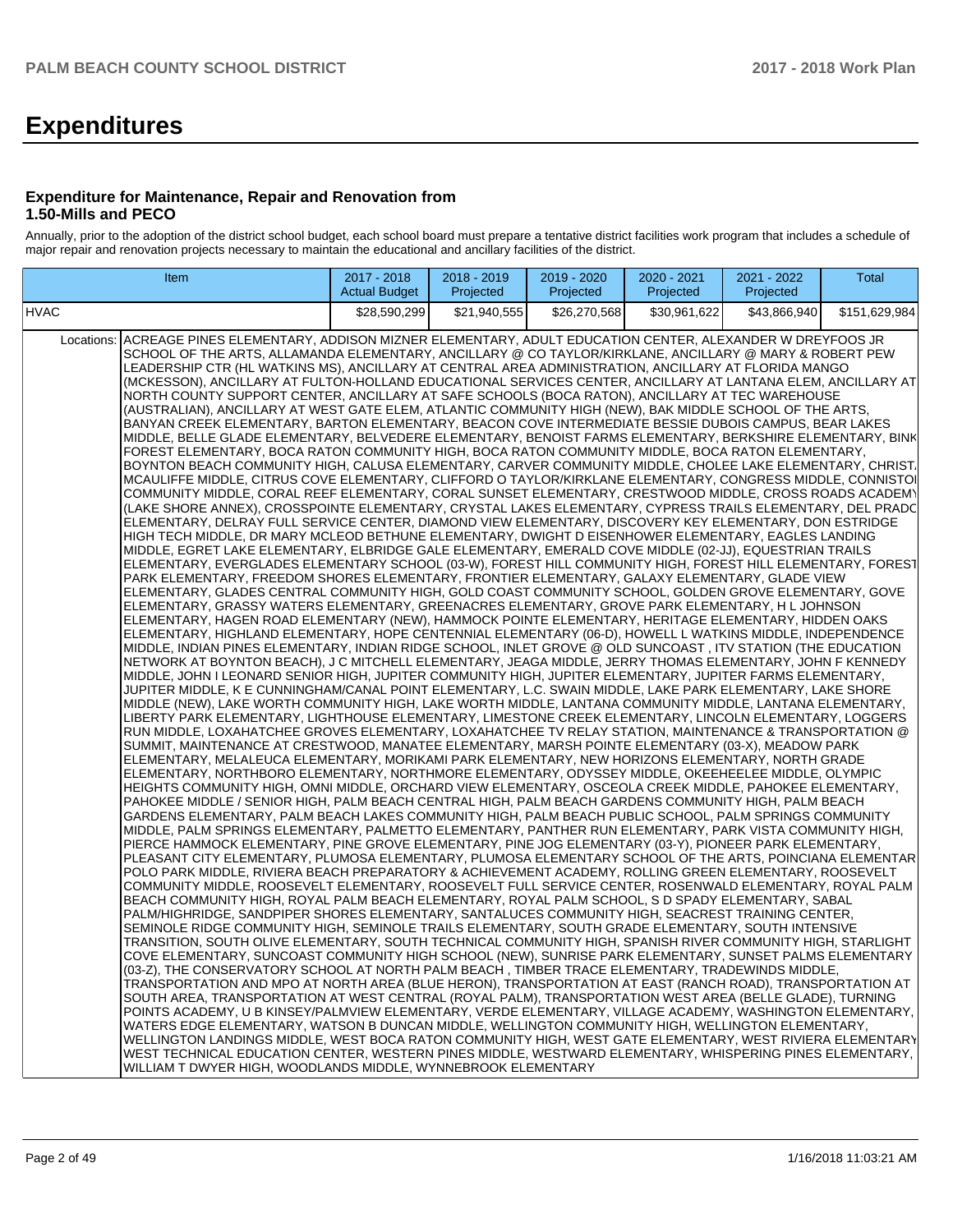| Locations: No Locations for this expenditure.<br>\$5,905,216<br>\$62,370,854<br>Roofing<br>\$16,195,656<br>\$12,543,437<br>\$10,424,100<br>\$17,302,445<br>Locations: ACREAGE PINES ELEMENTARY, ADDISON MIZNER ELEMENTARY, ADULT EDUCATION CENTER, ALEXANDER W DREYFOOS JR<br>SCHOOL OF THE ARTS, ALLAMANDA ELEMENTARY, ANCILLARY @ CO TAYLOR/KIRKLANE, ANCILLARY @ MARY & ROBERT PEW<br>LEADERSHIP CTR (HL WATKINS MS), ANCILLARY AT CENTRAL AREA ADMINISTRATION, ANCILLARY AT FLORIDA MANGO<br>(MCKESSON), ANCILLARY AT FULTON-HOLLAND EDUCATIONAL SERVICES CENTER, ANCILLARY AT LANTANA ELEM, ANCILLARY AT <br>NORTH COUNTY SUPPORT CENTER, ANCILLARY AT SAFE SCHOOLS (BOCA RATON), ANCILLARY AT TEC WAREHOUSE<br>(AUSTRALIAN), ANCILLARY AT WEST GATE ELEM, ATLANTIC COMMUNITY HIGH (NEW), BAK MIDDLE SCHOOL OF THE ARTS,<br>BANYAN CREEK ELEMENTARY, BARTON ELEMENTARY, BEACON COVE INTERMEDIATE BESSIE DUBOIS CAMPUS, BEAR LAKES<br>MIDDLE, BELLE GLADE ELEMENTARY, BELVEDERE ELEMENTARY, BENOIST FARMS ELEMENTARY, BERKSHIRE ELEMENTARY, BINK<br>FOREST ELEMENTARY, BOCA RATON COMMUNITY HIGH, BOCA RATON COMMUNITY MIDDLE, BOCA RATON ELEMENTARY,<br>BOYNTON BEACH COMMUNITY HIGH, CALUSA ELEMENTARY, CARVER COMMUNITY MIDDLE, CHOLEE LAKE ELEMENTARY, CHRIST.<br>MCAULIFFE MIDDLE, CITRUS COVE ELEMENTARY, CLIFFORD O TAYLOR/KIRKLANE ELEMENTARY, CONGRESS MIDDLE, CONNISTOI<br>COMMUNITY MIDDLE, CORAL REEF ELEMENTARY, CORAL SUNSET ELEMENTARY, CRESTWOOD MIDDLE, CROSS ROADS ACADEMY<br>(LAKE SHORE ANNEX), CROSSPOINTE ELEMENTARY, CRYSTAL LAKES ELEMENTARY, CYPRESS TRAILS ELEMENTARY, DEL PRADC <br>ELEMENTARY, DELRAY FULL SERVICE CENTER, DIAMOND VIEW ELEMENTARY, DISCOVERY KEY ELEMENTARY, DON ESTRIDGE<br>HIGH TECH MIDDLE, DR MARY MCLEOD BETHUNE ELEMENTARY, DWIGHT D EISENHOWER ELEMENTARY, EAGLES LANDING<br>MIDDLE. EGRET LAKE ELEMENTARY. ELBRIDGE GALE ELEMENTARY. EMERALD COVE MIDDLE (02-JJ). EQUESTRIAN TRAILS<br>ELEMENTARY, EVERGLADES ELEMENTARY SCHOOL (03-W), FOREST HILL COMMUNITY HIGH, FOREST HILL ELEMENTARY, FOREST<br>PARK ELEMENTARY, FREEDOM SHORES ELEMENTARY, FRONTIER ELEMENTARY, GALAXY ELEMENTARY, GLADE VIEW<br>ELEMENTARY, GLADES CENTRAL COMMUNITY HIGH, GOLD COAST COMMUNITY SCHOOL, GOLDEN GROVE ELEMENTARY, GOVE<br>ELEMENTARY, GRASSY WATERS ELEMENTARY, GREENACRES ELEMENTARY, GROVE PARK ELEMENTARY, H L JOHNSON<br>ELEMENTARY, HAGEN ROAD ELEMENTARY (NEW), HAMMOCK POINTE ELEMENTARY, HERITAGE ELEMENTARY, HIDDEN OAKS<br>ELEMENTARY, HIGHLAND ELEMENTARY, HOPE CENTENNIAL ELEMENTARY (06-D), HOWELL L WATKINS MIDDLE, INDEPENDENCE<br>MIDDLE, INDIAN PINES ELEMENTARY, INDIAN RIDGE SCHOOL, INLET GROVE @ OLD SUNCOAST, ITV STATION (THE EDUCATION<br>NETWORK AT BOYNTON BEACH), J C MITCHELL ELEMENTARY, JEAGA MIDDLE, JERRY THOMAS ELEMENTARY, JOHN F KENNEDY<br>MIDDLE, JOHN I LEONARD SENIOR HIGH, JUPITER COMMUNITY HIGH, JUPITER ELEMENTARY, JUPITER FARMS ELEMENTARY,<br>JUPITER MIDDLE, K E CUNNINGHAM/CANAL POINT ELEMENTARY, L.C. SWAIN MIDDLE, LAKE PARK ELEMENTARY, LAKE SHORE<br>MIDDLE (NEW), LAKE WORTH COMMUNITY HIGH, LAKE WORTH MIDDLE, LANTANA COMMUNITY MIDDLE, LANTANA ELEMENTARY,<br>LIBERTY PARK ELEMENTARY, LIGHTHOUSE ELEMENTARY, LIMESTONE CREEK ELEMENTARY, LINCOLN ELEMENTARY, LOGGERS<br>RUN MIDDLE, LOXAHATCHEE GROVES ELEMENTARY, LOXAHATCHEE TV RELAY STATION, MAINTENANCE & TRANSPORTATION @<br>SUMMIT, MAINTENANCE AT CRESTWOOD, MANATEE ELEMENTARY, MARSH POINTE ELEMENTARY (03-X), MEADOW PARK<br>ELEMENTARY, MELALEUCA ELEMENTARY, MORIKAMI PARK ELEMENTARY, NEW HORIZONS ELEMENTARY, NORTH GRADE<br>ELEMENTARY, NORTHBORO ELEMENTARY, NORTHMORE ELEMENTARY, ODYSSEY MIDDLE, OKEEHEELEE MIDDLE, OLYMPIC<br>HEIGHTS COMMUNITY HIGH, OMNI MIDDLE, ORCHARD VIEW ELEMENTARY, OSCEOLA CREEK MIDDLE, PAHOKEE ELEMENTARY,<br>PAHOKEE MIDDLE / SENIOR HIGH, PALM BEACH CENTRAL HIGH, PALM BEACH GARDENS COMMUNITY HIGH, PALM BEACH<br>GARDENS ELEMENTARY, PALM BEACH LAKES COMMUNITY HIGH, PALM BEACH PUBLIC SCHOOL, PALM SPRINGS COMMUNITY<br>MIDDLE, PALM SPRINGS ELEMENTARY, PALMETTO ELEMENTARY, PANTHER RUN ELEMENTARY, PARK VISTA COMMUNITY HIGH,<br>PIERCE HAMMOCK ELEMENTARY, PINE GROVE ELEMENTARY, PINE JOG ELEMENTARY (03-Y), PIONEER PARK ELEMENTARY,<br>PLEASANT CITY ELEMENTARY, PLUMOSA ELEMENTARY, PLUMOSA ELEMENTARY SCHOOL OF THE ARTS, POINCIANA ELEMENTAR<br>POLO PARK MIDDLE, RIVIERA BEACH PREPARATORY & ACHIEVEMENT ACADEMY, ROLLING GREEN ELEMENTARY, ROOSEVELT<br>COMMUNITY MIDDLE, ROOSEVELT ELEMENTARY, ROOSEVELT FULL SERVICE CENTER, ROSENWALD ELEMENTARY, ROYAL PALM<br>BEACH COMMUNITY HIGH, ROYAL PALM BEACH ELEMENTARY, ROYAL PALM SCHOOL, S D SPADY ELEMENTARY, SABAL<br>PALM/HIGHRIDGE, SANDPIPER SHORES ELEMENTARY, SANTALUCES COMMUNITY HIGH, SEACREST TRAINING CENTER,<br>SEMINOLE RIDGE COMMUNITY HIGH, SEMINOLE TRAILS ELEMENTARY, SOUTH GRADE ELEMENTARY, SOUTH INTENSIVE<br>TRANSITION, SOUTH OLIVE ELEMENTARY, SOUTH TECHNICAL COMMUNITY HIGH, SPANISH RIVER COMMUNITY HIGH, STARLIGHT<br>COVE ELEMENTARY, SUNCOAST COMMUNITY HIGH SCHOOL (NEW), SUNRISE PARK ELEMENTARY, SUNSET PALMS ELEMENTARY<br>(03-Z), THE CONSERVATORY SCHOOL AT NORTH PALM BEACH, TIMBER TRACE ELEMENTARY, TRADEWINDS MIDDLE,<br>TRANSPORTATION AND MPO AT NORTH AREA (BLUE HERON), TRANSPORTATION AT EAST (RANCH ROAD), TRANSPORTATION AT<br>SOUTH AREA, TRANSPORTATION AT WEST CENTRAL (ROYAL PALM), TRANSPORTATION WEST AREA (BELLE GLADE), TURNING<br>POINTS ACADEMY, U B KINSEY/PALMVIEW ELEMENTARY, VERDE ELEMENTARY, VILLAGE ACADEMY, WASHINGTON ELEMENTARY, |
|---------------------------------------------------------------------------------------------------------------------------------------------------------------------------------------------------------------------------------------------------------------------------------------------------------------------------------------------------------------------------------------------------------------------------------------------------------------------------------------------------------------------------------------------------------------------------------------------------------------------------------------------------------------------------------------------------------------------------------------------------------------------------------------------------------------------------------------------------------------------------------------------------------------------------------------------------------------------------------------------------------------------------------------------------------------------------------------------------------------------------------------------------------------------------------------------------------------------------------------------------------------------------------------------------------------------------------------------------------------------------------------------------------------------------------------------------------------------------------------------------------------------------------------------------------------------------------------------------------------------------------------------------------------------------------------------------------------------------------------------------------------------------------------------------------------------------------------------------------------------------------------------------------------------------------------------------------------------------------------------------------------------------------------------------------------------------------------------------------------------------------------------------------------------------------------------------------------------------------------------------------------------------------------------------------------------------------------------------------------------------------------------------------------------------------------------------------------------------------------------------------------------------------------------------------------------------------------------------------------------------------------------------------------------------------------------------------------------------------------------------------------------------------------------------------------------------------------------------------------------------------------------------------------------------------------------------------------------------------------------------------------------------------------------------------------------------------------------------------------------------------------------------------------------------------------------------------------------------------------------------------------------------------------------------------------------------------------------------------------------------------------------------------------------------------------------------------------------------------------------------------------------------------------------------------------------------------------------------------------------------------------------------------------------------------------------------------------------------------------------------------------------------------------------------------------------------------------------------------------------------------------------------------------------------------------------------------------------------------------------------------------------------------------------------------------------------------------------------------------------------------------------------------------------------------------------------------------------------------------------------------------------------------------------------------------------------------------------------------------------------------------------------------------------------------------------------------------------------------------------------------------------------------------------------------------------------------------------------------------------------------------------------------------------------------------------------------------------------------------------------------------------------------------------------------------------------------------------------------------------------------------------------------------------------------------------------------------------------------------------------------------------------------------------------------------------------------------------------------------------------------------------------------------------------------------------------------------------------------------------------------------------------------------------------------------------------------------------------------------------------------------------------------------------------------------------------------------------------------------------------------------------------------------------------------------------------------|
|                                                                                                                                                                                                                                                                                                                                                                                                                                                                                                                                                                                                                                                                                                                                                                                                                                                                                                                                                                                                                                                                                                                                                                                                                                                                                                                                                                                                                                                                                                                                                                                                                                                                                                                                                                                                                                                                                                                                                                                                                                                                                                                                                                                                                                                                                                                                                                                                                                                                                                                                                                                                                                                                                                                                                                                                                                                                                                                                                                                                                                                                                                                                                                                                                                                                                                                                                                                                                                                                                                                                                                                                                                                                                                                                                                                                                                                                                                                                                                                                                                                                                                                                                                                                                                                                                                                                                                                                                                                                                                                                                                                                                                                                                                                                                                                                                                                                                                                                                                                                                                                                                                                                                                                                                                                                                                                                                                                                                                                                                                                                                                                 |
|                                                                                                                                                                                                                                                                                                                                                                                                                                                                                                                                                                                                                                                                                                                                                                                                                                                                                                                                                                                                                                                                                                                                                                                                                                                                                                                                                                                                                                                                                                                                                                                                                                                                                                                                                                                                                                                                                                                                                                                                                                                                                                                                                                                                                                                                                                                                                                                                                                                                                                                                                                                                                                                                                                                                                                                                                                                                                                                                                                                                                                                                                                                                                                                                                                                                                                                                                                                                                                                                                                                                                                                                                                                                                                                                                                                                                                                                                                                                                                                                                                                                                                                                                                                                                                                                                                                                                                                                                                                                                                                                                                                                                                                                                                                                                                                                                                                                                                                                                                                                                                                                                                                                                                                                                                                                                                                                                                                                                                                                                                                                                                                 |
| WATERS EDGE ELEMENTARY, WATSON B DUNCAN MIDDLE, WELLINGTON COMMUNITY HIGH, WELLINGTON ELEMENTARY,<br>WELLINGTON LANDINGS MIDDLE, WEST BOCA RATON COMMUNITY HIGH, WEST GATE ELEMENTARY, WEST RIVIERA ELEMENTARY<br>WEST TECHNICAL EDUCATION CENTER, WESTERN PINES MIDDLE, WESTWARD ELEMENTARY, WHISPERING PINES ELEMENTARY,<br>WILLIAM T DWYER HIGH, WOODLANDS MIDDLE, WYNNEBROOK ELEMENTARY<br>\$7,299,884<br>\$4,291,913<br>\$5,082,288<br>\$6,535,456<br>\$10,167,041<br>\$33,376,582<br> Safety to Life                                                                                                                                                                                                                                                                                                                                                                                                                                                                                                                                                                                                                                                                                                                                                                                                                                                                                                                                                                                                                                                                                                                                                                                                                                                                                                                                                                                                                                                                                                                                                                                                                                                                                                                                                                                                                                                                                                                                                                                                                                                                                                                                                                                                                                                                                                                                                                                                                                                                                                                                                                                                                                                                                                                                                                                                                                                                                                                                                                                                                                                                                                                                                                                                                                                                                                                                                                                                                                                                                                                                                                                                                                                                                                                                                                                                                                                                                                                                                                                                                                                                                                                                                                                                                                                                                                                                                                                                                                                                                                                                                                                                                                                                                                                                                                                                                                                                                                                                                                                                                                                                      |

 $\overline{\phantom{a}}$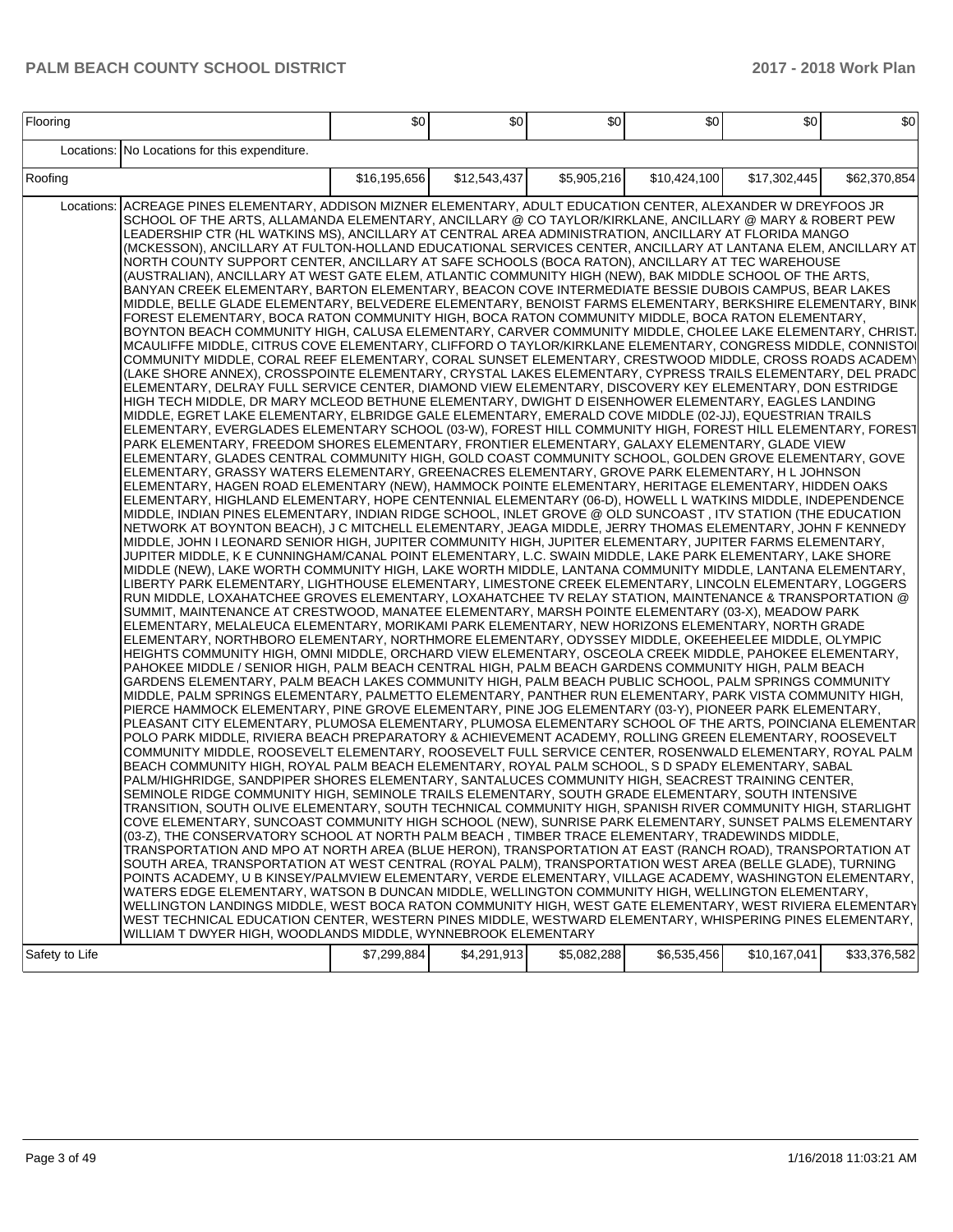| Locations: | ACREAGE PINES ELEMENTARY, ADDISON MIZNER ELEMENTARY, ADULT EDUCATION CENTER, ALEXANDER W DREYFOOS JR<br>SCHOOL OF THE ARTS, ALLAMANDA ELEMENTARY, ANCILLARY @ CO TAYLOR/KIRKLANE, ANCILLARY @ MARY & ROBERT PEW<br>LEADERSHIP CTR (HL WATKINS MS), ANCILLARY AT CENTRAL AREA ADMINISTRATION, ANCILLARY AT FLORIDA MANGO<br>(MCKESSON), ANCILLARY AT FULTON-HOLLAND EDUCATIONAL SERVICES CENTER, ANCILLARY AT LANTANA ELEM, ANCILLARY AT<br>NORTH COUNTY SUPPORT CENTER, ANCILLARY AT SAFE SCHOOLS (BOCA RATON), ANCILLARY AT TEC WAREHOUSE<br>(AUSTRALIAN), ANCILLARY AT WEST GATE ELEM, ATLANTIC COMMUNITY HIGH (NEW), BAK MIDDLE SCHOOL OF THE ARTS,<br>BANYAN CREEK ELEMENTARY, BARTON ELEMENTARY, BEACON COVE INTERMEDIATE BESSIE DUBOIS CAMPUS, BEAR LAKES<br>MIDDLE, BELLE GLADE ELEMENTARY, BELVEDERE ELEMENTARY, BENOIST FARMS ELEMENTARY, BERKSHIRE ELEMENTARY, BINK<br>FOREST ELEMENTARY, BOCA RATON COMMUNITY HIGH, BOCA RATON COMMUNITY MIDDLE, BOCA RATON ELEMENTARY,<br>BOYNTON BEACH COMMUNITY HIGH, CALUSA ELEMENTARY, CARVER COMMUNITY MIDDLE, CHOLEE LAKE ELEMENTARY, CHRIST.<br>MCAULIFFE MIDDLE, CITRUS COVE ELEMENTARY, CLIFFORD O TAYLOR/KIRKLANE ELEMENTARY, CONGRESS MIDDLE, CONNISTOI<br>COMMUNITY MIDDLE, CORAL REEF ELEMENTARY, CORAL SUNSET ELEMENTARY, CRESTWOOD MIDDLE, CROSS ROADS ACADEMY<br>(LAKE SHORE ANNEX), CROSSPOINTE ELEMENTARY, CRYSTAL LAKES ELEMENTARY, CYPRESS TRAILS ELEMENTARY, DEL PRADC<br>ELEMENTARY, DELRAY FULL SERVICE CENTER, DIAMOND VIEW ELEMENTARY, DISCOVERY KEY ELEMENTARY, DON ESTRIDGE<br>HIGH TECH MIDDLE, DR MARY MCLEOD BETHUNE ELEMENTARY, DWIGHT D EISENHOWER ELEMENTARY, EAGLES LANDING<br>MIDDLE, EGRET LAKE ELEMENTARY, ELBRIDGE GALE ELEMENTARY, EMERALD COVE MIDDLE (02-JJ), EQUESTRIAN TRAILS<br>ELEMENTARY, EVERGLADES ELEMENTARY SCHOOL (03-W), FOREST HILL COMMUNITY HIGH, FOREST HILL ELEMENTARY, FOREST<br>PARK ELEMENTARY, FREEDOM SHORES ELEMENTARY, FRONTIER ELEMENTARY, GALAXY ELEMENTARY, GLADE VIEW<br>ELEMENTARY, GLADES CENTRAL COMMUNITY HIGH, GOLD COAST COMMUNITY SCHOOL, GOLDEN GROVE ELEMENTARY, GOVE<br>ELEMENTARY, GRASSY WATERS ELEMENTARY, GREENACRES ELEMENTARY, GROVE PARK ELEMENTARY, H L JOHNSON<br>ELEMENTARY, HAGEN ROAD ELEMENTARY (NEW), HAMMOCK POINTE ELEMENTARY, HERITAGE ELEMENTARY, HIDDEN OAKS<br>ELEMENTARY, HIGHLAND ELEMENTARY, HOPE CENTENNIAL ELEMENTARY (06-D), HOWELL L WATKINS MIDDLE, INDEPENDENCE<br>MIDDLE, INDIAN PINES ELEMENTARY, INDIAN RIDGE SCHOOL, INLET GROVE @ OLD SUNCOAST, ITV STATION (THE EDUCATION<br>NETWORK AT BOYNTON BEACH), J C MITCHELL ELEMENTARY, JEAGA MIDDLE, JERRY THOMAS ELEMENTARY, JOHN F KENNEDY<br>MIDDLE, JOHN I LEONARD SENIOR HIGH, JUPITER COMMUNITY HIGH, JUPITER ELEMENTARY, JUPITER FARMS ELEMENTARY,<br>JUPITER MIDDLE, K E CUNNINGHAM/CANAL POINT ELEMENTARY, L.C. SWAIN MIDDLE, LAKE PARK ELEMENTARY, LAKE SHORE<br>MIDDLE (NEW), LAKE WORTH COMMUNITY HIGH, LAKE WORTH MIDDLE, LANTANA COMMUNITY MIDDLE, LANTANA ELEMENTARY,<br>LIBERTY PARK ELEMENTARY, LIGHTHOUSE ELEMENTARY, LIMESTONE CREEK ELEMENTARY, LINCOLN ELEMENTARY, LOGGERS<br>RUN MIDDLE, LOXAHATCHEE GROVES ELEMENTARY, LOXAHATCHEE TV RELAY STATION, MAINTENANCE & TRANSPORTATION @<br>SUMMIT, MAINTENANCE AT CRESTWOOD, MANATEE ELEMENTARY, MARSH POINTE ELEMENTARY (03-X), MEADOW PARK<br>ELEMENTARY, MELALEUCA ELEMENTARY, MORIKAMI PARK ELEMENTARY, NEW HORIZONS ELEMENTARY, NORTH GRADE<br>ELEMENTARY, NORTHBORO ELEMENTARY, NORTHMORE ELEMENTARY, ODYSSEY MIDDLE, OKEEHEELEE MIDDLE, OLYMPIC<br>HEIGHTS COMMUNITY HIGH, OMNI MIDDLE, ORCHARD VIEW ELEMENTARY, OSCEOLA CREEK MIDDLE, PAHOKEE ELEMENTARY,<br>PAHOKEE MIDDLE / SENIOR HIGH, PALM BEACH CENTRAL HIGH, PALM BEACH GARDENS COMMUNITY HIGH, PALM BEACH<br>GARDENS ELEMENTARY, PALM BEACH LAKES COMMUNITY HIGH, PALM BEACH PUBLIC SCHOOL, PALM SPRINGS COMMUNITY<br>MIDDLE, PALM SPRINGS ELEMENTARY, PALMETTO ELEMENTARY, PANTHER RUN ELEMENTARY, PARK VISTA COMMUNITY HIGH,<br>PIERCE HAMMOCK ELEMENTARY, PINE GROVE ELEMENTARY, PINE JOG ELEMENTARY (03-Y), PIONEER PARK ELEMENTARY,<br>PLEASANT CITY ELEMENTARY, PLUMOSA ELEMENTARY, PLUMOSA ELEMENTARY SCHOOL OF THE ARTS, POINCIANA ELEMENTAR<br>POLO PARK MIDDLE, RIVIERA BEACH PREPARATORY & ACHIEVEMENT ACADEMY, ROLLING GREEN ELEMENTARY, ROOSEVELT<br>COMMUNITY MIDDLE, ROOSEVELT ELEMENTARY, ROOSEVELT FULL SERVICE CENTER, ROSENWALD ELEMENTARY, ROYAL PALM<br>BEACH COMMUNITY HIGH. ROYAL PALM BEACH ELEMENTARY. ROYAL PALM SCHOOL. S D SPADY ELEMENTARY. SABAL<br>PALM/HIGHRIDGE, SANDPIPER SHORES ELEMENTARY, SANTALUCES COMMUNITY HIGH, SEACREST TRAINING CENTER,<br>SEMINOLE RIDGE COMMUNITY HIGH. SEMINOLE TRAILS ELEMENTARY. SOUTH GRADE ELEMENTARY. SOUTH INTENSIVE<br>TRANSITION, SOUTH OLIVE ELEMENTARY, SOUTH TECHNICAL COMMUNITY HIGH, SPANISH RIVER COMMUNITY HIGH, STARLIGHT<br>COVE ELEMENTARY, SUNCOAST COMMUNITY HIGH SCHOOL (NEW), SUNRISE PARK ELEMENTARY, SUNSET PALMS ELEMENTARY<br>(03-Z), THE CONSERVATORY SCHOOL AT NORTH PALM BEACH , TIMBER TRACE ELEMENTARY, TRADEWINDS MIDDLE,<br>TRANSPORTATION AND MPO AT NORTH AREA (BLUE HERON), TRANSPORTATION AT EAST (RANCH ROAD), TRANSPORTATION AT<br>SOUTH AREA, TRANSPORTATION AT WEST CENTRAL (ROYAL PALM), TRANSPORTATION WEST AREA (BELLE GLADE), TURNING<br>POINTS ACADEMY, U B KINSEY/PALMVIEW ELEMENTARY, VERDE ELEMENTARY, VILLAGE ACADEMY, WASHINGTON ELEMENTARY,<br>WATERS EDGE ELEMENTARY, WATSON B DUNCAN MIDDLE, WELLINGTON COMMUNITY HIGH, WELLINGTON ELEMENTARY,<br>WELLINGTON LANDINGS MIDDLE, WEST BOCA RATON COMMUNITY HIGH, WEST GATE ELEMENTARY, WEST RIVIERA ELEMENTARY<br>WEST TECHNICAL EDUCATION CENTER, WESTERN PINES MIDDLE, WESTWARD ELEMENTARY, WHISPERING PINES ELEMENTARY,<br>WILLIAM T DWYER HIGH, WOODLANDS MIDDLE, WYNNEBROOK ELEMENTARY |           |           |             |           |           |             |
|------------|---------------------------------------------------------------------------------------------------------------------------------------------------------------------------------------------------------------------------------------------------------------------------------------------------------------------------------------------------------------------------------------------------------------------------------------------------------------------------------------------------------------------------------------------------------------------------------------------------------------------------------------------------------------------------------------------------------------------------------------------------------------------------------------------------------------------------------------------------------------------------------------------------------------------------------------------------------------------------------------------------------------------------------------------------------------------------------------------------------------------------------------------------------------------------------------------------------------------------------------------------------------------------------------------------------------------------------------------------------------------------------------------------------------------------------------------------------------------------------------------------------------------------------------------------------------------------------------------------------------------------------------------------------------------------------------------------------------------------------------------------------------------------------------------------------------------------------------------------------------------------------------------------------------------------------------------------------------------------------------------------------------------------------------------------------------------------------------------------------------------------------------------------------------------------------------------------------------------------------------------------------------------------------------------------------------------------------------------------------------------------------------------------------------------------------------------------------------------------------------------------------------------------------------------------------------------------------------------------------------------------------------------------------------------------------------------------------------------------------------------------------------------------------------------------------------------------------------------------------------------------------------------------------------------------------------------------------------------------------------------------------------------------------------------------------------------------------------------------------------------------------------------------------------------------------------------------------------------------------------------------------------------------------------------------------------------------------------------------------------------------------------------------------------------------------------------------------------------------------------------------------------------------------------------------------------------------------------------------------------------------------------------------------------------------------------------------------------------------------------------------------------------------------------------------------------------------------------------------------------------------------------------------------------------------------------------------------------------------------------------------------------------------------------------------------------------------------------------------------------------------------------------------------------------------------------------------------------------------------------------------------------------------------------------------------------------------------------------------------------------------------------------------------------------------------------------------------------------------------------------------------------------------------------------------------------------------------------------------------------------------------------------------------------------------------------------------------------------------------------------------------------------------------------------------------------------------------------------------------------------------------------------------------------------------------------------------------------------------------------------------------------------------------------------------------------------------------------------------------------------------------------------------------------------------------------------------------------------------------------------------------------------------------------------------------------------------------------------------------------------------------------------------------------------------------------------------------------------------------------------------------------------------------------------------------------------------------------------------------------------------------------------------------------------------------------------------------------------------------------------------------------------------------------------------------|-----------|-----------|-------------|-----------|-----------|-------------|
| Fencing    |                                                                                                                                                                                                                                                                                                                                                                                                                                                                                                                                                                                                                                                                                                                                                                                                                                                                                                                                                                                                                                                                                                                                                                                                                                                                                                                                                                                                                                                                                                                                                                                                                                                                                                                                                                                                                                                                                                                                                                                                                                                                                                                                                                                                                                                                                                                                                                                                                                                                                                                                                                                                                                                                                                                                                                                                                                                                                                                                                                                                                                                                                                                                                                                                                                                                                                                                                                                                                                                                                                                                                                                                                                                                                                                                                                                                                                                                                                                                                                                                                                                                                                                                                                                                                                                                                                                                                                                                                                                                                                                                                                                                                                                                                                                                                                                                                                                                                                                                                                                                                                                                                                                                                                                                                                                                                                                                                                                                                                                                                                                                                                                                                                                                                                                                                                                                         | \$738,290 | \$803,688 | \$1,026,046 | \$854,170 | \$970,882 | \$4,393,076 |
|            |                                                                                                                                                                                                                                                                                                                                                                                                                                                                                                                                                                                                                                                                                                                                                                                                                                                                                                                                                                                                                                                                                                                                                                                                                                                                                                                                                                                                                                                                                                                                                                                                                                                                                                                                                                                                                                                                                                                                                                                                                                                                                                                                                                                                                                                                                                                                                                                                                                                                                                                                                                                                                                                                                                                                                                                                                                                                                                                                                                                                                                                                                                                                                                                                                                                                                                                                                                                                                                                                                                                                                                                                                                                                                                                                                                                                                                                                                                                                                                                                                                                                                                                                                                                                                                                                                                                                                                                                                                                                                                                                                                                                                                                                                                                                                                                                                                                                                                                                                                                                                                                                                                                                                                                                                                                                                                                                                                                                                                                                                                                                                                                                                                                                                                                                                                                                         |           |           |             |           |           |             |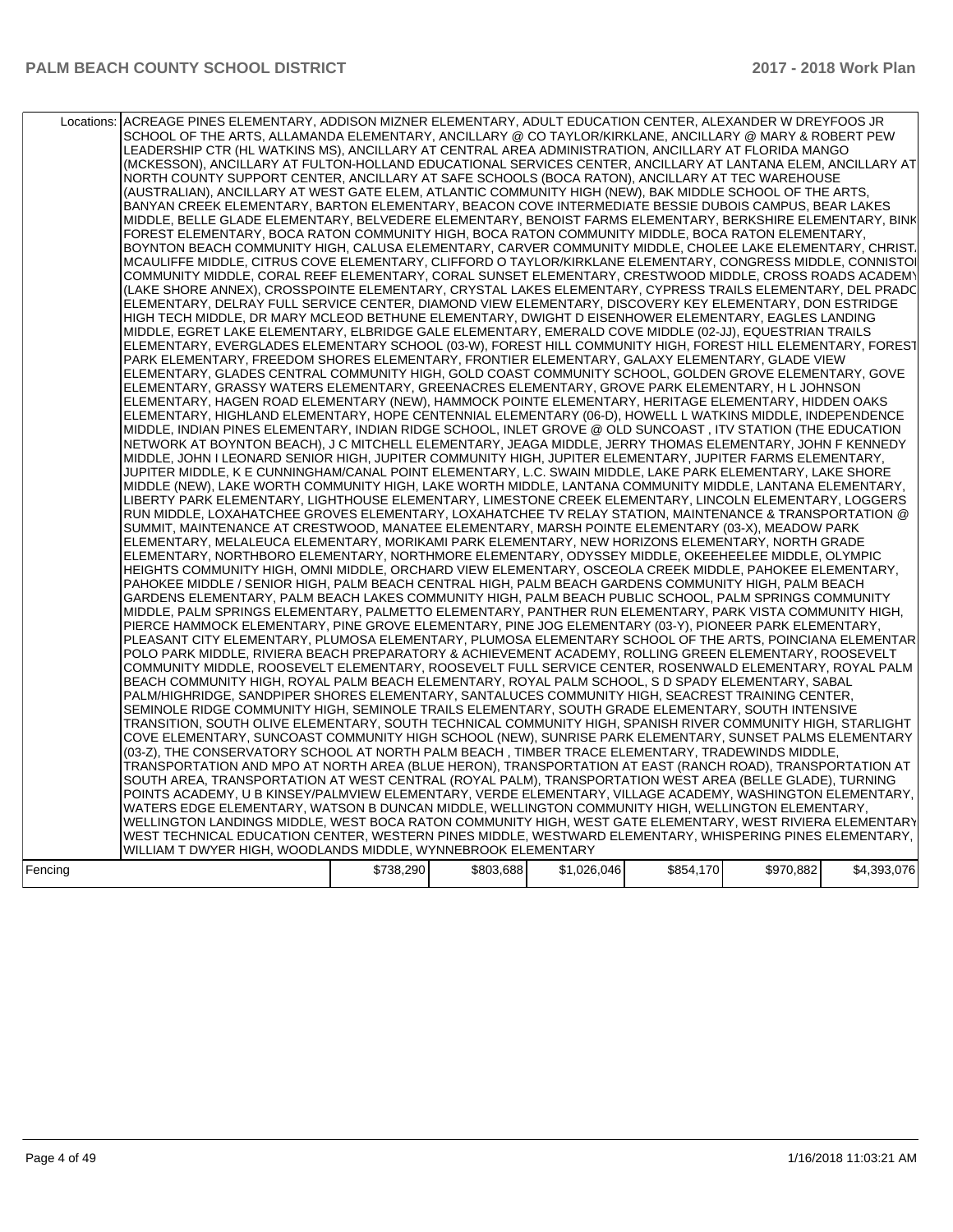| Locations: | ACREAGE PINES ELEMENTARY, ADDISON MIZNER ELEMENTARY, ADULT EDUCATION CENTER, ALEXANDER W DREYFOOS JR<br>SCHOOL OF THE ARTS, ALLAMANDA ELEMENTARY, ANCILLARY @ CO TAYLOR/KIRKLANE, ANCILLARY @ MARY & ROBERT PEW<br>LEADERSHIP CTR (HL WATKINS MS), ANCILLARY AT CENTRAL AREA ADMINISTRATION, ANCILLARY AT FLORIDA MANGO<br>(MCKESSON), ANCILLARY AT FULTON-HOLLAND EDUCATIONAL SERVICES CENTER, ANCILLARY AT LANTANA ELEM, ANCILLARY AT<br>NORTH COUNTY SUPPORT CENTER, ANCILLARY AT SAFE SCHOOLS (BOCA RATON), ANCILLARY AT TEC WAREHOUSE<br>(AUSTRALIAN), ANCILLARY AT WEST GATE ELEM, ATLANTIC COMMUNITY HIGH (NEW), BAK MIDDLE SCHOOL OF THE ARTS.<br>BANYAN CREEK ELEMENTARY, BARTON ELEMENTARY, BEACON COVE INTERMEDIATE BESSIE DUBOIS CAMPUS, BEAR LAKES<br>MIDDLE, BELLE GLADE ELEMENTARY, BELVEDERE ELEMENTARY, BENOIST FARMS ELEMENTARY, BERKSHIRE ELEMENTARY, BINK<br>FOREST ELEMENTARY, BOCA RATON COMMUNITY HIGH, BOCA RATON COMMUNITY MIDDLE, BOCA RATON ELEMENTARY,<br>BOYNTON BEACH COMMUNITY HIGH, CALUSA ELEMENTARY, CARVER COMMUNITY MIDDLE, CHOLEE LAKE ELEMENTARY, CHRIST.<br>MCAULIFFE MIDDLE, CITRUS COVE ELEMENTARY, CLIFFORD O TAYLOR/KIRKLANE ELEMENTARY, CONGRESS MIDDLE, CONNISTOI<br>COMMUNITY MIDDLE. CORAL REEF ELEMENTARY. CORAL SUNSET ELEMENTARY. CRESTWOOD MIDDLE. CROSS ROADS ACADEMY<br>(LAKE SHORE ANNEX), CROSSPOINTE ELEMENTARY, CRYSTAL LAKES ELEMENTARY, CYPRESS TRAILS ELEMENTARY, DEL PRADC<br>ELEMENTARY, DELRAY FULL SERVICE CENTER, DIAMOND VIEW ELEMENTARY, DISCOVERY KEY ELEMENTARY, DON ESTRIDGE<br>HIGH TECH MIDDLE, DR MARY MCLEOD BETHUNE ELEMENTARY, DWIGHT D EISENHOWER ELEMENTARY, EAGLES LANDING<br>MIDDLE, EGRET LAKE ELEMENTARY, ELBRIDGE GALE ELEMENTARY, EMERALD COVE MIDDLE (02-JJ), EQUESTRIAN TRAILS<br>ELEMENTARY, EVERGLADES ELEMENTARY SCHOOL (03-W), FOREST HILL COMMUNITY HIGH, FOREST HILL ELEMENTARY, FOREST<br>PARK ELEMENTARY, FREEDOM SHORES ELEMENTARY, FRONTIER ELEMENTARY, GALAXY ELEMENTARY, GLADE VIEW<br>ELEMENTARY, GLADES CENTRAL COMMUNITY HIGH, GOLD COAST COMMUNITY SCHOOL, GOLDEN GROVE ELEMENTARY, GOVE<br>ELEMENTARY, GRASSY WATERS ELEMENTARY, GREENACRES ELEMENTARY, GROVE PARK ELEMENTARY, H L JOHNSON<br>ELEMENTARY, HAGEN ROAD ELEMENTARY (NEW), HAMMOCK POINTE ELEMENTARY, HERITAGE ELEMENTARY, HIDDEN OAKS<br>ELEMENTARY, HIGHLAND ELEMENTARY, HOPE CENTENNIAL ELEMENTARY (06-D), HOWELL L WATKINS MIDDLE, INDEPENDENCE<br>MIDDLE, INDIAN PINES ELEMENTARY, INDIAN RIDGE SCHOOL, INLET GROVE @ OLD SUNCOAST , ITV STATION (THE EDUCATION<br>NETWORK AT BOYNTON BEACH), J C MITCHELL ELEMENTARY, JEAGA MIDDLE, JERRY THOMAS ELEMENTARY, JOHN F KENNEDY<br>MIDDLE, JOHN I LEONARD SENIOR HIGH, JUPITER COMMUNITY HIGH, JUPITER ELEMENTARY, JUPITER FARMS ELEMENTARY,<br>JUPITER MIDDLE, K E CUNNINGHAM/CANAL POINT ELEMENTARY, L.C. SWAIN MIDDLE, LAKE PARK ELEMENTARY, LAKE SHORE<br>MIDDLE (NEW), LAKE WORTH COMMUNITY HIGH, LAKE WORTH MIDDLE, LANTANA COMMUNITY MIDDLE, LANTANA ELEMENTARY,<br>LIBERTY PARK ELEMENTARY, LIGHTHOUSE ELEMENTARY, LIMESTONE CREEK ELEMENTARY, LINCOLN ELEMENTARY, LOGGERS<br>RUN MIDDLE, LOXAHATCHEE GROVES ELEMENTARY, LOXAHATCHEE TV RELAY STATION, MAINTENANCE & TRANSPORTATION @<br>SUMMIT, MAINTENANCE AT CRESTWOOD, MANATEE ELEMENTARY, MARSH POINTE ELEMENTARY (03-X), MEADOW PARK<br>ELEMENTARY, MELALEUCA ELEMENTARY, MORIKAMI PARK ELEMENTARY, NEW HORIZONS ELEMENTARY, NORTH GRADE<br>ELEMENTARY, NORTHBORO ELEMENTARY, NORTHMORE ELEMENTARY, ODYSSEY MIDDLE, OKEEHEELEE MIDDLE, OLYMPIC<br>HEIGHTS COMMUNITY HIGH, OMNI MIDDLE, ORCHARD VIEW ELEMENTARY, OSCEOLA CREEK MIDDLE, PAHOKEE ELEMENTARY,<br>PAHOKEE MIDDLE / SENIOR HIGH, PALM BEACH CENTRAL HIGH, PALM BEACH GARDENS COMMUNITY HIGH, PALM BEACH<br>GARDENS ELEMENTARY, PALM BEACH LAKES COMMUNITY HIGH, PALM BEACH PUBLIC SCHOOL, PALM SPRINGS COMMUNITY<br>MIDDLE, PALM SPRINGS ELEMENTARY, PALMETTO ELEMENTARY, PANTHER RUN ELEMENTARY, PARK VISTA COMMUNITY HIGH,<br>PIERCE HAMMOCK ELEMENTARY, PINE GROVE ELEMENTARY, PINE JOG ELEMENTARY (03-Y), PIONEER PARK ELEMENTARY,<br>PLEASANT CITY ELEMENTARY, PLUMOSA ELEMENTARY, PLUMOSA ELEMENTARY SCHOOL OF THE ARTS, POINCIANA ELEMENTAR<br>POLO PARK MIDDLE, RIVIERA BEACH PREPARATORY & ACHIEVEMENT ACADEMY, ROLLING GREEN ELEMENTARY, ROOSEVELT<br>COMMUNITY MIDDLE, ROOSEVELT ELEMENTARY, ROOSEVELT FULL SERVICE CENTER, ROSENWALD ELEMENTARY, ROYAL PALM<br>BEACH COMMUNITY HIGH, ROYAL PALM BEACH ELEMENTARY, ROYAL PALM SCHOOL, S D SPADY ELEMENTARY, SABAL<br>PALM/HIGHRIDGE, SANDPIPER SHORES ELEMENTARY, SANTALUCES COMMUNITY HIGH, SEACREST TRAINING CENTER,<br>SEMINOLE RIDGE COMMUNITY HIGH, SEMINOLE TRAILS ELEMENTARY, SOUTH GRADE ELEMENTARY, SOUTH INTENSIVE<br>TRANSITION, SOUTH OLIVE ELEMENTARY, SOUTH TECHNICAL COMMUNITY HIGH, SPANISH RIVER COMMUNITY HIGH, STARLIGHT<br>COVE ELEMENTARY, SUNCOAST COMMUNITY HIGH SCHOOL (NEW), SUNRISE PARK ELEMENTARY, SUNSET PALMS ELEMENTARY<br>(03-Z), THE CONSERVATORY SCHOOL AT NORTH PALM BEACH , TIMBER TRACE ELEMENTARY, TRADEWINDS MIDDLE,<br>TRANSPORTATION AND MPO AT NORTH AREA (BLUE HERON), TRANSPORTATION AT EAST (RANCH ROAD), TRANSPORTATION AT<br>SOUTH AREA, TRANSPORTATION AT WEST CENTRAL (ROYAL PALM), TRANSPORTATION WEST AREA (BELLE GLADE), TURNING<br>POINTS ACADEMY, U B KINSEY/PALMVIEW ELEMENTARY, VERDE ELEMENTARY, VILLAGE ACADEMY, WASHINGTON ELEMENTARY,<br>WATERS EDGE ELEMENTARY, WATSON B DUNCAN MIDDLE, WELLINGTON COMMUNITY HIGH, WELLINGTON ELEMENTARY,<br>WELLINGTON LANDINGS MIDDLE, WEST BOCA RATON COMMUNITY HIGH, WEST GATE ELEMENTARY, WEST RIVIERA ELEMENTARY<br>WEST TECHNICAL EDUCATION CENTER, WESTERN PINES MIDDLE, WESTWARD ELEMENTARY, WHISPERING PINES ELEMENTARY, |             |             |             |             |             |              |
|------------|-----------------------------------------------------------------------------------------------------------------------------------------------------------------------------------------------------------------------------------------------------------------------------------------------------------------------------------------------------------------------------------------------------------------------------------------------------------------------------------------------------------------------------------------------------------------------------------------------------------------------------------------------------------------------------------------------------------------------------------------------------------------------------------------------------------------------------------------------------------------------------------------------------------------------------------------------------------------------------------------------------------------------------------------------------------------------------------------------------------------------------------------------------------------------------------------------------------------------------------------------------------------------------------------------------------------------------------------------------------------------------------------------------------------------------------------------------------------------------------------------------------------------------------------------------------------------------------------------------------------------------------------------------------------------------------------------------------------------------------------------------------------------------------------------------------------------------------------------------------------------------------------------------------------------------------------------------------------------------------------------------------------------------------------------------------------------------------------------------------------------------------------------------------------------------------------------------------------------------------------------------------------------------------------------------------------------------------------------------------------------------------------------------------------------------------------------------------------------------------------------------------------------------------------------------------------------------------------------------------------------------------------------------------------------------------------------------------------------------------------------------------------------------------------------------------------------------------------------------------------------------------------------------------------------------------------------------------------------------------------------------------------------------------------------------------------------------------------------------------------------------------------------------------------------------------------------------------------------------------------------------------------------------------------------------------------------------------------------------------------------------------------------------------------------------------------------------------------------------------------------------------------------------------------------------------------------------------------------------------------------------------------------------------------------------------------------------------------------------------------------------------------------------------------------------------------------------------------------------------------------------------------------------------------------------------------------------------------------------------------------------------------------------------------------------------------------------------------------------------------------------------------------------------------------------------------------------------------------------------------------------------------------------------------------------------------------------------------------------------------------------------------------------------------------------------------------------------------------------------------------------------------------------------------------------------------------------------------------------------------------------------------------------------------------------------------------------------------------------------------------------------------------------------------------------------------------------------------------------------------------------------------------------------------------------------------------------------------------------------------------------------------------------------------------------------------------------------------------------------------------------------------------------------------------------------------------------------------------------------------------------------------------------------------------------------------------------------------------------------------------------------------------------------------------------------------------------------------------------------------------------------------------------------------------------------------------------------------------------------------------------------------------------------------------------------------------------------------------------------------|-------------|-------------|-------------|-------------|-------------|--------------|
|            |                                                                                                                                                                                                                                                                                                                                                                                                                                                                                                                                                                                                                                                                                                                                                                                                                                                                                                                                                                                                                                                                                                                                                                                                                                                                                                                                                                                                                                                                                                                                                                                                                                                                                                                                                                                                                                                                                                                                                                                                                                                                                                                                                                                                                                                                                                                                                                                                                                                                                                                                                                                                                                                                                                                                                                                                                                                                                                                                                                                                                                                                                                                                                                                                                                                                                                                                                                                                                                                                                                                                                                                                                                                                                                                                                                                                                                                                                                                                                                                                                                                                                                                                                                                                                                                                                                                                                                                                                                                                                                                                                                                                                                                                                                                                                                                                                                                                                                                                                                                                                                                                                                                                                                                                                                                                                                                                                                                                                                                                                                                                                                                                                                                                                                                                         |             |             |             |             |             |              |
|            |                                                                                                                                                                                                                                                                                                                                                                                                                                                                                                                                                                                                                                                                                                                                                                                                                                                                                                                                                                                                                                                                                                                                                                                                                                                                                                                                                                                                                                                                                                                                                                                                                                                                                                                                                                                                                                                                                                                                                                                                                                                                                                                                                                                                                                                                                                                                                                                                                                                                                                                                                                                                                                                                                                                                                                                                                                                                                                                                                                                                                                                                                                                                                                                                                                                                                                                                                                                                                                                                                                                                                                                                                                                                                                                                                                                                                                                                                                                                                                                                                                                                                                                                                                                                                                                                                                                                                                                                                                                                                                                                                                                                                                                                                                                                                                                                                                                                                                                                                                                                                                                                                                                                                                                                                                                                                                                                                                                                                                                                                                                                                                                                                                                                                                                                         |             |             |             |             |             |              |
|            | WILLIAM T DWYER HIGH, WOODLANDS MIDDLE, WYNNEBROOK ELEMENTARY                                                                                                                                                                                                                                                                                                                                                                                                                                                                                                                                                                                                                                                                                                                                                                                                                                                                                                                                                                                                                                                                                                                                                                                                                                                                                                                                                                                                                                                                                                                                                                                                                                                                                                                                                                                                                                                                                                                                                                                                                                                                                                                                                                                                                                                                                                                                                                                                                                                                                                                                                                                                                                                                                                                                                                                                                                                                                                                                                                                                                                                                                                                                                                                                                                                                                                                                                                                                                                                                                                                                                                                                                                                                                                                                                                                                                                                                                                                                                                                                                                                                                                                                                                                                                                                                                                                                                                                                                                                                                                                                                                                                                                                                                                                                                                                                                                                                                                                                                                                                                                                                                                                                                                                                                                                                                                                                                                                                                                                                                                                                                                                                                                                                           |             |             |             |             |             |              |
|            |                                                                                                                                                                                                                                                                                                                                                                                                                                                                                                                                                                                                                                                                                                                                                                                                                                                                                                                                                                                                                                                                                                                                                                                                                                                                                                                                                                                                                                                                                                                                                                                                                                                                                                                                                                                                                                                                                                                                                                                                                                                                                                                                                                                                                                                                                                                                                                                                                                                                                                                                                                                                                                                                                                                                                                                                                                                                                                                                                                                                                                                                                                                                                                                                                                                                                                                                                                                                                                                                                                                                                                                                                                                                                                                                                                                                                                                                                                                                                                                                                                                                                                                                                                                                                                                                                                                                                                                                                                                                                                                                                                                                                                                                                                                                                                                                                                                                                                                                                                                                                                                                                                                                                                                                                                                                                                                                                                                                                                                                                                                                                                                                                                                                                                                                         |             |             |             |             |             |              |
| Parking    |                                                                                                                                                                                                                                                                                                                                                                                                                                                                                                                                                                                                                                                                                                                                                                                                                                                                                                                                                                                                                                                                                                                                                                                                                                                                                                                                                                                                                                                                                                                                                                                                                                                                                                                                                                                                                                                                                                                                                                                                                                                                                                                                                                                                                                                                                                                                                                                                                                                                                                                                                                                                                                                                                                                                                                                                                                                                                                                                                                                                                                                                                                                                                                                                                                                                                                                                                                                                                                                                                                                                                                                                                                                                                                                                                                                                                                                                                                                                                                                                                                                                                                                                                                                                                                                                                                                                                                                                                                                                                                                                                                                                                                                                                                                                                                                                                                                                                                                                                                                                                                                                                                                                                                                                                                                                                                                                                                                                                                                                                                                                                                                                                                                                                                                                         | \$2,212,025 | \$1,766,431 | \$3,491,089 | \$3,523,258 | \$3,958,181 | \$14,950,984 |
|            |                                                                                                                                                                                                                                                                                                                                                                                                                                                                                                                                                                                                                                                                                                                                                                                                                                                                                                                                                                                                                                                                                                                                                                                                                                                                                                                                                                                                                                                                                                                                                                                                                                                                                                                                                                                                                                                                                                                                                                                                                                                                                                                                                                                                                                                                                                                                                                                                                                                                                                                                                                                                                                                                                                                                                                                                                                                                                                                                                                                                                                                                                                                                                                                                                                                                                                                                                                                                                                                                                                                                                                                                                                                                                                                                                                                                                                                                                                                                                                                                                                                                                                                                                                                                                                                                                                                                                                                                                                                                                                                                                                                                                                                                                                                                                                                                                                                                                                                                                                                                                                                                                                                                                                                                                                                                                                                                                                                                                                                                                                                                                                                                                                                                                                                                         |             |             |             |             |             |              |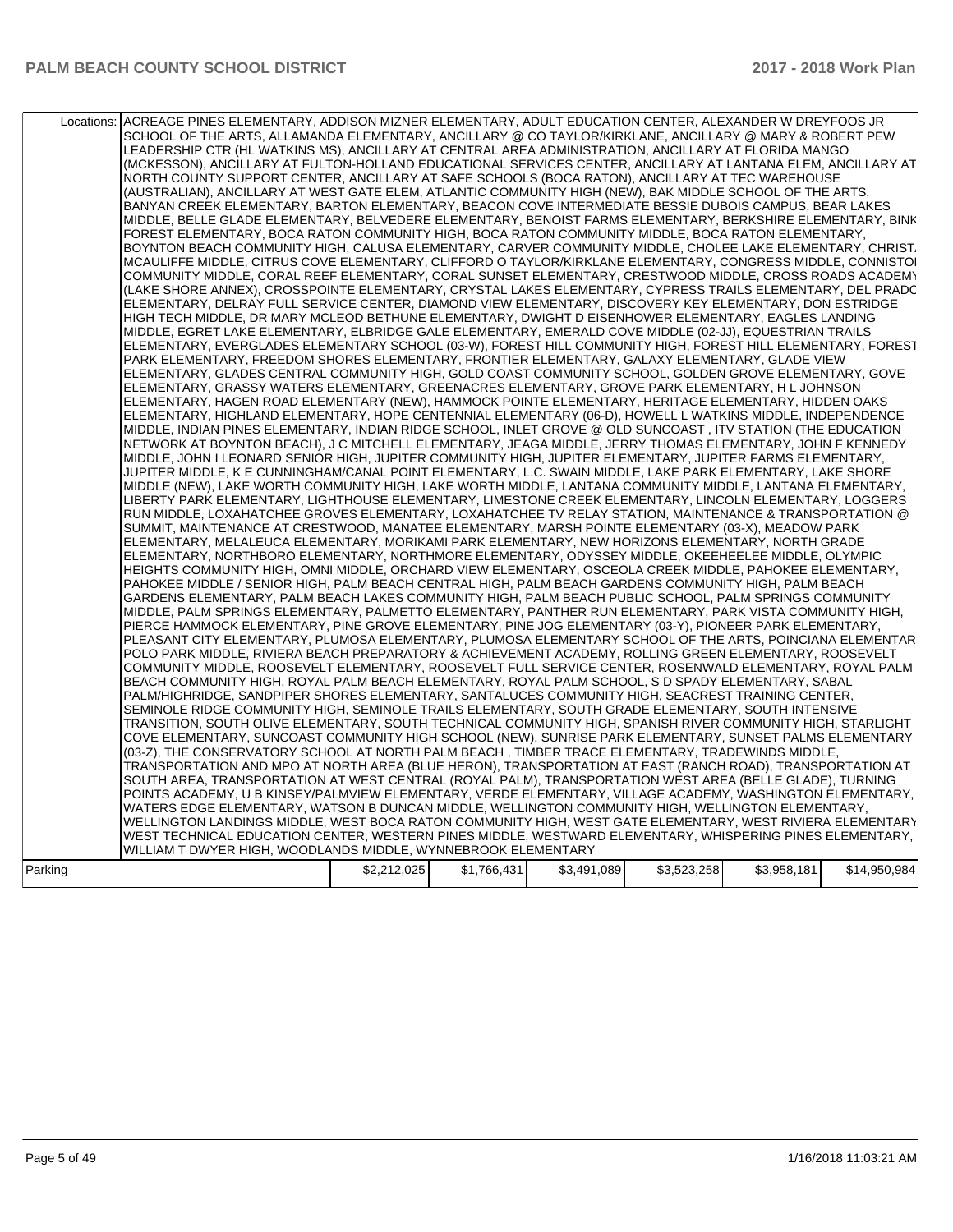|                           | Locations: ACREAGE PINES ELEMENTARY, ADDISON MIZNER ELEMENTARY, ADULT EDUCATION CENTER, ALEXANDER W DREYFOOS JR<br>SCHOOL OF THE ARTS, ALLAMANDA ELEMENTARY, ANCILLARY @ CO TAYLOR/KIRKLANE, ANCILLARY @ MARY & ROBERT PEW<br>LEADERSHIP CTR (HL WATKINS MS), ANCILLARY AT CENTRAL AREA ADMINISTRATION, ANCILLARY AT FLORIDA MANGO<br>(MCKESSON), ANCILLARY AT FULTON-HOLLAND EDUCATIONAL SERVICES CENTER, ANCILLARY AT LANTANA ELEM, ANCILLARY AT<br>NORTH COUNTY SUPPORT CENTER, ANCILLARY AT SAFE SCHOOLS (BOCA RATON), ANCILLARY AT TEC WAREHOUSE<br>(AUSTRALIAN), ANCILLARY AT WEST GATE ELEM, ATLANTIC COMMUNITY HIGH (NEW), BAK MIDDLE SCHOOL OF THE ARTS,<br>BANYAN CREEK ELEMENTARY, BARTON ELEMENTARY, BEACON COVE INTERMEDIATE BESSIE DUBOIS CAMPUS, BEAR LAKES<br>MIDDLE, BELLE GLADE ELEMENTARY, BELVEDERE ELEMENTARY, BENOIST FARMS ELEMENTARY, BERKSHIRE ELEMENTARY, BINK<br>FOREST ELEMENTARY, BOCA RATON COMMUNITY HIGH, BOCA RATON COMMUNITY MIDDLE, BOCA RATON ELEMENTARY,<br>BOYNTON BEACH COMMUNITY HIGH, CALUSA ELEMENTARY, CARVER COMMUNITY MIDDLE, CHOLEE LAKE ELEMENTARY, CHRIST.<br>MCAULIFFE MIDDLE, CITRUS COVE ELEMENTARY, CLIFFORD O TAYLOR/KIRKLANE ELEMENTARY, CONGRESS MIDDLE, CONNISTOI<br>COMMUNITY MIDDLE, CORAL REEF ELEMENTARY, CORAL SUNSET ELEMENTARY, CRESTWOOD MIDDLE, CROSS ROADS ACADEMY<br>(LAKE SHORE ANNEX), CROSSPOINTE ELEMENTARY, CRYSTAL LAKES ELEMENTARY, CYPRESS TRAILS ELEMENTARY, DEL PRADC<br>ELEMENTARY, DELRAY FULL SERVICE CENTER, DIAMOND VIEW ELEMENTARY, DISCOVERY KEY ELEMENTARY, DON ESTRIDGE<br>HIGH TECH MIDDLE, DR MARY MCLEOD BETHUNE ELEMENTARY, DWIGHT D EISENHOWER ELEMENTARY, EAGLES LANDING<br>MIDDLE, EGRET LAKE ELEMENTARY, ELBRIDGE GALE ELEMENTARY, EMERALD COVE MIDDLE (02-JJ), EQUESTRIAN TRAILS<br>ELEMENTARY, EVERGLADES ELEMENTARY SCHOOL (03-W), FOREST HILL COMMUNITY HIGH, FOREST HILL ELEMENTARY, FOREST<br>PARK ELEMENTARY, FREEDOM SHORES ELEMENTARY, FRONTIER ELEMENTARY, GALAXY ELEMENTARY, GLADE VIEW<br>ELEMENTARY, GLADES CENTRAL COMMUNITY HIGH, GOLD COAST COMMUNITY SCHOOL, GOLDEN GROVE ELEMENTARY, GOVE<br>ELEMENTARY, GRASSY WATERS ELEMENTARY, GREENACRES ELEMENTARY, GROVE PARK ELEMENTARY, H L JOHNSON<br>ELEMENTARY, HAGEN ROAD ELEMENTARY (NEW), HAMMOCK POINTE ELEMENTARY, HERITAGE ELEMENTARY, HIDDEN OAKS<br>ELEMENTARY, HIGHLAND ELEMENTARY, HOPE CENTENNIAL ELEMENTARY (06-D), HOWELL L WATKINS MIDDLE, INDEPENDENCE<br>MIDDLE, INDIAN PINES ELEMENTARY, INDIAN RIDGE SCHOOL, INLET GROVE @ OLD SUNCOAST, ITV STATION (THE EDUCATION<br>NETWORK AT BOYNTON BEACH), J C MITCHELL ELEMENTARY, JEAGA MIDDLE, JERRY THOMAS ELEMENTARY, JOHN F KENNEDY<br>MIDDLE, JOHN I LEONARD SENIOR HIGH, JUPITER COMMUNITY HIGH, JUPITER ELEMENTARY, JUPITER FARMS ELEMENTARY,<br>JUPITER MIDDLE, K E CUNNINGHAM/CANAL POINT ELEMENTARY, L.C. SWAIN MIDDLE, LAKE PARK ELEMENTARY, LAKE SHORE<br>MIDDLE (NEW), LAKE WORTH COMMUNITY HIGH, LAKE WORTH MIDDLE, LANTANA COMMUNITY MIDDLE, LANTANA ELEMENTARY,<br>LIBERTY PARK ELEMENTARY, LIGHTHOUSE ELEMENTARY, LIMESTONE CREEK ELEMENTARY, LINCOLN ELEMENTARY, LOGGERS<br>RUN MIDDLE, LOXAHATCHEE GROVES ELEMENTARY, LOXAHATCHEE TV RELAY STATION, MAINTENANCE & TRANSPORTATION @<br>SUMMIT, MAINTENANCE AT CRESTWOOD, MANATEE ELEMENTARY, MARSH POINTE ELEMENTARY (03-X), MEADOW PARK<br>ELEMENTARY, MELALEUCA ELEMENTARY, MORIKAMI PARK ELEMENTARY, NEW HORIZONS ELEMENTARY, NORTH GRADE<br>ELEMENTARY, NORTHBORO ELEMENTARY, NORTHMORE ELEMENTARY, ODYSSEY MIDDLE, OKEEHEELEE MIDDLE, OLYMPIC<br>HEIGHTS COMMUNITY HIGH, OMNI MIDDLE, ORCHARD VIEW ELEMENTARY, OSCEOLA CREEK MIDDLE, PAHOKEE ELEMENTARY,<br>PAHOKEE MIDDLE / SENIOR HIGH, PALM BEACH CENTRAL HIGH, PALM BEACH GARDENS COMMUNITY HIGH, PALM BEACH<br>GARDENS ELEMENTARY, PALM BEACH LAKES COMMUNITY HIGH, PALM BEACH PUBLIC SCHOOL, PALM SPRINGS COMMUNITY<br>MIDDLE, PALM SPRINGS ELEMENTARY, PALMETTO ELEMENTARY, PANTHER RUN ELEMENTARY, PARK VISTA COMMUNITY HIGH,<br>PIERCE HAMMOCK ELEMENTARY, PINE GROVE ELEMENTARY, PINE JOG ELEMENTARY (03-Y), PIONEER PARK ELEMENTARY,<br>PLEASANT CITY ELEMENTARY, PLUMOSA ELEMENTARY, PLUMOSA ELEMENTARY SCHOOL OF THE ARTS, POINCIANA ELEMENTAR<br>POLO PARK MIDDLE, RIVIERA BEACH PREPARATORY & ACHIEVEMENT ACADEMY, ROLLING GREEN ELEMENTARY, ROOSEVELT<br>COMMUNITY MIDDLE, ROOSEVELT ELEMENTARY, ROOSEVELT FULL SERVICE CENTER, ROSENWALD ELEMENTARY, ROYAL PALM<br>BEACH COMMUNITY HIGH, ROYAL PALM BEACH ELEMENTARY, ROYAL PALM SCHOOL, S D SPADY ELEMENTARY, SABAL<br>PALM/HIGHRIDGE, SANDPIPER SHORES ELEMENTARY, SANTALUCES COMMUNITY HIGH, SEACREST TRAINING CENTER,<br>SEMINOLE RIDGE COMMUNITY HIGH, SEMINOLE TRAILS ELEMENTARY, SOUTH GRADE ELEMENTARY, SOUTH INTENSIVE<br>TRANSITION, SOUTH OLIVE ELEMENTARY, SOUTH TECHNICAL COMMUNITY HIGH, SPANISH RIVER COMMUNITY HIGH, STARLIGHT<br>COVE ELEMENTARY, SUNCOAST COMMUNITY HIGH SCHOOL (NEW), SUNRISE PARK ELEMENTARY, SUNSET PALMS ELEMENTARY<br>(03-Z), THE CONSERVATORY SCHOOL AT NORTH PALM BEACH, TIMBER TRACE ELEMENTARY, TRADEWINDS MIDDLE,<br>TRANSPORTATION AND MPO AT NORTH AREA (BLUE HERON), TRANSPORTATION AT EAST (RANCH ROAD), TRANSPORTATION AT<br>SOUTH AREA, TRANSPORTATION AT WEST CENTRAL (ROYAL PALM), TRANSPORTATION WEST AREA (BELLE GLADE), TURNING<br>POINTS ACADEMY, U B KINSEY/PALMVIEW ELEMENTARY, VERDE ELEMENTARY, VILLAGE ACADEMY, WASHINGTON ELEMENTARY,<br>WATERS EDGE ELEMENTARY, WATSON B DUNCAN MIDDLE, WELLINGTON COMMUNITY HIGH, WELLINGTON ELEMENTARY,<br>WELLINGTON LANDINGS MIDDLE, WEST BOCA RATON COMMUNITY HIGH, WEST GATE ELEMENTARY, WEST RIVIERA ELEMENTARY<br>WEST TECHNICAL EDUCATION CENTER, WESTERN PINES MIDDLE, WESTWARD ELEMENTARY, WHISPERING PINES ELEMENTARY,<br>WILLIAM T DWYER HIGH, WOODLANDS MIDDLE, WYNNEBROOK ELEMENTARY |             |             |             |             |             |              |
|---------------------------|-------------------------------------------------------------------------------------------------------------------------------------------------------------------------------------------------------------------------------------------------------------------------------------------------------------------------------------------------------------------------------------------------------------------------------------------------------------------------------------------------------------------------------------------------------------------------------------------------------------------------------------------------------------------------------------------------------------------------------------------------------------------------------------------------------------------------------------------------------------------------------------------------------------------------------------------------------------------------------------------------------------------------------------------------------------------------------------------------------------------------------------------------------------------------------------------------------------------------------------------------------------------------------------------------------------------------------------------------------------------------------------------------------------------------------------------------------------------------------------------------------------------------------------------------------------------------------------------------------------------------------------------------------------------------------------------------------------------------------------------------------------------------------------------------------------------------------------------------------------------------------------------------------------------------------------------------------------------------------------------------------------------------------------------------------------------------------------------------------------------------------------------------------------------------------------------------------------------------------------------------------------------------------------------------------------------------------------------------------------------------------------------------------------------------------------------------------------------------------------------------------------------------------------------------------------------------------------------------------------------------------------------------------------------------------------------------------------------------------------------------------------------------------------------------------------------------------------------------------------------------------------------------------------------------------------------------------------------------------------------------------------------------------------------------------------------------------------------------------------------------------------------------------------------------------------------------------------------------------------------------------------------------------------------------------------------------------------------------------------------------------------------------------------------------------------------------------------------------------------------------------------------------------------------------------------------------------------------------------------------------------------------------------------------------------------------------------------------------------------------------------------------------------------------------------------------------------------------------------------------------------------------------------------------------------------------------------------------------------------------------------------------------------------------------------------------------------------------------------------------------------------------------------------------------------------------------------------------------------------------------------------------------------------------------------------------------------------------------------------------------------------------------------------------------------------------------------------------------------------------------------------------------------------------------------------------------------------------------------------------------------------------------------------------------------------------------------------------------------------------------------------------------------------------------------------------------------------------------------------------------------------------------------------------------------------------------------------------------------------------------------------------------------------------------------------------------------------------------------------------------------------------------------------------------------------------------------------------------------------------------------------------------------------------------------------------------------------------------------------------------------------------------------------------------------------------------------------------------------------------------------------------------------------------------------------------------------------------------------------------------------------------------------------------------------------------------------------------------------------------------------------------------------------------------------------------|-------------|-------------|-------------|-------------|-------------|--------------|
| Electrical                |                                                                                                                                                                                                                                                                                                                                                                                                                                                                                                                                                                                                                                                                                                                                                                                                                                                                                                                                                                                                                                                                                                                                                                                                                                                                                                                                                                                                                                                                                                                                                                                                                                                                                                                                                                                                                                                                                                                                                                                                                                                                                                                                                                                                                                                                                                                                                                                                                                                                                                                                                                                                                                                                                                                                                                                                                                                                                                                                                                                                                                                                                                                                                                                                                                                                                                                                                                                                                                                                                                                                                                                                                                                                                                                                                                                                                                                                                                                                                                                                                                                                                                                                                                                                                                                                                                                                                                                                                                                                                                                                                                                                                                                                                                                                                                                                                                                                                                                                                                                                                                                                                                                                                                                                                                                                                                                                                                                                                                                                                                                                                                                                                                                                                                                                                                                                                   | \$0         | \$0         | \$0         | \$0         | \$0         | 30           |
|                           |                                                                                                                                                                                                                                                                                                                                                                                                                                                                                                                                                                                                                                                                                                                                                                                                                                                                                                                                                                                                                                                                                                                                                                                                                                                                                                                                                                                                                                                                                                                                                                                                                                                                                                                                                                                                                                                                                                                                                                                                                                                                                                                                                                                                                                                                                                                                                                                                                                                                                                                                                                                                                                                                                                                                                                                                                                                                                                                                                                                                                                                                                                                                                                                                                                                                                                                                                                                                                                                                                                                                                                                                                                                                                                                                                                                                                                                                                                                                                                                                                                                                                                                                                                                                                                                                                                                                                                                                                                                                                                                                                                                                                                                                                                                                                                                                                                                                                                                                                                                                                                                                                                                                                                                                                                                                                                                                                                                                                                                                                                                                                                                                                                                                                                                                                                                                                   |             |             |             |             |             |              |
|                           | Locations: No Locations for this expenditure.                                                                                                                                                                                                                                                                                                                                                                                                                                                                                                                                                                                                                                                                                                                                                                                                                                                                                                                                                                                                                                                                                                                                                                                                                                                                                                                                                                                                                                                                                                                                                                                                                                                                                                                                                                                                                                                                                                                                                                                                                                                                                                                                                                                                                                                                                                                                                                                                                                                                                                                                                                                                                                                                                                                                                                                                                                                                                                                                                                                                                                                                                                                                                                                                                                                                                                                                                                                                                                                                                                                                                                                                                                                                                                                                                                                                                                                                                                                                                                                                                                                                                                                                                                                                                                                                                                                                                                                                                                                                                                                                                                                                                                                                                                                                                                                                                                                                                                                                                                                                                                                                                                                                                                                                                                                                                                                                                                                                                                                                                                                                                                                                                                                                                                                                                                     |             |             |             |             |             |              |
| Fire Alarm                |                                                                                                                                                                                                                                                                                                                                                                                                                                                                                                                                                                                                                                                                                                                                                                                                                                                                                                                                                                                                                                                                                                                                                                                                                                                                                                                                                                                                                                                                                                                                                                                                                                                                                                                                                                                                                                                                                                                                                                                                                                                                                                                                                                                                                                                                                                                                                                                                                                                                                                                                                                                                                                                                                                                                                                                                                                                                                                                                                                                                                                                                                                                                                                                                                                                                                                                                                                                                                                                                                                                                                                                                                                                                                                                                                                                                                                                                                                                                                                                                                                                                                                                                                                                                                                                                                                                                                                                                                                                                                                                                                                                                                                                                                                                                                                                                                                                                                                                                                                                                                                                                                                                                                                                                                                                                                                                                                                                                                                                                                                                                                                                                                                                                                                                                                                                                                   | \$0         | \$0         | \$0         | \$0         | \$0         | \$0          |
|                           | Locations: No Locations for this expenditure.                                                                                                                                                                                                                                                                                                                                                                                                                                                                                                                                                                                                                                                                                                                                                                                                                                                                                                                                                                                                                                                                                                                                                                                                                                                                                                                                                                                                                                                                                                                                                                                                                                                                                                                                                                                                                                                                                                                                                                                                                                                                                                                                                                                                                                                                                                                                                                                                                                                                                                                                                                                                                                                                                                                                                                                                                                                                                                                                                                                                                                                                                                                                                                                                                                                                                                                                                                                                                                                                                                                                                                                                                                                                                                                                                                                                                                                                                                                                                                                                                                                                                                                                                                                                                                                                                                                                                                                                                                                                                                                                                                                                                                                                                                                                                                                                                                                                                                                                                                                                                                                                                                                                                                                                                                                                                                                                                                                                                                                                                                                                                                                                                                                                                                                                                                     |             |             |             |             |             |              |
| Telephone/Intercom System |                                                                                                                                                                                                                                                                                                                                                                                                                                                                                                                                                                                                                                                                                                                                                                                                                                                                                                                                                                                                                                                                                                                                                                                                                                                                                                                                                                                                                                                                                                                                                                                                                                                                                                                                                                                                                                                                                                                                                                                                                                                                                                                                                                                                                                                                                                                                                                                                                                                                                                                                                                                                                                                                                                                                                                                                                                                                                                                                                                                                                                                                                                                                                                                                                                                                                                                                                                                                                                                                                                                                                                                                                                                                                                                                                                                                                                                                                                                                                                                                                                                                                                                                                                                                                                                                                                                                                                                                                                                                                                                                                                                                                                                                                                                                                                                                                                                                                                                                                                                                                                                                                                                                                                                                                                                                                                                                                                                                                                                                                                                                                                                                                                                                                                                                                                                                                   | \$2,632,120 | \$2,676,008 | \$2,187,822 | \$4,092,028 | \$5,677,576 | \$17,265,554 |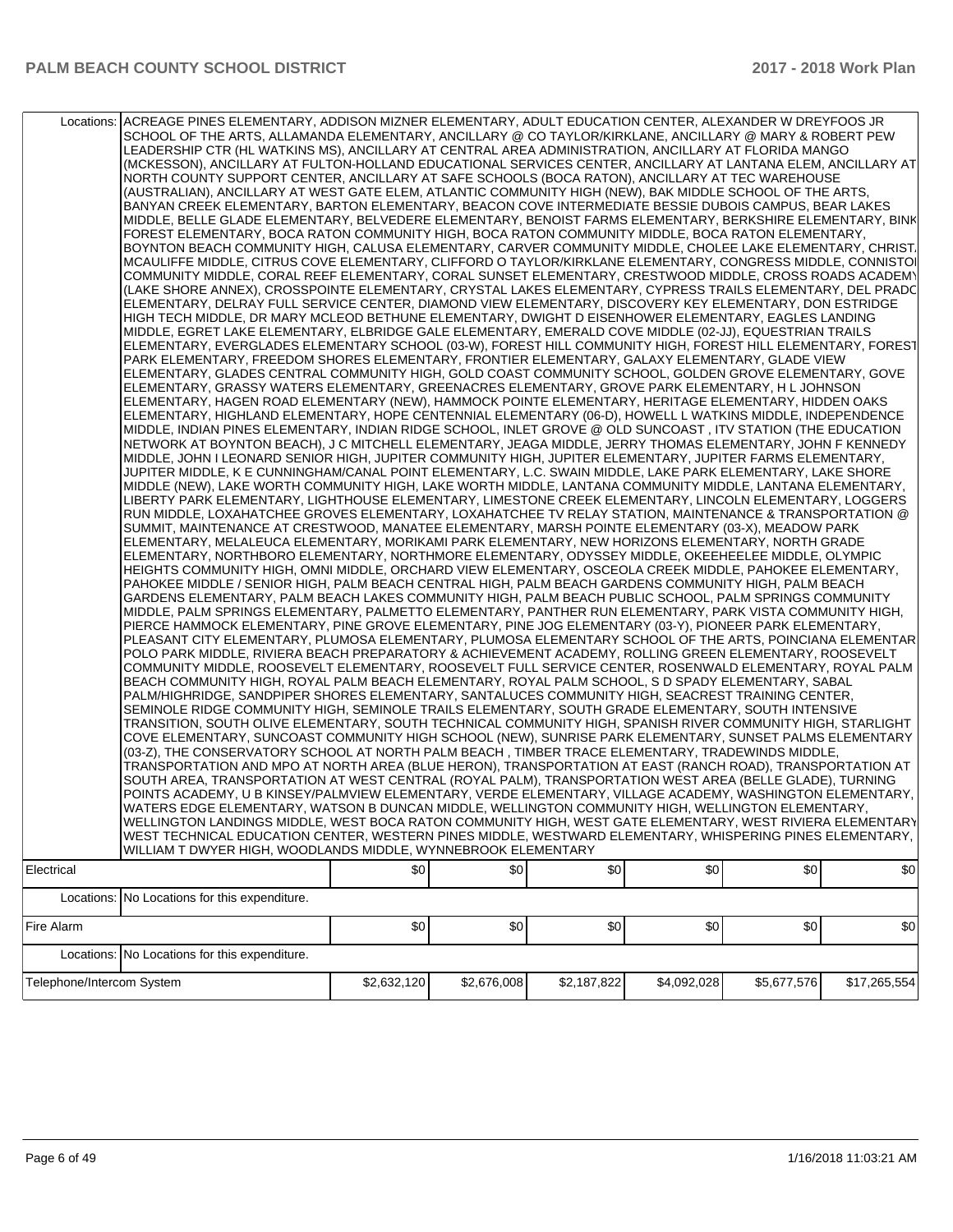| Locations: ACREAGE PINES ELEMENTARY, ADDISON MIZNER ELEMENTARY, ADULT EDUCATION CENTER, ALEXANDER W DREYFOOS JR<br>SCHOOL OF THE ARTS, ALLAMANDA ELEMENTARY, ANCILLARY @ CO TAYLOR/KIRKLANE, ANCILLARY @ MARY & ROBERT PEW<br>LEADERSHIP CTR (HL WATKINS MS), ANCILLARY AT CENTRAL AREA ADMINISTRATION, ANCILLARY AT FLORIDA MANGO<br>(MCKESSON), ANCILLARY AT FULTON-HOLLAND EDUCATIONAL SERVICES CENTER, ANCILLARY AT LANTANA ELEM, ANCILLARY AT<br>NORTH COUNTY SUPPORT CENTER, ANCILLARY AT SAFE SCHOOLS (BOCA RATON), ANCILLARY AT TEC WAREHOUSE<br>(AUSTRALIAN), ANCILLARY AT WEST GATE ELEM, ATLANTIC COMMUNITY HIGH (NEW), BAK MIDDLE SCHOOL OF THE ARTS,<br>BANYAN CREEK ELEMENTARY, BARTON ELEMENTARY, BEACON COVE INTERMEDIATE BESSIE DUBOIS CAMPUS, BEAR LAKES<br>MIDDLE, BELLE GLADE ELEMENTARY, BELVEDERE ELEMENTARY, BENOIST FARMS ELEMENTARY, BERKSHIRE ELEMENTARY, BINK<br>FOREST ELEMENTARY, BOCA RATON COMMUNITY HIGH, BOCA RATON COMMUNITY MIDDLE, BOCA RATON ELEMENTARY,<br>BOYNTON BEACH COMMUNITY HIGH, CALUSA ELEMENTARY, CARVER COMMUNITY MIDDLE, CHOLEE LAKE ELEMENTARY, CHRIST.<br>MCAULIFFE MIDDLE, CITRUS COVE ELEMENTARY, CLIFFORD O TAYLOR/KIRKLANE ELEMENTARY, CONGRESS MIDDLE, CONNISTOI<br>COMMUNITY MIDDLE, CORAL REEF ELEMENTARY, CORAL SUNSET ELEMENTARY, CRESTWOOD MIDDLE, CROSS ROADS ACADEMY<br>(LAKE SHORE ANNEX), CROSSPOINTE ELEMENTARY, CRYSTAL LAKES ELEMENTARY, CYPRESS TRAILS ELEMENTARY, DEL PRADC<br>ELEMENTARY, DELRAY FULL SERVICE CENTER, DIAMOND VIEW ELEMENTARY, DISCOVERY KEY ELEMENTARY, DON ESTRIDGE<br>HIGH TECH MIDDLE, DR MARY MCLEOD BETHUNE ELEMENTARY, DWIGHT D EISENHOWER ELEMENTARY, EAGLES LANDING<br>MIDDLE, EGRET LAKE ELEMENTARY, ELBRIDGE GALE ELEMENTARY, EMERALD COVE MIDDLE (02-JJ), EQUESTRIAN TRAILS<br>ELEMENTARY, EVERGLADES ELEMENTARY SCHOOL (03-W), FOREST HILL COMMUNITY HIGH, FOREST HILL ELEMENTARY, FOREST<br>PARK ELEMENTARY, FREEDOM SHORES ELEMENTARY, FRONTIER ELEMENTARY, GALAXY ELEMENTARY, GLADE VIEW<br>ELEMENTARY, GLADES CENTRAL COMMUNITY HIGH, GOLD COAST COMMUNITY SCHOOL, GOLDEN GROVE ELEMENTARY, GOVE<br>ELEMENTARY, GRASSY WATERS ELEMENTARY, GREENACRES ELEMENTARY, GROVE PARK ELEMENTARY, H L JOHNSON<br>ELEMENTARY, HAGEN ROAD ELEMENTARY (NEW), HAMMOCK POINTE ELEMENTARY, HERITAGE ELEMENTARY, HIDDEN OAKS<br>ELEMENTARY, HIGHLAND ELEMENTARY, HOPE CENTENNIAL ELEMENTARY (06-D), HOWELL L WATKINS MIDDLE, INDEPENDENCE<br>MIDDLE, INDIAN PINES ELEMENTARY, INDIAN RIDGE SCHOOL, INLET GROVE @ OLD SUNCOAST, ITV STATION (THE EDUCATION<br>NETWORK AT BOYNTON BEACH), J C MITCHELL ELEMENTARY, JEAGA MIDDLE, JERRY THOMAS ELEMENTARY, JOHN F KENNEDY<br>MIDDLE, JOHN I LEONARD SENIOR HIGH, JUPITER COMMUNITY HIGH, JUPITER ELEMENTARY, JUPITER FARMS ELEMENTARY,<br>JUPITER MIDDLE, K E CUNNINGHAM/CANAL POINT ELEMENTARY, L.C. SWAIN MIDDLE, LAKE PARK ELEMENTARY, LAKE SHORE<br>MIDDLE (NEW), LAKE WORTH COMMUNITY HIGH, LAKE WORTH MIDDLE, LANTANA COMMUNITY MIDDLE, LANTANA ELEMENTARY,<br>LIBERTY PARK ELEMENTARY, LIGHTHOUSE ELEMENTARY, LIMESTONE CREEK ELEMENTARY, LINCOLN ELEMENTARY, LOGGERS<br>RUN MIDDLE, LOXAHATCHEE GROVES ELEMENTARY, LOXAHATCHEE TV RELAY STATION, MAINTENANCE & TRANSPORTATION @<br>SUMMIT, MAINTENANCE AT CRESTWOOD, MANATEE ELEMENTARY, MARSH POINTE ELEMENTARY (03-X), MEADOW PARK<br>ELEMENTARY, MELALEUCA ELEMENTARY, MORIKAMI PARK ELEMENTARY, NEW HORIZONS ELEMENTARY, NORTH GRADE<br>ELEMENTARY, NORTHBORO ELEMENTARY, NORTHMORE ELEMENTARY, ODYSSEY MIDDLE, OKEEHEELEE MIDDLE, OLYMPIC<br>HEIGHTS COMMUNITY HIGH, OMNI MIDDLE, ORCHARD VIEW ELEMENTARY, OSCEOLA CREEK MIDDLE, PAHOKEE ELEMENTARY,<br>PAHOKEE MIDDLE / SENIOR HIGH, PALM BEACH CENTRAL HIGH, PALM BEACH GARDENS COMMUNITY HIGH, PALM BEACH<br>GARDENS ELEMENTARY, PALM BEACH LAKES COMMUNITY HIGH, PALM BEACH PUBLIC SCHOOL, PALM SPRINGS COMMUNITY<br>MIDDLE, PALM SPRINGS ELEMENTARY, PALMETTO ELEMENTARY, PANTHER RUN ELEMENTARY, PARK VISTA COMMUNITY HIGH,<br>PIERCE HAMMOCK ELEMENTARY, PINE GROVE ELEMENTARY, PINE JOG ELEMENTARY (03-Y), PIONEER PARK ELEMENTARY,<br>PLEASANT CITY ELEMENTARY, PLUMOSA ELEMENTARY, PLUMOSA ELEMENTARY SCHOOL OF THE ARTS, POINCIANA ELEMENTAR<br>POLO PARK MIDDLE, RIVIERA BEACH PREPARATORY & ACHIEVEMENT ACADEMY, ROLLING GREEN ELEMENTARY, ROOSEVELT<br>COMMUNITY MIDDLE, ROOSEVELT ELEMENTARY, ROOSEVELT FULL SERVICE CENTER, ROSENWALD ELEMENTARY, ROYAL PALM<br>BEACH COMMUNITY HIGH, ROYAL PALM BEACH ELEMENTARY, ROYAL PALM SCHOOL, S D SPADY ELEMENTARY, SABAL<br>PALM/HIGHRIDGE, SANDPIPER SHORES ELEMENTARY, SANTALUCES COMMUNITY HIGH, SEACREST TRAINING CENTER,<br>SEMINOLE RIDGE COMMUNITY HIGH, SEMINOLE TRAILS ELEMENTARY, SOUTH GRADE ELEMENTARY, SOUTH INTENSIVE<br>TRANSITION, SOUTH OLIVE ELEMENTARY, SOUTH TECHNICAL COMMUNITY HIGH, SPANISH RIVER COMMUNITY HIGH, STARLIGHT<br>COVE ELEMENTARY, SUNCOAST COMMUNITY HIGH SCHOOL (NEW), SUNRISE PARK ELEMENTARY, SUNSET PALMS ELEMENTARY<br>(03-Z), THE CONSERVATORY SCHOOL AT NORTH PALM BEACH, TIMBER TRACE ELEMENTARY, TRADEWINDS MIDDLE,<br>TRANSPORTATION AND MPO AT NORTH AREA (BLUE HERON), TRANSPORTATION AT EAST (RANCH ROAD), TRANSPORTATION AT<br>SOUTH AREA, TRANSPORTATION AT WEST CENTRAL (ROYAL PALM), TRANSPORTATION WEST AREA (BELLE GLADE), TURNING<br>POINTS ACADEMY, U B KINSEY/PALMVIEW ELEMENTARY, VERDE ELEMENTARY, VILLAGE ACADEMY, WASHINGTON ELEMENTARY,<br>WATERS EDGE ELEMENTARY, WATSON B DUNCAN MIDDLE, WELLINGTON COMMUNITY HIGH, WELLINGTON ELEMENTARY,<br>WELLINGTON LANDINGS MIDDLE, WEST BOCA RATON COMMUNITY HIGH, WEST GATE ELEMENTARY, WEST RIVIERA ELEMENTARY<br>WEST TECHNICAL EDUCATION CENTER, WESTERN PINES MIDDLE, WESTWARD ELEMENTARY, WHISPERING PINES ELEMENTARY,<br>WILLIAM T DWYER HIGH, WOODLANDS MIDDLE, WYNNEBROOK ELEMENTARY |              |              |              |              |              |               |
|-------------------------------------------------------------------------------------------------------------------------------------------------------------------------------------------------------------------------------------------------------------------------------------------------------------------------------------------------------------------------------------------------------------------------------------------------------------------------------------------------------------------------------------------------------------------------------------------------------------------------------------------------------------------------------------------------------------------------------------------------------------------------------------------------------------------------------------------------------------------------------------------------------------------------------------------------------------------------------------------------------------------------------------------------------------------------------------------------------------------------------------------------------------------------------------------------------------------------------------------------------------------------------------------------------------------------------------------------------------------------------------------------------------------------------------------------------------------------------------------------------------------------------------------------------------------------------------------------------------------------------------------------------------------------------------------------------------------------------------------------------------------------------------------------------------------------------------------------------------------------------------------------------------------------------------------------------------------------------------------------------------------------------------------------------------------------------------------------------------------------------------------------------------------------------------------------------------------------------------------------------------------------------------------------------------------------------------------------------------------------------------------------------------------------------------------------------------------------------------------------------------------------------------------------------------------------------------------------------------------------------------------------------------------------------------------------------------------------------------------------------------------------------------------------------------------------------------------------------------------------------------------------------------------------------------------------------------------------------------------------------------------------------------------------------------------------------------------------------------------------------------------------------------------------------------------------------------------------------------------------------------------------------------------------------------------------------------------------------------------------------------------------------------------------------------------------------------------------------------------------------------------------------------------------------------------------------------------------------------------------------------------------------------------------------------------------------------------------------------------------------------------------------------------------------------------------------------------------------------------------------------------------------------------------------------------------------------------------------------------------------------------------------------------------------------------------------------------------------------------------------------------------------------------------------------------------------------------------------------------------------------------------------------------------------------------------------------------------------------------------------------------------------------------------------------------------------------------------------------------------------------------------------------------------------------------------------------------------------------------------------------------------------------------------------------------------------------------------------------------------------------------------------------------------------------------------------------------------------------------------------------------------------------------------------------------------------------------------------------------------------------------------------------------------------------------------------------------------------------------------------------------------------------------------------------------------------------------------------------------------------------------------------------------------------------------------------------------------------------------------------------------------------------------------------------------------------------------------------------------------------------------------------------------------------------------------------------------------------------------------------------------------------------------------------------------------------------------------------------------------------------------------------------------------------------------|--------------|--------------|--------------|--------------|--------------|---------------|
| <b>Closed Circuit Television</b>                                                                                                                                                                                                                                                                                                                                                                                                                                                                                                                                                                                                                                                                                                                                                                                                                                                                                                                                                                                                                                                                                                                                                                                                                                                                                                                                                                                                                                                                                                                                                                                                                                                                                                                                                                                                                                                                                                                                                                                                                                                                                                                                                                                                                                                                                                                                                                                                                                                                                                                                                                                                                                                                                                                                                                                                                                                                                                                                                                                                                                                                                                                                                                                                                                                                                                                                                                                                                                                                                                                                                                                                                                                                                                                                                                                                                                                                                                                                                                                                                                                                                                                                                                                                                                                                                                                                                                                                                                                                                                                                                                                                                                                                                                                                                                                                                                                                                                                                                                                                                                                                                                                                                                                                                                                                                                                                                                                                                                                                                                                                                                                                                                                                                                                                                                                  | \$0          | \$0          | \$0          | \$0          | \$0          | \$0           |
|                                                                                                                                                                                                                                                                                                                                                                                                                                                                                                                                                                                                                                                                                                                                                                                                                                                                                                                                                                                                                                                                                                                                                                                                                                                                                                                                                                                                                                                                                                                                                                                                                                                                                                                                                                                                                                                                                                                                                                                                                                                                                                                                                                                                                                                                                                                                                                                                                                                                                                                                                                                                                                                                                                                                                                                                                                                                                                                                                                                                                                                                                                                                                                                                                                                                                                                                                                                                                                                                                                                                                                                                                                                                                                                                                                                                                                                                                                                                                                                                                                                                                                                                                                                                                                                                                                                                                                                                                                                                                                                                                                                                                                                                                                                                                                                                                                                                                                                                                                                                                                                                                                                                                                                                                                                                                                                                                                                                                                                                                                                                                                                                                                                                                                                                                                                                                   |              |              |              |              |              |               |
| Locations: No Locations for this expenditure.                                                                                                                                                                                                                                                                                                                                                                                                                                                                                                                                                                                                                                                                                                                                                                                                                                                                                                                                                                                                                                                                                                                                                                                                                                                                                                                                                                                                                                                                                                                                                                                                                                                                                                                                                                                                                                                                                                                                                                                                                                                                                                                                                                                                                                                                                                                                                                                                                                                                                                                                                                                                                                                                                                                                                                                                                                                                                                                                                                                                                                                                                                                                                                                                                                                                                                                                                                                                                                                                                                                                                                                                                                                                                                                                                                                                                                                                                                                                                                                                                                                                                                                                                                                                                                                                                                                                                                                                                                                                                                                                                                                                                                                                                                                                                                                                                                                                                                                                                                                                                                                                                                                                                                                                                                                                                                                                                                                                                                                                                                                                                                                                                                                                                                                                                                     |              |              |              |              |              |               |
| Paint                                                                                                                                                                                                                                                                                                                                                                                                                                                                                                                                                                                                                                                                                                                                                                                                                                                                                                                                                                                                                                                                                                                                                                                                                                                                                                                                                                                                                                                                                                                                                                                                                                                                                                                                                                                                                                                                                                                                                                                                                                                                                                                                                                                                                                                                                                                                                                                                                                                                                                                                                                                                                                                                                                                                                                                                                                                                                                                                                                                                                                                                                                                                                                                                                                                                                                                                                                                                                                                                                                                                                                                                                                                                                                                                                                                                                                                                                                                                                                                                                                                                                                                                                                                                                                                                                                                                                                                                                                                                                                                                                                                                                                                                                                                                                                                                                                                                                                                                                                                                                                                                                                                                                                                                                                                                                                                                                                                                                                                                                                                                                                                                                                                                                                                                                                                                             | \$0          | \$0          | \$0          | \$0          | \$0          | \$0           |
| Locations: No Locations for this expenditure.                                                                                                                                                                                                                                                                                                                                                                                                                                                                                                                                                                                                                                                                                                                                                                                                                                                                                                                                                                                                                                                                                                                                                                                                                                                                                                                                                                                                                                                                                                                                                                                                                                                                                                                                                                                                                                                                                                                                                                                                                                                                                                                                                                                                                                                                                                                                                                                                                                                                                                                                                                                                                                                                                                                                                                                                                                                                                                                                                                                                                                                                                                                                                                                                                                                                                                                                                                                                                                                                                                                                                                                                                                                                                                                                                                                                                                                                                                                                                                                                                                                                                                                                                                                                                                                                                                                                                                                                                                                                                                                                                                                                                                                                                                                                                                                                                                                                                                                                                                                                                                                                                                                                                                                                                                                                                                                                                                                                                                                                                                                                                                                                                                                                                                                                                                     |              |              |              |              |              |               |
|                                                                                                                                                                                                                                                                                                                                                                                                                                                                                                                                                                                                                                                                                                                                                                                                                                                                                                                                                                                                                                                                                                                                                                                                                                                                                                                                                                                                                                                                                                                                                                                                                                                                                                                                                                                                                                                                                                                                                                                                                                                                                                                                                                                                                                                                                                                                                                                                                                                                                                                                                                                                                                                                                                                                                                                                                                                                                                                                                                                                                                                                                                                                                                                                                                                                                                                                                                                                                                                                                                                                                                                                                                                                                                                                                                                                                                                                                                                                                                                                                                                                                                                                                                                                                                                                                                                                                                                                                                                                                                                                                                                                                                                                                                                                                                                                                                                                                                                                                                                                                                                                                                                                                                                                                                                                                                                                                                                                                                                                                                                                                                                                                                                                                                                                                                                                                   |              |              |              |              |              |               |
| Maintenance/Repair                                                                                                                                                                                                                                                                                                                                                                                                                                                                                                                                                                                                                                                                                                                                                                                                                                                                                                                                                                                                                                                                                                                                                                                                                                                                                                                                                                                                                                                                                                                                                                                                                                                                                                                                                                                                                                                                                                                                                                                                                                                                                                                                                                                                                                                                                                                                                                                                                                                                                                                                                                                                                                                                                                                                                                                                                                                                                                                                                                                                                                                                                                                                                                                                                                                                                                                                                                                                                                                                                                                                                                                                                                                                                                                                                                                                                                                                                                                                                                                                                                                                                                                                                                                                                                                                                                                                                                                                                                                                                                                                                                                                                                                                                                                                                                                                                                                                                                                                                                                                                                                                                                                                                                                                                                                                                                                                                                                                                                                                                                                                                                                                                                                                                                                                                                                                | \$46,289,204 | \$47,773,940 | \$60,395,940 | \$62,346,929 | \$68,664,386 | \$285,470,399 |
|                                                                                                                                                                                                                                                                                                                                                                                                                                                                                                                                                                                                                                                                                                                                                                                                                                                                                                                                                                                                                                                                                                                                                                                                                                                                                                                                                                                                                                                                                                                                                                                                                                                                                                                                                                                                                                                                                                                                                                                                                                                                                                                                                                                                                                                                                                                                                                                                                                                                                                                                                                                                                                                                                                                                                                                                                                                                                                                                                                                                                                                                                                                                                                                                                                                                                                                                                                                                                                                                                                                                                                                                                                                                                                                                                                                                                                                                                                                                                                                                                                                                                                                                                                                                                                                                                                                                                                                                                                                                                                                                                                                                                                                                                                                                                                                                                                                                                                                                                                                                                                                                                                                                                                                                                                                                                                                                                                                                                                                                                                                                                                                                                                                                                                                                                                                                                   |              |              |              |              |              |               |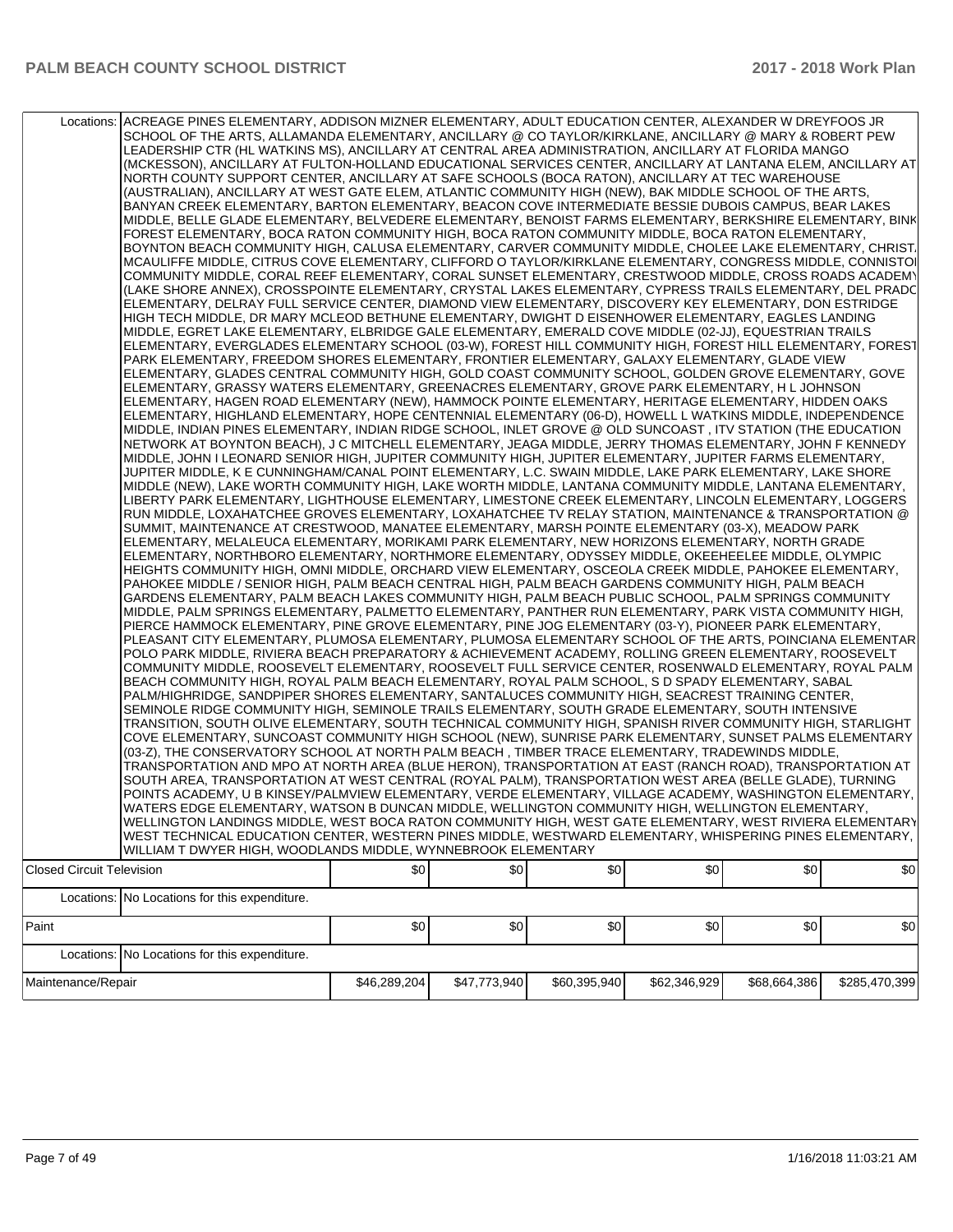| PIERCE HAMMOCK ELEMENTARY, PINE GROVE ELEMENTARY, PINE JOG ELEMENTARY (03-Y), PIONEER PARK ELEMENTARY,                                                                                                                                                                                                                                                                                                                                                                                                                                                                                                                                                                                                                                                                                                                                                                        |  |  |  |
|-------------------------------------------------------------------------------------------------------------------------------------------------------------------------------------------------------------------------------------------------------------------------------------------------------------------------------------------------------------------------------------------------------------------------------------------------------------------------------------------------------------------------------------------------------------------------------------------------------------------------------------------------------------------------------------------------------------------------------------------------------------------------------------------------------------------------------------------------------------------------------|--|--|--|
| PAHOKEE MIDDLE / SENIOR HIGH, PALM BEACH CENTRAL HIGH, PALM BEACH GARDENS COMMUNITY HIGH, PALM BEACH<br>GARDENS ELEMENTARY, PALM BEACH LAKES COMMUNITY HIGH, PALM BEACH PUBLIC SCHOOL, PALM SPRINGS COMMUNITY<br>MIDDLE, PALM SPRINGS ELEMENTARY, PALMETTO ELEMENTARY, PANTHER RUN ELEMENTARY, PARK VISTA COMMUNITY HIGH,                                                                                                                                                                                                                                                                                                                                                                                                                                                                                                                                                     |  |  |  |
| RUN MIDDLE, LOXAHATCHEE GROVES ELEMENTARY, LOXAHATCHEE TV RELAY STATION, MAINTENANCE & TRANSPORTATION @<br>SUMMIT, MAINTENANCE AT CRESTWOOD, MANATEE ELEMENTARY, MARSH POINTE ELEMENTARY (03-X), MEADOW PARK<br>ELEMENTARY, MELALEUCA ELEMENTARY, MORIKAMI PARK ELEMENTARY, NEW HORIZONS ELEMENTARY, NORTH GRADE<br>ELEMENTARY, NORTHBORO ELEMENTARY, NORTHMORE ELEMENTARY, ODYSSEY MIDDLE, OKEEHEELEE MIDDLE, OLYMPIC<br>HEIGHTS COMMUNITY HIGH, OMNI MIDDLE, ORCHARD VIEW ELEMENTARY, OSCEOLA CREEK MIDDLE, PAHOKEE ELEMENTARY,                                                                                                                                                                                                                                                                                                                                             |  |  |  |
| NETWORK AT BOYNTON BEACH), J C MITCHELL ELEMENTARY, JEAGA MIDDLE, JERRY THOMAS ELEMENTARY, JOHN F KENNEDY<br>MIDDLE, JOHN I LEONARD SENIOR HIGH, JUPITER COMMUNITY HIGH, JUPITER ELEMENTARY, JUPITER FARMS ELEMENTARY,<br>JUPITER MIDDLE, K E CUNNINGHAM/CANAL POINT ELEMENTARY, L.C. SWAIN MIDDLE, LAKE PARK ELEMENTARY, LAKE SHORE<br>MIDDLE (NEW), LAKE WORTH COMMUNITY HIGH, LAKE WORTH MIDDLE, LANTANA COMMUNITY MIDDLE, LANTANA ELEMENTARY,<br>LIBERTY PARK ELEMENTARY, LIGHTHOUSE ELEMENTARY, LIMESTONE CREEK ELEMENTARY, LINCOLN ELEMENTARY, LOGGERS                                                                                                                                                                                                                                                                                                                  |  |  |  |
| ELEMENTARY, GRASSY WATERS ELEMENTARY, GREENACRES ELEMENTARY, GROVE PARK ELEMENTARY, H L JOHNSON<br>ELEMENTARY, HAGEN ROAD ELEMENTARY (NEW), HAMMOCK POINTE ELEMENTARY, HERITAGE ELEMENTARY, HIDDEN OAKS<br>ELEMENTARY, HIGHLAND ELEMENTARY, HOPE CENTENNIAL ELEMENTARY (06-D), HOWELL L WATKINS MIDDLE, INDEPENDENCE<br>MIDDLE, INDIAN PINES ELEMENTARY, INDIAN RIDGE SCHOOL, INLET GROVE @ OLD SUNCOAST, ITV STATION (THE EDUCATION                                                                                                                                                                                                                                                                                                                                                                                                                                          |  |  |  |
| ELEMENTARY, DELRAY FULL SERVICE CENTER, DIAMOND VIEW ELEMENTARY, DISCOVERY KEY ELEMENTARY, DON ESTRIDGE<br>HIGH TECH MIDDLE, DR MARY MCLEOD BETHUNE ELEMENTARY, DWIGHT D EISENHOWER ELEMENTARY, EAGLES LANDING<br>MIDDLE, EGRET LAKE ELEMENTARY, ELBRIDGE GALE ELEMENTARY, EMERALD COVE MIDDLE (02-JJ), EQUESTRIAN TRAILS<br>ELEMENTARY, EVERGLADES ELEMENTARY SCHOOL (03-W), FOREST HILL COMMUNITY HIGH, FOREST HILL ELEMENTARY, FOREST<br>PARK ELEMENTARY, FREEDOM SHORES ELEMENTARY, FRONTIER ELEMENTARY, GALAXY ELEMENTARY, GLADE VIEW<br>ELEMENTARY, GLADES CENTRAL COMMUNITY HIGH, GOLD COAST COMMUNITY SCHOOL, GOLDEN GROVE ELEMENTARY, GOVE                                                                                                                                                                                                                           |  |  |  |
| FOREST ELEMENTARY, BOCA RATON COMMUNITY HIGH, BOCA RATON COMMUNITY MIDDLE, BOCA RATON ELEMENTARY,<br>BOYNTON BEACH COMMUNITY HIGH, CALUSA ELEMENTARY, CARVER COMMUNITY MIDDLE, CHOLEE LAKE ELEMENTARY, CHRIST,<br>MCAULIFFE MIDDLE, CITRUS COVE ELEMENTARY, CLIFFORD O TAYLOR/KIRKLANE ELEMENTARY, CONGRESS MIDDLE, CONNISTOI<br>COMMUNITY MIDDLE, CORAL REEF ELEMENTARY, CORAL SUNSET ELEMENTARY, CRESTWOOD MIDDLE, CROSS ROADS ACADEMY<br>(LAKE SHORE ANNEX), CROSSPOINTE ELEMENTARY, CRYSTAL LAKES ELEMENTARY, CYPRESS TRAILS ELEMENTARY, DEL PRADC                                                                                                                                                                                                                                                                                                                        |  |  |  |
| ACREAGE PINES ELEMENTARY, ADDISON MIZNER ELEMENTARY, ADULT EDUCATION CENTER, ALEXANDER W DREYFOOS JR<br>SCHOOL OF THE ARTS, ALLAMANDA ELEMENTARY, ANCILLARY @ CO TAYLOR/KIRKLANE, ANCILLARY @ MARY & ROBERT PEW<br>LEADERSHIP CTR (HL WATKINS MS), ANCILLARY AT CENTRAL AREA ADMINISTRATION, ANCILLARY AT FLORIDA MANGO<br>(MCKESSON), ANCILLARY AT FULTON-HOLLAND EDUCATIONAL SERVICES CENTER, ANCILLARY AT LANTANA ELEM, ANCILLARY AT<br>NORTH COUNTY SUPPORT CENTER, ANCILLARY AT SAFE SCHOOLS (BOCA RATON), ANCILLARY AT TEC WAREHOUSE<br>(AUSTRALIAN), ANCILLARY AT WEST GATE ELEM, ATLANTIC COMMUNITY HIGH (NEW), BAK MIDDLE SCHOOL OF THE ARTS,<br>BANYAN CREEK ELEMENTARY, BARTON ELEMENTARY, BEACON COVE INTERMEDIATE BESSIE DUBOIS CAMPUS, BEAR LAKES<br>MIDDLE, BELLE GLADE ELEMENTARY, BELVEDERE ELEMENTARY, BENOIST FARMS ELEMENTARY, BERKSHIRE ELEMENTARY, BINK |  |  |  |

| <b>PECO Maintenance Expenditures</b> | \$2,706,935   | \$2,706,935   | \$2.706.935   | \$2.706.935   | \$2,706,935   | \$13,534,675  |
|--------------------------------------|---------------|---------------|---------------|---------------|---------------|---------------|
| 1.50 Mill Sub Total: I               | \$155.272.903 | \$133.055.845 | \$157.036.460 | \$176.488.003 | \$224,514,615 | \$846.367.826 |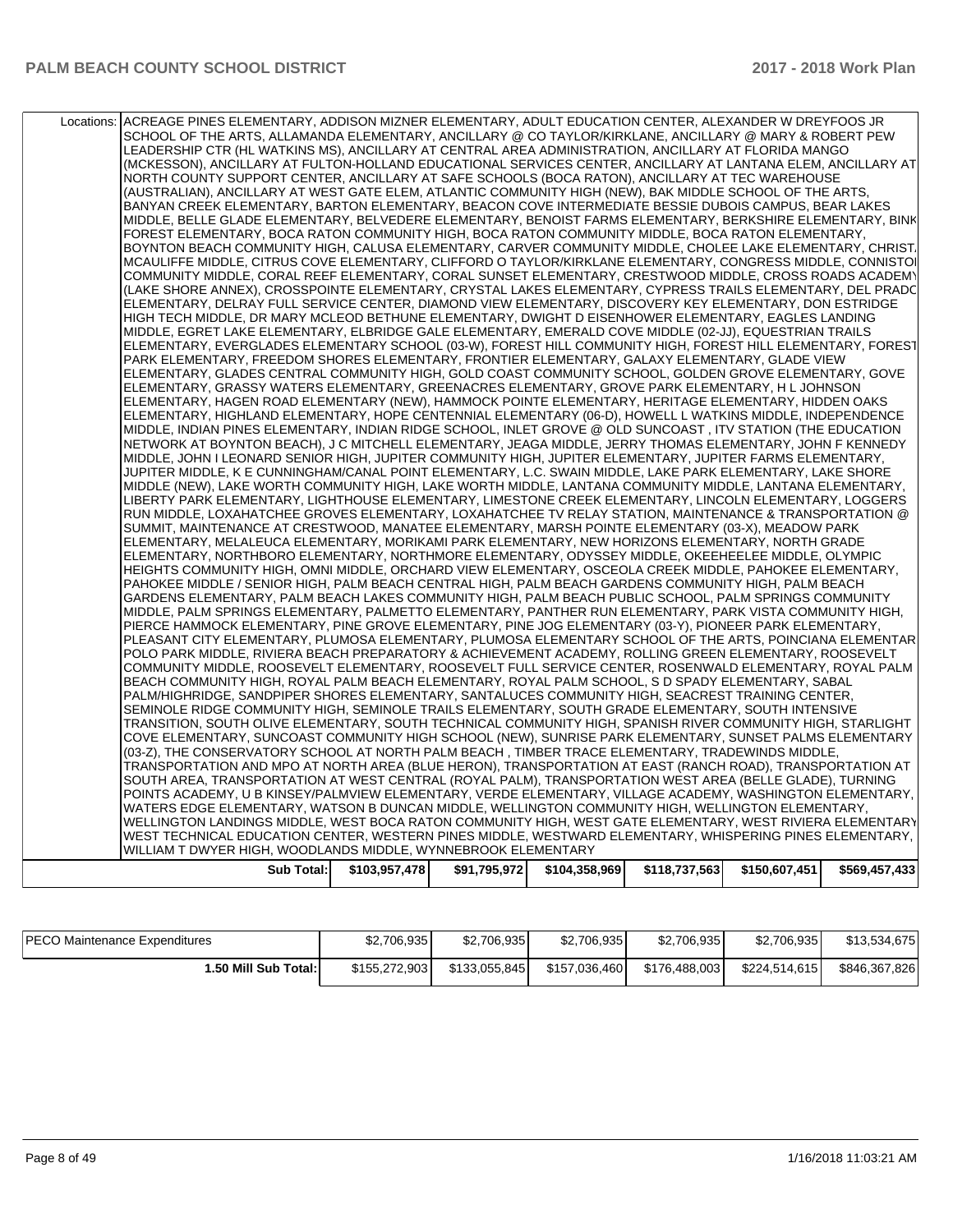| Other Items                                                                                                                                                                                                                                                                                                                                                                                                                                                                                                                                                                                                                                                                                                                                                                                                                                                                                                                                                                                                                                                                                                                                                                                                                                                                                                                                                                                                                                                                                                                                                                                                                                                                                                                                                                                                                                                                                                                                                                                                                                                                                                                                                                                                                                                                                                                                                                                                                                                                                                                                                                                                                                                                                                                                                                                                                                                                                                                                                                                                                                                                                                                                                                                                                                                                                                                                                                                                                                                                                                                                                                                                                                                                                                                                                                                                                                                                                                                                                                                                                                                                                                                                                                                                                                                                                                                                                                                                                                                                                                                                                                                                                                                                                                                                                                                                                                                                                                                                                                                                                                                                                                                                                                                                                                                                                                                                                                                                                                                                                                                                                                                                                                                                                                                                                                               | $2017 - 2018$<br><b>Actual Budget</b> | 2018 - 2019<br>Projected | 2019 - 2020<br>Projected | 2020 - 2021<br>Projected | 2021 - 2022<br>Projected | Total        |
|-------------------------------------------------------------------------------------------------------------------------------------------------------------------------------------------------------------------------------------------------------------------------------------------------------------------------------------------------------------------------------------------------------------------------------------------------------------------------------------------------------------------------------------------------------------------------------------------------------------------------------------------------------------------------------------------------------------------------------------------------------------------------------------------------------------------------------------------------------------------------------------------------------------------------------------------------------------------------------------------------------------------------------------------------------------------------------------------------------------------------------------------------------------------------------------------------------------------------------------------------------------------------------------------------------------------------------------------------------------------------------------------------------------------------------------------------------------------------------------------------------------------------------------------------------------------------------------------------------------------------------------------------------------------------------------------------------------------------------------------------------------------------------------------------------------------------------------------------------------------------------------------------------------------------------------------------------------------------------------------------------------------------------------------------------------------------------------------------------------------------------------------------------------------------------------------------------------------------------------------------------------------------------------------------------------------------------------------------------------------------------------------------------------------------------------------------------------------------------------------------------------------------------------------------------------------------------------------------------------------------------------------------------------------------------------------------------------------------------------------------------------------------------------------------------------------------------------------------------------------------------------------------------------------------------------------------------------------------------------------------------------------------------------------------------------------------------------------------------------------------------------------------------------------------------------------------------------------------------------------------------------------------------------------------------------------------------------------------------------------------------------------------------------------------------------------------------------------------------------------------------------------------------------------------------------------------------------------------------------------------------------------------------------------------------------------------------------------------------------------------------------------------------------------------------------------------------------------------------------------------------------------------------------------------------------------------------------------------------------------------------------------------------------------------------------------------------------------------------------------------------------------------------------------------------------------------------------------------------------------------------------------------------------------------------------------------------------------------------------------------------------------------------------------------------------------------------------------------------------------------------------------------------------------------------------------------------------------------------------------------------------------------------------------------------------------------------------------------------------------------------------------------------------------------------------------------------------------------------------------------------------------------------------------------------------------------------------------------------------------------------------------------------------------------------------------------------------------------------------------------------------------------------------------------------------------------------------------------------------------------------------------------------------------------------------------------------------------------------------------------------------------------------------------------------------------------------------------------------------------------------------------------------------------------------------------------------------------------------------------------------------------------------------------------------------------------------------------------------------------------------------------------------------------|---------------------------------------|--------------------------|--------------------------|--------------------------|--------------------------|--------------|
| <b>Playfields Exterior Repairs</b>                                                                                                                                                                                                                                                                                                                                                                                                                                                                                                                                                                                                                                                                                                                                                                                                                                                                                                                                                                                                                                                                                                                                                                                                                                                                                                                                                                                                                                                                                                                                                                                                                                                                                                                                                                                                                                                                                                                                                                                                                                                                                                                                                                                                                                                                                                                                                                                                                                                                                                                                                                                                                                                                                                                                                                                                                                                                                                                                                                                                                                                                                                                                                                                                                                                                                                                                                                                                                                                                                                                                                                                                                                                                                                                                                                                                                                                                                                                                                                                                                                                                                                                                                                                                                                                                                                                                                                                                                                                                                                                                                                                                                                                                                                                                                                                                                                                                                                                                                                                                                                                                                                                                                                                                                                                                                                                                                                                                                                                                                                                                                                                                                                                                                                                                                        | \$2,707,280                           | \$2,349,360              | \$2,792,020              | \$3,875,120              | \$4,016,588              | \$15,740,368 |
| Locations ACREAGE PINES ELEMENTARY, ADDISON MIZNER ELEMENTARY, ADULT EDUCATION CENTER, ALEXANDER W DREYFOOS JR<br>SCHOOL OF THE ARTS, ALLAMANDA ELEMENTARY, ANCILLARY @ CO TAYLOR/KIRKLANE, ANCILLARY @ MARY & ROBERT PEW<br>LEADERSHIP CTR (HL WATKINS MS), ANCILLARY AT CENTRAL AREA ADMINISTRATION, ANCILLARY AT FLORIDA MANGO<br>(MCKESSON), ANCILLARY AT FULTON-HOLLAND EDUCATIONAL SERVICES CENTER, ANCILLARY AT LANTANA ELEM, ANCILLARY<br>AT NORTH COUNTY SUPPORT CENTER, ANCILLARY AT SAFE SCHOOLS (BOCA RATON), ANCILLARY AT TEC WAREHOUSE<br>(AUSTRALIAN), ANCILLARY AT WEST GATE ELEM, ATLANTIC COMMUNITY HIGH (NEW), BAK MIDDLE SCHOOL OF THE ARTS,<br>BANYAN CREEK ELEMENTARY, BARTON ELEMENTARY, BEACON COVE INTERMEDIATE BESSIE DUBOIS CAMPUS, BEAR LAKES<br>MIDDLE, BELLE GLADE ELEMENTARY, BELVEDERE ELEMENTARY, BENOIST FARMS ELEMENTARY, BERKSHIRE ELEMENTARY,<br>BINKS FOREST ELEMENTARY, BOCA RATON COMMUNITY HIGH, BOCA RATON COMMUNITY MIDDLE, BOCA RATON ELEMENTARY<br>BOYNTON BEACH COMMUNITY HIGH, CALUSA ELEMENTARY, CARVER COMMUNITY MIDDLE, CHOLEE LAKE ELEMENTARY,<br>CHRISTA MCAULIFFE MIDDLE, CITRUS COVE ELEMENTARY, CLIFFORD O TAYLOR/KIRKLANE ELEMENTARY, CONGRESS MIDDLE<br>CONNISTON COMMUNITY MIDDLE, CORAL REEF ELEMENTARY, CORAL SUNSET ELEMENTARY, CRESTWOOD MIDDLE, CROSS<br>ROADS ACADEMY (LAKE SHORE ANNEX), CROSSPOINTE ELEMENTARY, CRYSTAL LAKES ELEMENTARY, CYPRESS TRAILS<br>ELEMENTARY, DEL PRADO ELEMENTARY, DELRAY FULL SERVICE CENTER, DIAMOND VIEW ELEMENTARY, DISCOVERY KEY<br>ELEMENTARY, DON ESTRIDGE HIGH TECH MIDDLE, DR MARY MCLEOD BETHUNE ELEMENTARY, DWIGHT D EISENHOWER<br>ELEMENTARY, EAGLES LANDING MIDDLE, EGRET LAKE ELEMENTARY, ELBRIDGE GALE ELEMENTARY, EMERALD COVE MIDDLE<br>(02-JJ), EQUESTRIAN TRAILS ELEMENTARY, EVERGLADES ELEMENTARY SCHOOL (03-W), FOREST HILL COMMUNITY HIGH,<br>FOREST HILL ELEMENTARY, FOREST PARK ELEMENTARY, FREEDOM SHORES ELEMENTARY, FRONTIER ELEMENTARY, GALAXY<br>ELEMENTARY, GLADE VIEW ELEMENTARY, GLADES CENTRAL COMMUNITY HIGH, GOLD COAST COMMUNITY SCHOOL, GOLDEN<br>GROVE ELEMENTARY, GOVE ELEMENTARY, GRASSY WATERS ELEMENTARY, GREENACRES ELEMENTARY, GROVE PARK<br>ELEMENTARY, H L JOHNSON ELEMENTARY, HAGEN ROAD ELEMENTARY (NEW), HAMMOCK POINTE ELEMENTARY, HERITAGE<br>ELEMENTARY, HIDDEN OAKS ELEMENTARY, HIGHLAND ELEMENTARY, HOPE CENTENNIAL ELEMENTARY (06-D), HOWELL L<br>WATKINS MIDDLE, INDEPENDENCE MIDDLE, INDIAN PINES ELEMENTARY, INDIAN RIDGE SCHOOL, INLET GROVE @ OLD<br>SUNCOAST, ITV STATION (THE EDUCATION NETWORK AT BOYNTON BEACH), J C MITCHELL ELEMENTARY, JEAGA MIDDLE,<br>JERRY THOMAS ELEMENTARY, JOHN F KENNEDY MIDDLE, JOHN I LEONARD SENIOR HIGH, JUPITER COMMUNITY HIGH,<br>JUPITER ELEMENTARY, JUPITER FARMS ELEMENTARY, JUPITER MIDDLE, K E CUNNINGHAM/CANAL POINT ELEMENTARY, L.C.<br>SWAIN MIDDLE, LAKE PARK ELEMENTARY, LAKE SHORE MIDDLE (NEW), LAKE WORTH COMMUNITY HIGH, LAKE WORTH MIDDLE<br>LANTANA COMMUNITY MIDDLE, LANTANA ELEMENTARY, LIBERTY PARK ELEMENTARY, LIGHTHOUSE ELEMENTARY, LIMESTONE<br>CREEK ELEMENTARY, LINCOLN ELEMENTARY, LOGGERS RUN MIDDLE, LOXAHATCHEE GROVES ELEMENTARY, LOXAHATCHEE<br>TV RELAY STATION, MAINTENANCE & TRANSPORTATION @ SUMMIT, MAINTENANCE AT CRESTWOOD, MANATEE ELEMENTARY,<br>MARSH POINTE ELEMENTARY (03-X), MEADOW PARK ELEMENTARY, MELALEUCA ELEMENTARY, MORIKAMI PARK ELEMENTARY<br>NEW HORIZONS ELEMENTARY, NORTH GRADE ELEMENTARY, NORTHBORO ELEMENTARY, NORTHMORE ELEMENTARY,<br>ODYSSEY MIDDLE, OKEEHEELEE MIDDLE, OLYMPIC HEIGHTS COMMUNITY HIGH, OMNI MIDDLE, ORCHARD VIEW ELEMENTARY,<br>OSCEOLA CREEK MIDDLE, PAHOKEE ELEMENTARY, PAHOKEE MIDDLE / SENIOR HIGH, PALM BEACH CENTRAL HIGH, PALM<br>BEACH GARDENS COMMUNITY HIGH, PALM BEACH GARDENS ELEMENTARY, PALM BEACH LAKES COMMUNITY HIGH, PALM<br>BEACH PUBLIC SCHOOL, PALM SPRINGS COMMUNITY MIDDLE, PALM SPRINGS ELEMENTARY, PALMETTO ELEMENTARY,<br>PANTHER RUN ELEMENTARY, PARK VISTA COMMUNITY HIGH, PIERCE HAMMOCK ELEMENTARY, PINE GROVE ELEMENTARY,<br>PINE JOG ELEMENTARY (03-Y), PIONEER PARK ELEMENTARY, PLEASANT CITY ELEMENTARY, PLUMOSA ELEMENTARY, PLUMOS<br>ELEMENTARY SCHOOL OF THE ARTS, POINCIANA ELEMENTARY, POLO PARK MIDDLE, RIVIERA BEACH PREPARATORY &<br>ACHIEVEMENT ACADEMY, ROLLING GREEN ELEMENTARY, ROOSEVELT COMMUNITY MIDDLE, ROOSEVELT ELEMENTARY,<br>ROOSEVELT FULL SERVICE CENTER, ROSENWALD ELEMENTARY, ROYAL PALM BEACH COMMUNITY HIGH, ROYAL PALM BEACH<br>ELEMENTARY, ROYAL PALM SCHOOL, S D SPADY ELEMENTARY, SABAL PALM/HIGHRIDGE, SANDPIPER SHORES ELEMENTARY,<br>SANTALUCES COMMUNITY HIGH, SEACREST TRAINING CENTER, SEMINOLE RIDGE COMMUNITY HIGH, SEMINOLE TRAILS<br>ELEMENTARY, SOUTH GRADE ELEMENTARY, SOUTH INTENSIVE TRANSITION, SOUTH OLIVE ELEMENTARY, SOUTH TECHNICAL<br>COMMUNITY HIGH, SPANISH RIVER COMMUNITY HIGH, STARLIGHT COVE ELEMENTARY, SUNCOAST COMMUNITY HIGH SCHOOL<br>(NEW), SUNRISE PARK ELEMENTARY, SUNSET PALMS ELEMENTARY (03-Z), THE CONSERVATORY SCHOOL AT NORTH PALM<br>BEACH , TIMBER TRACE ELEMENTARY, TRADEWINDS MIDDLE, TRANSPORTATION AND MPO AT NORTH AREA (BLUE HERON),<br>TRANSPORTATION AT EAST (RANCH ROAD), TRANSPORTATION AT SOUTH AREA, TRANSPORTATION AT WEST CENTRAL (ROYA<br>PALM), TRANSPORTATION WEST AREA (BELLE GLADE), TURNING POINTS ACADEMY, U B KINSEY/PALMVIEW ELEMENTARY,<br>VERDE ELEMENTARY, VILLAGE ACADEMY, WASHINGTON ELEMENTARY, WATERS EDGE ELEMENTARY, WATSON B DUNCAN<br>MIDDLE, WELLINGTON COMMUNITY HIGH, WELLINGTON ELEMENTARY, WELLINGTON LANDINGS MIDDLE, WEST BOCA RATON<br>COMMUNITY HIGH, WEST GATE ELEMENTARY, WEST RIVIERA ELEMENTARY, WEST TECHNICAL EDUCATION CENTER, WESTERN<br>PINES MIDDLE, WESTWARD ELEMENTARY, WHISPERING PINES ELEMENTARY, WILLIAM T DWYER HIGH, WOODLANDS MIDDLE, |                                       |                          |                          |                          |                          |              |
| WYNNEBROOK ELEMENTARY<br><b>Custodial Equipment</b>                                                                                                                                                                                                                                                                                                                                                                                                                                                                                                                                                                                                                                                                                                                                                                                                                                                                                                                                                                                                                                                                                                                                                                                                                                                                                                                                                                                                                                                                                                                                                                                                                                                                                                                                                                                                                                                                                                                                                                                                                                                                                                                                                                                                                                                                                                                                                                                                                                                                                                                                                                                                                                                                                                                                                                                                                                                                                                                                                                                                                                                                                                                                                                                                                                                                                                                                                                                                                                                                                                                                                                                                                                                                                                                                                                                                                                                                                                                                                                                                                                                                                                                                                                                                                                                                                                                                                                                                                                                                                                                                                                                                                                                                                                                                                                                                                                                                                                                                                                                                                                                                                                                                                                                                                                                                                                                                                                                                                                                                                                                                                                                                                                                                                                                                       | \$492,057                             | \$227,287                | \$290,857                | \$245,180                | \$332,571                | \$1,587,952  |
|                                                                                                                                                                                                                                                                                                                                                                                                                                                                                                                                                                                                                                                                                                                                                                                                                                                                                                                                                                                                                                                                                                                                                                                                                                                                                                                                                                                                                                                                                                                                                                                                                                                                                                                                                                                                                                                                                                                                                                                                                                                                                                                                                                                                                                                                                                                                                                                                                                                                                                                                                                                                                                                                                                                                                                                                                                                                                                                                                                                                                                                                                                                                                                                                                                                                                                                                                                                                                                                                                                                                                                                                                                                                                                                                                                                                                                                                                                                                                                                                                                                                                                                                                                                                                                                                                                                                                                                                                                                                                                                                                                                                                                                                                                                                                                                                                                                                                                                                                                                                                                                                                                                                                                                                                                                                                                                                                                                                                                                                                                                                                                                                                                                                                                                                                                                           |                                       |                          |                          |                          |                          |              |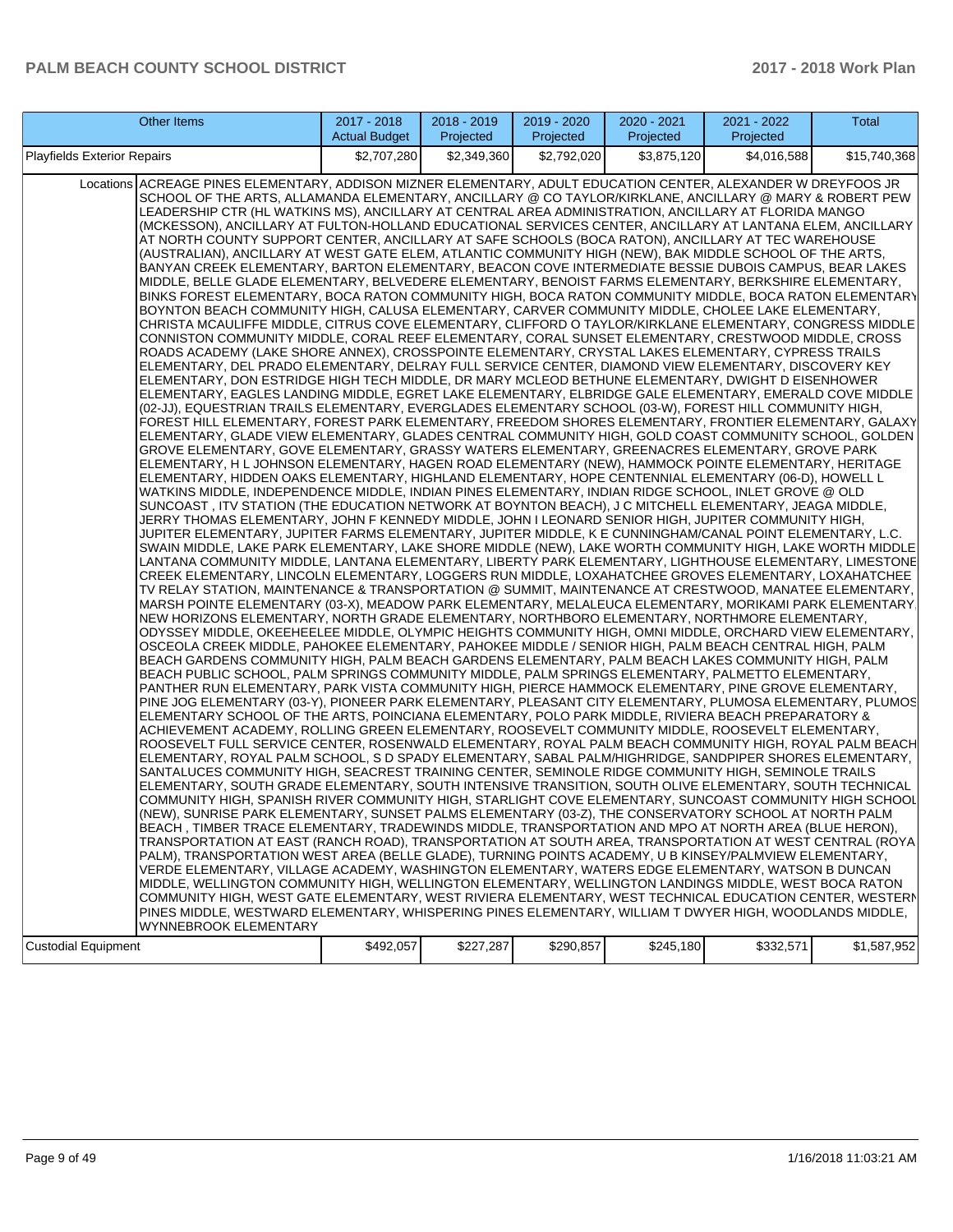|                  | Locations ACREAGE PINES ELEMENTARY, ADDISON MIZNER ELEMENTARY, ADULT EDUCATION CENTER, ALEXANDER W DREYFOOS JR<br>SCHOOL OF THE ARTS, ALLAMANDA ELEMENTARY, ANCILLARY @ CO TAYLOR/KIRKLANE, ANCILLARY @ MARY & ROBERT PEW<br>LEADERSHIP CTR (HL WATKINS MS), ANCILLARY AT CENTRAL AREA ADMINISTRATION, ANCILLARY AT FLORIDA MANGO<br>(MCKESSON), ANCILLARY AT FULTON-HOLLAND EDUCATIONAL SERVICES CENTER, ANCILLARY AT LANTANA ELEM, ANCILLARY<br>AT NORTH COUNTY SUPPORT CENTER, ANCILLARY AT SAFE SCHOOLS (BOCA RATON), ANCILLARY AT TEC WAREHOUSE<br>(AUSTRALIAN), ANCILLARY AT WEST GATE ELEM, ATLANTIC COMMUNITY HIGH (NEW), BAK MIDDLE SCHOOL OF THE ARTS,<br>BANYAN CREEK ELEMENTARY, BARTON ELEMENTARY, BEACON COVE INTERMEDIATE BESSIE DUBOIS CAMPUS, BEAR LAKES<br>MIDDLE, BELLE GLADE ELEMENTARY, BELVEDERE ELEMENTARY, BENOIST FARMS ELEMENTARY, BERKSHIRE ELEMENTARY,<br>BINKS FOREST ELEMENTARY, BOCA RATON COMMUNITY HIGH, BOCA RATON COMMUNITY MIDDLE, BOCA RATON ELEMENTARY<br>BOYNTON BEACH COMMUNITY HIGH, CALUSA ELEMENTARY, CARVER COMMUNITY MIDDLE, CHOLEE LAKE ELEMENTARY,<br>CHRISTA MCAULIFFE MIDDLE, CITRUS COVE ELEMENTARY, CLIFFORD O TAYLOR/KIRKLANE ELEMENTARY, CONGRESS MIDDLE<br>CONNISTON COMMUNITY MIDDLE, CORAL REEF ELEMENTARY, CORAL SUNSET ELEMENTARY, CRESTWOOD MIDDLE, CROSS<br>ROADS ACADEMY (LAKE SHORE ANNEX), CROSSPOINTE ELEMENTARY, CRYSTAL LAKES ELEMENTARY, CYPRESS TRAILS<br>ELEMENTARY, DEL PRADO ELEMENTARY, DELRAY FULL SERVICE CENTER, DIAMOND VIEW ELEMENTARY, DISCOVERY KEY<br>ELEMENTARY, DON ESTRIDGE HIGH TECH MIDDLE, DR MARY MCLEOD BETHUNE ELEMENTARY, DWIGHT D EISENHOWER<br>ELEMENTARY, EAGLES LANDING MIDDLE, EGRET LAKE ELEMENTARY, ELBRIDGE GALE ELEMENTARY, EMERALD COVE MIDDLE<br>(02-JJ), EQUESTRIAN TRAILS ELEMENTARY, EVERGLADES ELEMENTARY SCHOOL (03-W), FOREST HILL COMMUNITY HIGH,<br>FOREST HILL ELEMENTARY, FOREST PARK ELEMENTARY, FREEDOM SHORES ELEMENTARY, FRONTIER ELEMENTARY, GALAXY<br>ELEMENTARY, GLADE VIEW ELEMENTARY, GLADES CENTRAL COMMUNITY HIGH, GOLD COAST COMMUNITY SCHOOL, GOLDEN<br>GROVE ELEMENTARY, GOVE ELEMENTARY, GRASSY WATERS ELEMENTARY, GREENACRES ELEMENTARY, GROVE PARK<br>ELEMENTARY, H L JOHNSON ELEMENTARY, HAGEN ROAD ELEMENTARY (NEW), HAMMOCK POINTE ELEMENTARY, HERITAGE<br>ELEMENTARY, HIDDEN OAKS ELEMENTARY, HIGHLAND ELEMENTARY, HOPE CENTENNIAL ELEMENTARY (06-D), HOWELL L<br>WATKINS MIDDLE, INDEPENDENCE MIDDLE, INDIAN PINES ELEMENTARY, INDIAN RIDGE SCHOOL, INLET GROVE @ OLD<br>SUNCOAST, ITV STATION (THE EDUCATION NETWORK AT BOYNTON BEACH), J C MITCHELL ELEMENTARY, JEAGA MIDDLE,<br>JERRY THOMAS ELEMENTARY, JOHN F KENNEDY MIDDLE, JOHN I LEONARD SENIOR HIGH, JUPITER COMMUNITY HIGH,<br>JUPITER ELEMENTARY, JUPITER FARMS ELEMENTARY, JUPITER MIDDLE, K E CUNNINGHAM/CANAL POINT ELEMENTARY, L.C.<br>SWAIN MIDDLE, LAKE PARK ELEMENTARY, LAKE SHORE MIDDLE (NEW), LAKE WORTH COMMUNITY HIGH, LAKE WORTH MIDDLE<br>LANTANA COMMUNITY MIDDLE, LANTANA ELEMENTARY, LIBERTY PARK ELEMENTARY, LIGHTHOUSE ELEMENTARY, LIMESTONE<br>CREEK ELEMENTARY, LINCOLN ELEMENTARY, LOGGERS RUN MIDDLE, LOXAHATCHEE GROVES ELEMENTARY, LOXAHATCHEE<br>TV RELAY STATION, MAINTENANCE & TRANSPORTATION @ SUMMIT, MAINTENANCE AT CRESTWOOD, MANATEE ELEMENTARY,<br>MARSH POINTE ELEMENTARY (03-X), MEADOW PARK ELEMENTARY, MELALEUCA ELEMENTARY, MORIKAMI PARK ELEMENTARY.<br>NEW HORIZONS ELEMENTARY, NORTH GRADE ELEMENTARY, NORTHBORO ELEMENTARY, NORTHMORE ELEMENTARY,<br>ODYSSEY MIDDLE, OKEEHEELEE MIDDLE, OLYMPIC HEIGHTS COMMUNITY HIGH, OMNI MIDDLE, ORCHARD VIEW ELEMENTARY,<br>OSCEOLA CREEK MIDDLE, PAHOKEE ELEMENTARY, PAHOKEE MIDDLE / SENIOR HIGH, PALM BEACH CENTRAL HIGH, PALM<br>BEACH GARDENS COMMUNITY HIGH, PALM BEACH GARDENS ELEMENTARY, PALM BEACH LAKES COMMUNITY HIGH, PALM<br>BEACH PUBLIC SCHOOL, PALM SPRINGS COMMUNITY MIDDLE, PALM SPRINGS ELEMENTARY, PALMETTO ELEMENTARY,<br>PANTHER RUN ELEMENTARY, PARK VISTA COMMUNITY HIGH, PIERCE HAMMOCK ELEMENTARY, PINE GROVE ELEMENTARY,<br>PINE JOG ELEMENTARY (03-Y), PIONEER PARK ELEMENTARY, PLEASANT CITY ELEMENTARY, PLUMOSA ELEMENTARY, PLUMOS<br>ELEMENTARY SCHOOL OF THE ARTS, POINCIANA ELEMENTARY, POLO PARK MIDDLE, RIVIERA BEACH PREPARATORY &<br>ACHIEVEMENT ACADEMY, ROLLING GREEN ELEMENTARY, ROOSEVELT COMMUNITY MIDDLE, ROOSEVELT ELEMENTARY,<br>ROOSEVELT FULL SERVICE CENTER, ROSENWALD ELEMENTARY, ROYAL PALM BEACH COMMUNITY HIGH, ROYAL PALM BEACH<br>ELEMENTARY, ROYAL PALM SCHOOL, S D SPADY ELEMENTARY, SABAL PALM/HIGHRIDGE, SANDPIPER SHORES ELEMENTARY,<br>SANTALUCES COMMUNITY HIGH, SEACREST TRAINING CENTER, SEMINOLE RIDGE COMMUNITY HIGH, SEMINOLE TRAILS<br>ELEMENTARY, SOUTH GRADE ELEMENTARY, SOUTH INTENSIVE TRANSITION, SOUTH OLIVE ELEMENTARY, SOUTH TECHNICAL<br>COMMUNITY HIGH, SPANISH RIVER COMMUNITY HIGH, STARLIGHT COVE ELEMENTARY, SUNCOAST COMMUNITY HIGH SCHOOL<br>(NEW), SUNRISE PARK ELEMENTARY, SUNSET PALMS ELEMENTARY (03-Z), THE CONSERVATORY SCHOOL AT NORTH PALM<br>BEACH, TIMBER TRACE ELEMENTARY, TRADEWINDS MIDDLE, TRANSPORTATION AND MPO AT NORTH AREA (BLUE HERON),<br>TRANSPORTATION AT EAST (RANCH ROAD), TRANSPORTATION AT SOUTH AREA, TRANSPORTATION AT WEST CENTRAL (ROYA)<br>PALM), TRANSPORTATION WEST AREA (BELLE GLADE), TURNING POINTS ACADEMY, U B KINSEY/PALMVIEW ELEMENTARY,<br>VERDE ELEMENTARY, VILLAGE ACADEMY, WASHINGTON ELEMENTARY, WATERS EDGE ELEMENTARY, WATSON B DUNCAN<br>MIDDLE, WELLINGTON COMMUNITY HIGH, WELLINGTON ELEMENTARY, WELLINGTON LANDINGS MIDDLE, WEST BOCA RATON<br>COMMUNITY HIGH, WEST GATE ELEMENTARY, WEST RIVIERA ELEMENTARY, WEST TECHNICAL EDUCATION CENTER, WESTERN<br>PINES MIDDLE, WESTWARD ELEMENTARY, WHISPERING PINES ELEMENTARY, WILLIAM T DWYER HIGH, WOODLANDS MIDDLE,<br>WYNNEBROOK ELEMENTARY |           |             |             |             |             |             |
|------------------|---------------------------------------------------------------------------------------------------------------------------------------------------------------------------------------------------------------------------------------------------------------------------------------------------------------------------------------------------------------------------------------------------------------------------------------------------------------------------------------------------------------------------------------------------------------------------------------------------------------------------------------------------------------------------------------------------------------------------------------------------------------------------------------------------------------------------------------------------------------------------------------------------------------------------------------------------------------------------------------------------------------------------------------------------------------------------------------------------------------------------------------------------------------------------------------------------------------------------------------------------------------------------------------------------------------------------------------------------------------------------------------------------------------------------------------------------------------------------------------------------------------------------------------------------------------------------------------------------------------------------------------------------------------------------------------------------------------------------------------------------------------------------------------------------------------------------------------------------------------------------------------------------------------------------------------------------------------------------------------------------------------------------------------------------------------------------------------------------------------------------------------------------------------------------------------------------------------------------------------------------------------------------------------------------------------------------------------------------------------------------------------------------------------------------------------------------------------------------------------------------------------------------------------------------------------------------------------------------------------------------------------------------------------------------------------------------------------------------------------------------------------------------------------------------------------------------------------------------------------------------------------------------------------------------------------------------------------------------------------------------------------------------------------------------------------------------------------------------------------------------------------------------------------------------------------------------------------------------------------------------------------------------------------------------------------------------------------------------------------------------------------------------------------------------------------------------------------------------------------------------------------------------------------------------------------------------------------------------------------------------------------------------------------------------------------------------------------------------------------------------------------------------------------------------------------------------------------------------------------------------------------------------------------------------------------------------------------------------------------------------------------------------------------------------------------------------------------------------------------------------------------------------------------------------------------------------------------------------------------------------------------------------------------------------------------------------------------------------------------------------------------------------------------------------------------------------------------------------------------------------------------------------------------------------------------------------------------------------------------------------------------------------------------------------------------------------------------------------------------------------------------------------------------------------------------------------------------------------------------------------------------------------------------------------------------------------------------------------------------------------------------------------------------------------------------------------------------------------------------------------------------------------------------------------------------------------------------------------------------------------------------------------------------------------------------------------------------------------------------------------------------------------------------------------------------------------------------------------------------------------------------------------------------------------------------------------------------------------------------------------------------------------------------------------------------------------------------------------------------------------------------------------------------------------------------------|-----------|-------------|-------------|-------------|-------------|-------------|
|                  |                                                                                                                                                                                                                                                                                                                                                                                                                                                                                                                                                                                                                                                                                                                                                                                                                                                                                                                                                                                                                                                                                                                                                                                                                                                                                                                                                                                                                                                                                                                                                                                                                                                                                                                                                                                                                                                                                                                                                                                                                                                                                                                                                                                                                                                                                                                                                                                                                                                                                                                                                                                                                                                                                                                                                                                                                                                                                                                                                                                                                                                                                                                                                                                                                                                                                                                                                                                                                                                                                                                                                                                                                                                                                                                                                                                                                                                                                                                                                                                                                                                                                                                                                                                                                                                                                                                                                                                                                                                                                                                                                                                                                                                                                                                                                                                                                                                                                                                                                                                                                                                                                                                                                                                                                                                                                                                                                                                                                                                                                                                                                                                                                                                                                                                                                                                                                     |           |             |             |             |             |             |
|                  |                                                                                                                                                                                                                                                                                                                                                                                                                                                                                                                                                                                                                                                                                                                                                                                                                                                                                                                                                                                                                                                                                                                                                                                                                                                                                                                                                                                                                                                                                                                                                                                                                                                                                                                                                                                                                                                                                                                                                                                                                                                                                                                                                                                                                                                                                                                                                                                                                                                                                                                                                                                                                                                                                                                                                                                                                                                                                                                                                                                                                                                                                                                                                                                                                                                                                                                                                                                                                                                                                                                                                                                                                                                                                                                                                                                                                                                                                                                                                                                                                                                                                                                                                                                                                                                                                                                                                                                                                                                                                                                                                                                                                                                                                                                                                                                                                                                                                                                                                                                                                                                                                                                                                                                                                                                                                                                                                                                                                                                                                                                                                                                                                                                                                                                                                                                                                     | \$263,500 |             |             |             |             | \$7,623,100 |
| <b>Bleachers</b> |                                                                                                                                                                                                                                                                                                                                                                                                                                                                                                                                                                                                                                                                                                                                                                                                                                                                                                                                                                                                                                                                                                                                                                                                                                                                                                                                                                                                                                                                                                                                                                                                                                                                                                                                                                                                                                                                                                                                                                                                                                                                                                                                                                                                                                                                                                                                                                                                                                                                                                                                                                                                                                                                                                                                                                                                                                                                                                                                                                                                                                                                                                                                                                                                                                                                                                                                                                                                                                                                                                                                                                                                                                                                                                                                                                                                                                                                                                                                                                                                                                                                                                                                                                                                                                                                                                                                                                                                                                                                                                                                                                                                                                                                                                                                                                                                                                                                                                                                                                                                                                                                                                                                                                                                                                                                                                                                                                                                                                                                                                                                                                                                                                                                                                                                                                                                                     |           | \$1,440,200 | \$1,528,100 | \$2,704,900 | \$1,686,400 |             |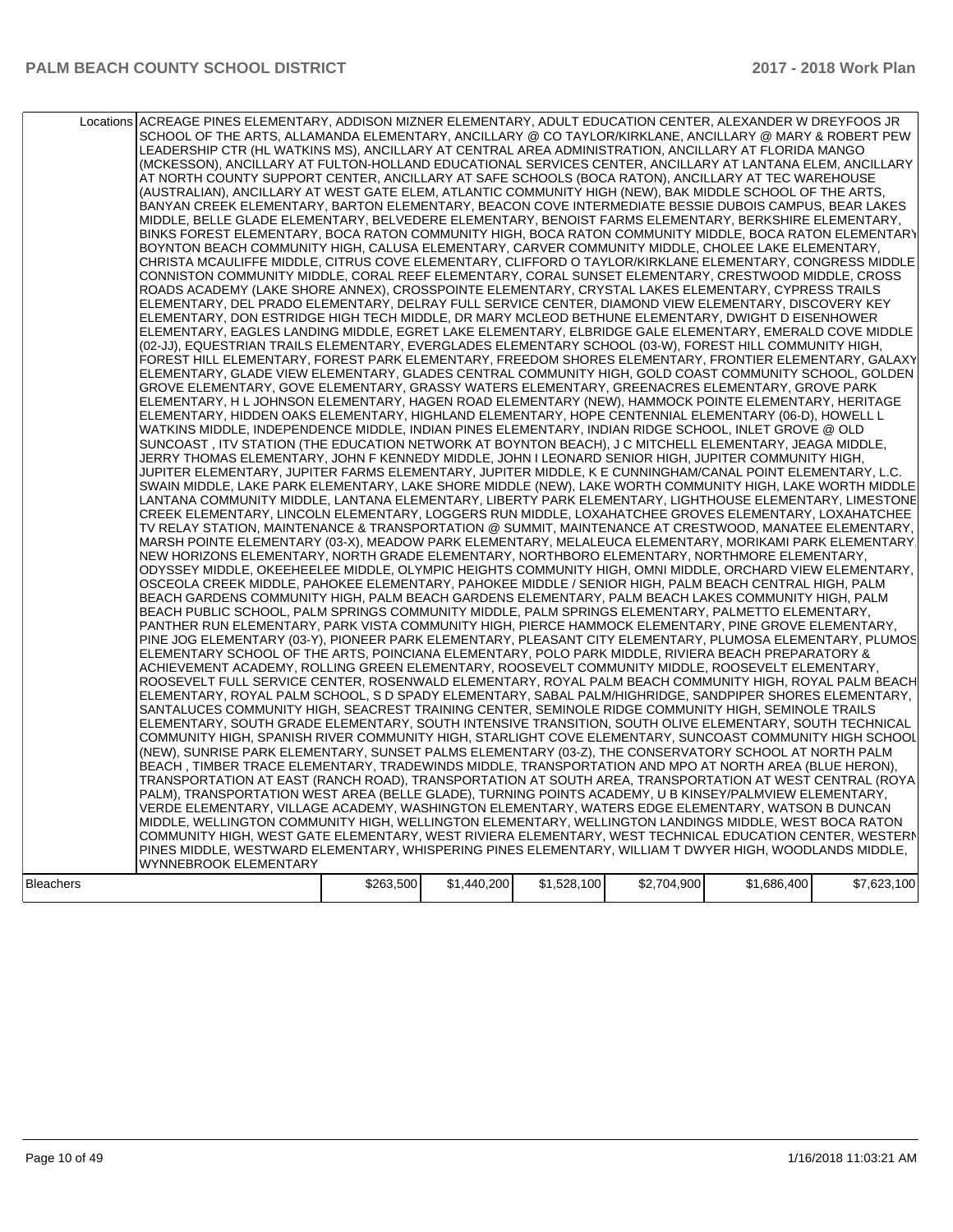|          | Locations ACREAGE PINES ELEMENTARY, ADDISON MIZNER ELEMENTARY, ADULT EDUCATION CENTER, ALEXANDER W DREYFOOS JR<br>SCHOOL OF THE ARTS, ALLAMANDA ELEMENTARY, ANCILLARY @ CO TAYLOR/KIRKLANE, ANCILLARY @ MARY & ROBERT PEW<br>LEADERSHIP CTR (HL WATKINS MS), ANCILLARY AT CENTRAL AREA ADMINISTRATION, ANCILLARY AT FLORIDA MANGO<br>(MCKESSON), ANCILLARY AT FULTON-HOLLAND EDUCATIONAL SERVICES CENTER, ANCILLARY AT LANTANA ELEM, ANCILLARY<br>AT NORTH COUNTY SUPPORT CENTER, ANCILLARY AT SAFE SCHOOLS (BOCA RATON), ANCILLARY AT TEC WAREHOUSE<br>(AUSTRALIAN), ANCILLARY AT WEST GATE ELEM, ATLANTIC COMMUNITY HIGH (NEW), BAK MIDDLE SCHOOL OF THE ARTS,<br>BANYAN CREEK ELEMENTARY, BARTON ELEMENTARY, BEACON COVE INTERMEDIATE BESSIE DUBOIS CAMPUS, BEAR LAKES<br>MIDDLE, BELLE GLADE ELEMENTARY, BELVEDERE ELEMENTARY, BENOIST FARMS ELEMENTARY, BERKSHIRE ELEMENTARY,<br>BINKS FOREST ELEMENTARY, BOCA RATON COMMUNITY HIGH, BOCA RATON COMMUNITY MIDDLE, BOCA RATON ELEMENTARY<br>BOYNTON BEACH COMMUNITY HIGH, CALUSA ELEMENTARY, CARVER COMMUNITY MIDDLE, CHOLEE LAKE ELEMENTARY,<br>CHRISTA MCAULIFFE MIDDLE, CITRUS COVE ELEMENTARY, CLIFFORD O TAYLOR/KIRKLANE ELEMENTARY, CONGRESS MIDDLE<br>CONNISTON COMMUNITY MIDDLE, CORAL REEF ELEMENTARY, CORAL SUNSET ELEMENTARY, CRESTWOOD MIDDLE, CROSS<br>ROADS ACADEMY (LAKE SHORE ANNEX), CROSSPOINTE ELEMENTARY, CRYSTAL LAKES ELEMENTARY, CYPRESS TRAILS<br>ELEMENTARY, DEL PRADO ELEMENTARY, DELRAY FULL SERVICE CENTER, DIAMOND VIEW ELEMENTARY, DISCOVERY KEY<br>ELEMENTARY, DON ESTRIDGE HIGH TECH MIDDLE, DR MARY MCLEOD BETHUNE ELEMENTARY, DWIGHT D EISENHOWER<br>ELEMENTARY, EAGLES LANDING MIDDLE, EGRET LAKE ELEMENTARY, ELBRIDGE GALE ELEMENTARY, EMERALD COVE MIDDLE<br>(02-JJ), EQUESTRIAN TRAILS ELEMENTARY, EVERGLADES ELEMENTARY SCHOOL (03-W), FOREST HILL COMMUNITY HIGH,<br>FOREST HILL ELEMENTARY, FOREST PARK ELEMENTARY, FREEDOM SHORES ELEMENTARY, FRONTIER ELEMENTARY, GALAXY<br>ELEMENTARY, GLADE VIEW ELEMENTARY, GLADES CENTRAL COMMUNITY HIGH, GOLD COAST COMMUNITY SCHOOL, GOLDEN<br>GROVE ELEMENTARY, GOVE ELEMENTARY, GRASSY WATERS ELEMENTARY, GREENACRES ELEMENTARY, GROVE PARK<br>ELEMENTARY, H L JOHNSON ELEMENTARY, HAGEN ROAD ELEMENTARY (NEW), HAMMOCK POINTE ELEMENTARY, HERITAGE<br>ELEMENTARY, HIDDEN OAKS ELEMENTARY, HIGHLAND ELEMENTARY, HOPE CENTENNIAL ELEMENTARY (06-D), HOWELL L<br>WATKINS MIDDLE, INDEPENDENCE MIDDLE, INDIAN PINES ELEMENTARY, INDIAN RIDGE SCHOOL, INLET GROVE @ OLD<br>SUNCOAST, ITV STATION (THE EDUCATION NETWORK AT BOYNTON BEACH), J C MITCHELL ELEMENTARY, JEAGA MIDDLE,<br>JERRY THOMAS ELEMENTARY, JOHN F KENNEDY MIDDLE, JOHN I LEONARD SENIOR HIGH, JUPITER COMMUNITY HIGH,<br>JUPITER ELEMENTARY, JUPITER FARMS ELEMENTARY, JUPITER MIDDLE, K E CUNNINGHAM/CANAL POINT ELEMENTARY, L.C.<br>SWAIN MIDDLE, LAKE PARK ELEMENTARY, LAKE SHORE MIDDLE (NEW), LAKE WORTH COMMUNITY HIGH, LAKE WORTH MIDDLE<br>LANTANA COMMUNITY MIDDLE, LANTANA ELEMENTARY, LIBERTY PARK ELEMENTARY, LIGHTHOUSE ELEMENTARY, LIMESTONE<br>CREEK ELEMENTARY, LINCOLN ELEMENTARY, LOGGERS RUN MIDDLE, LOXAHATCHEE GROVES ELEMENTARY, LOXAHATCHEE<br>TV RELAY STATION, MAINTENANCE & TRANSPORTATION @ SUMMIT, MAINTENANCE AT CRESTWOOD, MANATEE ELEMENTARY,<br>MARSH POINTE ELEMENTARY (03-X), MEADOW PARK ELEMENTARY, MELALEUCA ELEMENTARY, MORIKAMI PARK ELEMENTARY.<br>NEW HORIZONS ELEMENTARY, NORTH GRADE ELEMENTARY, NORTHBORO ELEMENTARY, NORTHMORE ELEMENTARY,<br>ODYSSEY MIDDLE, OKEEHEELEE MIDDLE, OLYMPIC HEIGHTS COMMUNITY HIGH, OMNI MIDDLE, ORCHARD VIEW ELEMENTARY,<br>OSCEOLA CREEK MIDDLE, PAHOKEE ELEMENTARY, PAHOKEE MIDDLE / SENIOR HIGH, PALM BEACH CENTRAL HIGH, PALM<br>BEACH GARDENS COMMUNITY HIGH, PALM BEACH GARDENS ELEMENTARY, PALM BEACH LAKES COMMUNITY HIGH, PALM<br>BEACH PUBLIC SCHOOL, PALM SPRINGS COMMUNITY MIDDLE, PALM SPRINGS ELEMENTARY, PALMETTO ELEMENTARY,<br>PANTHER RUN ELEMENTARY, PARK VISTA COMMUNITY HIGH, PIERCE HAMMOCK ELEMENTARY, PINE GROVE ELEMENTARY,<br>PINE JOG ELEMENTARY (03-Y), PIONEER PARK ELEMENTARY, PLEASANT CITY ELEMENTARY, PLUMOSA ELEMENTARY, PLUMOS<br>ELEMENTARY SCHOOL OF THE ARTS, POINCIANA ELEMENTARY, POLO PARK MIDDLE, RIVIERA BEACH PREPARATORY &<br>ACHIEVEMENT ACADEMY, ROLLING GREEN ELEMENTARY, ROOSEVELT COMMUNITY MIDDLE, ROOSEVELT ELEMENTARY,<br>ROOSEVELT FULL SERVICE CENTER, ROSENWALD ELEMENTARY, ROYAL PALM BEACH COMMUNITY HIGH, ROYAL PALM BEACH<br>ELEMENTARY, ROYAL PALM SCHOOL, S D SPADY ELEMENTARY, SABAL PALM/HIGHRIDGE, SANDPIPER SHORES ELEMENTARY,<br>SANTALUCES COMMUNITY HIGH, SEACREST TRAINING CENTER, SEMINOLE RIDGE COMMUNITY HIGH, SEMINOLE TRAILS<br>ELEMENTARY, SOUTH GRADE ELEMENTARY, SOUTH INTENSIVE TRANSITION, SOUTH OLIVE ELEMENTARY, SOUTH TECHNICAL<br>COMMUNITY HIGH, SPANISH RIVER COMMUNITY HIGH, STARLIGHT COVE ELEMENTARY, SUNCOAST COMMUNITY HIGH SCHOOL<br>(NEW), SUNRISE PARK ELEMENTARY, SUNSET PALMS ELEMENTARY (03-Z), THE CONSERVATORY SCHOOL AT NORTH PALM<br>BEACH, TIMBER TRACE ELEMENTARY, TRADEWINDS MIDDLE, TRANSPORTATION AND MPO AT NORTH AREA (BLUE HERON),<br>TRANSPORTATION AT EAST (RANCH ROAD), TRANSPORTATION AT SOUTH AREA, TRANSPORTATION AT WEST CENTRAL (ROYA)<br>PALM), TRANSPORTATION WEST AREA (BELLE GLADE), TURNING POINTS ACADEMY, U B KINSEY/PALMVIEW ELEMENTARY,<br>VERDE ELEMENTARY, VILLAGE ACADEMY, WASHINGTON ELEMENTARY, WATERS EDGE ELEMENTARY, WATSON B DUNCAN<br>MIDDLE, WELLINGTON COMMUNITY HIGH, WELLINGTON ELEMENTARY, WELLINGTON LANDINGS MIDDLE, WEST BOCA RATON<br>COMMUNITY HIGH, WEST GATE ELEMENTARY, WEST RIVIERA ELEMENTARY, WEST TECHNICAL EDUCATION CENTER, WESTERN<br>PINES MIDDLE, WESTWARD ELEMENTARY, WHISPERING PINES ELEMENTARY, WILLIAM T DWYER HIGH, WOODLANDS MIDDLE,<br>WYNNEBROOK ELEMENTARY |              |             |              |              |              |              |
|----------|---------------------------------------------------------------------------------------------------------------------------------------------------------------------------------------------------------------------------------------------------------------------------------------------------------------------------------------------------------------------------------------------------------------------------------------------------------------------------------------------------------------------------------------------------------------------------------------------------------------------------------------------------------------------------------------------------------------------------------------------------------------------------------------------------------------------------------------------------------------------------------------------------------------------------------------------------------------------------------------------------------------------------------------------------------------------------------------------------------------------------------------------------------------------------------------------------------------------------------------------------------------------------------------------------------------------------------------------------------------------------------------------------------------------------------------------------------------------------------------------------------------------------------------------------------------------------------------------------------------------------------------------------------------------------------------------------------------------------------------------------------------------------------------------------------------------------------------------------------------------------------------------------------------------------------------------------------------------------------------------------------------------------------------------------------------------------------------------------------------------------------------------------------------------------------------------------------------------------------------------------------------------------------------------------------------------------------------------------------------------------------------------------------------------------------------------------------------------------------------------------------------------------------------------------------------------------------------------------------------------------------------------------------------------------------------------------------------------------------------------------------------------------------------------------------------------------------------------------------------------------------------------------------------------------------------------------------------------------------------------------------------------------------------------------------------------------------------------------------------------------------------------------------------------------------------------------------------------------------------------------------------------------------------------------------------------------------------------------------------------------------------------------------------------------------------------------------------------------------------------------------------------------------------------------------------------------------------------------------------------------------------------------------------------------------------------------------------------------------------------------------------------------------------------------------------------------------------------------------------------------------------------------------------------------------------------------------------------------------------------------------------------------------------------------------------------------------------------------------------------------------------------------------------------------------------------------------------------------------------------------------------------------------------------------------------------------------------------------------------------------------------------------------------------------------------------------------------------------------------------------------------------------------------------------------------------------------------------------------------------------------------------------------------------------------------------------------------------------------------------------------------------------------------------------------------------------------------------------------------------------------------------------------------------------------------------------------------------------------------------------------------------------------------------------------------------------------------------------------------------------------------------------------------------------------------------------------------------------------------------------------------------------------------------------------------------------------------------------------------------------------------------------------------------------------------------------------------------------------------------------------------------------------------------------------------------------------------------------------------------------------------------------------------------------------------------------------------------------------------------------------------------------------------------------------------------|--------------|-------------|--------------|--------------|--------------|--------------|
|          |                                                                                                                                                                                                                                                                                                                                                                                                                                                                                                                                                                                                                                                                                                                                                                                                                                                                                                                                                                                                                                                                                                                                                                                                                                                                                                                                                                                                                                                                                                                                                                                                                                                                                                                                                                                                                                                                                                                                                                                                                                                                                                                                                                                                                                                                                                                                                                                                                                                                                                                                                                                                                                                                                                                                                                                                                                                                                                                                                                                                                                                                                                                                                                                                                                                                                                                                                                                                                                                                                                                                                                                                                                                                                                                                                                                                                                                                                                                                                                                                                                                                                                                                                                                                                                                                                                                                                                                                                                                                                                                                                                                                                                                                                                                                                                                                                                                                                                                                                                                                                                                                                                                                                                                                                                                                                                                                                                                                                                                                                                                                                                                                                                                                                                                                                                                                                     |              |             |              |              |              |              |
| Plumbing |                                                                                                                                                                                                                                                                                                                                                                                                                                                                                                                                                                                                                                                                                                                                                                                                                                                                                                                                                                                                                                                                                                                                                                                                                                                                                                                                                                                                                                                                                                                                                                                                                                                                                                                                                                                                                                                                                                                                                                                                                                                                                                                                                                                                                                                                                                                                                                                                                                                                                                                                                                                                                                                                                                                                                                                                                                                                                                                                                                                                                                                                                                                                                                                                                                                                                                                                                                                                                                                                                                                                                                                                                                                                                                                                                                                                                                                                                                                                                                                                                                                                                                                                                                                                                                                                                                                                                                                                                                                                                                                                                                                                                                                                                                                                                                                                                                                                                                                                                                                                                                                                                                                                                                                                                                                                                                                                                                                                                                                                                                                                                                                                                                                                                                                                                                                                                     | \$12,786,180 | \$9,762,985 | \$11,462,836 | \$12,737,243 | \$16,845,228 | \$63,594,472 |
|          |                                                                                                                                                                                                                                                                                                                                                                                                                                                                                                                                                                                                                                                                                                                                                                                                                                                                                                                                                                                                                                                                                                                                                                                                                                                                                                                                                                                                                                                                                                                                                                                                                                                                                                                                                                                                                                                                                                                                                                                                                                                                                                                                                                                                                                                                                                                                                                                                                                                                                                                                                                                                                                                                                                                                                                                                                                                                                                                                                                                                                                                                                                                                                                                                                                                                                                                                                                                                                                                                                                                                                                                                                                                                                                                                                                                                                                                                                                                                                                                                                                                                                                                                                                                                                                                                                                                                                                                                                                                                                                                                                                                                                                                                                                                                                                                                                                                                                                                                                                                                                                                                                                                                                                                                                                                                                                                                                                                                                                                                                                                                                                                                                                                                                                                                                                                                                     |              |             |              |              |              |              |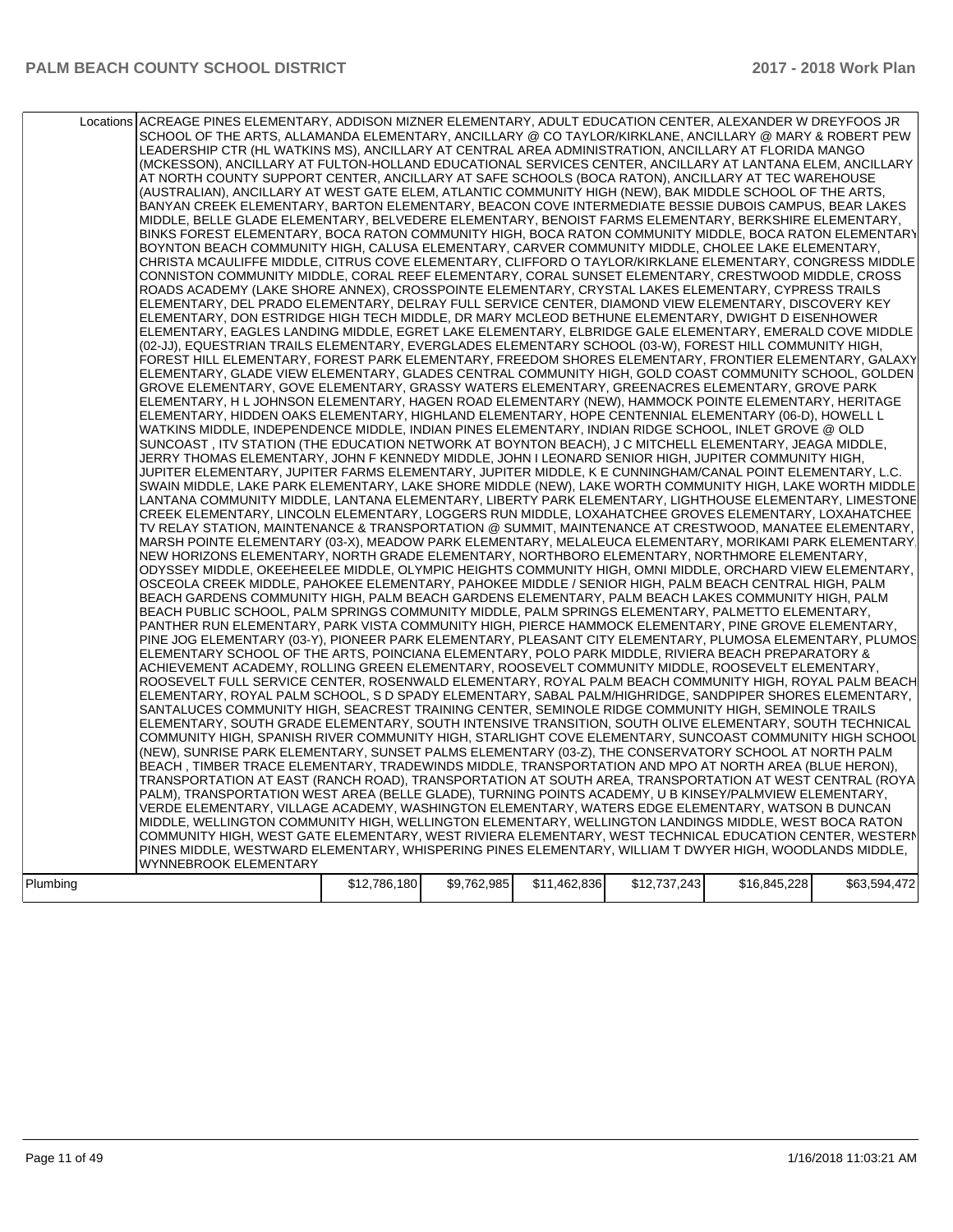|                | Locations ACREAGE PINES ELEMENTARY, ADDISON MIZNER ELEMENTARY, ADULT EDUCATION CENTER, ALEXANDER W DREYFOOS JR<br>SCHOOL OF THE ARTS, ALLAMANDA ELEMENTARY, ANCILLARY @ CO TAYLOR/KIRKLANE, ANCILLARY @ MARY & ROBERT PEW<br>LEADERSHIP CTR (HL WATKINS MS), ANCILLARY AT CENTRAL AREA ADMINISTRATION, ANCILLARY AT FLORIDA MANGO<br>(MCKESSON), ANCILLARY AT FULTON-HOLLAND EDUCATIONAL SERVICES CENTER, ANCILLARY AT LANTANA ELEM, ANCILLARY<br>AT NORTH COUNTY SUPPORT CENTER, ANCILLARY AT SAFE SCHOOLS (BOCA RATON), ANCILLARY AT TEC WAREHOUSE<br>(AUSTRALIAN), ANCILLARY AT WEST GATE ELEM, ATLANTIC COMMUNITY HIGH (NEW), BAK MIDDLE SCHOOL OF THE ARTS,<br>BANYAN CREEK ELEMENTARY, BARTON ELEMENTARY, BEACON COVE INTERMEDIATE BESSIE DUBOIS CAMPUS, BEAR LAKES<br>MIDDLE, BELLE GLADE ELEMENTARY, BELVEDERE ELEMENTARY, BENOIST FARMS ELEMENTARY, BERKSHIRE ELEMENTARY,<br>BINKS FOREST ELEMENTARY, BOCA RATON COMMUNITY HIGH, BOCA RATON COMMUNITY MIDDLE, BOCA RATON ELEMENTARY<br>BOYNTON BEACH COMMUNITY HIGH, CALUSA ELEMENTARY, CARVER COMMUNITY MIDDLE, CHOLEE LAKE ELEMENTARY,<br>CHRISTA MCAULIFFE MIDDLE, CITRUS COVE ELEMENTARY, CLIFFORD O TAYLOR/KIRKLANE ELEMENTARY, CONGRESS MIDDLE<br>CONNISTON COMMUNITY MIDDLE, CORAL REEF ELEMENTARY, CORAL SUNSET ELEMENTARY, CRESTWOOD MIDDLE, CROSS<br>ROADS ACADEMY (LAKE SHORE ANNEX), CROSSPOINTE ELEMENTARY, CRYSTAL LAKES ELEMENTARY, CYPRESS TRAILS<br>ELEMENTARY, DEL PRADO ELEMENTARY, DELRAY FULL SERVICE CENTER, DIAMOND VIEW ELEMENTARY, DISCOVERY KEY<br>ELEMENTARY, DON ESTRIDGE HIGH TECH MIDDLE, DR MARY MCLEOD BETHUNE ELEMENTARY, DWIGHT D EISENHOWER<br>ELEMENTARY, EAGLES LANDING MIDDLE, EGRET LAKE ELEMENTARY, ELBRIDGE GALE ELEMENTARY, EMERALD COVE MIDDLE<br>(02-JJ), EQUESTRIAN TRAILS ELEMENTARY, EVERGLADES ELEMENTARY SCHOOL (03-W), FOREST HILL COMMUNITY HIGH,<br>FOREST HILL ELEMENTARY, FOREST PARK ELEMENTARY, FREEDOM SHORES ELEMENTARY, FRONTIER ELEMENTARY, GALAXY<br>ELEMENTARY, GLADE VIEW ELEMENTARY, GLADES CENTRAL COMMUNITY HIGH, GOLD COAST COMMUNITY SCHOOL, GOLDEN<br>GROVE ELEMENTARY, GOVE ELEMENTARY, GRASSY WATERS ELEMENTARY, GREENACRES ELEMENTARY, GROVE PARK<br>ELEMENTARY, H L JOHNSON ELEMENTARY, HAGEN ROAD ELEMENTARY (NEW), HAMMOCK POINTE ELEMENTARY, HERITAGE<br>ELEMENTARY, HIDDEN OAKS ELEMENTARY, HIGHLAND ELEMENTARY, HOPE CENTENNIAL ELEMENTARY (06-D), HOWELL L<br>WATKINS MIDDLE, INDEPENDENCE MIDDLE, INDIAN PINES ELEMENTARY, INDIAN RIDGE SCHOOL, INLET GROVE @ OLD<br>SUNCOAST, ITV STATION (THE EDUCATION NETWORK AT BOYNTON BEACH), J C MITCHELL ELEMENTARY, JEAGA MIDDLE,<br>JERRY THOMAS ELEMENTARY, JOHN F KENNEDY MIDDLE, JOHN I LEONARD SENIOR HIGH, JUPITER COMMUNITY HIGH,<br>JUPITER ELEMENTARY, JUPITER FARMS ELEMENTARY, JUPITER MIDDLE, K E CUNNINGHAM/CANAL POINT ELEMENTARY, L.C.<br>SWAIN MIDDLE, LAKE PARK ELEMENTARY, LAKE SHORE MIDDLE (NEW), LAKE WORTH COMMUNITY HIGH, LAKE WORTH MIDDLE<br>LANTANA COMMUNITY MIDDLE, LANTANA ELEMENTARY, LIBERTY PARK ELEMENTARY, LIGHTHOUSE ELEMENTARY, LIMESTONE<br>CREEK ELEMENTARY, LINCOLN ELEMENTARY, LOGGERS RUN MIDDLE, LOXAHATCHEE GROVES ELEMENTARY, LOXAHATCHEE<br>TV RELAY STATION, MAINTENANCE & TRANSPORTATION @ SUMMIT, MAINTENANCE AT CRESTWOOD, MANATEE ELEMENTARY,<br>MARSH POINTE ELEMENTARY (03-X), MEADOW PARK ELEMENTARY, MELALEUCA ELEMENTARY, MORIKAMI PARK ELEMENTARY.<br>NEW HORIZONS ELEMENTARY, NORTH GRADE ELEMENTARY, NORTHBORO ELEMENTARY, NORTHMORE ELEMENTARY,<br>ODYSSEY MIDDLE, OKEEHEELEE MIDDLE, OLYMPIC HEIGHTS COMMUNITY HIGH, OMNI MIDDLE, ORCHARD VIEW ELEMENTARY,<br>OSCEOLA CREEK MIDDLE, PAHOKEE ELEMENTARY, PAHOKEE MIDDLE / SENIOR HIGH, PALM BEACH CENTRAL HIGH, PALM<br>BEACH GARDENS COMMUNITY HIGH, PALM BEACH GARDENS ELEMENTARY, PALM BEACH LAKES COMMUNITY HIGH, PALM<br>BEACH PUBLIC SCHOOL, PALM SPRINGS COMMUNITY MIDDLE, PALM SPRINGS ELEMENTARY, PALMETTO ELEMENTARY,<br>PANTHER RUN ELEMENTARY, PARK VISTA COMMUNITY HIGH, PIERCE HAMMOCK ELEMENTARY, PINE GROVE ELEMENTARY,<br>PINE JOG ELEMENTARY (03-Y), PIONEER PARK ELEMENTARY, PLEASANT CITY ELEMENTARY, PLUMOSA ELEMENTARY, PLUMOS<br>ELEMENTARY SCHOOL OF THE ARTS, POINCIANA ELEMENTARY, POLO PARK MIDDLE, RIVIERA BEACH PREPARATORY &<br>ACHIEVEMENT ACADEMY, ROLLING GREEN ELEMENTARY, ROOSEVELT COMMUNITY MIDDLE, ROOSEVELT ELEMENTARY,<br>ROOSEVELT FULL SERVICE CENTER, ROSENWALD ELEMENTARY, ROYAL PALM BEACH COMMUNITY HIGH, ROYAL PALM BEACH<br>ELEMENTARY, ROYAL PALM SCHOOL, S D SPADY ELEMENTARY, SABAL PALM/HIGHRIDGE, SANDPIPER SHORES ELEMENTARY,<br>SANTALUCES COMMUNITY HIGH, SEACREST TRAINING CENTER, SEMINOLE RIDGE COMMUNITY HIGH, SEMINOLE TRAILS<br>ELEMENTARY, SOUTH GRADE ELEMENTARY, SOUTH INTENSIVE TRANSITION, SOUTH OLIVE ELEMENTARY, SOUTH TECHNICAL<br>COMMUNITY HIGH, SPANISH RIVER COMMUNITY HIGH, STARLIGHT COVE ELEMENTARY, SUNCOAST COMMUNITY HIGH SCHOOL<br>(NEW), SUNRISE PARK ELEMENTARY, SUNSET PALMS ELEMENTARY (03-Z), THE CONSERVATORY SCHOOL AT NORTH PALM<br>BEACH, TIMBER TRACE ELEMENTARY, TRADEWINDS MIDDLE, TRANSPORTATION AND MPO AT NORTH AREA (BLUE HERON),<br>TRANSPORTATION AT EAST (RANCH ROAD), TRANSPORTATION AT SOUTH AREA, TRANSPORTATION AT WEST CENTRAL (ROYA)<br>PALM), TRANSPORTATION WEST AREA (BELLE GLADE), TURNING POINTS ACADEMY, U B KINSEY/PALMVIEW ELEMENTARY,<br>VERDE ELEMENTARY, VILLAGE ACADEMY, WASHINGTON ELEMENTARY, WATERS EDGE ELEMENTARY, WATSON B DUNCAN<br>MIDDLE, WELLINGTON COMMUNITY HIGH, WELLINGTON ELEMENTARY, WELLINGTON LANDINGS MIDDLE, WEST BOCA RATON<br>COMMUNITY HIGH, WEST GATE ELEMENTARY, WEST RIVIERA ELEMENTARY, WEST TECHNICAL EDUCATION CENTER, WESTERN |             |             |             |             |             |              |
|----------------|---------------------------------------------------------------------------------------------------------------------------------------------------------------------------------------------------------------------------------------------------------------------------------------------------------------------------------------------------------------------------------------------------------------------------------------------------------------------------------------------------------------------------------------------------------------------------------------------------------------------------------------------------------------------------------------------------------------------------------------------------------------------------------------------------------------------------------------------------------------------------------------------------------------------------------------------------------------------------------------------------------------------------------------------------------------------------------------------------------------------------------------------------------------------------------------------------------------------------------------------------------------------------------------------------------------------------------------------------------------------------------------------------------------------------------------------------------------------------------------------------------------------------------------------------------------------------------------------------------------------------------------------------------------------------------------------------------------------------------------------------------------------------------------------------------------------------------------------------------------------------------------------------------------------------------------------------------------------------------------------------------------------------------------------------------------------------------------------------------------------------------------------------------------------------------------------------------------------------------------------------------------------------------------------------------------------------------------------------------------------------------------------------------------------------------------------------------------------------------------------------------------------------------------------------------------------------------------------------------------------------------------------------------------------------------------------------------------------------------------------------------------------------------------------------------------------------------------------------------------------------------------------------------------------------------------------------------------------------------------------------------------------------------------------------------------------------------------------------------------------------------------------------------------------------------------------------------------------------------------------------------------------------------------------------------------------------------------------------------------------------------------------------------------------------------------------------------------------------------------------------------------------------------------------------------------------------------------------------------------------------------------------------------------------------------------------------------------------------------------------------------------------------------------------------------------------------------------------------------------------------------------------------------------------------------------------------------------------------------------------------------------------------------------------------------------------------------------------------------------------------------------------------------------------------------------------------------------------------------------------------------------------------------------------------------------------------------------------------------------------------------------------------------------------------------------------------------------------------------------------------------------------------------------------------------------------------------------------------------------------------------------------------------------------------------------------------------------------------------------------------------------------------------------------------------------------------------------------------------------------------------------------------------------------------------------------------------------------------------------------------------------------------------------------------------------------------------------------------------------------------------------------------------------------------------------------------------------------------------------------------------------------------------------------------------------------------------------------------------------------------------------------------------------------------------------------------------------------------------------------------------------------------------------------------------------------------------------------------------------------------------------------------------------------------------|-------------|-------------|-------------|-------------|-------------|--------------|
|                |                                                                                                                                                                                                                                                                                                                                                                                                                                                                                                                                                                                                                                                                                                                                                                                                                                                                                                                                                                                                                                                                                                                                                                                                                                                                                                                                                                                                                                                                                                                                                                                                                                                                                                                                                                                                                                                                                                                                                                                                                                                                                                                                                                                                                                                                                                                                                                                                                                                                                                                                                                                                                                                                                                                                                                                                                                                                                                                                                                                                                                                                                                                                                                                                                                                                                                                                                                                                                                                                                                                                                                                                                                                                                                                                                                                                                                                                                                                                                                                                                                                                                                                                                                                                                                                                                                                                                                                                                                                                                                                                                                                                                                                                                                                                                                                                                                                                                                                                                                                                                                                                                                                                                                                                                                                                                                                                                                                                                                                                                                                                                                                                                                                                                 |             |             |             |             |             |              |
|                |                                                                                                                                                                                                                                                                                                                                                                                                                                                                                                                                                                                                                                                                                                                                                                                                                                                                                                                                                                                                                                                                                                                                                                                                                                                                                                                                                                                                                                                                                                                                                                                                                                                                                                                                                                                                                                                                                                                                                                                                                                                                                                                                                                                                                                                                                                                                                                                                                                                                                                                                                                                                                                                                                                                                                                                                                                                                                                                                                                                                                                                                                                                                                                                                                                                                                                                                                                                                                                                                                                                                                                                                                                                                                                                                                                                                                                                                                                                                                                                                                                                                                                                                                                                                                                                                                                                                                                                                                                                                                                                                                                                                                                                                                                                                                                                                                                                                                                                                                                                                                                                                                                                                                                                                                                                                                                                                                                                                                                                                                                                                                                                                                                                                                 |             |             |             |             |             |              |
|                |                                                                                                                                                                                                                                                                                                                                                                                                                                                                                                                                                                                                                                                                                                                                                                                                                                                                                                                                                                                                                                                                                                                                                                                                                                                                                                                                                                                                                                                                                                                                                                                                                                                                                                                                                                                                                                                                                                                                                                                                                                                                                                                                                                                                                                                                                                                                                                                                                                                                                                                                                                                                                                                                                                                                                                                                                                                                                                                                                                                                                                                                                                                                                                                                                                                                                                                                                                                                                                                                                                                                                                                                                                                                                                                                                                                                                                                                                                                                                                                                                                                                                                                                                                                                                                                                                                                                                                                                                                                                                                                                                                                                                                                                                                                                                                                                                                                                                                                                                                                                                                                                                                                                                                                                                                                                                                                                                                                                                                                                                                                                                                                                                                                                                 |             |             |             |             |             |              |
|                | PINES MIDDLE, WESTWARD ELEMENTARY, WHISPERING PINES ELEMENTARY, WILLIAM T DWYER HIGH, WOODLANDS MIDDLE,                                                                                                                                                                                                                                                                                                                                                                                                                                                                                                                                                                                                                                                                                                                                                                                                                                                                                                                                                                                                                                                                                                                                                                                                                                                                                                                                                                                                                                                                                                                                                                                                                                                                                                                                                                                                                                                                                                                                                                                                                                                                                                                                                                                                                                                                                                                                                                                                                                                                                                                                                                                                                                                                                                                                                                                                                                                                                                                                                                                                                                                                                                                                                                                                                                                                                                                                                                                                                                                                                                                                                                                                                                                                                                                                                                                                                                                                                                                                                                                                                                                                                                                                                                                                                                                                                                                                                                                                                                                                                                                                                                                                                                                                                                                                                                                                                                                                                                                                                                                                                                                                                                                                                                                                                                                                                                                                                                                                                                                                                                                                                                         |             |             |             |             |             |              |
|                | WYNNEBROOK ELEMENTARY                                                                                                                                                                                                                                                                                                                                                                                                                                                                                                                                                                                                                                                                                                                                                                                                                                                                                                                                                                                                                                                                                                                                                                                                                                                                                                                                                                                                                                                                                                                                                                                                                                                                                                                                                                                                                                                                                                                                                                                                                                                                                                                                                                                                                                                                                                                                                                                                                                                                                                                                                                                                                                                                                                                                                                                                                                                                                                                                                                                                                                                                                                                                                                                                                                                                                                                                                                                                                                                                                                                                                                                                                                                                                                                                                                                                                                                                                                                                                                                                                                                                                                                                                                                                                                                                                                                                                                                                                                                                                                                                                                                                                                                                                                                                                                                                                                                                                                                                                                                                                                                                                                                                                                                                                                                                                                                                                                                                                                                                                                                                                                                                                                                           |             |             |             |             |             |              |
|                |                                                                                                                                                                                                                                                                                                                                                                                                                                                                                                                                                                                                                                                                                                                                                                                                                                                                                                                                                                                                                                                                                                                                                                                                                                                                                                                                                                                                                                                                                                                                                                                                                                                                                                                                                                                                                                                                                                                                                                                                                                                                                                                                                                                                                                                                                                                                                                                                                                                                                                                                                                                                                                                                                                                                                                                                                                                                                                                                                                                                                                                                                                                                                                                                                                                                                                                                                                                                                                                                                                                                                                                                                                                                                                                                                                                                                                                                                                                                                                                                                                                                                                                                                                                                                                                                                                                                                                                                                                                                                                                                                                                                                                                                                                                                                                                                                                                                                                                                                                                                                                                                                                                                                                                                                                                                                                                                                                                                                                                                                                                                                                                                                                                                                 |             |             |             |             |             |              |
| Minor Projects |                                                                                                                                                                                                                                                                                                                                                                                                                                                                                                                                                                                                                                                                                                                                                                                                                                                                                                                                                                                                                                                                                                                                                                                                                                                                                                                                                                                                                                                                                                                                                                                                                                                                                                                                                                                                                                                                                                                                                                                                                                                                                                                                                                                                                                                                                                                                                                                                                                                                                                                                                                                                                                                                                                                                                                                                                                                                                                                                                                                                                                                                                                                                                                                                                                                                                                                                                                                                                                                                                                                                                                                                                                                                                                                                                                                                                                                                                                                                                                                                                                                                                                                                                                                                                                                                                                                                                                                                                                                                                                                                                                                                                                                                                                                                                                                                                                                                                                                                                                                                                                                                                                                                                                                                                                                                                                                                                                                                                                                                                                                                                                                                                                                                                 | \$4,510,911 | \$1,000,000 | \$1,000,000 | \$1,500,000 | \$2,000,000 | \$10,010,911 |
|                |                                                                                                                                                                                                                                                                                                                                                                                                                                                                                                                                                                                                                                                                                                                                                                                                                                                                                                                                                                                                                                                                                                                                                                                                                                                                                                                                                                                                                                                                                                                                                                                                                                                                                                                                                                                                                                                                                                                                                                                                                                                                                                                                                                                                                                                                                                                                                                                                                                                                                                                                                                                                                                                                                                                                                                                                                                                                                                                                                                                                                                                                                                                                                                                                                                                                                                                                                                                                                                                                                                                                                                                                                                                                                                                                                                                                                                                                                                                                                                                                                                                                                                                                                                                                                                                                                                                                                                                                                                                                                                                                                                                                                                                                                                                                                                                                                                                                                                                                                                                                                                                                                                                                                                                                                                                                                                                                                                                                                                                                                                                                                                                                                                                                                 |             |             |             |             |             |              |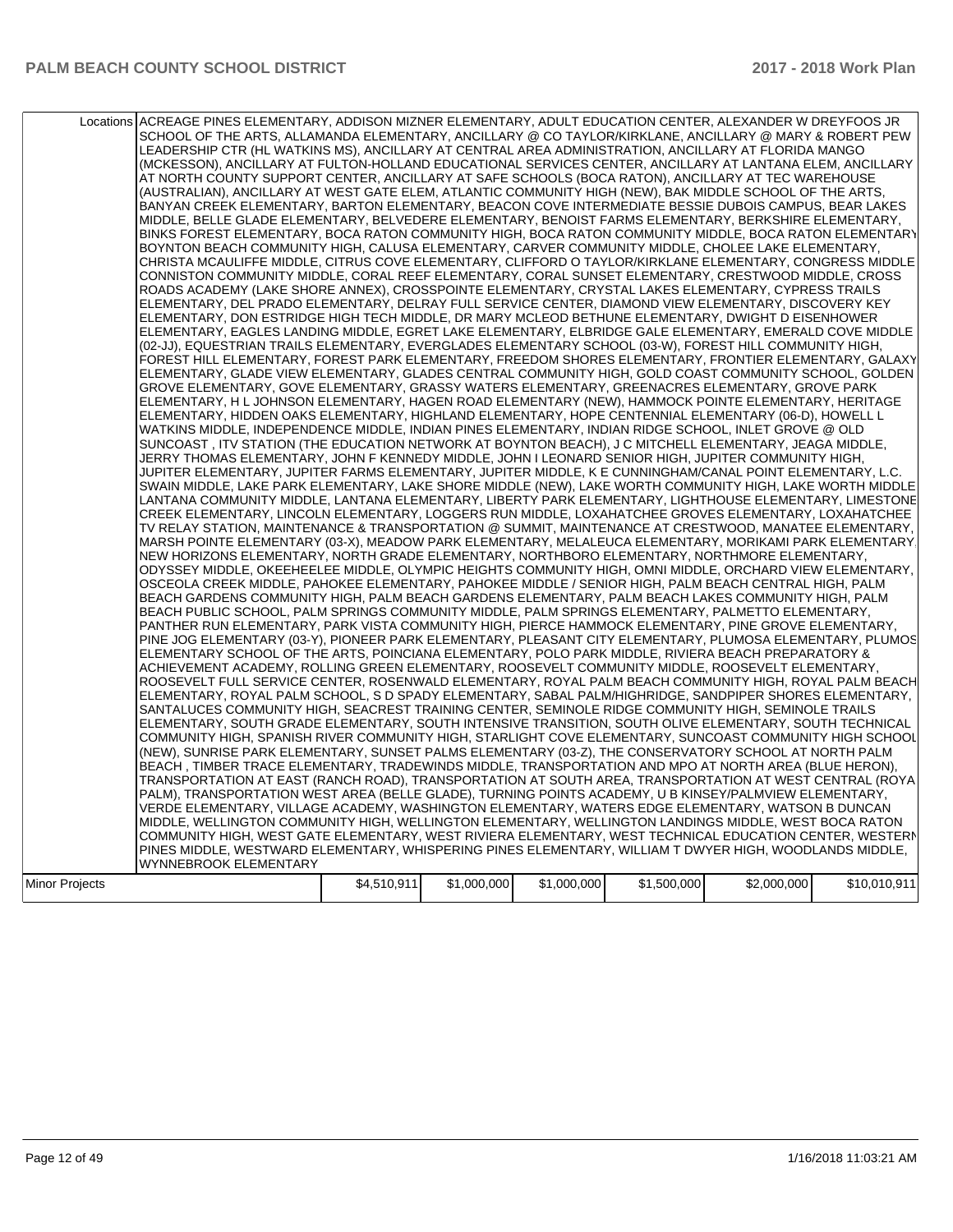|          | Locations ACREAGE PINES ELEMENTARY, ADDISON MIZNER ELEMENTARY, ADULT EDUCATION CENTER, ALEXANDER W DREYFOOS JR<br>SCHOOL OF THE ARTS, ALLAMANDA ELEMENTARY, ANCILLARY @ CO TAYLOR/KIRKLANE, ANCILLARY @ MARY & ROBERT PEW<br>LEADERSHIP CTR (HL WATKINS MS), ANCILLARY AT CENTRAL AREA ADMINISTRATION, ANCILLARY AT FLORIDA MANGO<br>(MCKESSON), ANCILLARY AT FULTON-HOLLAND EDUCATIONAL SERVICES CENTER, ANCILLARY AT LANTANA ELEM, ANCILLARY<br>AT NORTH COUNTY SUPPORT CENTER, ANCILLARY AT SAFE SCHOOLS (BOCA RATON), ANCILLARY AT TEC WAREHOUSE<br>(AUSTRALIAN), ANCILLARY AT WEST GATE ELEM, ATLANTIC COMMUNITY HIGH (NEW), BAK MIDDLE SCHOOL OF THE ARTS,<br>BANYAN CREEK ELEMENTARY, BARTON ELEMENTARY, BEACON COVE INTERMEDIATE BESSIE DUBOIS CAMPUS, BEAR LAKES<br>MIDDLE, BELLE GLADE ELEMENTARY, BELVEDERE ELEMENTARY, BENOIST FARMS ELEMENTARY, BERKSHIRE ELEMENTARY,<br>BINKS FOREST ELEMENTARY, BOCA RATON COMMUNITY HIGH, BOCA RATON COMMUNITY MIDDLE, BOCA RATON ELEMENTARY<br>BOYNTON BEACH COMMUNITY HIGH, CALUSA ELEMENTARY, CARVER COMMUNITY MIDDLE, CHOLEE LAKE ELEMENTARY,<br>CHRISTA MCAULIFFE MIDDLE, CITRUS COVE ELEMENTARY, CLIFFORD O TAYLOR/KIRKLANE ELEMENTARY, CONGRESS MIDDLE<br>CONNISTON COMMUNITY MIDDLE, CORAL REEF ELEMENTARY, CORAL SUNSET ELEMENTARY, CRESTWOOD MIDDLE, CROSS<br>ROADS ACADEMY (LAKE SHORE ANNEX), CROSSPOINTE ELEMENTARY, CRYSTAL LAKES ELEMENTARY, CYPRESS TRAILS<br>ELEMENTARY, DEL PRADO ELEMENTARY, DELRAY FULL SERVICE CENTER, DIAMOND VIEW ELEMENTARY, DISCOVERY KEY<br>ELEMENTARY, DON ESTRIDGE HIGH TECH MIDDLE, DR MARY MCLEOD BETHUNE ELEMENTARY, DWIGHT D EISENHOWER<br>ELEMENTARY, EAGLES LANDING MIDDLE, EGRET LAKE ELEMENTARY, ELBRIDGE GALE ELEMENTARY, EMERALD COVE MIDDLE<br>(02-JJ), EQUESTRIAN TRAILS ELEMENTARY, EVERGLADES ELEMENTARY SCHOOL (03-W), FOREST HILL COMMUNITY HIGH,<br>FOREST HILL ELEMENTARY, FOREST PARK ELEMENTARY, FREEDOM SHORES ELEMENTARY, FRONTIER ELEMENTARY, GALAXY<br>ELEMENTARY, GLADE VIEW ELEMENTARY, GLADES CENTRAL COMMUNITY HIGH, GOLD COAST COMMUNITY SCHOOL, GOLDEN<br>GROVE ELEMENTARY, GOVE ELEMENTARY, GRASSY WATERS ELEMENTARY, GREENACRES ELEMENTARY, GROVE PARK<br>ELEMENTARY, H L JOHNSON ELEMENTARY, HAGEN ROAD ELEMENTARY (NEW), HAMMOCK POINTE ELEMENTARY, HERITAGE<br>ELEMENTARY, HIDDEN OAKS ELEMENTARY, HIGHLAND ELEMENTARY, HOPE CENTENNIAL ELEMENTARY (06-D), HOWELL L<br>WATKINS MIDDLE, INDEPENDENCE MIDDLE, INDIAN PINES ELEMENTARY, INDIAN RIDGE SCHOOL, INLET GROVE @ OLD<br>SUNCOAST, ITV STATION (THE EDUCATION NETWORK AT BOYNTON BEACH), J C MITCHELL ELEMENTARY, JEAGA MIDDLE,<br>JERRY THOMAS ELEMENTARY, JOHN F KENNEDY MIDDLE, JOHN I LEONARD SENIOR HIGH, JUPITER COMMUNITY HIGH,<br>JUPITER ELEMENTARY, JUPITER FARMS ELEMENTARY, JUPITER MIDDLE, K E CUNNINGHAM/CANAL POINT ELEMENTARY, L.C.<br>SWAIN MIDDLE, LAKE PARK ELEMENTARY, LAKE SHORE MIDDLE (NEW), LAKE WORTH COMMUNITY HIGH, LAKE WORTH MIDDLE<br>LANTANA COMMUNITY MIDDLE, LANTANA ELEMENTARY, LIBERTY PARK ELEMENTARY, LIGHTHOUSE ELEMENTARY, LIMESTONE<br>CREEK ELEMENTARY, LINCOLN ELEMENTARY, LOGGERS RUN MIDDLE, LOXAHATCHEE GROVES ELEMENTARY, LOXAHATCHEE<br>TV RELAY STATION, MAINTENANCE & TRANSPORTATION @ SUMMIT, MAINTENANCE AT CRESTWOOD, MANATEE ELEMENTARY,<br>MARSH POINTE ELEMENTARY (03-X), MEADOW PARK ELEMENTARY, MELALEUCA ELEMENTARY, MORIKAMI PARK ELEMENTARY.<br>NEW HORIZONS ELEMENTARY, NORTH GRADE ELEMENTARY, NORTHBORO ELEMENTARY, NORTHMORE ELEMENTARY,<br>ODYSSEY MIDDLE, OKEEHEELEE MIDDLE, OLYMPIC HEIGHTS COMMUNITY HIGH, OMNI MIDDLE, ORCHARD VIEW ELEMENTARY,<br>OSCEOLA CREEK MIDDLE, PAHOKEE ELEMENTARY, PAHOKEE MIDDLE / SENIOR HIGH, PALM BEACH CENTRAL HIGH, PALM<br>BEACH GARDENS COMMUNITY HIGH, PALM BEACH GARDENS ELEMENTARY, PALM BEACH LAKES COMMUNITY HIGH, PALM<br>BEACH PUBLIC SCHOOL, PALM SPRINGS COMMUNITY MIDDLE, PALM SPRINGS ELEMENTARY, PALMETTO ELEMENTARY,<br>PANTHER RUN ELEMENTARY, PARK VISTA COMMUNITY HIGH, PIERCE HAMMOCK ELEMENTARY, PINE GROVE ELEMENTARY,<br>PINE JOG ELEMENTARY (03-Y), PIONEER PARK ELEMENTARY, PLEASANT CITY ELEMENTARY, PLUMOSA ELEMENTARY, PLUMOS<br>ELEMENTARY SCHOOL OF THE ARTS, POINCIANA ELEMENTARY, POLO PARK MIDDLE, RIVIERA BEACH PREPARATORY &<br>ACHIEVEMENT ACADEMY, ROLLING GREEN ELEMENTARY, ROOSEVELT COMMUNITY MIDDLE, ROOSEVELT ELEMENTARY,<br>ROOSEVELT FULL SERVICE CENTER, ROSENWALD ELEMENTARY, ROYAL PALM BEACH COMMUNITY HIGH, ROYAL PALM BEACH<br>ELEMENTARY, ROYAL PALM SCHOOL, S D SPADY ELEMENTARY, SABAL PALM/HIGHRIDGE, SANDPIPER SHORES ELEMENTARY,<br>SANTALUCES COMMUNITY HIGH, SEACREST TRAINING CENTER, SEMINOLE RIDGE COMMUNITY HIGH, SEMINOLE TRAILS<br>ELEMENTARY, SOUTH GRADE ELEMENTARY, SOUTH INTENSIVE TRANSITION, SOUTH OLIVE ELEMENTARY, SOUTH TECHNICAL<br>COMMUNITY HIGH, SPANISH RIVER COMMUNITY HIGH, STARLIGHT COVE ELEMENTARY, SUNCOAST COMMUNITY HIGH SCHOOL<br>(NEW), SUNRISE PARK ELEMENTARY, SUNSET PALMS ELEMENTARY (03-Z), THE CONSERVATORY SCHOOL AT NORTH PALM<br>BEACH, TIMBER TRACE ELEMENTARY, TRADEWINDS MIDDLE, TRANSPORTATION AND MPO AT NORTH AREA (BLUE HERON),<br>TRANSPORTATION AT EAST (RANCH ROAD), TRANSPORTATION AT SOUTH AREA, TRANSPORTATION AT WEST CENTRAL (ROYA)<br>PALM), TRANSPORTATION WEST AREA (BELLE GLADE), TURNING POINTS ACADEMY, U B KINSEY/PALMVIEW ELEMENTARY,<br>VERDE ELEMENTARY, VILLAGE ACADEMY, WASHINGTON ELEMENTARY, WATERS EDGE ELEMENTARY, WATSON B DUNCAN<br>MIDDLE, WELLINGTON COMMUNITY HIGH, WELLINGTON ELEMENTARY, WELLINGTON LANDINGS MIDDLE, WEST BOCA RATON<br>COMMUNITY HIGH, WEST GATE ELEMENTARY, WEST RIVIERA ELEMENTARY, WEST TECHNICAL EDUCATION CENTER, WESTERN<br>PINES MIDDLE, WESTWARD ELEMENTARY, WHISPERING PINES ELEMENTARY, WILLIAM T DWYER HIGH, WOODLANDS MIDDLE, |             |             |             |             |             |              |
|----------|--------------------------------------------------------------------------------------------------------------------------------------------------------------------------------------------------------------------------------------------------------------------------------------------------------------------------------------------------------------------------------------------------------------------------------------------------------------------------------------------------------------------------------------------------------------------------------------------------------------------------------------------------------------------------------------------------------------------------------------------------------------------------------------------------------------------------------------------------------------------------------------------------------------------------------------------------------------------------------------------------------------------------------------------------------------------------------------------------------------------------------------------------------------------------------------------------------------------------------------------------------------------------------------------------------------------------------------------------------------------------------------------------------------------------------------------------------------------------------------------------------------------------------------------------------------------------------------------------------------------------------------------------------------------------------------------------------------------------------------------------------------------------------------------------------------------------------------------------------------------------------------------------------------------------------------------------------------------------------------------------------------------------------------------------------------------------------------------------------------------------------------------------------------------------------------------------------------------------------------------------------------------------------------------------------------------------------------------------------------------------------------------------------------------------------------------------------------------------------------------------------------------------------------------------------------------------------------------------------------------------------------------------------------------------------------------------------------------------------------------------------------------------------------------------------------------------------------------------------------------------------------------------------------------------------------------------------------------------------------------------------------------------------------------------------------------------------------------------------------------------------------------------------------------------------------------------------------------------------------------------------------------------------------------------------------------------------------------------------------------------------------------------------------------------------------------------------------------------------------------------------------------------------------------------------------------------------------------------------------------------------------------------------------------------------------------------------------------------------------------------------------------------------------------------------------------------------------------------------------------------------------------------------------------------------------------------------------------------------------------------------------------------------------------------------------------------------------------------------------------------------------------------------------------------------------------------------------------------------------------------------------------------------------------------------------------------------------------------------------------------------------------------------------------------------------------------------------------------------------------------------------------------------------------------------------------------------------------------------------------------------------------------------------------------------------------------------------------------------------------------------------------------------------------------------------------------------------------------------------------------------------------------------------------------------------------------------------------------------------------------------------------------------------------------------------------------------------------------------------------------------------------------------------------------------------------------------------------------------------------------------------------------------------------------------------------------------------------------------------------------------------------------------------------------------------------------------------------------------------------------------------------------------------------------------------------------------------------------------------------------------------------------------------------------------------------------------------------------------------------------------------------------------------------|-------------|-------------|-------------|-------------|-------------|--------------|
|          | WYNNEBROOK ELEMENTARY                                                                                                                                                                                                                                                                                                                                                                                                                                                                                                                                                                                                                                                                                                                                                                                                                                                                                                                                                                                                                                                                                                                                                                                                                                                                                                                                                                                                                                                                                                                                                                                                                                                                                                                                                                                                                                                                                                                                                                                                                                                                                                                                                                                                                                                                                                                                                                                                                                                                                                                                                                                                                                                                                                                                                                                                                                                                                                                                                                                                                                                                                                                                                                                                                                                                                                                                                                                                                                                                                                                                                                                                                                                                                                                                                                                                                                                                                                                                                                                                                                                                                                                                                                                                                                                                                                                                                                                                                                                                                                                                                                                                                                                                                                                                                                                                                                                                                                                                                                                                                                                                                                                                                                                                                                                                                                                                                                                                                                                                                                                                                                                                                                                                                                                                                                      |             |             |             |             |             |              |
|          |                                                                                                                                                                                                                                                                                                                                                                                                                                                                                                                                                                                                                                                                                                                                                                                                                                                                                                                                                                                                                                                                                                                                                                                                                                                                                                                                                                                                                                                                                                                                                                                                                                                                                                                                                                                                                                                                                                                                                                                                                                                                                                                                                                                                                                                                                                                                                                                                                                                                                                                                                                                                                                                                                                                                                                                                                                                                                                                                                                                                                                                                                                                                                                                                                                                                                                                                                                                                                                                                                                                                                                                                                                                                                                                                                                                                                                                                                                                                                                                                                                                                                                                                                                                                                                                                                                                                                                                                                                                                                                                                                                                                                                                                                                                                                                                                                                                                                                                                                                                                                                                                                                                                                                                                                                                                                                                                                                                                                                                                                                                                                                                                                                                                                                                                                                                            |             | \$4,152,419 |             |             | \$9,966,509 |              |
| Lighting |                                                                                                                                                                                                                                                                                                                                                                                                                                                                                                                                                                                                                                                                                                                                                                                                                                                                                                                                                                                                                                                                                                                                                                                                                                                                                                                                                                                                                                                                                                                                                                                                                                                                                                                                                                                                                                                                                                                                                                                                                                                                                                                                                                                                                                                                                                                                                                                                                                                                                                                                                                                                                                                                                                                                                                                                                                                                                                                                                                                                                                                                                                                                                                                                                                                                                                                                                                                                                                                                                                                                                                                                                                                                                                                                                                                                                                                                                                                                                                                                                                                                                                                                                                                                                                                                                                                                                                                                                                                                                                                                                                                                                                                                                                                                                                                                                                                                                                                                                                                                                                                                                                                                                                                                                                                                                                                                                                                                                                                                                                                                                                                                                                                                                                                                                                                            | \$3,244,029 |             | \$6,320,789 | \$6,916,277 |             | \$30,600,023 |
|          |                                                                                                                                                                                                                                                                                                                                                                                                                                                                                                                                                                                                                                                                                                                                                                                                                                                                                                                                                                                                                                                                                                                                                                                                                                                                                                                                                                                                                                                                                                                                                                                                                                                                                                                                                                                                                                                                                                                                                                                                                                                                                                                                                                                                                                                                                                                                                                                                                                                                                                                                                                                                                                                                                                                                                                                                                                                                                                                                                                                                                                                                                                                                                                                                                                                                                                                                                                                                                                                                                                                                                                                                                                                                                                                                                                                                                                                                                                                                                                                                                                                                                                                                                                                                                                                                                                                                                                                                                                                                                                                                                                                                                                                                                                                                                                                                                                                                                                                                                                                                                                                                                                                                                                                                                                                                                                                                                                                                                                                                                                                                                                                                                                                                                                                                                                                            |             |             |             |             |             |              |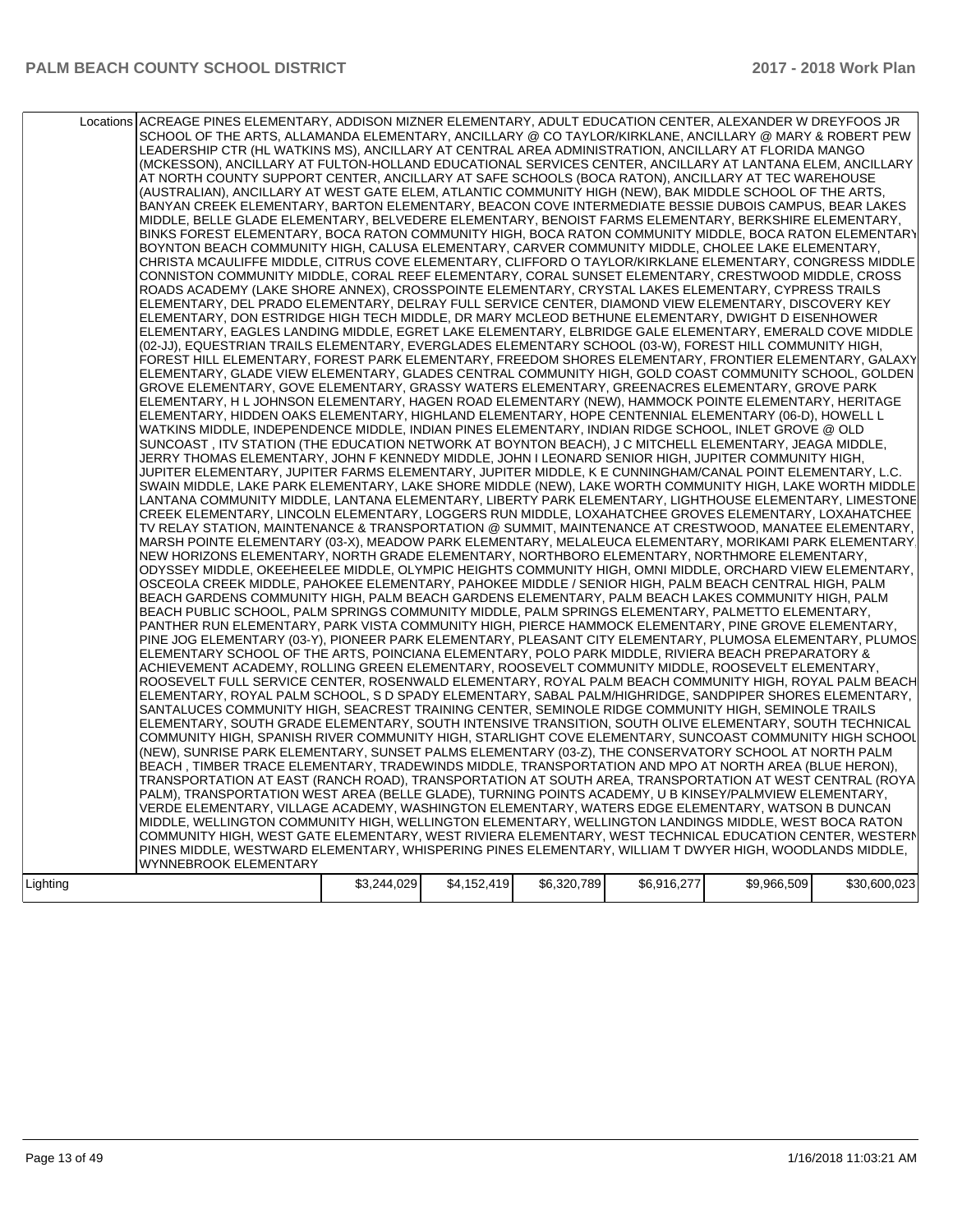| Locations ACREAGE PINES ELEMENTARY, ADDISON MIZNER ELEMENTARY, ADULT EDUCATION CENTER, ALEXANDER W DREYFOOS JR<br>SCHOOL OF THE ARTS, ALLAMANDA ELEMENTARY, ANCILLARY @ CO TAYLOR/KIRKLANE, ANCILLARY @ MARY & ROBERT PEW<br>LEADERSHIP CTR (HL WATKINS MS), ANCILLARY AT CENTRAL AREA ADMINISTRATION, ANCILLARY AT FLORIDA MANGO<br>(MCKESSON), ANCILLARY AT FULTON-HOLLAND EDUCATIONAL SERVICES CENTER, ANCILLARY AT LANTANA ELEM, ANCILLARY<br>AT NORTH COUNTY SUPPORT CENTER, ANCILLARY AT SAFE SCHOOLS (BOCA RATON), ANCILLARY AT TEC WAREHOUSE<br>(AUSTRALIAN), ANCILLARY AT WEST GATE ELEM, ATLANTIC COMMUNITY HIGH (NEW), BAK MIDDLE SCHOOL OF THE ARTS,<br>BANYAN CREEK ELEMENTARY, BARTON ELEMENTARY, BEACON COVE INTERMEDIATE BESSIE DUBOIS CAMPUS, BEAR LAKES<br>MIDDLE, BELLE GLADE ELEMENTARY, BELVEDERE ELEMENTARY, BENOIST FARMS ELEMENTARY, BERKSHIRE ELEMENTARY,<br>BINKS FOREST ELEMENTARY, BOCA RATON COMMUNITY HIGH, BOCA RATON COMMUNITY MIDDLE, BOCA RATON ELEMENTARY<br>BOYNTON BEACH COMMUNITY HIGH, CALUSA ELEMENTARY, CARVER COMMUNITY MIDDLE, CHOLEE LAKE ELEMENTARY,<br>CHRISTA MCAULIFFE MIDDLE, CITRUS COVE ELEMENTARY, CLIFFORD O TAYLOR/KIRKLANE ELEMENTARY, CONGRESS MIDDLE<br>CONNISTON COMMUNITY MIDDLE, CORAL REEF ELEMENTARY, CORAL SUNSET ELEMENTARY, CRESTWOOD MIDDLE, CROSS<br>ROADS ACADEMY (LAKE SHORE ANNEX), CROSSPOINTE ELEMENTARY, CRYSTAL LAKES ELEMENTARY, CYPRESS TRAILS<br>ELEMENTARY, DEL PRADO ELEMENTARY, DELRAY FULL SERVICE CENTER, DIAMOND VIEW ELEMENTARY, DISCOVERY KEY<br>ELEMENTARY, DON ESTRIDGE HIGH TECH MIDDLE, DR MARY MCLEOD BETHUNE ELEMENTARY, DWIGHT D EISENHOWER<br>ELEMENTARY, EAGLES LANDING MIDDLE, EGRET LAKE ELEMENTARY, ELBRIDGE GALE ELEMENTARY, EMERALD COVE MIDDLE<br>(02-JJ), EQUESTRIAN TRAILS ELEMENTARY, EVERGLADES ELEMENTARY SCHOOL (03-W), FOREST HILL COMMUNITY HIGH,<br>FOREST HILL ELEMENTARY, FOREST PARK ELEMENTARY, FREEDOM SHORES ELEMENTARY, FRONTIER ELEMENTARY, GALAXY<br>ELEMENTARY, GLADE VIEW ELEMENTARY, GLADES CENTRAL COMMUNITY HIGH, GOLD COAST COMMUNITY SCHOOL, GOLDEN<br>GROVE ELEMENTARY, GOVE ELEMENTARY, GRASSY WATERS ELEMENTARY, GREENACRES ELEMENTARY, GROVE PARK<br>ELEMENTARY, H L JOHNSON ELEMENTARY, HAGEN ROAD ELEMENTARY (NEW), HAMMOCK POINTE ELEMENTARY, HERITAGE<br>ELEMENTARY, HIDDEN OAKS ELEMENTARY, HIGHLAND ELEMENTARY, HOPE CENTENNIAL ELEMENTARY (06-D), HOWELL L<br>WATKINS MIDDLE, INDEPENDENCE MIDDLE, INDIAN PINES ELEMENTARY, INDIAN RIDGE SCHOOL, INLET GROVE @ OLD<br>SUNCOAST, ITV STATION (THE EDUCATION NETWORK AT BOYNTON BEACH), J C MITCHELL ELEMENTARY, JEAGA MIDDLE,<br>JERRY THOMAS ELEMENTARY, JOHN F KENNEDY MIDDLE, JOHN I LEONARD SENIOR HIGH, JUPITER COMMUNITY HIGH,<br>JUPITER ELEMENTARY, JUPITER FARMS ELEMENTARY, JUPITER MIDDLE, K E CUNNINGHAM/CANAL POINT ELEMENTARY, L.C.<br>SWAIN MIDDLE, LAKE PARK ELEMENTARY, LAKE SHORE MIDDLE (NEW), LAKE WORTH COMMUNITY HIGH, LAKE WORTH MIDDLE<br>LANTANA COMMUNITY MIDDLE, LANTANA ELEMENTARY, LIBERTY PARK ELEMENTARY, LIGHTHOUSE ELEMENTARY, LIMESTONE<br>CREEK ELEMENTARY, LINCOLN ELEMENTARY, LOGGERS RUN MIDDLE, LOXAHATCHEE GROVES ELEMENTARY, LOXAHATCHEE<br>TV RELAY STATION, MAINTENANCE & TRANSPORTATION @ SUMMIT, MAINTENANCE AT CRESTWOOD, MANATEE ELEMENTARY,<br>MARSH POINTE ELEMENTARY (03-X), MEADOW PARK ELEMENTARY, MELALEUCA ELEMENTARY, MORIKAMI PARK ELEMENTARY.<br>NEW HORIZONS ELEMENTARY, NORTH GRADE ELEMENTARY, NORTHBORO ELEMENTARY, NORTHMORE ELEMENTARY,<br>ODYSSEY MIDDLE, OKEEHEELEE MIDDLE, OLYMPIC HEIGHTS COMMUNITY HIGH, OMNI MIDDLE, ORCHARD VIEW ELEMENTARY,<br>OSCEOLA CREEK MIDDLE. PAHOKEE ELEMENTARY. PAHOKEE MIDDLE / SENIOR HIGH. PALM BEACH CENTRAL HIGH. PALM<br>BEACH GARDENS COMMUNITY HIGH, PALM BEACH GARDENS ELEMENTARY, PALM BEACH LAKES COMMUNITY HIGH, PALM<br>BEACH PUBLIC SCHOOL, PALM SPRINGS COMMUNITY MIDDLE, PALM SPRINGS ELEMENTARY, PALMETTO ELEMENTARY,<br>PANTHER RUN ELEMENTARY, PARK VISTA COMMUNITY HIGH, PIERCE HAMMOCK ELEMENTARY, PINE GROVE ELEMENTARY,<br>PINE JOG ELEMENTARY (03-Y), PIONEER PARK ELEMENTARY, PLEASANT CITY ELEMENTARY, PLUMOSA ELEMENTARY, PLUMOS<br>ELEMENTARY SCHOOL OF THE ARTS, POINCIANA ELEMENTARY, POLO PARK MIDDLE, RIVIERA BEACH PREPARATORY &<br>ACHIEVEMENT ACADEMY, ROLLING GREEN ELEMENTARY, ROOSEVELT COMMUNITY MIDDLE, ROOSEVELT ELEMENTARY,<br>ROOSEVELT FULL SERVICE CENTER, ROSENWALD ELEMENTARY, ROYAL PALM BEACH COMMUNITY HIGH, ROYAL PALM BEACH<br>ELEMENTARY, ROYAL PALM SCHOOL, S D SPADY ELEMENTARY, SABAL PALM/HIGHRIDGE, SANDPIPER SHORES ELEMENTARY,<br>SANTALUCES COMMUNITY HIGH, SEACREST TRAINING CENTER, SEMINOLE RIDGE COMMUNITY HIGH, SEMINOLE TRAILS<br>ELEMENTARY, SOUTH GRADE ELEMENTARY, SOUTH INTENSIVE TRANSITION, SOUTH OLIVE ELEMENTARY, SOUTH TECHNICAL<br>COMMUNITY HIGH, SPANISH RIVER COMMUNITY HIGH, STARLIGHT COVE ELEMENTARY, SUNCOAST COMMUNITY HIGH SCHOOL<br>(NEW), SUNRISE PARK ELEMENTARY, SUNSET PALMS ELEMENTARY (03-Z), THE CONSERVATORY SCHOOL AT NORTH PALM<br>BEACH, TIMBER TRACE ELEMENTARY, TRADEWINDS MIDDLE, TRANSPORTATION AND MPO AT NORTH AREA (BLUE HERON),<br>TRANSPORTATION AT EAST (RANCH ROAD), TRANSPORTATION AT SOUTH AREA, TRANSPORTATION AT WEST CENTRAL (ROYA)<br>PALM), TRANSPORTATION WEST AREA (BELLE GLADE), TURNING POINTS ACADEMY, U B KINSEY/PALMVIEW ELEMENTARY,<br>VERDE ELEMENTARY, VILLAGE ACADEMY, WASHINGTON ELEMENTARY, WATERS EDGE ELEMENTARY, WATSON B DUNCAN<br>MIDDLE, WELLINGTON COMMUNITY HIGH, WELLINGTON ELEMENTARY, WELLINGTON LANDINGS MIDDLE, WEST BOCA RATON<br>COMMUNITY HIGH, WEST GATE ELEMENTARY, WEST RIVIERA ELEMENTARY, WEST TECHNICAL EDUCATION CENTER, WESTERN<br>PINES MIDDLE, WESTWARD ELEMENTARY, WHISPERING PINES ELEMENTARY, WILLIAM T DWYER HIGH, WOODLANDS MIDDLE,<br>WYNNEBROOK ELEMENTARY<br>\$14,665,283<br>\$13,827,806<br>\$15,043,496<br>\$18,637,562<br>\$21,843,471 |  |  |  |              |
|-----------------------------------------------------------------------------------------------------------------------------------------------------------------------------------------------------------------------------------------------------------------------------------------------------------------------------------------------------------------------------------------------------------------------------------------------------------------------------------------------------------------------------------------------------------------------------------------------------------------------------------------------------------------------------------------------------------------------------------------------------------------------------------------------------------------------------------------------------------------------------------------------------------------------------------------------------------------------------------------------------------------------------------------------------------------------------------------------------------------------------------------------------------------------------------------------------------------------------------------------------------------------------------------------------------------------------------------------------------------------------------------------------------------------------------------------------------------------------------------------------------------------------------------------------------------------------------------------------------------------------------------------------------------------------------------------------------------------------------------------------------------------------------------------------------------------------------------------------------------------------------------------------------------------------------------------------------------------------------------------------------------------------------------------------------------------------------------------------------------------------------------------------------------------------------------------------------------------------------------------------------------------------------------------------------------------------------------------------------------------------------------------------------------------------------------------------------------------------------------------------------------------------------------------------------------------------------------------------------------------------------------------------------------------------------------------------------------------------------------------------------------------------------------------------------------------------------------------------------------------------------------------------------------------------------------------------------------------------------------------------------------------------------------------------------------------------------------------------------------------------------------------------------------------------------------------------------------------------------------------------------------------------------------------------------------------------------------------------------------------------------------------------------------------------------------------------------------------------------------------------------------------------------------------------------------------------------------------------------------------------------------------------------------------------------------------------------------------------------------------------------------------------------------------------------------------------------------------------------------------------------------------------------------------------------------------------------------------------------------------------------------------------------------------------------------------------------------------------------------------------------------------------------------------------------------------------------------------------------------------------------------------------------------------------------------------------------------------------------------------------------------------------------------------------------------------------------------------------------------------------------------------------------------------------------------------------------------------------------------------------------------------------------------------------------------------------------------------------------------------------------------------------------------------------------------------------------------------------------------------------------------------------------------------------------------------------------------------------------------------------------------------------------------------------------------------------------------------------------------------------------------------------------------------------------------------------------------------------------------------------------------------------------------------------------------------------------------------------------------------------------------------------------------------------------------------------------------------------------------------------------------------------------------------------------------------------------------------------------------------------------------------------------------------------------------------------------------------------------------------------------------------------------------------------------------------------------------------------------------------------------------------------|--|--|--|--------------|
| Interior Repair/Improvement                                                                                                                                                                                                                                                                                                                                                                                                                                                                                                                                                                                                                                                                                                                                                                                                                                                                                                                                                                                                                                                                                                                                                                                                                                                                                                                                                                                                                                                                                                                                                                                                                                                                                                                                                                                                                                                                                                                                                                                                                                                                                                                                                                                                                                                                                                                                                                                                                                                                                                                                                                                                                                                                                                                                                                                                                                                                                                                                                                                                                                                                                                                                                                                                                                                                                                                                                                                                                                                                                                                                                                                                                                                                                                                                                                                                                                                                                                                                                                                                                                                                                                                                                                                                                                                                                                                                                                                                                                                                                                                                                                                                                                                                                                                                                                                                                                                                                                                                                                                                                                                                                                                                                                                                                                                                                                                                                                                                                                                                                                                                                                                                                                                                                                                                                                                                                                                                         |  |  |  |              |
|                                                                                                                                                                                                                                                                                                                                                                                                                                                                                                                                                                                                                                                                                                                                                                                                                                                                                                                                                                                                                                                                                                                                                                                                                                                                                                                                                                                                                                                                                                                                                                                                                                                                                                                                                                                                                                                                                                                                                                                                                                                                                                                                                                                                                                                                                                                                                                                                                                                                                                                                                                                                                                                                                                                                                                                                                                                                                                                                                                                                                                                                                                                                                                                                                                                                                                                                                                                                                                                                                                                                                                                                                                                                                                                                                                                                                                                                                                                                                                                                                                                                                                                                                                                                                                                                                                                                                                                                                                                                                                                                                                                                                                                                                                                                                                                                                                                                                                                                                                                                                                                                                                                                                                                                                                                                                                                                                                                                                                                                                                                                                                                                                                                                                                                                                                                                                                                                                                     |  |  |  |              |
|                                                                                                                                                                                                                                                                                                                                                                                                                                                                                                                                                                                                                                                                                                                                                                                                                                                                                                                                                                                                                                                                                                                                                                                                                                                                                                                                                                                                                                                                                                                                                                                                                                                                                                                                                                                                                                                                                                                                                                                                                                                                                                                                                                                                                                                                                                                                                                                                                                                                                                                                                                                                                                                                                                                                                                                                                                                                                                                                                                                                                                                                                                                                                                                                                                                                                                                                                                                                                                                                                                                                                                                                                                                                                                                                                                                                                                                                                                                                                                                                                                                                                                                                                                                                                                                                                                                                                                                                                                                                                                                                                                                                                                                                                                                                                                                                                                                                                                                                                                                                                                                                                                                                                                                                                                                                                                                                                                                                                                                                                                                                                                                                                                                                                                                                                                                                                                                                                                     |  |  |  |              |
|                                                                                                                                                                                                                                                                                                                                                                                                                                                                                                                                                                                                                                                                                                                                                                                                                                                                                                                                                                                                                                                                                                                                                                                                                                                                                                                                                                                                                                                                                                                                                                                                                                                                                                                                                                                                                                                                                                                                                                                                                                                                                                                                                                                                                                                                                                                                                                                                                                                                                                                                                                                                                                                                                                                                                                                                                                                                                                                                                                                                                                                                                                                                                                                                                                                                                                                                                                                                                                                                                                                                                                                                                                                                                                                                                                                                                                                                                                                                                                                                                                                                                                                                                                                                                                                                                                                                                                                                                                                                                                                                                                                                                                                                                                                                                                                                                                                                                                                                                                                                                                                                                                                                                                                                                                                                                                                                                                                                                                                                                                                                                                                                                                                                                                                                                                                                                                                                                                     |  |  |  |              |
|                                                                                                                                                                                                                                                                                                                                                                                                                                                                                                                                                                                                                                                                                                                                                                                                                                                                                                                                                                                                                                                                                                                                                                                                                                                                                                                                                                                                                                                                                                                                                                                                                                                                                                                                                                                                                                                                                                                                                                                                                                                                                                                                                                                                                                                                                                                                                                                                                                                                                                                                                                                                                                                                                                                                                                                                                                                                                                                                                                                                                                                                                                                                                                                                                                                                                                                                                                                                                                                                                                                                                                                                                                                                                                                                                                                                                                                                                                                                                                                                                                                                                                                                                                                                                                                                                                                                                                                                                                                                                                                                                                                                                                                                                                                                                                                                                                                                                                                                                                                                                                                                                                                                                                                                                                                                                                                                                                                                                                                                                                                                                                                                                                                                                                                                                                                                                                                                                                     |  |  |  | \$84,017,618 |
|                                                                                                                                                                                                                                                                                                                                                                                                                                                                                                                                                                                                                                                                                                                                                                                                                                                                                                                                                                                                                                                                                                                                                                                                                                                                                                                                                                                                                                                                                                                                                                                                                                                                                                                                                                                                                                                                                                                                                                                                                                                                                                                                                                                                                                                                                                                                                                                                                                                                                                                                                                                                                                                                                                                                                                                                                                                                                                                                                                                                                                                                                                                                                                                                                                                                                                                                                                                                                                                                                                                                                                                                                                                                                                                                                                                                                                                                                                                                                                                                                                                                                                                                                                                                                                                                                                                                                                                                                                                                                                                                                                                                                                                                                                                                                                                                                                                                                                                                                                                                                                                                                                                                                                                                                                                                                                                                                                                                                                                                                                                                                                                                                                                                                                                                                                                                                                                                                                     |  |  |  |              |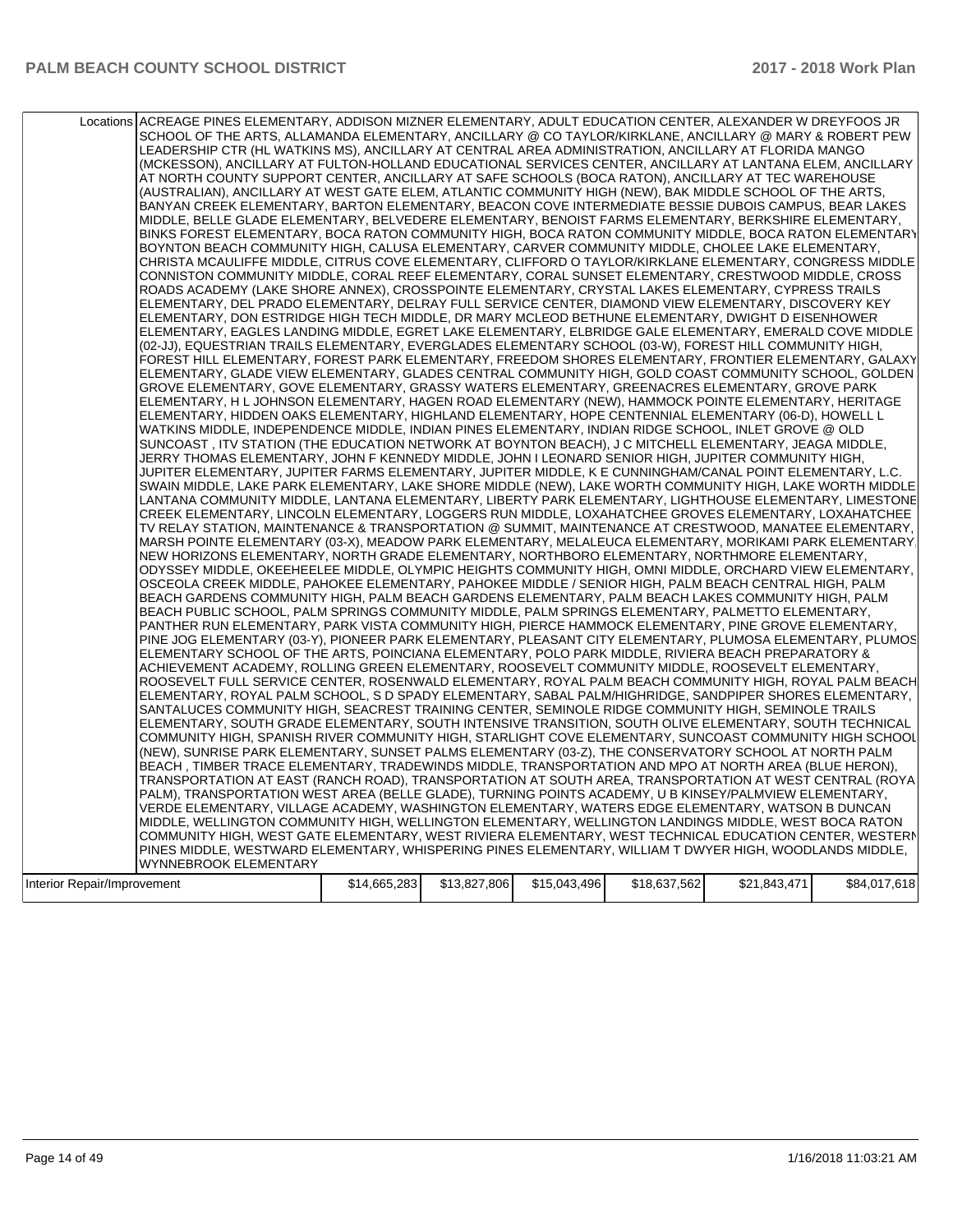|            | Locations ACREAGE PINES ELEMENTARY, ADDISON MIZNER ELEMENTARY, ADULT EDUCATION CENTER, ALEXANDER W DREYFOOS JR<br>SCHOOL OF THE ARTS, ALLAMANDA ELEMENTARY, ANCILLARY @ CO TAYLOR/KIRKLANE, ANCILLARY @ MARY & ROBERT PEW<br>LEADERSHIP CTR (HL WATKINS MS), ANCILLARY AT CENTRAL AREA ADMINISTRATION, ANCILLARY AT FLORIDA MANGO<br>(MCKESSON), ANCILLARY AT FULTON-HOLLAND EDUCATIONAL SERVICES CENTER, ANCILLARY AT LANTANA ELEM, ANCILLARY<br>AT NORTH COUNTY SUPPORT CENTER, ANCILLARY AT SAFE SCHOOLS (BOCA RATON), ANCILLARY AT TEC WAREHOUSE<br>(AUSTRALIAN), ANCILLARY AT WEST GATE ELEM, ATLANTIC COMMUNITY HIGH (NEW), BAK MIDDLE SCHOOL OF THE ARTS,<br>BANYAN CREEK ELEMENTARY, BARTON ELEMENTARY, BEACON COVE INTERMEDIATE BESSIE DUBOIS CAMPUS, BEAR LAKES<br>MIDDLE, BELLE GLADE ELEMENTARY, BELVEDERE ELEMENTARY, BENOIST FARMS ELEMENTARY, BERKSHIRE ELEMENTARY,<br>BINKS FOREST ELEMENTARY, BOCA RATON COMMUNITY HIGH, BOCA RATON COMMUNITY MIDDLE, BOCA RATON ELEMENTARY<br>BOYNTON BEACH COMMUNITY HIGH, CALUSA ELEMENTARY, CARVER COMMUNITY MIDDLE, CHOLEE LAKE ELEMENTARY,<br>CHRISTA MCAULIFFE MIDDLE, CITRUS COVE ELEMENTARY, CLIFFORD O TAYLOR/KIRKLANE ELEMENTARY, CONGRESS MIDDLE<br>CONNISTON COMMUNITY MIDDLE, CORAL REEF ELEMENTARY, CORAL SUNSET ELEMENTARY, CRESTWOOD MIDDLE, CROSS<br>ROADS ACADEMY (LAKE SHORE ANNEX), CROSSPOINTE ELEMENTARY, CRYSTAL LAKES ELEMENTARY, CYPRESS TRAILS<br>ELEMENTARY, DEL PRADO ELEMENTARY, DELRAY FULL SERVICE CENTER, DIAMOND VIEW ELEMENTARY, DISCOVERY KEY<br>ELEMENTARY, DON ESTRIDGE HIGH TECH MIDDLE, DR MARY MCLEOD BETHUNE ELEMENTARY, DWIGHT D EISENHOWER<br>ELEMENTARY, EAGLES LANDING MIDDLE, EGRET LAKE ELEMENTARY, ELBRIDGE GALE ELEMENTARY, EMERALD COVE MIDDLE<br>(02-JJ), EQUESTRIAN TRAILS ELEMENTARY, EVERGLADES ELEMENTARY SCHOOL (03-W), FOREST HILL COMMUNITY HIGH,<br>FOREST HILL ELEMENTARY, FOREST PARK ELEMENTARY, FREEDOM SHORES ELEMENTARY, FRONTIER ELEMENTARY, GALAXY<br>ELEMENTARY, GLADE VIEW ELEMENTARY, GLADES CENTRAL COMMUNITY HIGH, GOLD COAST COMMUNITY SCHOOL, GOLDEN<br>GROVE ELEMENTARY, GOVE ELEMENTARY, GRASSY WATERS ELEMENTARY, GREENACRES ELEMENTARY, GROVE PARK<br>ELEMENTARY, H L JOHNSON ELEMENTARY, HAGEN ROAD ELEMENTARY (NEW), HAMMOCK POINTE ELEMENTARY, HERITAGE<br>ELEMENTARY, HIDDEN OAKS ELEMENTARY, HIGHLAND ELEMENTARY, HOPE CENTENNIAL ELEMENTARY (06-D), HOWELL L<br>WATKINS MIDDLE, INDEPENDENCE MIDDLE, INDIAN PINES ELEMENTARY, INDIAN RIDGE SCHOOL, INLET GROVE @ OLD<br>SUNCOAST, ITV STATION (THE EDUCATION NETWORK AT BOYNTON BEACH), J C MITCHELL ELEMENTARY, JEAGA MIDDLE,<br>JERRY THOMAS ELEMENTARY, JOHN F KENNEDY MIDDLE, JOHN I LEONARD SENIOR HIGH, JUPITER COMMUNITY HIGH,<br>JUPITER ELEMENTARY, JUPITER FARMS ELEMENTARY, JUPITER MIDDLE, K E CUNNINGHAM/CANAL POINT ELEMENTARY, L.C.<br>SWAIN MIDDLE, LAKE PARK ELEMENTARY, LAKE SHORE MIDDLE (NEW), LAKE WORTH COMMUNITY HIGH, LAKE WORTH MIDDLE<br>LANTANA COMMUNITY MIDDLE, LANTANA ELEMENTARY, LIBERTY PARK ELEMENTARY, LIGHTHOUSE ELEMENTARY, LIMESTONE<br>CREEK ELEMENTARY, LINCOLN ELEMENTARY, LOGGERS RUN MIDDLE, LOXAHATCHEE GROVES ELEMENTARY, LOXAHATCHEE<br>TV RELAY STATION, MAINTENANCE & TRANSPORTATION @ SUMMIT, MAINTENANCE AT CRESTWOOD, MANATEE ELEMENTARY,<br>MARSH POINTE ELEMENTARY (03-X), MEADOW PARK ELEMENTARY, MELALEUCA ELEMENTARY, MORIKAMI PARK ELEMENTARY,<br>NEW HORIZONS ELEMENTARY, NORTH GRADE ELEMENTARY, NORTHBORO ELEMENTARY, NORTHMORE ELEMENTARY,<br>ODYSSEY MIDDLE, OKEEHEELEE MIDDLE, OLYMPIC HEIGHTS COMMUNITY HIGH, OMNI MIDDLE, ORCHARD VIEW ELEMENTARY,<br>OSCEOLA CREEK MIDDLE, PAHOKEE ELEMENTARY, PAHOKEE MIDDLE / SENIOR HIGH, PALM BEACH CENTRAL HIGH, PALM<br>BEACH GARDENS COMMUNITY HIGH, PALM BEACH GARDENS ELEMENTARY, PALM BEACH LAKES COMMUNITY HIGH, PALM<br>BEACH PUBLIC SCHOOL, PALM SPRINGS COMMUNITY MIDDLE, PALM SPRINGS ELEMENTARY, PALMETTO ELEMENTARY,<br>PANTHER RUN ELEMENTARY, PARK VISTA COMMUNITY HIGH, PIERCE HAMMOCK ELEMENTARY, PINE GROVE ELEMENTARY,<br>PINE JOG ELEMENTARY (03-Y), PIONEER PARK ELEMENTARY, PLEASANT CITY ELEMENTARY, PLUMOSA ELEMENTARY, PLUMOS<br>ELEMENTARY SCHOOL OF THE ARTS, POINCIANA ELEMENTARY, POLO PARK MIDDLE, RIVIERA BEACH PREPARATORY &<br>ACHIEVEMENT ACADEMY, ROLLING GREEN ELEMENTARY, ROOSEVELT COMMUNITY MIDDLE, ROOSEVELT ELEMENTARY,<br>ROOSEVELT FULL SERVICE CENTER, ROSENWALD ELEMENTARY, ROYAL PALM BEACH COMMUNITY HIGH, ROYAL PALM BEACH<br>ELEMENTARY, ROYAL PALM SCHOOL, S D SPADY ELEMENTARY, SABAL PALM/HIGHRIDGE, SANDPIPER SHORES ELEMENTARY,<br>SANTALUCES COMMUNITY HIGH. SEACREST TRAINING CENTER. SEMINOLE RIDGE COMMUNITY HIGH. SEMINOLE TRAILS<br>ELEMENTARY, SOUTH GRADE ELEMENTARY, SOUTH INTENSIVE TRANSITION, SOUTH OLIVE ELEMENTARY, SOUTH TECHNICAL<br>COMMUNITY HIGH, SPANISH RIVER COMMUNITY HIGH, STARLIGHT COVE ELEMENTARY, SUNCOAST COMMUNITY HIGH SCHOOL<br>(NEW), SUNRISE PARK ELEMENTARY, SUNSET PALMS ELEMENTARY (03-Z), THE CONSERVATORY SCHOOL AT NORTH PALM<br>BEACH, TIMBER TRACE ELEMENTARY, TRADEWINDS MIDDLE, TRANSPORTATION AND MPO AT NORTH AREA (BLUE HERON),<br>TRANSPORTATION AT EAST (RANCH ROAD), TRANSPORTATION AT SOUTH AREA, TRANSPORTATION AT WEST CENTRAL (ROYA)<br>PALM), TRANSPORTATION WEST AREA (BELLE GLADE), TURNING POINTS ACADEMY, U B KINSEY/PALMVIEW ELEMENTARY,<br>VERDE ELEMENTARY, VILLAGE ACADEMY, WASHINGTON ELEMENTARY, WATERS EDGE ELEMENTARY, WATSON B DUNCAN<br>MIDDLE, WELLINGTON COMMUNITY HIGH, WELLINGTON ELEMENTARY, WELLINGTON LANDINGS MIDDLE, WEST BOCA RATON<br>COMMUNITY HIGH, WEST GATE ELEMENTARY, WEST RIVIERA ELEMENTARY, WEST TECHNICAL EDUCATION CENTER, WESTERN<br>PINES MIDDLE, WESTWARD ELEMENTARY, WHISPERING PINES ELEMENTARY, WILLIAM T DWYER HIGH, WOODLANDS MIDDLE, |             |             |             |             |              |              |
|------------|--------------------------------------------------------------------------------------------------------------------------------------------------------------------------------------------------------------------------------------------------------------------------------------------------------------------------------------------------------------------------------------------------------------------------------------------------------------------------------------------------------------------------------------------------------------------------------------------------------------------------------------------------------------------------------------------------------------------------------------------------------------------------------------------------------------------------------------------------------------------------------------------------------------------------------------------------------------------------------------------------------------------------------------------------------------------------------------------------------------------------------------------------------------------------------------------------------------------------------------------------------------------------------------------------------------------------------------------------------------------------------------------------------------------------------------------------------------------------------------------------------------------------------------------------------------------------------------------------------------------------------------------------------------------------------------------------------------------------------------------------------------------------------------------------------------------------------------------------------------------------------------------------------------------------------------------------------------------------------------------------------------------------------------------------------------------------------------------------------------------------------------------------------------------------------------------------------------------------------------------------------------------------------------------------------------------------------------------------------------------------------------------------------------------------------------------------------------------------------------------------------------------------------------------------------------------------------------------------------------------------------------------------------------------------------------------------------------------------------------------------------------------------------------------------------------------------------------------------------------------------------------------------------------------------------------------------------------------------------------------------------------------------------------------------------------------------------------------------------------------------------------------------------------------------------------------------------------------------------------------------------------------------------------------------------------------------------------------------------------------------------------------------------------------------------------------------------------------------------------------------------------------------------------------------------------------------------------------------------------------------------------------------------------------------------------------------------------------------------------------------------------------------------------------------------------------------------------------------------------------------------------------------------------------------------------------------------------------------------------------------------------------------------------------------------------------------------------------------------------------------------------------------------------------------------------------------------------------------------------------------------------------------------------------------------------------------------------------------------------------------------------------------------------------------------------------------------------------------------------------------------------------------------------------------------------------------------------------------------------------------------------------------------------------------------------------------------------------------------------------------------------------------------------------------------------------------------------------------------------------------------------------------------------------------------------------------------------------------------------------------------------------------------------------------------------------------------------------------------------------------------------------------------------------------------------------------------------------------------------------------------------------------------------------------------------------------------------------------------------------------------------------------------------------------------------------------------------------------------------------------------------------------------------------------------------------------------------------------------------------------------------------------------------------------------------------------------------------------------------------------------------------------------------------|-------------|-------------|-------------|-------------|--------------|--------------|
|            |                                                                                                                                                                                                                                                                                                                                                                                                                                                                                                                                                                                                                                                                                                                                                                                                                                                                                                                                                                                                                                                                                                                                                                                                                                                                                                                                                                                                                                                                                                                                                                                                                                                                                                                                                                                                                                                                                                                                                                                                                                                                                                                                                                                                                                                                                                                                                                                                                                                                                                                                                                                                                                                                                                                                                                                                                                                                                                                                                                                                                                                                                                                                                                                                                                                                                                                                                                                                                                                                                                                                                                                                                                                                                                                                                                                                                                                                                                                                                                                                                                                                                                                                                                                                                                                                                                                                                                                                                                                                                                                                                                                                                                                                                                                                                                                                                                                                                                                                                                                                                                                                                                                                                                                                                                                                                                                                                                                                                                                                                                                                                                                                                                                                                                                                                                                            |             |             |             |             |              |              |
|            | WYNNEBROOK ELEMENTARY                                                                                                                                                                                                                                                                                                                                                                                                                                                                                                                                                                                                                                                                                                                                                                                                                                                                                                                                                                                                                                                                                                                                                                                                                                                                                                                                                                                                                                                                                                                                                                                                                                                                                                                                                                                                                                                                                                                                                                                                                                                                                                                                                                                                                                                                                                                                                                                                                                                                                                                                                                                                                                                                                                                                                                                                                                                                                                                                                                                                                                                                                                                                                                                                                                                                                                                                                                                                                                                                                                                                                                                                                                                                                                                                                                                                                                                                                                                                                                                                                                                                                                                                                                                                                                                                                                                                                                                                                                                                                                                                                                                                                                                                                                                                                                                                                                                                                                                                                                                                                                                                                                                                                                                                                                                                                                                                                                                                                                                                                                                                                                                                                                                                                                                                                                      |             |             |             |             |              |              |
|            |                                                                                                                                                                                                                                                                                                                                                                                                                                                                                                                                                                                                                                                                                                                                                                                                                                                                                                                                                                                                                                                                                                                                                                                                                                                                                                                                                                                                                                                                                                                                                                                                                                                                                                                                                                                                                                                                                                                                                                                                                                                                                                                                                                                                                                                                                                                                                                                                                                                                                                                                                                                                                                                                                                                                                                                                                                                                                                                                                                                                                                                                                                                                                                                                                                                                                                                                                                                                                                                                                                                                                                                                                                                                                                                                                                                                                                                                                                                                                                                                                                                                                                                                                                                                                                                                                                                                                                                                                                                                                                                                                                                                                                                                                                                                                                                                                                                                                                                                                                                                                                                                                                                                                                                                                                                                                                                                                                                                                                                                                                                                                                                                                                                                                                                                                                                            |             |             |             |             |              |              |
| Compliance |                                                                                                                                                                                                                                                                                                                                                                                                                                                                                                                                                                                                                                                                                                                                                                                                                                                                                                                                                                                                                                                                                                                                                                                                                                                                                                                                                                                                                                                                                                                                                                                                                                                                                                                                                                                                                                                                                                                                                                                                                                                                                                                                                                                                                                                                                                                                                                                                                                                                                                                                                                                                                                                                                                                                                                                                                                                                                                                                                                                                                                                                                                                                                                                                                                                                                                                                                                                                                                                                                                                                                                                                                                                                                                                                                                                                                                                                                                                                                                                                                                                                                                                                                                                                                                                                                                                                                                                                                                                                                                                                                                                                                                                                                                                                                                                                                                                                                                                                                                                                                                                                                                                                                                                                                                                                                                                                                                                                                                                                                                                                                                                                                                                                                                                                                                                            | \$5,643,399 | \$6,024,411 | \$9,035,866 | \$6,160,869 | \$10,113,402 | \$36,977,947 |
|            |                                                                                                                                                                                                                                                                                                                                                                                                                                                                                                                                                                                                                                                                                                                                                                                                                                                                                                                                                                                                                                                                                                                                                                                                                                                                                                                                                                                                                                                                                                                                                                                                                                                                                                                                                                                                                                                                                                                                                                                                                                                                                                                                                                                                                                                                                                                                                                                                                                                                                                                                                                                                                                                                                                                                                                                                                                                                                                                                                                                                                                                                                                                                                                                                                                                                                                                                                                                                                                                                                                                                                                                                                                                                                                                                                                                                                                                                                                                                                                                                                                                                                                                                                                                                                                                                                                                                                                                                                                                                                                                                                                                                                                                                                                                                                                                                                                                                                                                                                                                                                                                                                                                                                                                                                                                                                                                                                                                                                                                                                                                                                                                                                                                                                                                                                                                            |             |             |             |             |              |              |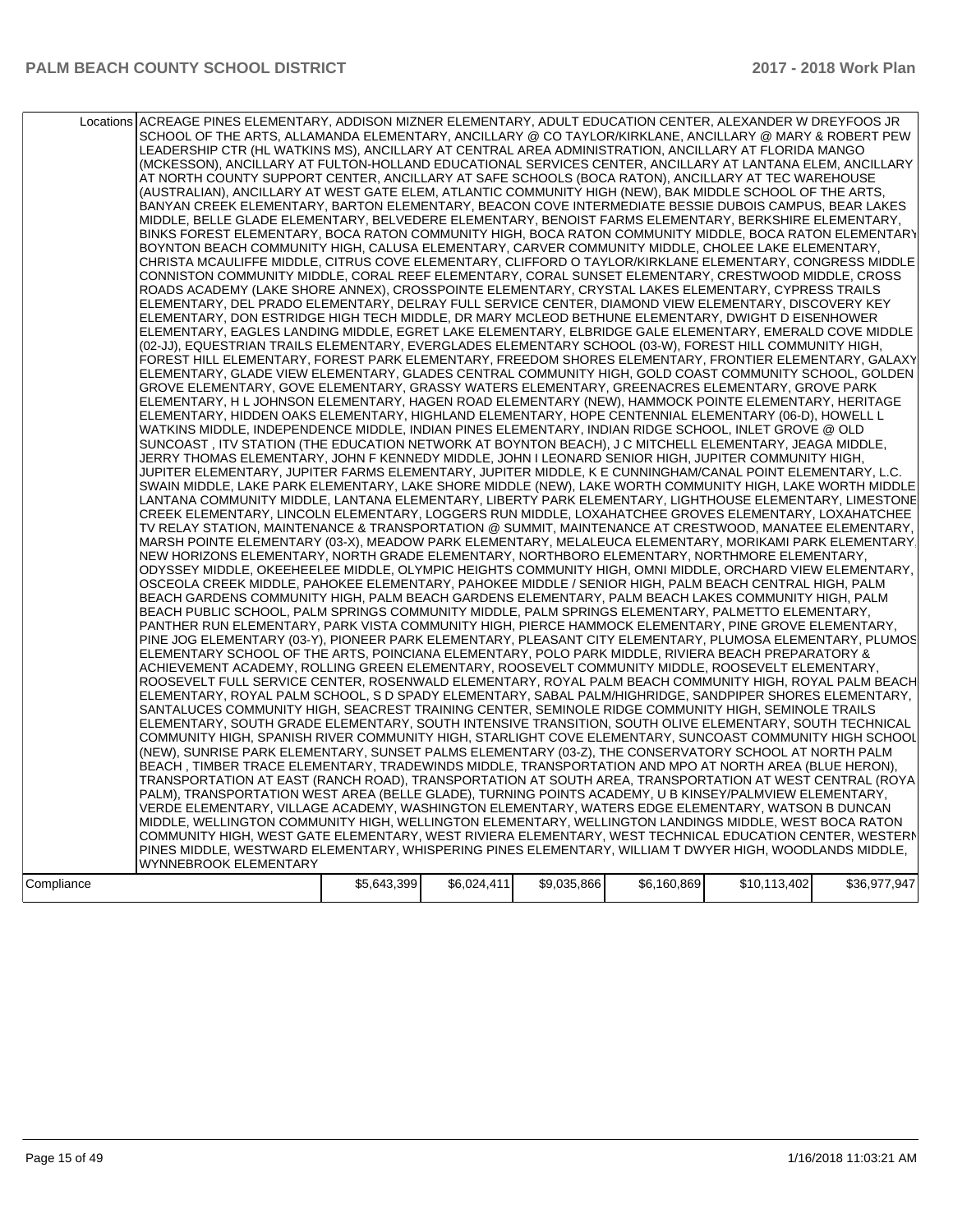|                               | Locations ACREAGE PINES ELEMENTARY, ADDISON MIZNER ELEMENTARY, ADULT EDUCATION CENTER, ALEXANDER W DREYFOOS JR<br>SCHOOL OF THE ARTS, ALLAMANDA ELEMENTARY, ANCILLARY @ CO TAYLOR/KIRKLANE, ANCILLARY @ MARY & ROBERT PEW<br>LEADERSHIP CTR (HL WATKINS MS), ANCILLARY AT CENTRAL AREA ADMINISTRATION, ANCILLARY AT FLORIDA MANGO<br>(MCKESSON), ANCILLARY AT FULTON-HOLLAND EDUCATIONAL SERVICES CENTER, ANCILLARY AT LANTANA ELEM, ANCILLARY<br>AT NORTH COUNTY SUPPORT CENTER, ANCILLARY AT SAFE SCHOOLS (BOCA RATON), ANCILLARY AT TEC WAREHOUSE<br>(AUSTRALIAN), ANCILLARY AT WEST GATE ELEM, ATLANTIC COMMUNITY HIGH (NEW), BAK MIDDLE SCHOOL OF THE ARTS,<br>BANYAN CREEK ELEMENTARY, BARTON ELEMENTARY, BEACON COVE INTERMEDIATE BESSIE DUBOIS CAMPUS, BEAR LAKES<br>MIDDLE, BELLE GLADE ELEMENTARY, BELVEDERE ELEMENTARY, BENOIST FARMS ELEMENTARY, BERKSHIRE ELEMENTARY,<br>BINKS FOREST ELEMENTARY, BOCA RATON COMMUNITY HIGH, BOCA RATON COMMUNITY MIDDLE, BOCA RATON ELEMENTARY<br>BOYNTON BEACH COMMUNITY HIGH, CALUSA ELEMENTARY, CARVER COMMUNITY MIDDLE, CHOLEE LAKE ELEMENTARY,<br>CHRISTA MCAULIFFE MIDDLE, CITRUS COVE ELEMENTARY, CLIFFORD O TAYLOR/KIRKLANE ELEMENTARY, CONGRESS MIDDLE<br>CONNISTON COMMUNITY MIDDLE, CORAL REEF ELEMENTARY, CORAL SUNSET ELEMENTARY, CRESTWOOD MIDDLE, CROSS<br>ROADS ACADEMY (LAKE SHORE ANNEX), CROSSPOINTE ELEMENTARY, CRYSTAL LAKES ELEMENTARY, CYPRESS TRAILS<br>ELEMENTARY, DEL PRADO ELEMENTARY, DELRAY FULL SERVICE CENTER, DIAMOND VIEW ELEMENTARY, DISCOVERY KEY<br>ELEMENTARY, DON ESTRIDGE HIGH TECH MIDDLE, DR MARY MCLEOD BETHUNE ELEMENTARY, DWIGHT D EISENHOWER<br>ELEMENTARY, EAGLES LANDING MIDDLE, EGRET LAKE ELEMENTARY, ELBRIDGE GALE ELEMENTARY, EMERALD COVE MIDDLE<br>(02-JJ), EQUESTRIAN TRAILS ELEMENTARY, EVERGLADES ELEMENTARY SCHOOL (03-W), FOREST HILL COMMUNITY HIGH,<br>FOREST HILL ELEMENTARY, FOREST PARK ELEMENTARY, FREEDOM SHORES ELEMENTARY, FRONTIER ELEMENTARY, GALAXY<br>ELEMENTARY, GLADE VIEW ELEMENTARY, GLADES CENTRAL COMMUNITY HIGH, GOLD COAST COMMUNITY SCHOOL, GOLDEN<br>GROVE ELEMENTARY, GOVE ELEMENTARY, GRASSY WATERS ELEMENTARY, GREENACRES ELEMENTARY, GROVE PARK<br>ELEMENTARY, H L JOHNSON ELEMENTARY, HAGEN ROAD ELEMENTARY (NEW), HAMMOCK POINTE ELEMENTARY, HERITAGE<br>ELEMENTARY, HIDDEN OAKS ELEMENTARY, HIGHLAND ELEMENTARY, HOPE CENTENNIAL ELEMENTARY (06-D), HOWELL L<br>WATKINS MIDDLE, INDEPENDENCE MIDDLE, INDIAN PINES ELEMENTARY, INDIAN RIDGE SCHOOL, INLET GROVE @ OLD<br>SUNCOAST, ITV STATION (THE EDUCATION NETWORK AT BOYNTON BEACH), J C MITCHELL ELEMENTARY, JEAGA MIDDLE,<br>JERRY THOMAS ELEMENTARY, JOHN F KENNEDY MIDDLE, JOHN I LEONARD SENIOR HIGH, JUPITER COMMUNITY HIGH,<br>JUPITER ELEMENTARY, JUPITER FARMS ELEMENTARY, JUPITER MIDDLE, K E CUNNINGHAM/CANAL POINT ELEMENTARY, L.C.<br>SWAIN MIDDLE, LAKE PARK ELEMENTARY, LAKE SHORE MIDDLE (NEW), LAKE WORTH COMMUNITY HIGH, LAKE WORTH MIDDLE<br>LANTANA COMMUNITY MIDDLE, LANTANA ELEMENTARY, LIBERTY PARK ELEMENTARY, LIGHTHOUSE ELEMENTARY, LIMESTONE<br>CREEK ELEMENTARY, LINCOLN ELEMENTARY, LOGGERS RUN MIDDLE, LOXAHATCHEE GROVES ELEMENTARY, LOXAHATCHEE<br>TV RELAY STATION, MAINTENANCE & TRANSPORTATION @ SUMMIT, MAINTENANCE AT CRESTWOOD, MANATEE ELEMENTARY,<br>MARSH POINTE ELEMENTARY (03-X), MEADOW PARK ELEMENTARY, MELALEUCA ELEMENTARY, MORIKAMI PARK ELEMENTARY.<br>NEW HORIZONS ELEMENTARY, NORTH GRADE ELEMENTARY, NORTHBORO ELEMENTARY, NORTHMORE ELEMENTARY,<br>ODYSSEY MIDDLE, OKEEHEELEE MIDDLE, OLYMPIC HEIGHTS COMMUNITY HIGH, OMNI MIDDLE, ORCHARD VIEW ELEMENTARY,<br>OSCEOLA CREEK MIDDLE, PAHOKEE ELEMENTARY, PAHOKEE MIDDLE / SENIOR HIGH, PALM BEACH CENTRAL HIGH, PALM<br>BEACH GARDENS COMMUNITY HIGH, PALM BEACH GARDENS ELEMENTARY, PALM BEACH LAKES COMMUNITY HIGH, PALM<br>BEACH PUBLIC SCHOOL, PALM SPRINGS COMMUNITY MIDDLE, PALM SPRINGS ELEMENTARY, PALMETTO ELEMENTARY,<br>PANTHER RUN ELEMENTARY, PARK VISTA COMMUNITY HIGH, PIERCE HAMMOCK ELEMENTARY, PINE GROVE ELEMENTARY,<br>PINE JOG ELEMENTARY (03-Y), PIONEER PARK ELEMENTARY, PLEASANT CITY ELEMENTARY, PLUMOSA ELEMENTARY, PLUMOS<br>ELEMENTARY SCHOOL OF THE ARTS, POINCIANA ELEMENTARY, POLO PARK MIDDLE, RIVIERA BEACH PREPARATORY &<br>ACHIEVEMENT ACADEMY, ROLLING GREEN ELEMENTARY, ROOSEVELT COMMUNITY MIDDLE, ROOSEVELT ELEMENTARY,<br>ROOSEVELT FULL SERVICE CENTER, ROSENWALD ELEMENTARY, ROYAL PALM BEACH COMMUNITY HIGH, ROYAL PALM BEACH<br>ELEMENTARY, ROYAL PALM SCHOOL, S D SPADY ELEMENTARY, SABAL PALM/HIGHRIDGE, SANDPIPER SHORES ELEMENTARY,<br>SANTALUCES COMMUNITY HIGH, SEACREST TRAINING CENTER, SEMINOLE RIDGE COMMUNITY HIGH, SEMINOLE TRAILS<br>ELEMENTARY, SOUTH GRADE ELEMENTARY, SOUTH INTENSIVE TRANSITION, SOUTH OLIVE ELEMENTARY, SOUTH TECHNICAL<br>COMMUNITY HIGH, SPANISH RIVER COMMUNITY HIGH, STARLIGHT COVE ELEMENTARY, SUNCOAST COMMUNITY HIGH SCHOOL<br>(NEW), SUNRISE PARK ELEMENTARY, SUNSET PALMS ELEMENTARY (03-Z), THE CONSERVATORY SCHOOL AT NORTH PALM<br>BEACH, TIMBER TRACE ELEMENTARY, TRADEWINDS MIDDLE, TRANSPORTATION AND MPO AT NORTH AREA (BLUE HERON),<br>TRANSPORTATION AT EAST (RANCH ROAD), TRANSPORTATION AT SOUTH AREA, TRANSPORTATION AT WEST CENTRAL (ROYA<br>PALM), TRANSPORTATION WEST AREA (BELLE GLADE), TURNING POINTS ACADEMY, U B KINSEY/PALMVIEW ELEMENTARY,<br>VERDE ELEMENTARY, VILLAGE ACADEMY, WASHINGTON ELEMENTARY, WATERS EDGE ELEMENTARY, WATSON B DUNCAN<br>MIDDLE, WELLINGTON COMMUNITY HIGH, WELLINGTON ELEMENTARY, WELLINGTON LANDINGS MIDDLE, WEST BOCA RATON<br>COMMUNITY HIGH, WEST GATE ELEMENTARY, WEST RIVIERA ELEMENTARY, WEST TECHNICAL EDUCATION CENTER, WESTERN<br>PINES MIDDLE, WESTWARD ELEMENTARY, WHISPERING PINES ELEMENTARY, WILLIAM T DWYER HIGH, WOODLANDS MIDDLE, |             |             |             |             |             |              |
|-------------------------------|-------------------------------------------------------------------------------------------------------------------------------------------------------------------------------------------------------------------------------------------------------------------------------------------------------------------------------------------------------------------------------------------------------------------------------------------------------------------------------------------------------------------------------------------------------------------------------------------------------------------------------------------------------------------------------------------------------------------------------------------------------------------------------------------------------------------------------------------------------------------------------------------------------------------------------------------------------------------------------------------------------------------------------------------------------------------------------------------------------------------------------------------------------------------------------------------------------------------------------------------------------------------------------------------------------------------------------------------------------------------------------------------------------------------------------------------------------------------------------------------------------------------------------------------------------------------------------------------------------------------------------------------------------------------------------------------------------------------------------------------------------------------------------------------------------------------------------------------------------------------------------------------------------------------------------------------------------------------------------------------------------------------------------------------------------------------------------------------------------------------------------------------------------------------------------------------------------------------------------------------------------------------------------------------------------------------------------------------------------------------------------------------------------------------------------------------------------------------------------------------------------------------------------------------------------------------------------------------------------------------------------------------------------------------------------------------------------------------------------------------------------------------------------------------------------------------------------------------------------------------------------------------------------------------------------------------------------------------------------------------------------------------------------------------------------------------------------------------------------------------------------------------------------------------------------------------------------------------------------------------------------------------------------------------------------------------------------------------------------------------------------------------------------------------------------------------------------------------------------------------------------------------------------------------------------------------------------------------------------------------------------------------------------------------------------------------------------------------------------------------------------------------------------------------------------------------------------------------------------------------------------------------------------------------------------------------------------------------------------------------------------------------------------------------------------------------------------------------------------------------------------------------------------------------------------------------------------------------------------------------------------------------------------------------------------------------------------------------------------------------------------------------------------------------------------------------------------------------------------------------------------------------------------------------------------------------------------------------------------------------------------------------------------------------------------------------------------------------------------------------------------------------------------------------------------------------------------------------------------------------------------------------------------------------------------------------------------------------------------------------------------------------------------------------------------------------------------------------------------------------------------------------------------------------------------------------------------------------------------------------------------------------------------------------------------------------------------------------------------------------------------------------------------------------------------------------------------------------------------------------------------------------------------------------------------------------------------------------------------------------------------------------------------------------------------------------------------------------------------------------------------------------------------------------|-------------|-------------|-------------|-------------|-------------|--------------|
|                               |                                                                                                                                                                                                                                                                                                                                                                                                                                                                                                                                                                                                                                                                                                                                                                                                                                                                                                                                                                                                                                                                                                                                                                                                                                                                                                                                                                                                                                                                                                                                                                                                                                                                                                                                                                                                                                                                                                                                                                                                                                                                                                                                                                                                                                                                                                                                                                                                                                                                                                                                                                                                                                                                                                                                                                                                                                                                                                                                                                                                                                                                                                                                                                                                                                                                                                                                                                                                                                                                                                                                                                                                                                                                                                                                                                                                                                                                                                                                                                                                                                                                                                                                                                                                                                                                                                                                                                                                                                                                                                                                                                                                                                                                                                                                                                                                                                                                                                                                                                                                                                                                                                                                                                                                                                                                                                                                                                                                                                                                                                                                                                                                                                                                                                                                                                                           |             |             |             |             |             |              |
|                               |                                                                                                                                                                                                                                                                                                                                                                                                                                                                                                                                                                                                                                                                                                                                                                                                                                                                                                                                                                                                                                                                                                                                                                                                                                                                                                                                                                                                                                                                                                                                                                                                                                                                                                                                                                                                                                                                                                                                                                                                                                                                                                                                                                                                                                                                                                                                                                                                                                                                                                                                                                                                                                                                                                                                                                                                                                                                                                                                                                                                                                                                                                                                                                                                                                                                                                                                                                                                                                                                                                                                                                                                                                                                                                                                                                                                                                                                                                                                                                                                                                                                                                                                                                                                                                                                                                                                                                                                                                                                                                                                                                                                                                                                                                                                                                                                                                                                                                                                                                                                                                                                                                                                                                                                                                                                                                                                                                                                                                                                                                                                                                                                                                                                                                                                                                                           |             |             |             |             |             |              |
|                               | <b>WYNNEBROOK ELEMENTARY</b>                                                                                                                                                                                                                                                                                                                                                                                                                                                                                                                                                                                                                                                                                                                                                                                                                                                                                                                                                                                                                                                                                                                                                                                                                                                                                                                                                                                                                                                                                                                                                                                                                                                                                                                                                                                                                                                                                                                                                                                                                                                                                                                                                                                                                                                                                                                                                                                                                                                                                                                                                                                                                                                                                                                                                                                                                                                                                                                                                                                                                                                                                                                                                                                                                                                                                                                                                                                                                                                                                                                                                                                                                                                                                                                                                                                                                                                                                                                                                                                                                                                                                                                                                                                                                                                                                                                                                                                                                                                                                                                                                                                                                                                                                                                                                                                                                                                                                                                                                                                                                                                                                                                                                                                                                                                                                                                                                                                                                                                                                                                                                                                                                                                                                                                                                              |             |             |             |             |             |              |
|                               |                                                                                                                                                                                                                                                                                                                                                                                                                                                                                                                                                                                                                                                                                                                                                                                                                                                                                                                                                                                                                                                                                                                                                                                                                                                                                                                                                                                                                                                                                                                                                                                                                                                                                                                                                                                                                                                                                                                                                                                                                                                                                                                                                                                                                                                                                                                                                                                                                                                                                                                                                                                                                                                                                                                                                                                                                                                                                                                                                                                                                                                                                                                                                                                                                                                                                                                                                                                                                                                                                                                                                                                                                                                                                                                                                                                                                                                                                                                                                                                                                                                                                                                                                                                                                                                                                                                                                                                                                                                                                                                                                                                                                                                                                                                                                                                                                                                                                                                                                                                                                                                                                                                                                                                                                                                                                                                                                                                                                                                                                                                                                                                                                                                                                                                                                                                           |             |             |             |             |             |              |
| Building Envelope Maintenance |                                                                                                                                                                                                                                                                                                                                                                                                                                                                                                                                                                                                                                                                                                                                                                                                                                                                                                                                                                                                                                                                                                                                                                                                                                                                                                                                                                                                                                                                                                                                                                                                                                                                                                                                                                                                                                                                                                                                                                                                                                                                                                                                                                                                                                                                                                                                                                                                                                                                                                                                                                                                                                                                                                                                                                                                                                                                                                                                                                                                                                                                                                                                                                                                                                                                                                                                                                                                                                                                                                                                                                                                                                                                                                                                                                                                                                                                                                                                                                                                                                                                                                                                                                                                                                                                                                                                                                                                                                                                                                                                                                                                                                                                                                                                                                                                                                                                                                                                                                                                                                                                                                                                                                                                                                                                                                                                                                                                                                                                                                                                                                                                                                                                                                                                                                                           | \$9,709,721 | \$5,182,340 | \$7,910,462 | \$7,680,224 | \$9,809,930 | \$40,292,677 |
|                               |                                                                                                                                                                                                                                                                                                                                                                                                                                                                                                                                                                                                                                                                                                                                                                                                                                                                                                                                                                                                                                                                                                                                                                                                                                                                                                                                                                                                                                                                                                                                                                                                                                                                                                                                                                                                                                                                                                                                                                                                                                                                                                                                                                                                                                                                                                                                                                                                                                                                                                                                                                                                                                                                                                                                                                                                                                                                                                                                                                                                                                                                                                                                                                                                                                                                                                                                                                                                                                                                                                                                                                                                                                                                                                                                                                                                                                                                                                                                                                                                                                                                                                                                                                                                                                                                                                                                                                                                                                                                                                                                                                                                                                                                                                                                                                                                                                                                                                                                                                                                                                                                                                                                                                                                                                                                                                                                                                                                                                                                                                                                                                                                                                                                                                                                                                                           |             |             |             |             |             |              |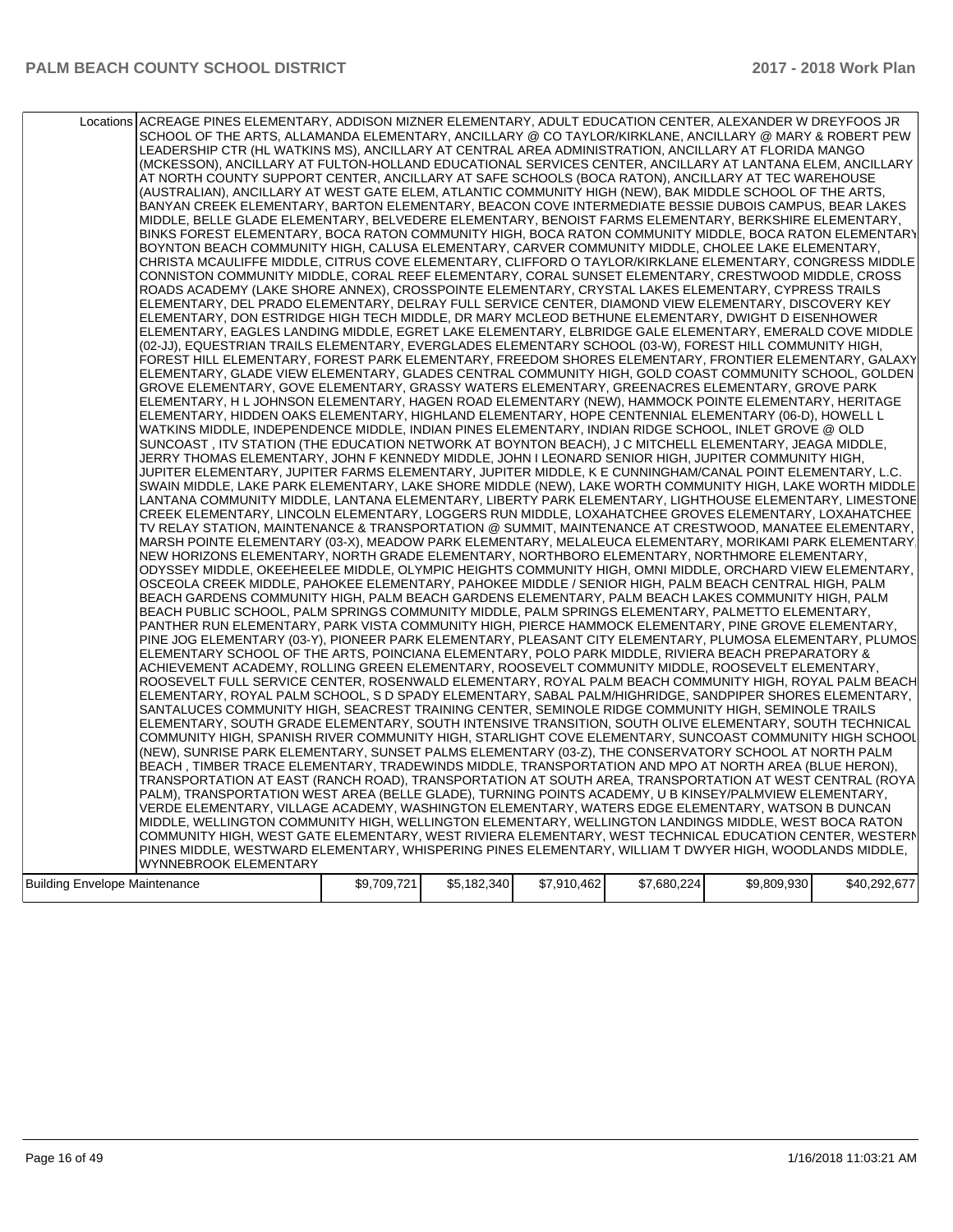| Total:                                                                                                                                                                                                                    | $$157,979,838$ $$135,762,780$ | \$159,743,395 | \$179,194,938 | \$227,221,550 | \$859,902,501 |
|---------------------------------------------------------------------------------------------------------------------------------------------------------------------------------------------------------------------------|-------------------------------|---------------|---------------|---------------|---------------|
| WYNNEBROOK ELEMENTARY                                                                                                                                                                                                     |                               |               |               |               |               |
| PINES MIDDLE, WESTWARD ELEMENTARY, WHISPERING PINES ELEMENTARY, WILLIAM T DWYER HIGH, WOODLANDS MIDDLE,                                                                                                                   |                               |               |               |               |               |
| COMMUNITY HIGH, WEST GATE ELEMENTARY, WEST RIVIERA ELEMENTARY, WEST TECHNICAL EDUCATION CENTER, WESTERN                                                                                                                   |                               |               |               |               |               |
| MIDDLE, WELLINGTON COMMUNITY HIGH, WELLINGTON ELEMENTARY, WELLINGTON LANDINGS MIDDLE, WEST BOCA RATON                                                                                                                     |                               |               |               |               |               |
| VERDE ELEMENTARY, VILLAGE ACADEMY, WASHINGTON ELEMENTARY, WATERS EDGE ELEMENTARY, WATSON B DUNCAN                                                                                                                         |                               |               |               |               |               |
| PALM), TRANSPORTATION WEST AREA (BELLE GLADE), TURNING POINTS ACADEMY, U B KINSEY/PALMVIEW ELEMENTARY,                                                                                                                    |                               |               |               |               |               |
| TRANSPORTATION AT EAST (RANCH ROAD), TRANSPORTATION AT SOUTH AREA, TRANSPORTATION AT WEST CENTRAL (ROYA                                                                                                                   |                               |               |               |               |               |
| BEACH , TIMBER TRACE ELEMENTARY, TRADEWINDS MIDDLE, TRANSPORTATION AND MPO AT NORTH AREA (BLUE HERON),                                                                                                                    |                               |               |               |               |               |
| (NEW), SUNRISE PARK ELEMENTARY, SUNSET PALMS ELEMENTARY (03-Z), THE CONSERVATORY SCHOOL AT NORTH PALM                                                                                                                     |                               |               |               |               |               |
| COMMUNITY HIGH, SPANISH RIVER COMMUNITY HIGH, STARLIGHT COVE ELEMENTARY, SUNCOAST COMMUNITY HIGH SCHOOL                                                                                                                   |                               |               |               |               |               |
| ELEMENTARY, SOUTH GRADE ELEMENTARY, SOUTH INTENSIVE TRANSITION, SOUTH OLIVE ELEMENTARY, SOUTH TECHNICAL                                                                                                                   |                               |               |               |               |               |
| SANTALUCES COMMUNITY HIGH, SEACREST TRAINING CENTER, SEMINOLE RIDGE COMMUNITY HIGH, SEMINOLE TRAILS                                                                                                                       |                               |               |               |               |               |
| ELEMENTARY, ROYAL PALM SCHOOL, S D SPADY ELEMENTARY, SABAL PALM/HIGHRIDGE, SANDPIPER SHORES ELEMENTARY,                                                                                                                   |                               |               |               |               |               |
| ROOSEVELT FULL SERVICE CENTER, ROSENWALD ELEMENTARY, ROYAL PALM BEACH COMMUNITY HIGH, ROYAL PALM BEACH                                                                                                                    |                               |               |               |               |               |
| ACHIEVEMENT ACADEMY, ROLLING GREEN ELEMENTARY, ROOSEVELT COMMUNITY MIDDLE, ROOSEVELT ELEMENTARY,                                                                                                                          |                               |               |               |               |               |
| ELEMENTARY SCHOOL OF THE ARTS, POINCIANA ELEMENTARY, POLO PARK MIDDLE, RIVIERA BEACH PREPARATORY &                                                                                                                        |                               |               |               |               |               |
| PANTHER RUN ELEMENTARY, PARK VISTA COMMUNITY HIGH, PIERCE HAMMOCK ELEMENTARY, PINE GROVE ELEMENTARY,<br>PINE JOG ELEMENTARY (03-Y), PIONEER PARK ELEMENTARY, PLEASANT CITY ELEMENTARY, PLUMOSA ELEMENTARY, PLUMOS         |                               |               |               |               |               |
| BEACH PUBLIC SCHOOL, PALM SPRINGS COMMUNITY MIDDLE, PALM SPRINGS ELEMENTARY, PALMETTO ELEMENTARY,                                                                                                                         |                               |               |               |               |               |
| BEACH GARDENS COMMUNITY HIGH, PALM BEACH GARDENS ELEMENTARY, PALM BEACH LAKES COMMUNITY HIGH, PALM                                                                                                                        |                               |               |               |               |               |
| OSCEOLA CREEK MIDDLE, PAHOKEE ELEMENTARY, PAHOKEE MIDDLE / SENIOR HIGH, PALM BEACH CENTRAL HIGH, PALM                                                                                                                     |                               |               |               |               |               |
| ODYSSEY MIDDLE, OKEEHEELEE MIDDLE, OLYMPIC HEIGHTS COMMUNITY HIGH, OMNI MIDDLE, ORCHARD VIEW ELEMENTARY,                                                                                                                  |                               |               |               |               |               |
| NEW HORIZONS ELEMENTARY, NORTH GRADE ELEMENTARY, NORTHBORO ELEMENTARY, NORTHMORE ELEMENTARY,                                                                                                                              |                               |               |               |               |               |
| MARSH POINTE ELEMENTARY (03-X), MEADOW PARK ELEMENTARY, MELALEUCA ELEMENTARY, MORIKAMI PARK ELEMENTARY                                                                                                                    |                               |               |               |               |               |
| TV RELAY STATION, MAINTENANCE & TRANSPORTATION @ SUMMIT, MAINTENANCE AT CRESTWOOD, MANATEE ELEMENTARY,                                                                                                                    |                               |               |               |               |               |
| CREEK ELEMENTARY, LINCOLN ELEMENTARY, LOGGERS RUN MIDDLE, LOXAHATCHEE GROVES ELEMENTARY, LOXAHATCHEE                                                                                                                      |                               |               |               |               |               |
| LANTANA COMMUNITY MIDDLE, LANTANA ELEMENTARY, LIBERTY PARK ELEMENTARY, LIGHTHOUSE ELEMENTARY, LIMESTONE                                                                                                                   |                               |               |               |               |               |
| SWAIN MIDDLE, LAKE PARK ELEMENTARY, LAKE SHORE MIDDLE (NEW), LAKE WORTH COMMUNITY HIGH, LAKE WORTH MIDDLE                                                                                                                 |                               |               |               |               |               |
| JUPITER ELEMENTARY, JUPITER FARMS ELEMENTARY, JUPITER MIDDLE, K E CUNNINGHAM/CANAL POINT ELEMENTARY, L.C.                                                                                                                 |                               |               |               |               |               |
| JERRY THOMAS ELEMENTARY, JOHN F KENNEDY MIDDLE, JOHN I LEONARD SENIOR HIGH, JUPITER COMMUNITY HIGH,                                                                                                                       |                               |               |               |               |               |
| SUNCOAST , ITV STATION (THE EDUCATION NETWORK AT BOYNTON BEACH), J C MITCHELL ELEMENTARY, JEAGA MIDDLE,                                                                                                                   |                               |               |               |               |               |
| WATKINS MIDDLE, INDEPENDENCE MIDDLE, INDIAN PINES ELEMENTARY, INDIAN RIDGE SCHOOL, INLET GROVE @ OLD                                                                                                                      |                               |               |               |               |               |
| ELEMENTARY, HIDDEN OAKS ELEMENTARY, HIGHLAND ELEMENTARY, HOPE CENTENNIAL ELEMENTARY (06-D), HOWELL L                                                                                                                      |                               |               |               |               |               |
| ELEMENTARY, H L JOHNSON ELEMENTARY, HAGEN ROAD ELEMENTARY (NEW), HAMMOCK POINTE ELEMENTARY, HERITAGE                                                                                                                      |                               |               |               |               |               |
| GROVE ELEMENTARY, GOVE ELEMENTARY, GRASSY WATERS ELEMENTARY, GREENACRES ELEMENTARY, GROVE PARK                                                                                                                            |                               |               |               |               |               |
| ELEMENTARY, GLADE VIEW ELEMENTARY, GLADES CENTRAL COMMUNITY HIGH, GOLD COAST COMMUNITY SCHOOL, GOLDEN                                                                                                                     |                               |               |               |               |               |
| FOREST HILL ELEMENTARY, FOREST PARK ELEMENTARY, FREEDOM SHORES ELEMENTARY, FRONTIER ELEMENTARY, GALAXY                                                                                                                    |                               |               |               |               |               |
| (02-JJ), EQUESTRIAN TRAILS ELEMENTARY, EVERGLADES ELEMENTARY SCHOOL (03-W), FOREST HILL COMMUNITY HIGH,                                                                                                                   |                               |               |               |               |               |
| ELEMENTARY, EAGLES LANDING MIDDLE, EGRET LAKE ELEMENTARY, ELBRIDGE GALE ELEMENTARY, EMERALD COVE MIDDLE                                                                                                                   |                               |               |               |               |               |
| ELEMENTARY, DON ESTRIDGE HIGH TECH MIDDLE, DR MARY MCLEOD BETHUNE ELEMENTARY, DWIGHT D EISENHOWER                                                                                                                         |                               |               |               |               |               |
| ELEMENTARY, DEL PRADO ELEMENTARY, DELRAY FULL SERVICE CENTER, DIAMOND VIEW ELEMENTARY, DISCOVERY KEY                                                                                                                      |                               |               |               |               |               |
| ROADS ACADEMY (LAKE SHORE ANNEX), CROSSPOINTE ELEMENTARY, CRYSTAL LAKES ELEMENTARY, CYPRESS TRAILS                                                                                                                        |                               |               |               |               |               |
| CONNISTON COMMUNITY MIDDLE, CORAL REEF ELEMENTARY, CORAL SUNSET ELEMENTARY, CRESTWOOD MIDDLE, CROSS                                                                                                                       |                               |               |               |               |               |
| CHRISTA MCAULIFFE MIDDLE, CITRUS COVE ELEMENTARY, CLIFFORD O TAYLOR/KIRKLANE ELEMENTARY, CONGRESS MIDDLE                                                                                                                  |                               |               |               |               |               |
| BOYNTON BEACH COMMUNITY HIGH, CALUSA ELEMENTARY, CARVER COMMUNITY MIDDLE, CHOLEE LAKE ELEMENTARY,                                                                                                                         |                               |               |               |               |               |
| BINKS FOREST ELEMENTARY, BOCA RATON COMMUNITY HIGH, BOCA RATON COMMUNITY MIDDLE, BOCA RATON ELEMENTARY                                                                                                                    |                               |               |               |               |               |
| MIDDLE, BELLE GLADE ELEMENTARY, BELVEDERE ELEMENTARY, BENOIST FARMS ELEMENTARY, BERKSHIRE ELEMENTARY,                                                                                                                     |                               |               |               |               |               |
| BANYAN CREEK ELEMENTARY, BARTON ELEMENTARY, BEACON COVE INTERMEDIATE BESSIE DUBOIS CAMPUS, BEAR LAKES                                                                                                                     |                               |               |               |               |               |
| (AUSTRALIAN), ANCILLARY AT WEST GATE ELEM, ATLANTIC COMMUNITY HIGH (NEW), BAK MIDDLE SCHOOL OF THE ARTS,                                                                                                                  |                               |               |               |               |               |
| AT NORTH COUNTY SUPPORT CENTER, ANCILLARY AT SAFE SCHOOLS (BOCA RATON), ANCILLARY AT TEC WAREHOUSE                                                                                                                        |                               |               |               |               |               |
| (MCKESSON), ANCILLARY AT FULTON-HOLLAND EDUCATIONAL SERVICES CENTER, ANCILLARY AT LANTANA ELEM, ANCILLARY                                                                                                                 |                               |               |               |               |               |
| LEADERSHIP CTR (HL WATKINS MS), ANCILLARY AT CENTRAL AREA ADMINISTRATION, ANCILLARY AT FLORIDA MANGO                                                                                                                      |                               |               |               |               |               |
| Locations ACREAGE PINES ELEMENTARY, ADDISON MIZNER ELEMENTARY, ADULT EDUCATION CENTER, ALEXANDER W DREYFOOS JR<br>SCHOOL OF THE ARTS, ALLAMANDA ELEMENTARY, ANCILLARY @ CO TAYLOR/KIRKLANE, ANCILLARY @ MARY & ROBERT PEW |                               |               |               |               |               |
|                                                                                                                                                                                                                           |                               |               |               |               |               |

#### **Local 1.50 Mill Expenditure For Maintenance, Repair and Renovation**

Anticipated expenditures expected from local funding sources over the years covered by the current work plan.

| Item                                      | 2017 - 2018<br><b>Actual Budget</b> | $2018 - 2019$<br>Projected | 2019 - 2020<br>Projected | $2020 - 2021$<br>Projected | 2021 - 2022<br>Projected | Total         |
|-------------------------------------------|-------------------------------------|----------------------------|--------------------------|----------------------------|--------------------------|---------------|
| Remaining Maint and Repair from 1.5 Mills | \$155,272,903                       | \$133,055,845              | \$157,036,460            | \$176,488,003              | \$224,514,615            | \$846,367,826 |
| Maintenance/Repair Salaries               | \$0 <sub>1</sub>                    | \$0                        | \$0                      | \$0 <sub>1</sub>           | \$0                      | \$0           |
| School Bus Purchases                      | \$13,558,373                        | \$9,097,600                | \$9,097,600              | \$9,097,600                | \$9,097,600              | \$49,948,773  |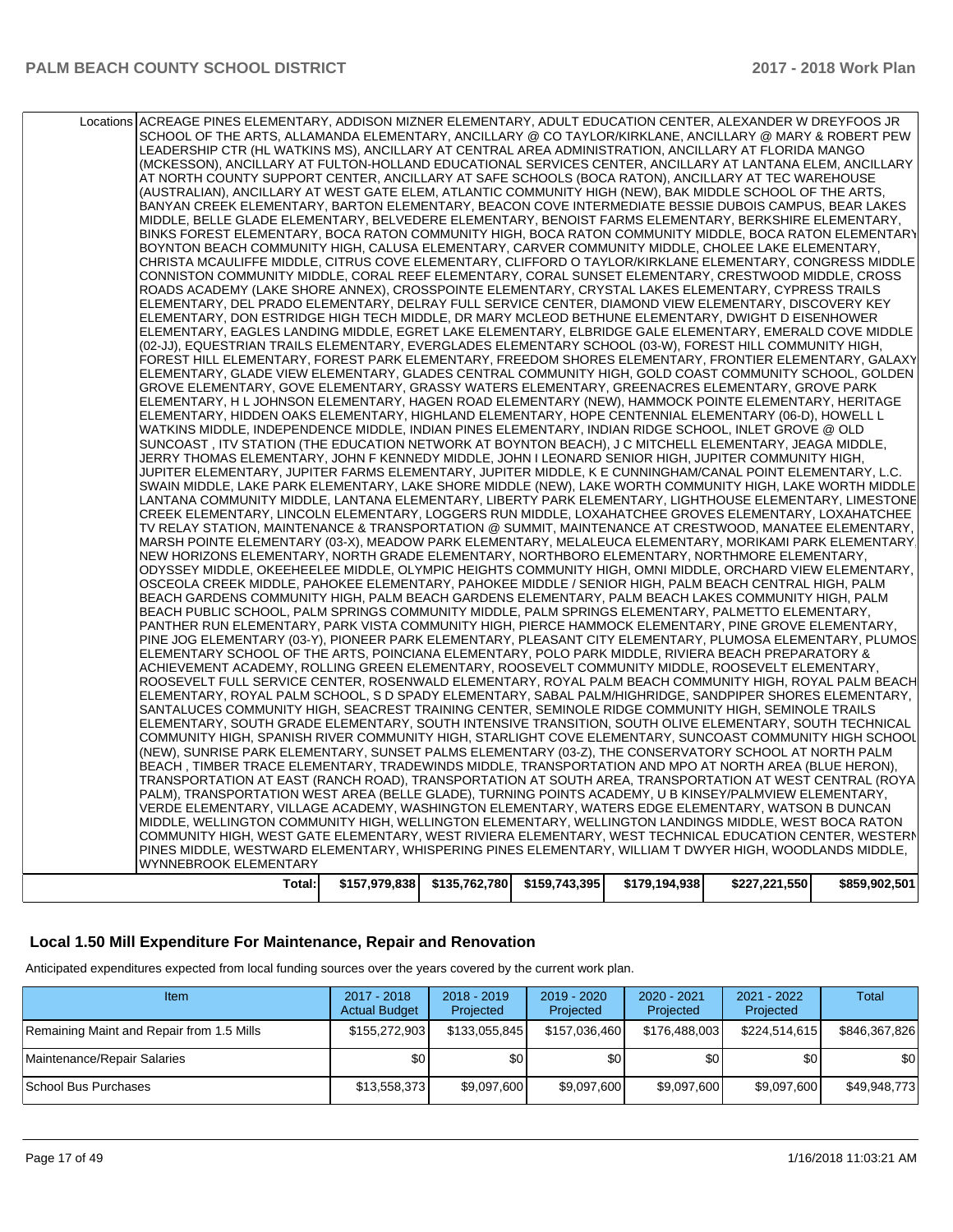| <b>Other Vehicle Purchases</b>                               | \$3,804,637   | \$1,200,000   | \$1,200,000   | \$1,200,000   | \$1,200,000   | \$8,604,637     |
|--------------------------------------------------------------|---------------|---------------|---------------|---------------|---------------|-----------------|
| Capital Outlay Equipment                                     | \$8,206,615   | \$6,263,000   | \$6,263,000   | \$6,263,000   | \$6,263,000   | \$33,258,615    |
| Rent/Lease Payments                                          | \$26,137,516  | \$8,770,065   | \$5,890,065   | \$1,450,000   | \$2,834,000   | \$45,081,646    |
| <b>COP Debt Service</b>                                      | \$145,000,000 | \$154,500,000 | \$162,000,000 | \$163,000,000 | \$166,500,000 | \$791,000,000   |
| Rent/Lease Relocatables                                      | \$100,721     | \$0           | \$0           | \$0           | \$0           | \$100,721       |
| <b>Environmental Problems</b>                                | \$2,108,368   | \$2,000,000   | \$2,000,000   | \$2,000,000   | \$2,000,000   | \$10,108,368    |
| s.1011.14 Debt Service                                       | \$0           | \$0           | \$0           | \$0           | \$0           | \$0             |
| Special Facilities Construction Account                      | \$0           | \$0           | \$0           | \$0           | \$0           | \$0             |
| Premiums for Property Casualty Insurance - 1011.71<br>(4a,b) | \$8,350,000   | \$8,350,000   | \$8,350,000   | \$8,350,000   | \$8,350,000   | \$41,750,000    |
| Qualified School Construction Bonds (QSCB)                   | \$0           | \$0           | \$0           | \$0           | \$0           | \$0             |
| Qualified Zone Academy Bonds (QZAB)                          | \$0           | \$0           | \$0           | \$0           | \$0           | \$0             |
| Site Acquisition                                             | \$9,367,923   | \$500,000     | \$12,020,000  | \$500,000     | \$11,660,000  | \$34,047,923    |
| Contingency                                                  | \$76,309,306  | \$810,681     | \$0           | \$6,420,719   | \$5,244,165   | \$88,784,871    |
| Charter School Capital Outlay                                | \$14,127,573  | \$16,168,472  | \$18,301,393  | \$20,683,164  | \$22,740,707  | \$92,021,309    |
| Furniture Replacement                                        | \$2,349,989   | \$1,992,600   | \$2,409,388   | \$3,358,344   | \$3,796,150   | \$13,906,471    |
| Flood/Fire/Tornado                                           | \$866,434     | \$0           | \$0           | \$0           | \$0           | \$866,434       |
| Interlocal Agreements                                        | \$496,622     | \$0           | \$0           | \$0           | \$0           | \$496,622       |
| <b>Media Centers</b>                                         | \$2,570,000   | \$2,970,000   | \$2,970,000   | \$2,970,000   | \$2,970,000   | \$14,450,000    |
| Relocatables - Moving/Canopies                               | \$2,298,308   | \$1,000,000   | \$1,000,000   | \$1,500,000   | \$2,000,000   | \$7,798,308     |
| School Center Funds                                          | \$322,845     | \$0           | \$0           | \$0           | \$0           | \$322,845       |
| Storm Recovery                                               | \$116,522     | \$0           | \$0           | \$0           | \$0           | \$116,522       |
| <b>Traffic Improvements</b>                                  | \$63,490      | \$0           | \$0           | \$0           | \$0           | \$63,490        |
| Security                                                     | \$11,357,737  | \$5,734,827   | \$5,734,827   | \$5,734,827   | \$5,734,827   | \$34,297,045    |
| <b>Educational Technology</b>                                | \$28,940,527  | \$24,402,041  | \$4,714,041   | \$2,314,041   | \$2,314,041   | \$62,684,691    |
| Technology                                                   | \$58,852,159  | \$38,604,558  | \$40,681,301  | \$48,169,741  | \$65,845,731  | \$252,153,490   |
| Transportation                                               | \$8,651,893   | \$7,901,595   | \$7,901,595   | \$7,901,595   | \$7,901,595   | \$40,258,273    |
| <b>Local Expenditure Totals:</b>                             | \$579,230,461 | \$423,321,284 | \$447,569,670 | \$467,401,034 | \$550,966,431 | \$2,468,488,880 |

## **Revenue**

#### **1.50 Mill Revenue Source**

Schedule of Estimated Capital Outlay Revenue from each currently approved source which is estimated to be available for expenditures on the projects included in the tentative district facilities work program. All amounts are NET after considering carryover balances, interest earned, new COP's, 1011.14 and 1011.15 loans, etc. Districts cannot use 1.5-Mill funds for salaries except for those explicitly associated with maintenance/repair projects. (1011.71 (5), F.S.)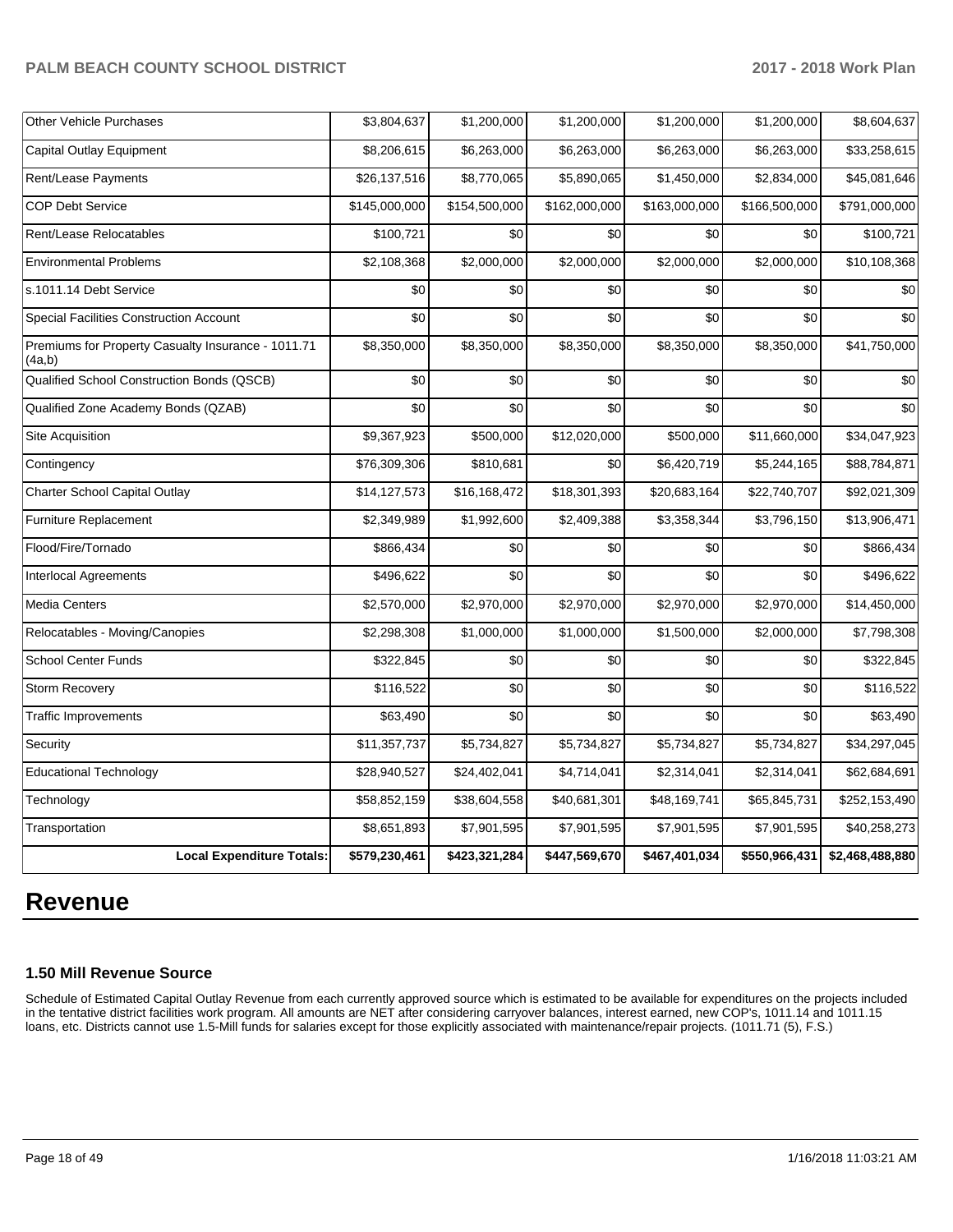| <b>Item</b>                                                                         | Fund | $2017 - 2018$<br><b>Actual Value</b> | $2018 - 2019$<br>Projected | $2019 - 2020$<br>Projected | 2020 - 2021<br>Projected | $2021 - 2022$<br>Projected | <b>Total</b>        |
|-------------------------------------------------------------------------------------|------|--------------------------------------|----------------------------|----------------------------|--------------------------|----------------------------|---------------------|
| (1) Non-exempt property<br>lassessed valuation                                      |      | \$190,165,751,792                    | \$202,382,241,337          | \$213,171,734,936          | \$224,379,438,228        | \$235,699,778,274          | \$1,065,798,944,567 |
| (2) The Millege projected for<br>discretionary capital outlay per<br>ls.1011.71     |      | 1.50                                 | 1.50                       | 1.50                       | 1.50                     | 1.50                       |                     |
| $(3)$ Full value of the 1.50-Mill<br>discretionary capital outlay per<br>ls.1011.71 |      | \$319,478,463                        | \$340,002,165              | \$358,128,515              | \$376,957,456            | \$395,975,628              | \$1,790,542,227     |
| $(4)$ Value of the portion of the 1.50<br>-Mill ACTUALLY levied                     | 370  | \$273,838,683                        | \$291,430,428              | \$306,967,298              | \$323,106,391            | \$339,407,681              | \$1,534,750,481     |
| $(5)$ Difference of lines $(3)$ and $(4)$                                           |      | \$45,639,780                         | \$48,571,737               | \$51,161,217               | \$53,851,065             | \$56.567.947               | \$255.791.746       |

#### **PECO Revenue Source**

The figure in the row designated "PECO Maintenance" will be subtracted from funds available for new construction because PECO maintenance dollars cannot be used for new construction.

| Item                           | Fund         | $2017 - 2018$<br><b>Actual Budget</b> | $2018 - 2019$<br>Projected | 2019 - 2020<br>Projected | $2020 - 2021$<br>Projected | 2021 - 2022<br>Projected | <b>Total</b> |
|--------------------------------|--------------|---------------------------------------|----------------------------|--------------------------|----------------------------|--------------------------|--------------|
| <b>IPECO New Construction</b>  | 340 <b>I</b> | \$0                                   | \$0 <sub>1</sub>           | \$1,095,490              | \$3.878.932                | \$4,862,378              | \$9,836,800  |
| IPECO Maintenance Expenditures |              | \$2,706,935                           | \$2,706,935                | \$2,706,935              | \$2,706,935                | \$2,706,935              | \$13,534,675 |
|                                |              | \$2,706,935                           | \$2,706,935                | \$3,802,425              | \$6,585,867                | \$7,569,313              | \$23,371,475 |

#### **CO & DS Revenue Source**

Revenue from Capital Outlay and Debt Service funds.

| <b>Item</b>                               | Fund | $2017 - 2018$<br><b>Actual Budget</b> | $2018 - 2019$<br>Projected | $2019 - 2020$<br>Projected | $2020 - 2021$<br>Projected | $2021 - 2022$<br>Projected | Total        |
|-------------------------------------------|------|---------------------------------------|----------------------------|----------------------------|----------------------------|----------------------------|--------------|
| ICO & DS Cash Flow-through<br>Distributed | 360  | \$4.684.774                           | \$4,684,774                | \$4.684.774                | \$4.684.774                | \$4,684,774                | \$23,423,870 |
| ICO & DS Interest on<br>Undistributed CO  | 360  | \$69.234                              | \$69,234                   | \$69,234                   | \$69,234                   | \$69,234                   | \$346.170    |
|                                           |      | \$4.754.008                           | \$4,754,008                | \$4.754.008                | \$4.754.008                | \$4,754,008                | \$23,770,040 |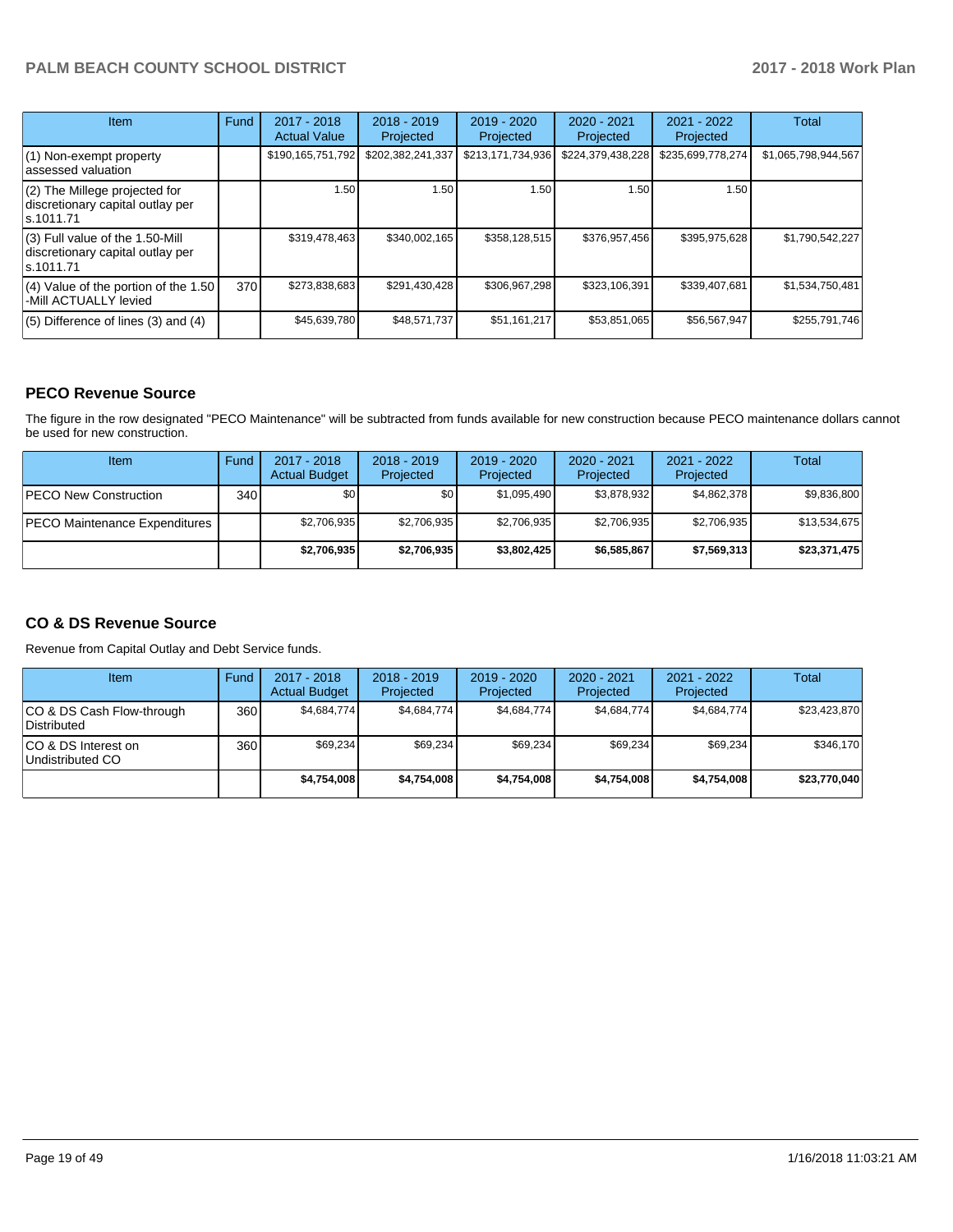#### **Fair Share Revenue Source**

Nothing reported for this section. All legally binding commitments for proportionate fair-share mitigation for impacts on public school facilities must be included in the 5-year district work program.

#### **Sales Surtax Referendum**

Specific information about any referendum for a 1-cent or 1/2-cent surtax referendum during the previous year.

#### **Did the school district hold a surtax referendum during the past fiscal year 2016 - 2017?**

Yes

| <b>Sales Surtax Type:</b>                                                   | One Cent Intergovernmental Sales Surtax |
|-----------------------------------------------------------------------------|-----------------------------------------|
| Date of Election:                                                           | 11/8/2016                               |
| Date of Expiration:                                                         | 12/31/2026                              |
| <b>Anticipated Revenue Start Date:</b>                                      | 1/1/2017                                |
| <b>Anticipated Revenue End Date:</b>                                        | 12/31/2026                              |
| <b>Estimated Annualized Revenue:</b>                                        | \$134,574,301                           |
| Total \$ Amount Projected to be Received for the<br><b>Duration of Tax:</b> | \$1,345,743,098                         |
| Number of Years Tax In Effect:                                              | 10                                      |
| Percentage of Vote FOR:                                                     | 57%                                     |
| <b>Percentage of Vote AGAINST:</b>                                          | 43 %                                    |
|                                                                             |                                         |

## **Additional Revenue Source**

Any additional revenue sources

| <b>Item</b>                                                                                     | 2017 - 2018<br><b>Actual Value</b> | $2018 - 2019$<br>Projected | 2019 - 2020<br>Projected | 2020 - 2021<br>Projected | 2021 - 2022<br>Projected | <b>Total</b> |
|-------------------------------------------------------------------------------------------------|------------------------------------|----------------------------|--------------------------|--------------------------|--------------------------|--------------|
| <b>Transfers from General Fund</b>                                                              | \$162,895                          | \$0 <sub>1</sub>           | \$0                      | \$0                      | \$0                      | \$162,895    |
| Miscellaneous Income                                                                            | \$11,250                           | \$0 <sub>1</sub>           | \$0                      | \$0                      | \$10,000,000             | \$10,011,250 |
| Proceeds from a s.1011.14/15 F.S. Loans                                                         | \$0                                | \$0 <sub>1</sub>           | \$0                      | \$0                      | \$0                      | \$0          |
| District Bonds - Voted local bond<br>referendum proceeds per s.9, Art VII<br>State Constitution | \$0                                | \$0 <sub>1</sub>           | \$0                      | \$0                      | \$0                      | \$0          |
| Proceeds from Special Act Bonds                                                                 | \$0                                | \$0 <sub>1</sub>           | \$0                      | \$0                      | \$0                      | \$0          |
| Estimated Revenue from CO & DS Bond<br> Sale                                                    | \$0                                | \$0                        | \$0                      | \$0                      | \$0                      | \$0          |
| Proceeds from Voted Capital<br>Improvements millage                                             | \$0                                | \$0 <sub>1</sub>           | \$0                      | \$0                      | \$0                      | \$0          |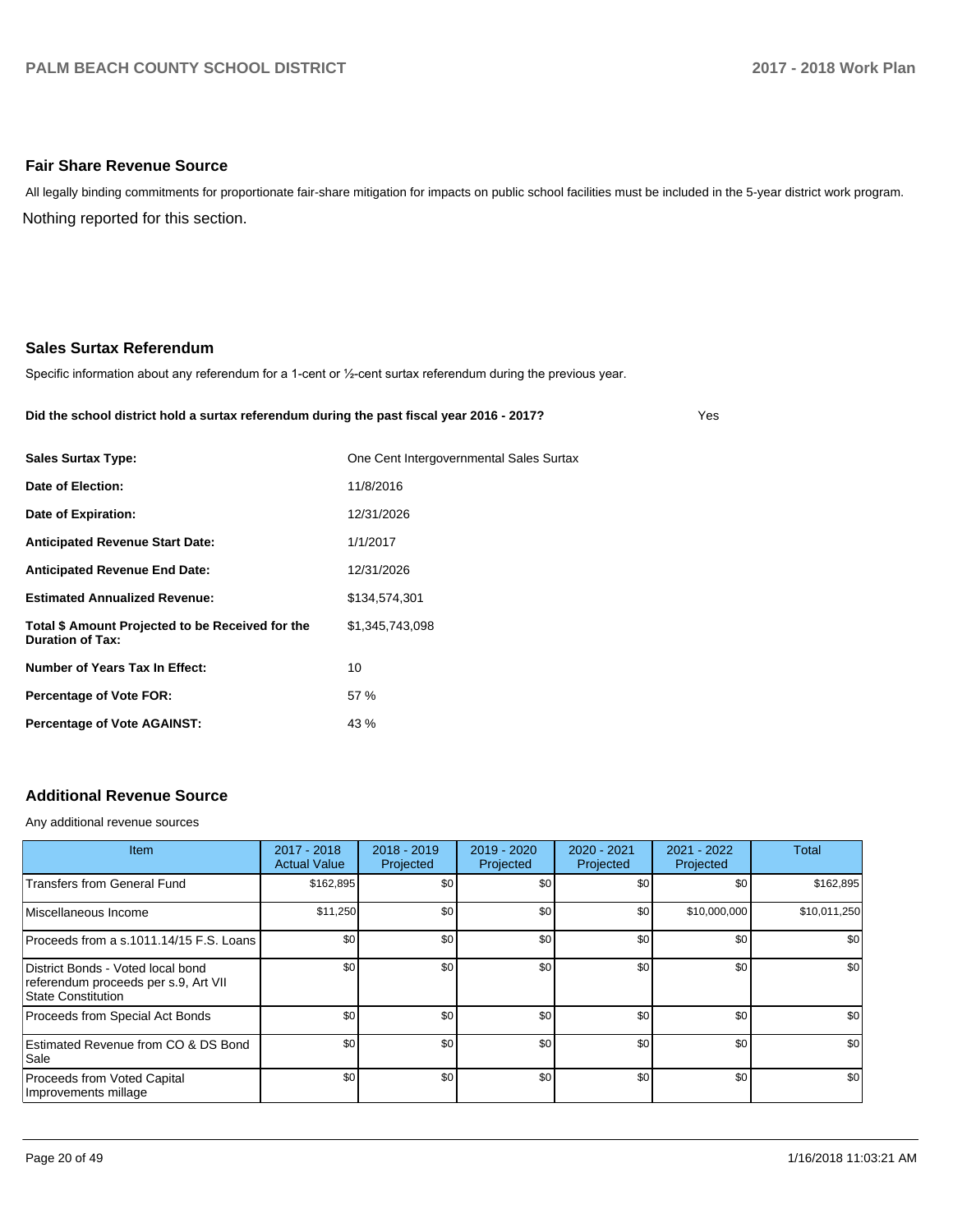| Other Revenue for Other Capital Projects                                                                                  | \$0           | \$0           | \$0           | \$0           | \$0           | \$0             |
|---------------------------------------------------------------------------------------------------------------------------|---------------|---------------|---------------|---------------|---------------|-----------------|
| Proceeds from 1/2 cent sales surtax<br>authorized by school board                                                         | \$0           | \$0           | \$0           | \$0           | \$0           | \$0             |
| Proceeds from local governmental<br>infrastructure sales surtax                                                           | \$119,249,758 | \$122,827,251 | \$126,512,069 | \$130,307,431 | \$134,216,654 | \$633,113,163   |
| Proceeds from Certificates of<br>Participation (COP's) Sale                                                               | \$188,443,432 | \$33,340,896  | \$148,828,647 | \$0           | \$93,039,917  | \$463,652,892   |
| Classrooms First Bond proceeds amount<br>authorized in FY 1997-98                                                         | \$0           | \$0           | \$0           | \$0           | \$0           | \$0             |
| <b>Classrooms for Kids</b>                                                                                                | \$0           | \$0           | \$0           | \$0           | \$0           | \$0             |
| <b>District Equity Recognition</b>                                                                                        | \$0           | \$0           | \$0           | \$0           | \$0           | \$0             |
| <b>Federal Grants</b>                                                                                                     | \$0           | \$0           | \$0           | \$0           | \$0           | \$0             |
| Proportionate share mitigation (actual<br>cash revenue only, not in kind donations)                                       | \$0           | \$0           | \$0           | \$0           | \$0           | \$0             |
| Impact fees received                                                                                                      | \$5,390,000   | \$5,643,000   | \$5,643,000   | \$5,643,000   | \$5,643,000   | \$27,962,000    |
| Private donations                                                                                                         | \$0           | \$0           | \$0           | \$0           | \$0           | \$0             |
| <b>Fuel Tax Proceeds</b>                                                                                                  | \$150,000     | \$150,000     | \$150,000     | \$150,000     | \$150,000     | \$750,000       |
| Charter School Capital Outlay                                                                                             | \$3,500,000   | \$0           | \$0           | \$0           | \$0           | \$3,500,000     |
| Grants from local governments or not-for-<br>profit organizations                                                         | \$0           | \$0           | \$0           | \$0           | \$0           | \$0             |
| Interest, Including Profit On Investment                                                                                  | \$1,000,000   | \$1,000,000   | \$1,000,000   | \$1,000,000   | \$1,000,000   | \$5,000,000     |
| Revenue from Bonds pledging proceeds<br>from 1 cent or 1/2 cent Sales Surtax                                              | \$19,599,419  | \$21,821,239  | \$117,124     | (\$1,438,728) | \$49,772,710  | \$89,871,764    |
| <b>Total Fund Balance Carried Forward</b>                                                                                 | \$180,192,089 | \$3,626,574   | \$810,681     | \$0           | \$0           | \$184,629,344   |
| General Capital Outlay Obligated Fund<br><b>Balance Carried Forward From Total</b><br><b>Fund Balance Carried Forward</b> | \$0           | \$0           | \$0           | \$0           | \$0           | \$0             |
| <b>Special Facilities Construction Account</b>                                                                            | \$0           | \$0           | \$0           | \$0           | \$0           | \$0             |
| One Cent - 1/2 Cent Sales Surtax Debt<br>Service From Total Fund Balance Carried<br>Forward                               | \$0           | \$0           | \$0           | \$0           | \$0           | \$0             |
| Capital Outlay Projects Funds Balance<br>Carried Forward From Total Fund<br><b>Balance Carried Forward</b>                | \$0           | \$0           | \$0           | \$0           | \$0           | \$0             |
| <b>Equipment Lease</b>                                                                                                    | \$19,118,440  | \$0           | \$0           | \$0           | \$0           | \$19,118,440    |
| <b>Subtotal</b>                                                                                                           | \$536,817,283 | \$188,408,960 | \$283,061,521 | \$135,661,703 | \$293,822,281 | \$1,437,771,748 |

## **Total Revenue Summary**

| <b>Item Name</b>                                                    | 2017 - 2018<br><b>Budget</b> | $2018 - 2019$<br><b>Projected</b> | $2019 - 2020$<br>Projected | $2020 - 2021$<br>Projected | 2021 - 2022<br>Projected | <b>Five Year Total</b> |
|---------------------------------------------------------------------|------------------------------|-----------------------------------|----------------------------|----------------------------|--------------------------|------------------------|
| Local 1.5 Mill Discretionary Capital Outlay  <br><b>Revenue</b>     | \$273,838,683                | \$291,430,428                     | \$306,967,298              | \$323,106,391              | \$339.407.681            | \$1,534,750,481        |
| IPECO and 1.5 Mill Maint and Other 1.5<br><b>IMill Expenditures</b> | (\$579,230,461)              | (\$423,321,284)                   | (\$447,569,670)            | (\$467,401,034)            | (\$550, 966, 431)        | (S2,468,488,880)       |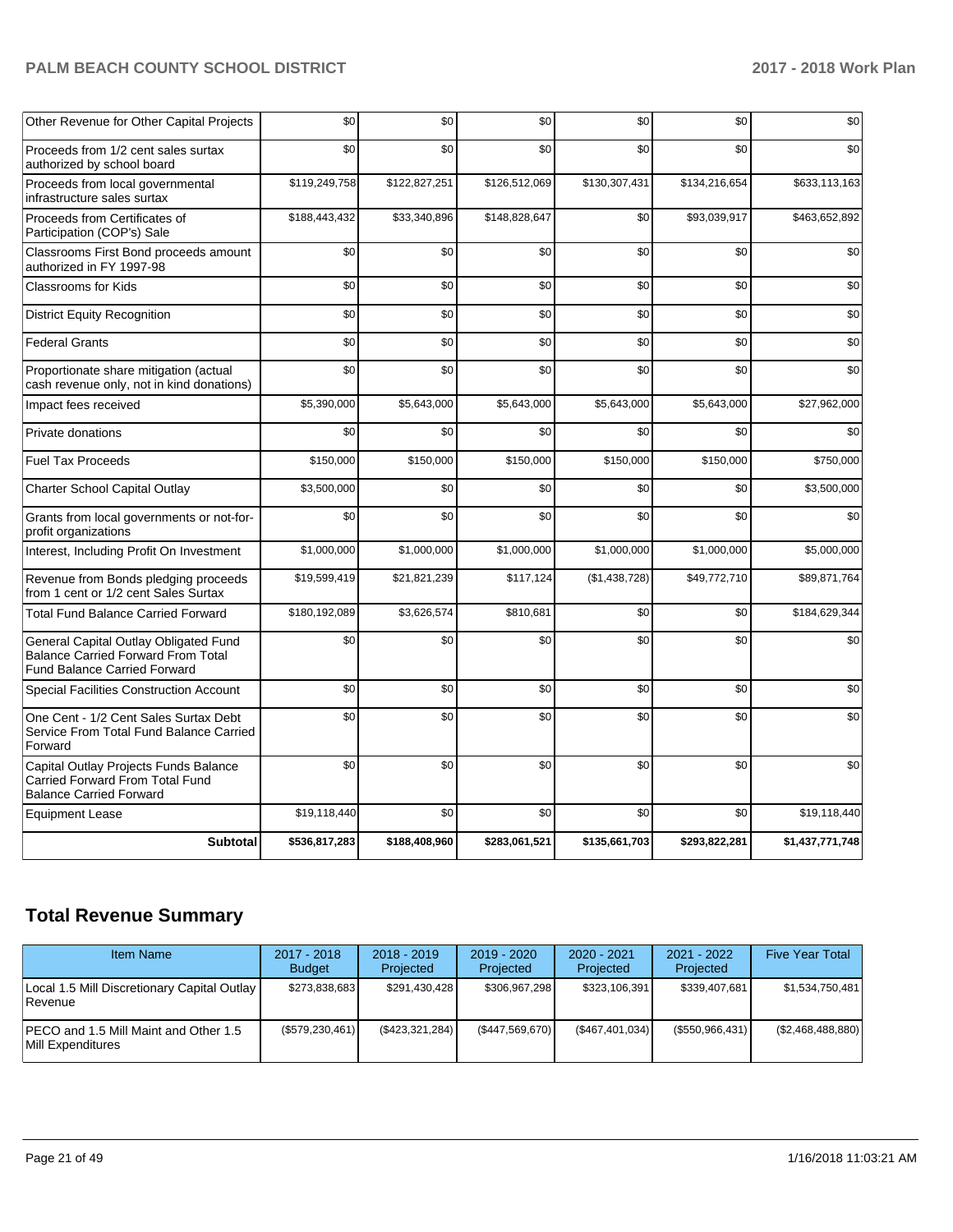| <b>IPECO Maintenance Revenue</b>                          | \$2,706,935                  | \$2,706,935                | \$2,706,935              | \$2,706,935              | \$2,706,935              | \$13,534,675           |
|-----------------------------------------------------------|------------------------------|----------------------------|--------------------------|--------------------------|--------------------------|------------------------|
| <b>Available 1.50 Mill for New</b><br><b>Construction</b> | $(*305,391,778)$             | ( \$131, 890, 856)         | (\$140,602,372)          | ( \$144, 294, 643]       | (\$211,558,750)          | ( \$933, 738, 399)     |
| <b>Item Name</b>                                          | 2017 - 2018<br><b>Budget</b> | $2018 - 2019$<br>Projected | 2019 - 2020<br>Projected | 2020 - 2021<br>Projected | 2021 - 2022<br>Projected | <b>Five Year Total</b> |
| ICO & DS Revenue                                          | \$4,754,008                  | \$4,754,008                | \$4,754,008              | \$4,754,008              | \$4,754,008              | \$23,770,040           |
| <b>PECO New Construction Revenue</b>                      | \$0                          | \$0 <sub>1</sub>           | \$1,095,490              | \$3,878,932              | \$4,862,378              | \$9,836,800            |
| Other/Additional Revenue                                  | \$536,817,283                | \$188,408,960              | \$283,061,521            | \$135,661,703            | \$293,822,281            | \$1,437,771,748        |
| <b>Total Additional Revenuel</b>                          | \$541,571,291                | \$193,162,968              | \$288,911,019            | \$144,294,643            | \$303,438,667            | \$1,471,378,588        |
| <b>Total Available Revenue</b>                            | \$236,179,513                | \$61,272,112               | \$148,308,647            | \$0                      | \$91,879,917             | \$537,640,189          |

# **Project Schedules**

#### **Capacity Project Schedules**

A schedule of capital outlay projects necessary to ensure the availability of satisfactory classrooms for the projected student enrollment in K-12 programs.

| <b>Project Description</b> | Location                 |                          | 2017 - 2018     | 2018 - 2019  | 2019 - 2020 | 2020 - 2021    | 2021 - 2022 | <b>Total</b>     | Funded |
|----------------------------|--------------------------|--------------------------|-----------------|--------------|-------------|----------------|-------------|------------------|--------|
|                            |                          |                          |                 |              |             |                |             |                  |        |
| Replacement                | <b>ADULT EDUCATION</b>   | Planned                  | \$14,444,710    | \$0          | \$0         | \$0            | \$0         | \$14,444,710 Yes |        |
|                            | <b>CENTER</b>            | Cost:                    |                 |              |             |                |             |                  |        |
|                            |                          |                          |                 |              |             |                |             |                  |        |
|                            |                          |                          |                 |              |             |                |             |                  |        |
|                            |                          | <b>Student Stations:</b> | 825             | 0            | 0           | $\overline{0}$ | 0           | 825              |        |
|                            |                          |                          |                 |              |             |                |             |                  |        |
|                            | <b>Total Classrooms:</b> |                          | 33 <sub>1</sub> | $\Omega$     | $\Omega$    | $\Omega$       | 0           | 33               |        |
|                            |                          | Gross Sq Ft:             | 52,768          | $\Omega$     | 0           | $\Omega$       | $\Omega$    | 52,768           |        |
|                            |                          |                          |                 |              |             |                |             |                  |        |
|                            | <b>Planned Cost:</b>     |                          | \$14,444,710    | \$0          | \$0         | \$0            | \$0         | \$14,444,710     |        |
|                            | <b>Student Stations:</b> |                          | 825             | $\bf{0}$     | $\bf{0}$    | 0              | $\Omega$    | 825              |        |
|                            | <b>Total Classrooms:</b> |                          | 33 <sup>1</sup> | $\bf{0}$     | 0           | $\mathbf{0}$   | $\Omega$    | 33               |        |
|                            |                          | Gross Sq Ft:             | 52,768          | $\mathbf{0}$ | 0           | 0              | 0           | 52,768           |        |

#### **Other Project Schedules**

Major renovations, remodeling, and additions of capital outlay projects that do not add capacity to schools.

| <b>Project Description</b> | Location                                      | 2017 - 2018<br>Actual Budget | $12018 - 2019$<br>Projected | 2019 - 2020<br>Projected | 2020 - 2021<br>Projected | 2021 - 2022<br>Projected | <b>Total</b> | Funded |
|----------------------------|-----------------------------------------------|------------------------------|-----------------------------|--------------------------|--------------------------|--------------------------|--------------|--------|
| Drainage                   | <b>TRANSPORTATION AT</b><br><b>SOUTH AREA</b> | \$20,700                     | \$0                         | \$0                      | \$0                      | \$0                      | \$20,700 Yes |        |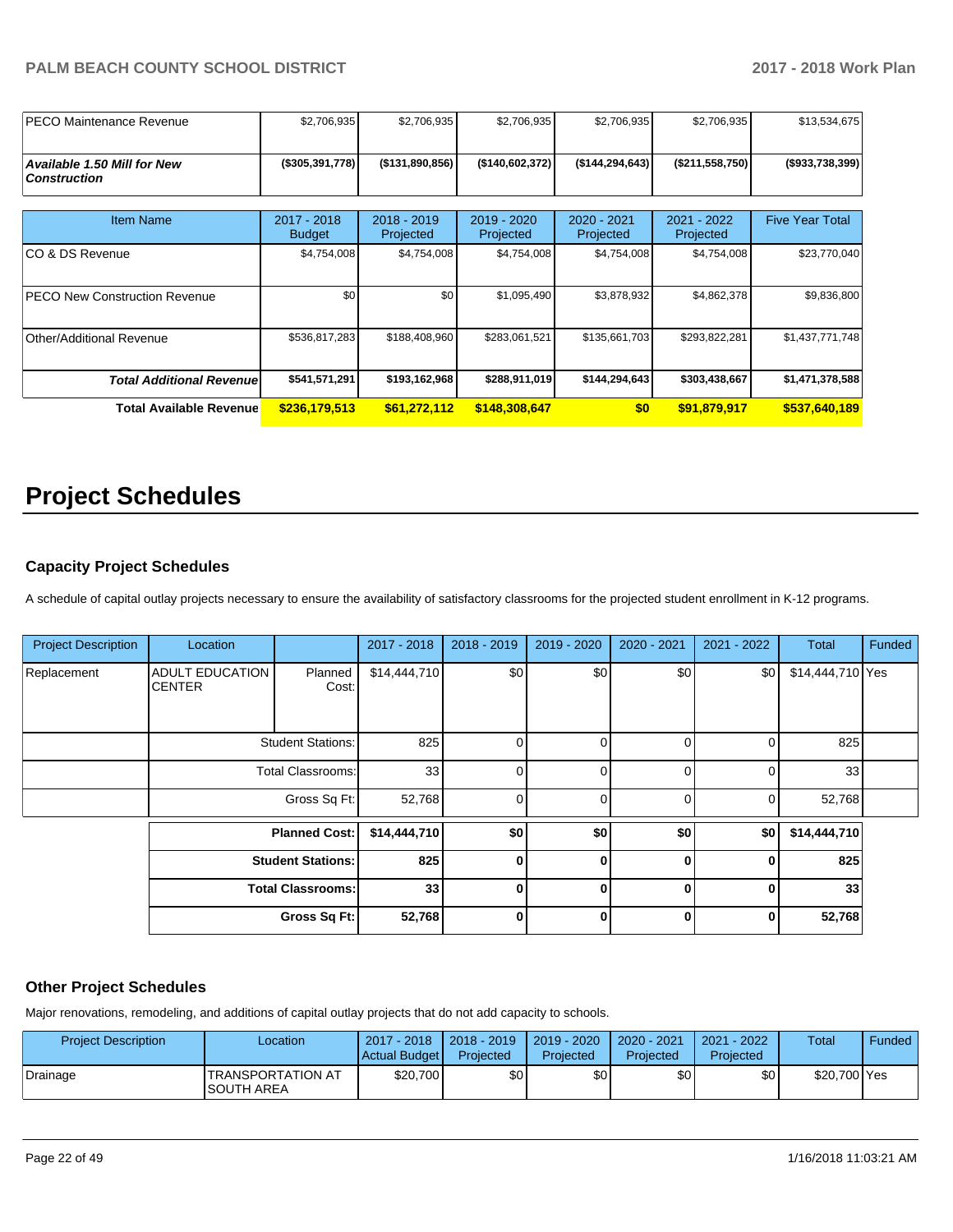| Modernization               | <b>TRANSPORTATION AT</b><br><b>WEST CENTRAL (ROYAL</b><br>PALM)                          | \$14,991,315 | \$0          | \$0          | \$0 | \$0 | \$14,991,315 Yes |  |
|-----------------------------|------------------------------------------------------------------------------------------|--------------|--------------|--------------|-----|-----|------------------|--|
| <b>HVAC Modifications</b>   | <b>WEST TECHNICAL</b><br><b>EDUCATION CENTER</b>                                         | \$1,430,585  | \$0          | \$0          | \$0 | \$0 | \$1,430,585 Yes  |  |
| Parking Lot                 | <b>FOREST HILL</b><br><b>COMMUNITY HIGH</b>                                              | \$650,000    | \$0          | \$0          | \$0 | \$0 | \$650,000 Yes    |  |
| Modernization               | <b>TRANSPORTATION AND</b><br><b>MPO AT NORTH AREA</b><br>(BLUE HERON)                    | \$62,500     | \$1,437,500  | \$11,000,000 | \$0 | \$0 | \$12,500,000 Yes |  |
| Modernization               | <b>TRANSPORTATION AT</b><br><b>SOUTH AREA</b>                                            | \$1,500,000  | \$11.000.000 | \$0          | \$0 | \$0 | \$12,500,000 Yes |  |
| <b>Remodel &amp; Fields</b> | <b>DELRAY FULL SERVICE</b><br><b>CENTER</b>                                              | \$1,000,000  | \$9,000,000  | \$0          | \$0 | \$0 | \$10,000,000 Yes |  |
| Remodel                     | <b>RIVIERA BEACH</b><br><b>PREPARATORY &amp;</b><br><b>ACHIEVEMENT</b><br><b>ACADEMY</b> | \$1,021,856  | \$0          | \$0          | \$0 | \$0 | \$1,021,856 Yes  |  |
| Demo/restore                | <b>DWIGHT D</b><br><b>EISENHOWER</b><br><b>ELEMENTARY</b>                                | \$1,995,775  | \$0          | \$0          | \$0 | \$0 | \$1,995,775 Yes  |  |
| Demo/landbank               | <b>GOVE ELEMENTARY</b>                                                                   | \$2,000,000  | \$0          | \$0          | \$0 | \$0 | \$2,000,000 Yes  |  |
| Remodel                     | ROOSEVELT FULL<br><b>SERVICE CENTER</b>                                                  | \$1,000,000  | \$9,000,000  | \$0          | \$0 | \$0 | \$10,000,000 Yes |  |
| Kitchen Expansion           | <b>VILLAGE ACADEMY</b>                                                                   | \$1,200,000  | \$0          | \$0          | \$0 | \$0 | \$1,200,000 Yes  |  |
| Modification                | <b>WEST TECHNICAL</b><br><b>EDUCATION CENTER</b>                                         | \$10,000,000 | \$0          | \$0          | \$0 | \$0 | \$10,000,000 Yes |  |
| Demo                        | PLUMOSA ELEMENTARY                                                                       | \$2,000,000  | \$0          | \$0          | \$0 | \$0 | \$2,000,000 Yes  |  |
|                             |                                                                                          | \$38,872,731 | \$30,437,500 | \$11,000,000 | \$0 | \$0 | \$80,310,231     |  |

## **Additional Project Schedules**

Any projects that are not identified in the last approved educational plant survey.

| <b>Project Description</b> | Location                                                            | <b>Num</b><br>s | 2017 - 2018<br>Classroom   Actual Budget | $2018 - 2019$<br>Projected | 2019 - 2020<br>Projected | 2020 - 2021<br>Projected | 2021 - 2022<br>Projected | Total            | Funded |
|----------------------------|---------------------------------------------------------------------|-----------------|------------------------------------------|----------------------------|--------------------------|--------------------------|--------------------------|------------------|--------|
| Modernization              | <b>MELALEUCA</b><br><b>ELEMENTARY</b>                               | -9              | \$120,000                                | \$0                        | \$23,135,456             | \$0                      | \$0                      | \$23,255,456 Yes |        |
| Expansion to K-8           | <b>PLUMOSA</b><br><b>ELEMENTARY</b><br>SCHOOL OF THE<br><b>ARTS</b> | 0               | \$0                                      | \$904,150                  | \$19,254,610             | \$0                      | \$0                      | \$20,158,760 Yes |        |
| Modernization              | <b>ADDISON MIZNER</b><br><b>ELEMENTARY</b>                          | 10              | \$180,000                                | \$2,700,000                | \$29,951,232             | \$0                      | \$0                      | \$32,831,232 Yes |        |
| Modernization              | <b>GROVE PARK</b><br><b>ELEMENTARY</b>                              | $-23$           | \$90,000                                 | \$1,350,000                | \$16,343,584             | \$0                      | \$0                      | \$17,783,584 Yes |        |
| l Modernization            | <b>PINE GROVE</b><br><b>ELEMENTARY</b>                              | $-22$           | \$65,000                                 | \$0                        | \$12,246,712             | \$0                      | \$0                      | \$12,311,712 Yes |        |
| Modernization              | <b>VERDE</b><br><b>ELEMENTARY</b>                                   | 12              | \$31,966,608                             | \$0                        | \$0                      | \$0                      | \$0                      | \$31,966,608 Yes |        |
| Modernization              | <b>WASHINGTON</b><br><b>ELEMENTARY</b>                              |                 | \$9,332,344                              | \$0                        | \$0                      | \$0                      | \$0                      | \$9,332,344 Yes  |        |
| Modernization              | <b>WYNNEBROOK</b><br><b>ELEMENTARY</b>                              |                 | \$135,000                                | \$939,566                  | \$25,464,013             | \$0                      | \$0                      | \$26,538,579 Yes |        |
| Addition                   | <b>FOREST HILL</b><br>COMMUNITY HIGH                                | 0               | \$1,840,000                              | \$24,340,896               | \$0                      | \$0                      | \$0                      | \$26,180,896 Yes |        |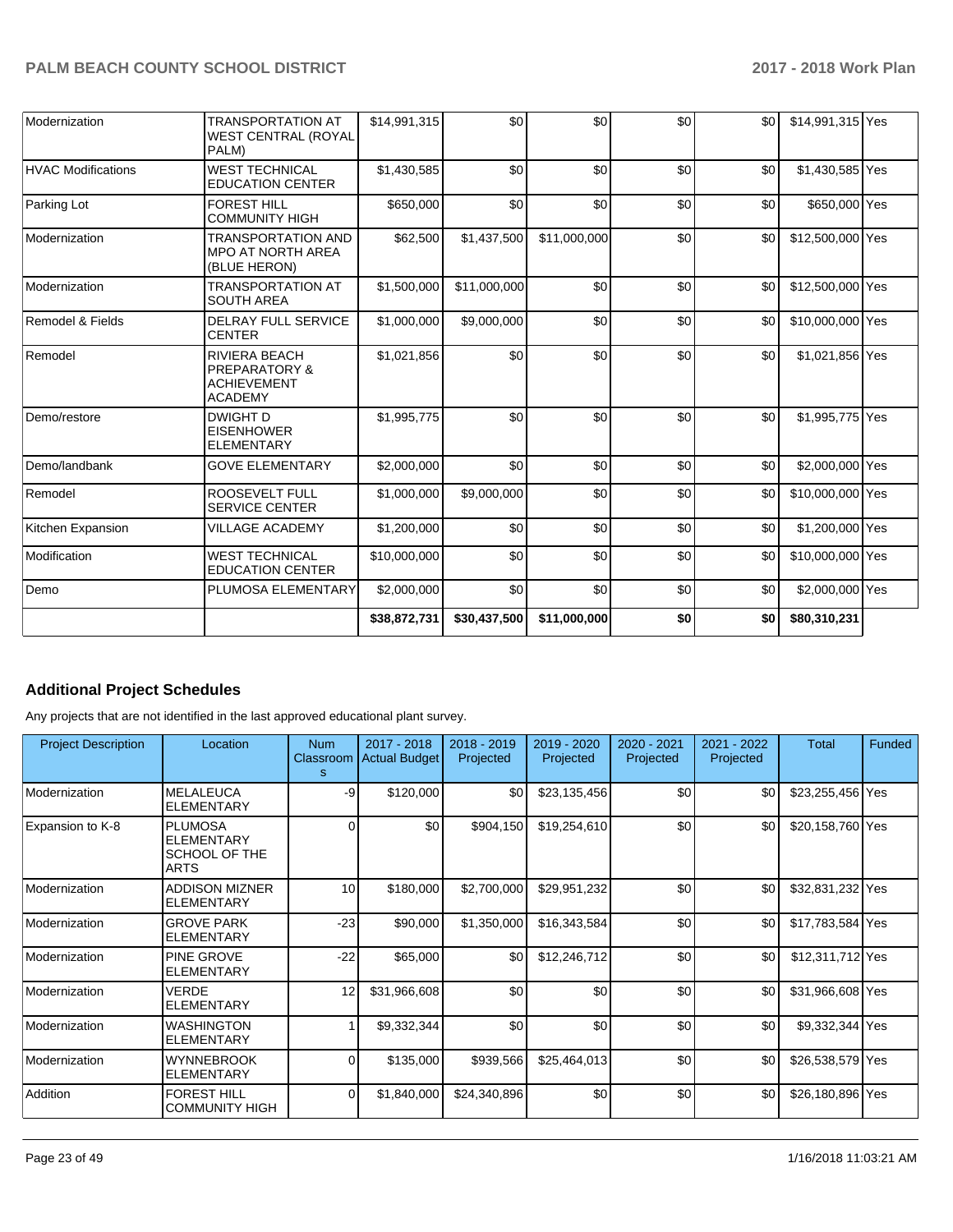| Addition                                         | <b>SPANISH RIVER</b><br><b>COMMUNITY HIGH</b> | \$0                 | \$600,000 | \$10,913,040               | \$0              | \$0          | \$11,513,040 Yes             |  |
|--------------------------------------------------|-----------------------------------------------|---------------------|-----------|----------------------------|------------------|--------------|------------------------------|--|
| Greater WPB/Lake<br>Worth Area High (03-<br>(OOO | Location not<br>specified                     | \$95,942,000        | \$0       | \$0                        | \$0              | \$0          | \$95,942,000 Yes             |  |
| South West Area ES<br>$(05-C)$                   | Location not<br>specified                     | \$0                 | \$0       | \$0                        | \$0              | \$27,987,837 | \$27,987,837 Yes             |  |
| West Boynton Area HS<br>(17-BBB)                 | Location not<br>specified                     | \$0                 | \$0       | \$0                        | \$0              | \$63,892,080 | \$63,892,080 Yes             |  |
| Sunset Palms Middle<br>(17-PP)                   | Location not<br>specified                     | \$43,191,120        | \$0       | \$0                        | \$0 <sub>1</sub> | \$0          | \$43,191,120 Yes             |  |
|                                                  |                                               | $-31$ \$182,862,072 |           | \$30,834,612 \$137,308,647 | \$0              |              | \$91,879,917   \$442,885,248 |  |

#### **Non Funded Growth Management Project Schedules**

Schedule indicating which projects, due to planned development, that CANNOT be funded from current revenues projected over the next five years.

Nothing reported for this section.

# **Tracking**

#### **Capacity Tracking**

| Location                                                               | $2017 -$<br>2018 Satis.<br>Stu. Sta. | Actual<br>$2017 -$<br><b>2018 FISH</b><br>Capacity | Actual<br>$2016 -$<br>2017<br><b>COFTE</b> | # Class<br>Rooms | Actual<br>Average<br>$2017 -$<br>2018 Class<br><b>Size</b> | Actual<br>$2017 -$<br>2018<br><b>Utilization</b> | <b>New</b><br>Stu.<br>Capacity | <b>New</b><br>Rooms to<br>be<br>Added/Re<br>moved | Projected<br>$2021 -$<br>2022<br><b>COFTE</b> | Projected<br>$2021 -$<br>2022<br><b>Utilization</b> | Projected<br>$2021 -$<br>2022 Class<br><b>Size</b> |
|------------------------------------------------------------------------|--------------------------------------|----------------------------------------------------|--------------------------------------------|------------------|------------------------------------------------------------|--------------------------------------------------|--------------------------------|---------------------------------------------------|-----------------------------------------------|-----------------------------------------------------|----------------------------------------------------|
| <b>JUPITER ELEMENTARY</b>                                              | 875                                  | 875                                                | 890                                        | 47               | 19                                                         | 102.00%                                          | $\Omega$                       | $\Omega$                                          | 900                                           | 103.00 %                                            | 19                                                 |
| <b>JUPITER COMMUNITY</b><br>HIGH                                       | 2,910                                | 2,764                                              | 2,820                                      | 121              | 23                                                         | 102.00%                                          | $\Omega$                       | $\Omega$                                          | 2,953                                         | 107.00 %                                            | 24                                                 |
| <b>ALLAMANDA</b><br><b>ELEMENTARY</b>                                  | 740                                  | 740                                                | 669                                        | 46               | 15 <sup>1</sup>                                            | 90.00 %                                          | $\Omega$                       | $\Omega$                                          | 712                                           | 96.00 %                                             | 15                                                 |
| <b>PALM BEACH GARDENS</b><br><b>ELEMENTARY</b>                         | 739                                  | 739                                                | 689                                        | 40               | 17                                                         | 93.00 %                                          | $\Omega$                       | $\Omega$                                          | 728                                           | 99.00 %                                             | 18                                                 |
| <b>HOWELL L WATKINS</b><br>MIDDLE                                      | 1,391                                | 1,251                                              | 950                                        | 58               | 16 <sup>1</sup>                                            | 76.00 %                                          | $\Omega$                       | $\Omega$                                          | 1,089                                         | 87.00 %                                             | 19                                                 |
| <b>THE CONSERVATORY</b><br><b>SCHOOL AT NORTH</b><br><b>PALM BEACH</b> | 774                                  | 696                                                | 724                                        | 41               | 18                                                         | 104.00%                                          | 44                             | $\overline{c}$                                    | 776                                           | 105.00 %                                            | 18                                                 |
| PINE JOG ELEMENTARY<br>$(03-Y)$                                        | 974                                  | 974                                                | 931                                        | 53               | 18                                                         | 96.00 %                                          | $\Omega$                       | $\Omega$                                          | 947                                           | 97.00 %                                             | 18                                                 |
| HOPE CENTENNIAL<br>ELEMENTARY (06-D)                                   | 952                                  | 952                                                | 648                                        | 52               | 12                                                         | 68.00 %                                          | $\Omega$                       | $\Omega$                                          | 634                                           | 67.00 %                                             | 12                                                 |
| <b>SUNCOAST</b><br> COMMUNITY HIGH<br>SCHOOL (NEW)                     | 1,804                                | 1,713                                              | 1,535                                      | 73               | 21                                                         | 90.00 %                                          | $\Omega$                       | $\Omega$                                          | 1,535                                         | 90.00 %                                             | 21                                                 |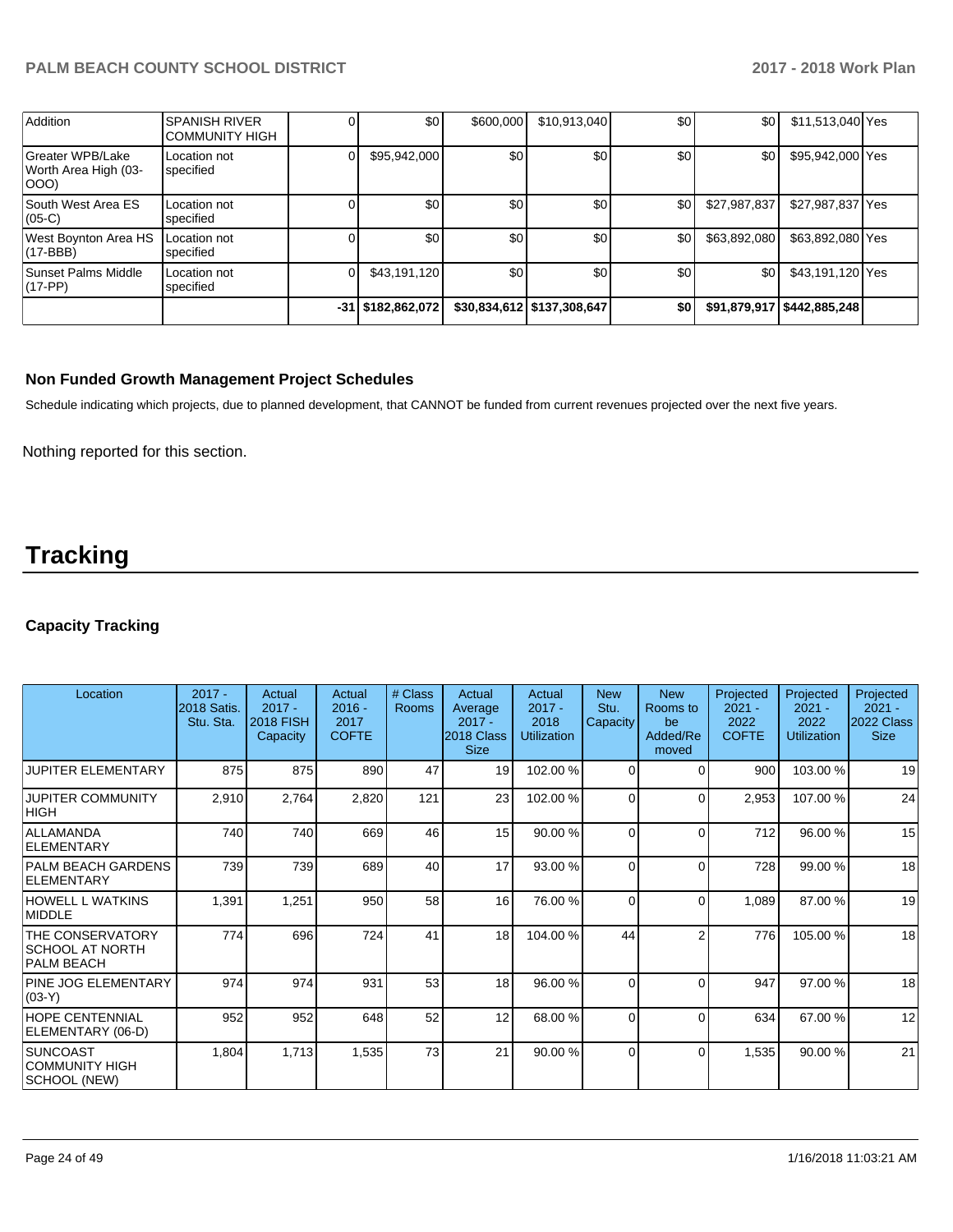| <b>EVERGLADES</b><br>ELEMENTARY SCHOOL<br>$(03-W)$ | 942      | 942      | 968      | 50          | 19             | 103.00% | $\Omega$       | $\Omega$    | 987   | 105.00 % | 20             |
|----------------------------------------------------|----------|----------|----------|-------------|----------------|---------|----------------|-------------|-------|----------|----------------|
| SEACREST TRAINING<br><b>CENTER</b>                 | $\Omega$ | $\Omega$ | $\Omega$ | $\mathbf 0$ | $\mathbf 0$    | 0.00%   | $\Omega$       | 0           | 0     | 0.00%    | $\overline{0}$ |
| <b>EMERALD COVE</b><br>MIDDLE (02-JJ)              | 1,565    | 1,408    | 1,209    | 66          | 18             | 86.00 % | $\Omega$       | 0           | 1,281 | 91.00%   | 19             |
| <b>ELBRIDGE GALE</b><br><b>ELEMENTARY</b>          | 1,038    | 1,038    | 1,003    | 54          | 19             | 97.00 % | $\Omega$       | $\Omega$    | 1,095 | 105.00 % | 20             |
| <b>TURNING POINTS</b><br><b>ACADEMY</b>            | 820      | 820      | 75       | 36          | $\overline{2}$ | 9.00 %  | $\Omega$       | 0           | 70    | 9.00 %   | $\overline{2}$ |
| <b>MARSH POINTE</b><br>ELEMENTARY (03-X)           | 1,022    | 1,022    | 924      | 52          | 18             | 90.00 % | $\Omega$       | 0           | 1,004 | 98.00 %  | 19             |
| <b>HAGEN ROAD</b><br>ELEMENTARY (NEW)              | 849      | 849      | 772      | 50          | 15             | 91.00%  | $\Omega$       | $\Omega$    | 850   | 100.00%  | 17             |
| <b>SUNSET PALMS</b><br>ELEMENTARY (03-Z)           | 1,024    | 1,024    | 1,065    | 56          | 19             | 104.00% | $\Omega$       | 0           | 1,124 | 110.00%  | 20             |
| PIERCE HAMMOCK<br><b>ELEMENTARY</b>                | 808      | 808      | 472      | 44          | 11             | 58.00 % | $\Omega$       | 0           | 519   | 64.00 %  | 12             |
| <b>GRASSY WATERS</b><br><b>ELEMENTARY</b>          | 983      | 983      | 767      | 53          | 14             | 78.00 % | $\Omega$       | $\Omega$    | 790   | 80.00 %  | 15             |
| <b>ATLANTIC COMMUNITY</b><br>HIGH (NEW)            | 2,573    | 2,444    | 2,316    | 109         | 21             | 95.00 % | $\Omega$       | 0           | 2,548 | 104.00%  | 23             |
| <b>SEMINOLE RIDGE</b><br><b>COMMUNITY HIGH</b>     | 2,593    | 2,463    | 2,180    | 109         | 20             | 89.00 % | $\Omega$       | 0           | 2,454 | 100.00%  | 23             |
| L.C. SWAIN MIDDLE                                  | 1,621    | 1,458    | 1,238    | 68          | 18             | 85.00 % | $\Omega$       | $\mathbf 0$ | 1,286 | 88.00 %  | 19             |
| <b>HIDDEN OAKS</b><br><b>ELEMENTARY</b>            | 1,122    | 1,122    | 703      | 60          | 12             | 63.00 % | $\Omega$       | $\Omega$    | 763   | 68.00 %  | 13             |
| <b>WEST BOCA RATON</b><br><b>COMMUNITY HIGH</b>    | 2,437    | 2,315    | 1,925    | 100         | 19             | 83.00 % | $\Omega$       | 0           | 2,098 | 91.00%   | 21             |
| <b>TRADEWINDS MIDDLE</b>                           | 1,383    | 1,244    | 1,044    | 58          | 18             | 84.00 % | $\mathbf 0$    | 0           | 970   | 78.00 %  | 17             |
| <b>EQUESTRIAN TRAILS</b><br>ELEMENTARY             | 910      | 910      | 792      | 50          | 16             | 87.00 % | $\Omega$       | 0           | 823   | 90.00 %  | 16             |
| <b>PARK VISTA</b><br><b>COMMUNITY HIGH</b>         | 3,316    | 3,150    | 2,882    | 137         | 21             | 92.00 % | $\Omega$       | $\Omega$    | 3,193 | 101.00%  | 23             |
| <b>DIAMOND VIEW</b><br><b>ELEMENTARY</b>           | 1,130    | 1,130    | 818      | 62          | 13             | 72.00 % | $\Omega$       | 0           | 778   | 69.00 %  | 13             |
| <b>OSCEOLA CREEK</b><br>MIDDLE                     | 1,194    | 1,074    | 700      | 52          | 13             | 65.00 % | $\Omega$       | $\Omega$    | 858   | 80.00 %  | 17             |
| <b>CROSSPOINTE</b><br><b>ELEMENTARY</b>            | 882      | 882      | 682      | 48          | 14             | 77.00 % | $\overline{0}$ | 0           | 702   | 80.00%   | 15             |
| <b>PLEASANT CITY</b><br><b>ELEMENTARY</b>          | 386      | 386      | 309      | 21          | 15             | 80.00 % | 0              | 0           | 335   | 87.00 %  | 16             |
| JEAGA MIDDLE                                       | 1,383    | 1,244    | 1,001    | 58          | 17             | 80.00 % | $\overline{0}$ | 0           | 998   | 80.00 %  | 17             |
| <b>BENOIST FARMS</b><br><b>ELEMENTARY</b>          | 856      | 856      | 507      | 48          | 11             | 59.00 % | $\overline{0}$ | 0           | 523   | 61.00 %  | 11             |
| LAKE SHORE MIDDLE<br>(NEW)                         | 1,598    | 1,438    | 664      | 68          | 10             | 46.00%  | $\mathbf{0}$   | $\mathbf 0$ | 711   | 49.00 %  | 10             |
| <b>DON ESTRIDGE HIGH</b><br><b>TECH MIDDLE</b>     | 1,393    | 1,253    | 1,254    | 59          | 21             | 100.00% | 0              | 0           | 1,253 | 100.00 % | 21             |
| <b>DISCOVERY KEY</b><br><b>ELEMENTARY</b>          | 1,188    | 1,188    | 833      | 65          | 13             | 70.00%  | $\overline{0}$ | 0           | 922   | 78.00 %  | 14             |
| <b>FREEDOM SHORES</b><br><b>ELEMENTARY</b>         | 1,166    | 1,166    | 903      | 63          | 14             | 77.00 % | $\mathbf{0}$   | $\mathbf 0$ | 926   | 79.00 %  | 15             |
| INDEPENDENCE<br>MIDDLE                             | 1,670    | 1,503    | 1,432    | 69          | 21             | 95.00 % | 0              | 0           | 1,490 | 99.00 %  | 22             |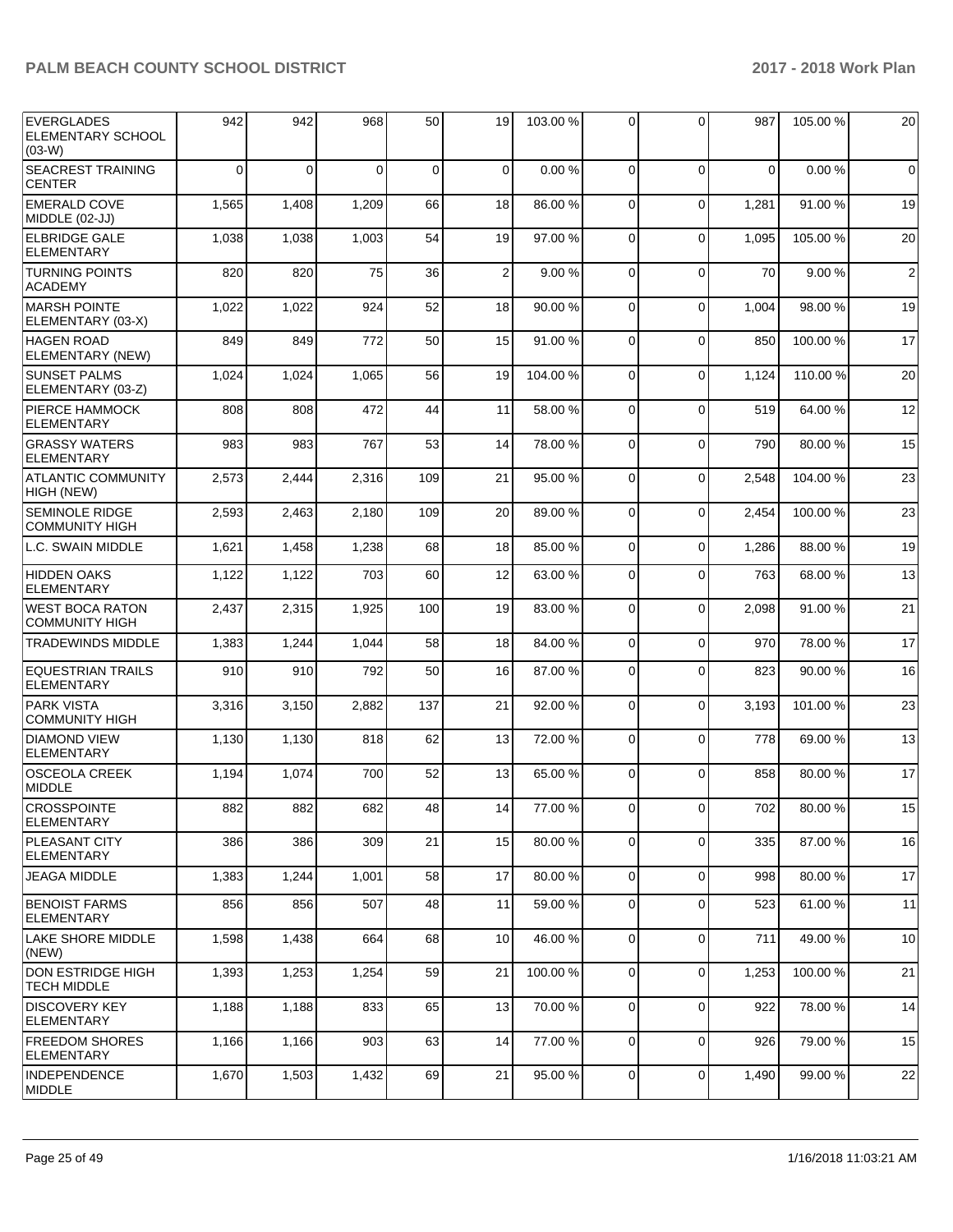| <b>PALM BEACH CENTRAL</b><br><b>HIGH</b>                                 | 2,899 | 2,754 | 2,746 | 121 | 23 | 100.00 % | 0              | $\Omega$    | 2,961       | 108.00 % | 24             |
|--------------------------------------------------------------------------|-------|-------|-------|-----|----|----------|----------------|-------------|-------------|----------|----------------|
| <b>CHOLEE LAKE</b><br><b>ELEMENTARY</b>                                  | 1,126 | 1,126 | 1,100 | 63  | 17 | 98.00 %  | $\mathbf 0$    | $\Omega$    | 1,143       | 102.00%  | 18             |
| <b>ROYAL PALM BEACH</b><br><b>ELEMENTARY</b>                             | 846   | 846   | 644   | 46  | 14 | 76.00 %  | $\mathbf 0$    | $\Omega$    | 697         | 82.00 %  | 15             |
| HERITAGE<br><b>ELEMENTARY</b>                                            | 1,080 | 1,080 | 832   | 59  | 14 | 77.00 %  | 0              | $\Omega$    | 690         | 64.00 %  | 12             |
| <b>ODYSSEY MIDDLE</b>                                                    | 1,655 | 1,489 | 739   | 68  | 11 | 50.00 %  | $\mathbf 0$    | $\Omega$    | $\mathbf 0$ | 0.00%    | $\mathbf 0$    |
| <b>VILLAGE ACADEMY</b>                                                   | 1,203 | 1,082 | 675   | 58  | 12 | 62.00 %  | 0              | $\Omega$    | 675         | 62.00 %  | 12             |
| <b>FRONTIER</b><br><b>ELEMENTARY</b>                                     | 846   | 846   | 619   | 46  | 13 | 73.00 %  | $\mathbf 0$    | $\Omega$    | 724         | 86.00 %  | 16             |
| <b>BEACON COVE</b><br><b>INTERMEDIATE BESSIE</b><br><b>DUBOIS CAMPUS</b> | 1,001 | 1,001 | 792   | 52  | 15 | 79.00 %  | $\mathbf 0$    | $\Omega$    | 893         | 89.00 %  | 17             |
| <b>SUNRISE PARK</b><br><b>ELEMENTARY</b>                                 | 1,224 | 1,224 | 815   | 67  | 12 | 67.00 %  | $\mathbf 0$    | $\Omega$    | 867         | 71.00%   | 13             |
| <b>WESTERN PINES</b><br><b>MIDDLE</b>                                    | 1,391 | 1,251 | 1,114 | 59  | 19 | 89.00 %  | 0              | $\Omega$    | 1,118       | 89.00 %  | 19             |
| <b>EAGLES LANDING</b><br><b>MIDDLE</b>                                   | 1,913 | 1,721 | 1,430 | 81  | 18 | 83.00 %  | 0              | $\Omega$    | 1,470       | 85.00 %  | 18             |
| <b>CORAL REEF</b><br><b>ELEMENTARY</b>                                   | 1,198 | 1,198 | 949   | 62  | 15 | 79.00 %  | $\mathbf 0$    | $\Omega$    | 986         | 82.00 %  | 16             |
| <b>DR MARY MCLEOD</b><br>BETHUNE ELEMENTARY                              | 806   | 806   | 562   | 43  | 13 | 70.00 %  | 0              | $\Omega$    | 620         | 77.00 %  | 14             |
| <b>BINKS FOREST</b><br><b>ELEMENTARY</b>                                 | 1,206 | 1,206 | 1,040 | 66  | 16 | 86.00 %  | $\mathbf 0$    | $\Omega$    | 1.047       | 87.00 %  | 16             |
| POLO PARK MIDDLE                                                         | 1,568 | 1,411 | 825   | 65  | 13 | 58.00 %  | $\mathbf 0$    | $\mathbf 0$ | 924         | 65.00 %  | 14             |
| ROYAL PALM BEACH<br><b>COMMUNITY HIGH</b>                                | 2,809 | 2,668 | 2,087 | 117 | 18 | 78.00 %  | 0              | $\Omega$    | 2,154       | 81.00 %  | 18             |
| <b>WATERS EDGE</b><br><b>ELEMENTARY</b>                                  | 926   | 926   | 871   | 50  | 17 | 94.00 %  | 0              | $\Omega$    | 903         | 98.00 %  | 18             |
| <b>ROOSEVELT</b><br><b>COMMUNITY MIDDLE</b>                              | 1,699 | 1,529 | 973   | 72  | 14 | 64.00 %  | $\mathbf 0$    | $\Omega$    | 1,021       | 67.00 %  | 14             |
| OKEEHEELEE MIDDLE                                                        | 1,925 | 1,732 | 1,442 | 81  | 18 | 83.00 %  | $\mathbf 0$    | $\Omega$    | 1,435       | 83.00 %  | 18             |
| <b>SOUTH INTENSIVE</b><br><b>TRANSITION</b>                              | 318   | 318   | 57    | 16  | 4  | 18.00 %  | 0              | $\mathbf 0$ | 57          | 18.00 %  | $\overline{4}$ |
| <b>GOLDEN GROVE</b><br>ELEMENTARY                                        | 749   | 749   | 583   | 40  | 15 | 78.00 %  | 0              | $\Omega$    | 680         | 91.00 %  | 17             |
| <b>EGRET LAKE</b><br><b>ELEMENTARY</b>                                   | 727   | 727   | 646   | 39  | 17 | 89.00 %  | 0              | $\Omega$    | 667         | 92.00 %  | 17             |
| <b>BOYNTON BEACH</b><br><b>COMMUNITY HIGH</b>                            | 2,663 | 2,529 | 1,680 | 111 | 15 | 66.00 %  | $\mathbf 0$    | $\mathbf 0$ | 1,808       | 71.00 %  | 16             |
| <b>ORCHARD VIEW</b><br><b>ELEMENTARY</b>                                 | 800   | 800   | 573   | 43  | 13 | 72.00 %  | 0              | $\mathbf 0$ | 589         | 74.00 %  | 14             |
| <b>INDIAN RIDGE SCHOOL</b>                                               | 269   | 269   | 101   | 26  | 4  | 37.00 %  | $\mathbf{0}$   | $\mathbf 0$ | 100         | 37.00 %  | 4              |
| <b>PIONEER PARK</b><br><b>ELEMENTARY</b>                                 | 800   | 800   | 277   | 43  | 6  | 35.00 %  | $\mathbf 0$    | $\mathbf 0$ | 312         | 39.00 %  | $\overline{7}$ |
| <b>BELLE GLADE</b><br>ELEMENTARY                                         | 978   | 978   | 695   | 52  | 13 | 71.00 %  | $\mathbf 0$    | $\mathbf 0$ | 700         | 72.00 %  | 13             |
| <b>WOODLANDS MIDDLE</b>                                                  | 1,788 | 1,609 | 1,109 | 75  | 15 | 69.00 %  | $\mathbf 0$    | $\mathbf 0$ | 1,469       | 91.00%   | 20             |
| MORIKAMI PARK<br><b>ELEMENTARY</b>                                       | 844   | 844   | 803   | 45  | 18 | 95.00 %  | 0              | 0           | 807         | 96.00 %  | 18             |
| <b>CARVER COMMUNITY</b><br><b>MIDDLE</b>                                 | 1,704 | 1,533 | 812   | 71  | 11 | 53.00 %  | $\overline{0}$ | $\mathbf 0$ | 929         | 61.00 %  | 13             |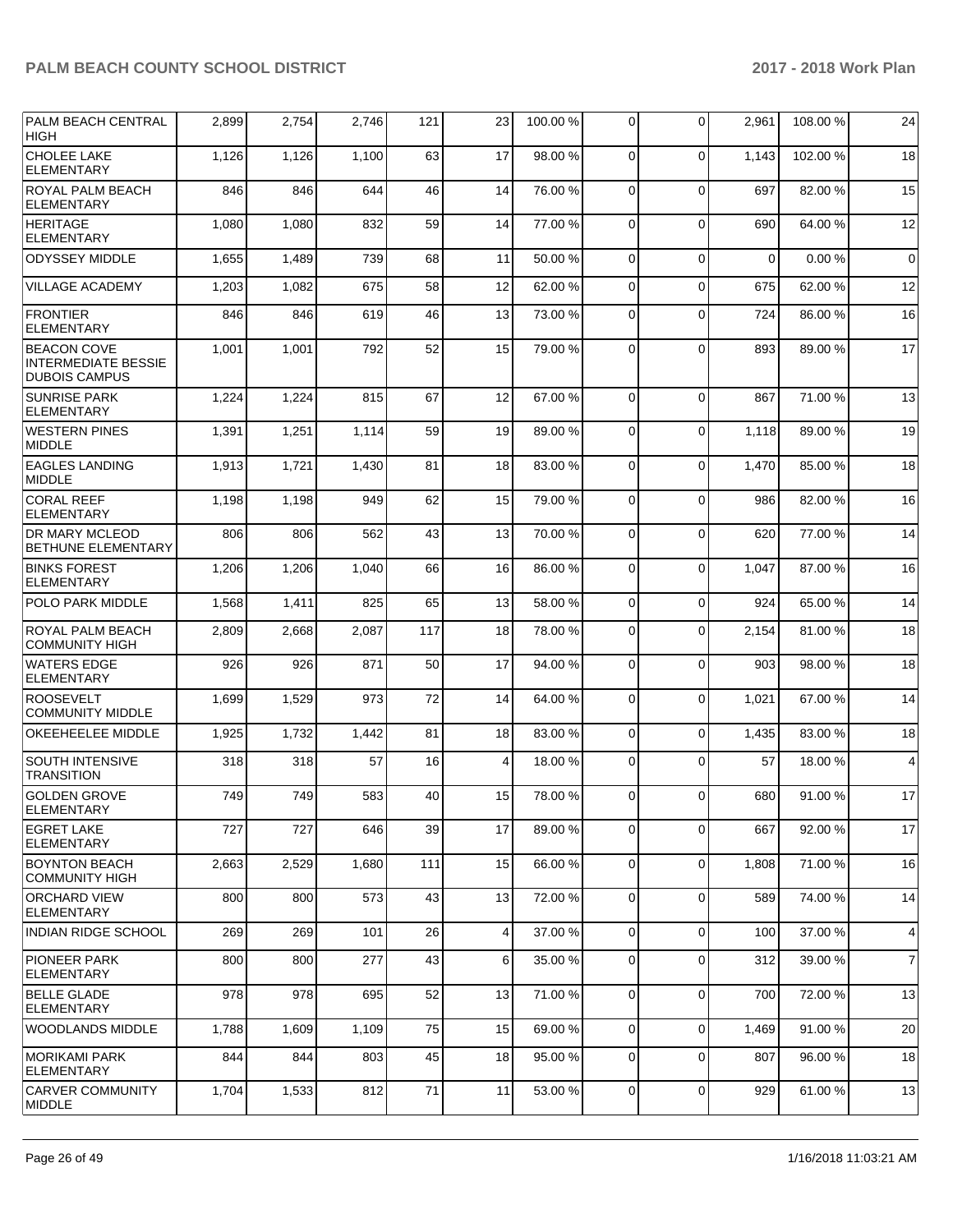| <b>GLADES CENTRAL</b><br><b>COMMUNITY HIGH</b>  | 1,655 | 1,572 | 958   | 72  | 13   | 61.00 %  | 0              | $\Omega$       | 987   | 63.00 %  | 14   |
|-------------------------------------------------|-------|-------|-------|-----|------|----------|----------------|----------------|-------|----------|------|
| <b>STARLIGHT COVE</b><br><b>ELEMENTARY</b>      | 1,086 | 1,086 | 829   | 59  | 14   | 76.00 %  | 0              | $\Omega$       | 858   | 79.00 %  | 15   |
| MANATEE ELEMENTARY                              | 1,441 | 1,441 | 1,219 | 75  | 16   | 85.00 %  | 0              | $\Omega$       | 1,289 | 89.00 %  | 17   |
| <b>LAKE WORTH MIDDLE</b>                        | 1,580 | 1,422 | 1,067 | 65  | 16   | 75.00 %  | 0              | $\mathbf 0$    | 1,189 | 84.00 %  | 18   |
| <b>ACREAGE PINES</b><br><b>ELEMENTARY</b>       | 553   | 553   | 465   | 30  | 16   | 84.00 %  | 0              | $\mathbf 0$    | 508   | 92.00 %  | 17   |
| <b>PANTHER RUN</b><br><b>ELEMENTARY</b>         | 978   | 978   | 750   | 50  | 15   | 77.00 %  | 0              | $\Omega$       | 876   | 90.00 %  | 18   |
| <b>OLYMPIC HEIGHTS</b><br><b>COMMUNITY HIGH</b> | 2,390 | 2,270 | 1,983 | 100 | 20   | 87.00 %  | $\mathbf 0$    | $\Omega$       | 2,259 | 100.00%  | 23   |
| <b>WELLINGTON</b><br><b>COMMUNITY HIGH</b>      | 2,893 | 2,748 | 2,373 | 120 | 20   | 86.00 %  | $\mathbf 0$    | $\mathbf 0$    | 2,498 | 91.00%   | 21   |
| WILLIAM T DWYER HIGH                            | 2,612 | 2,481 | 2,083 | 108 | 19   | 84.00 %  | $\mathbf 0$    | $\Omega$       | 2,376 | 96.00 %  | 22   |
| <b>LIMESTONE CREEK</b><br><b>ELEMENTARY</b>     | 1,164 | 1,164 | 960   | 61  | 16   | 82.00 %  | $\Omega$       | $\Omega$       | 1,056 | 91.00 %  | 17   |
| <b>NEW HORIZONS</b><br><b>ELEMENTARY</b>        | 857   | 857   | 649   | 46  | 14   | 76.00 %  | $\mathbf 0$    | $\Omega$       | 660   | 77.00 %  | 14   |
| <b>CITRUS COVE</b><br><b>ELEMENTARY</b>         | 1,227 | 1,227 | 939   | 64  | 15   | 77.00 %  | 0              | $\mathbf 0$    | 1,002 | 82.00 %  | 16   |
| <b>HAMMOCK POINTE</b><br><b>ELEMENTARY</b>      | 980   | 980   | 925   | 51  | 18   | 94.00 %  | 0              | $\Omega$       | 965   | 98.00 %  | 19   |
| <b>JUPITER FARMS</b><br><b>ELEMENTARY</b>       | 713   | 713   | 566   | 38  | 15   | 79.00 %  | $\mathbf 0$    | $\Omega$       | 627   | 88.00 %  | 17   |
| <b>CRYSTAL LAKES</b><br><b>ELEMENTARY</b>       | 890   | 890   | 696   | 45  | 15   | 78.00 %  | 0              | $\mathbf 0$    | 710   | 80.00 %  | 16   |
| <b>CYPRESS TRAILS</b><br><b>ELEMENTARY</b>      | 875   | 875   | 477   | 47  | 10   | 55.00 %  | $\Omega$       | $\Omega$       | 520   | 59.00 %  | 11   |
| <b>SANDPIPER SHORES</b><br><b>ELEMENTARY</b>    | 1,064 | 1,064 | 885   | 58  | 15   | 83.00 %  | 0              | $\Omega$       | 926   | 87.00 %  | 16   |
| <b>WATSON B DUNCAN</b><br><b>MIDDLE</b>         | 1,565 | 1,408 | 1,248 | 64  | 19   | 89.00 %  | 0              | $\Omega$       | 1,368 | 97.00 %  | 21   |
| <b>BEAR LAKES MIDDLE</b>                        | 1,591 | 1,431 | 694   | 72  | 10   | 48.00 %  | $\mathbf 0$    | $\Omega$       | 638   | 45.00 %  | 9    |
| <b>OMNI MIDDLE</b>                              | 1,551 | 1,395 | 1,359 | 65  | 21   | 97.00 %  | 0              | $\Omega$       | 1,407 | 101.00%  | 22   |
| <b>TIMBER TRACE</b><br><b>ELEMENTARY</b>        | 1,013 | 1,013 | 870   | 54  | 16   | 86.00 %  | $\Omega$       | $\Omega$       | 923   | 91.00 %  | 17   |
| <b>INDIAN PINES</b><br><b>ELEMENTARY</b>        | 1,158 | 1,158 | 611   | 63  | $10$ | 53.00 %  | $\overline{0}$ | $\overline{0}$ | 655   | 57.00 %  | $10$ |
| <b>LIBERTY PARK</b><br><b>ELEMENTARY</b>        | 1,035 | 1,035 | 1,006 | 55  | 18   | 97.00 %  | 0              | $\mathbf 0$    | 975   | 94.00%   | 18   |
| <b>BANYAN CREEK</b><br>ELEMENTARY               | 1,200 | 1,200 | 953   | 60  | 16   | 79.00 %  | 0              | $\mathbf 0$    | 1,031 | 86.00 %  | 17   |
| <b>LOXAHATCHEE</b><br><b>GROVES ELEMENTARY</b>  | 860   | 860   | 563   | 46  | 12   | 65.00 %  | $\mathbf 0$    | $\mathbf 0$    | 705   | 82.00 %  | 15   |
| CALUSA ELEMENTARY                               | 1,052 | 1,052 | 1,193 | 57  | 21   | 113.00 % | 0              | $\Omega$       | 1,215 | 115.00 % | 21   |
| <b>LIGHTHOUSE</b><br>ELEMENTARY                 | 967   | 967   | 667   | 51  | 13   | 69.00 %  | 0              | $\mathbf 0$    | 717   | 74.00 %  | 14   |
| <b>WHISPERING PINES</b><br>ELEMENTARY           | 1,004 | 1,004 | 879   | 54  | 16   | 88.00 %  | 0              | $\mathbf 0$    | 987   | 98.00 %  | 18   |
| ROYAL PALM SCHOOL                               | 623   | 623   | 374   | 59  | 6    | 60.00 %  | $\mathbf 0$    | $\mathbf 0$    | 373   | 60.00 %  | 6    |
| <b>CORAL SUNSET</b><br><b>ELEMENTARY</b>        | 990   | 990   | 843   | 51  | 17   | 85.00 %  | $\mathbf 0$    | 0              | 900   | 91.00 %  | 18   |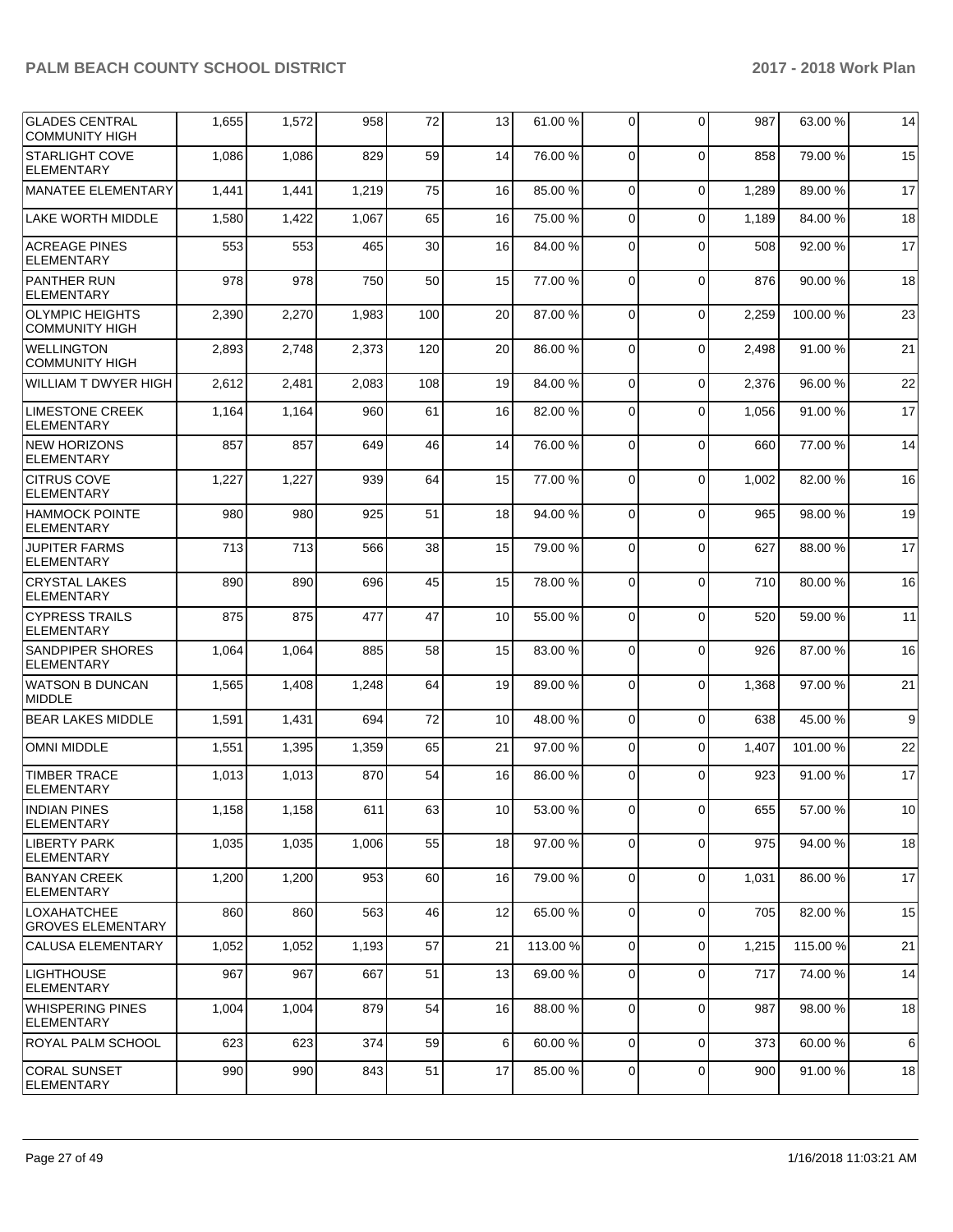| <b>CHRISTA MCAULIFFE</b><br><b>IMIDDLE</b>                                               | 1,677 | 1,509 | 1,227 | 69  | 18 | 81.00 % | $\Omega$ | $\Omega$     | 1,421          | 94.00 %  | 21              |
|------------------------------------------------------------------------------------------|-------|-------|-------|-----|----|---------|----------|--------------|----------------|----------|-----------------|
| KE <sup></sup><br>CUNNINGHAM/CANAL<br>POINT ELEMENTARY                                   | 707   | 707   | 340   | 37  | 9  | 48.00 % | $\Omega$ | $\Omega$     | 359            | 51.00 %  | 10              |
| PALM BEACH LAKES<br><b>COMMUNITY HIGH</b>                                                | 2,945 | 2,797 | 2,277 | 128 | 18 | 81.00 % | $\Omega$ | $\mathbf{0}$ | 2,575          | 92.00 %  | 20              |
| <b>SEMINOLE TRAILS</b><br><b>ELEMENTARY</b>                                              | 1,066 | 1,066 | 814   | 62  | 13 | 76.00 % | $\Omega$ | $\Omega$     | 802            | 75.00 %  | 13              |
| <b>JUPITER MIDDLE</b>                                                                    | 1,920 | 1,728 | 1,336 | 82  | 16 | 77.00 % | $\Omega$ | $\Omega$     | 1,467          | 85.00 %  | 18              |
| <b>DEL PRADO</b><br><b>ELEMENTARY</b>                                                    | 991   | 991   | 880   | 53  | 17 | 89.00 % | $\Omega$ | $\Omega$     | 896            | 90.00 %  | 17              |
| <b>LOGGERS RUN MIDDLE</b>                                                                | 1,411 | 1,269 | 1,113 | 61  | 18 | 88.00 % | $\Omega$ | $\mathbf 0$  | 1,198          | 94.00 %  | 20              |
| H L JOHNSON<br><b>ELEMENTARY</b>                                                         | 1,000 | 1,000 | 728   | 51  | 14 | 73.00 % | $\Omega$ | $\mathbf{0}$ | 787            | 79.00 %  | 15              |
| PAHOKEE MIDDLE /<br><b>SENIOR HIGH</b>                                                   | 2,161 | 1,944 | 834   | 86  | 10 | 43.00 % | $\Omega$ | $\Omega$     | 865            | 44.00 %  | 10 <sup>1</sup> |
| <b>JERRY THOMAS</b><br><b>ELEMENTARY</b>                                                 | 1,100 | 1,100 | 771   | 57  | 14 | 70.00 % | $\Omega$ | $\Omega$     | 724            | 66.00 %  | 13              |
| <b>VERDE ELEMENTARY</b>                                                                  | 944   | 944   | 1,022 | 51  | 20 | 108.00% | 256      | 12           | 1,137          | 95.00 %  | 18              |
| <b>WELLINGTON</b><br><b>ELEMENTARY</b>                                                   | 1,022 | 1,022 | 791   | 56  | 14 | 77.00 % | $\Omega$ | $\Omega$     | 852            | 83.00 %  | 15              |
| <b>SPANISH RIVER</b><br><b>COMMUNITY HIGH</b>                                            | 2,378 | 2,259 | 2,259 | 100 | 23 | 100.00% | $\Omega$ | $\Omega$     | 2,380          | 105.00 % | 24              |
| <b>CRESTWOOD MIDDLE</b>                                                                  | 1,837 | 1,653 | 745   | 77  | 10 | 45.00 % | $\Omega$ | $\Omega$     | 709            | 43.00 %  | $\overline{9}$  |
| <b>WELLINGTON</b><br><b>LANDINGS MIDDLE</b>                                              | 1,745 | 1,570 | 1,198 | 74  | 16 | 76.00 % | $\Omega$ | $\Omega$     | 1,268          | 81.00%   | 17              |
| <b>CLIFFORD O</b><br><b>TAYLOR/KIRKLANE</b><br><b>ELEMENTARY</b>                         | 1,439 | 1,439 | 1,244 | 80  | 16 | 86.00 % | $\Omega$ | $\mathbf{0}$ | 1,317          | 92.00 %  | 16              |
| DWIGHT D<br><b>EISENHOWER</b><br><b>ELEMENTARY</b>                                       | 1,522 | 1,522 | 554   | 60  | 9  | 36.00 % | $-791$   | $-10$        | 575            | 79.00 %  | 12              |
| <b>SOUTH TECHNICAL</b><br><b>COMMUNITY HIGH</b>                                          | 1,486 | 1,783 | 1,056 | 69  | 15 | 59.00 % | $\Omega$ | $\Omega$     | $\Omega$       | 0.00%    | $\Omega$        |
| <b>CONGRESS MIDDLE</b>                                                                   | 1,591 | 1,431 | 873   | 67  | 13 | 61.00%  | $\Omega$ | $\Omega$     | 945            | 66.00 %  | 14              |
| <b>SANTALUCES</b><br><b>COMMUNITY HIGH</b>                                               | 2,744 | 2,606 | 2,297 | 110 | 21 | 88.00 % | $\Omega$ | $\Omega$     | 2,358          | 90.00 %  | 21              |
| <b>GOLD COAST</b><br><b>COMMUNITY SCHOOL</b>                                             | 585   | 585   | 88    | 26  | 3  | 15.00 % | 240      | 10           | $\overline{0}$ | 0.00%    | $\overline{0}$  |
| <b>WEST RIVIERA</b><br><b>ELEMENTARY</b>                                                 | 729   | 729   | 682   | 38  | 18 | 94.00 % | $\Omega$ | $\mathbf 0$  | 695            | 95.00 %  | 18              |
| IGROVE PARK<br><b>ELEMENTARY</b>                                                         | 1,080 | 1,080 | 531   | 56  | 9  | 49.00%  | -430     | $-23$        | 605            | 93.00 %  | 18              |
| MELALEUCA<br><b>ELEMENTARY</b>                                                           | 1,004 | 1,004 | 819   | 52  | 16 | 82.00 % | $-154$   | -9           | 830            | 98.00 %  | 19              |
| <b>ADDISON MIZNER</b><br><b>ELEMENTARY</b>                                               | 996   | 996   | 800   | 52  | 15 | 80.00 % | 201      | 10           | 1,158          | 97.00 %  | 19              |
| <b>RIVIERA BEACH</b><br><b>PREPARATORY &amp;</b><br><b>ACHIEVEMENT</b><br><b>ACADEMY</b> | 534   | 640   | 88    | 31  | 3  | 14.00 % | $\Omega$ | 0            | 150            | 23.00 %  | 5 <sup>1</sup>  |
| <b>BOCA RATON</b><br><b>COMMUNITY MIDDLE</b>                                             | 1,574 | 1,416 | 1,522 | 66  | 23 | 108.00% | $\Omega$ | $\mathbf 0$  | 1,594          | 113.00 % | 24              |
| <b>GOVE ELEMENTARY</b>                                                                   | 2,159 | 2,159 | 724   | 112 | 6  | 34.00 % | $-510$   | $-25$        | 728            | 44.00%   | 8               |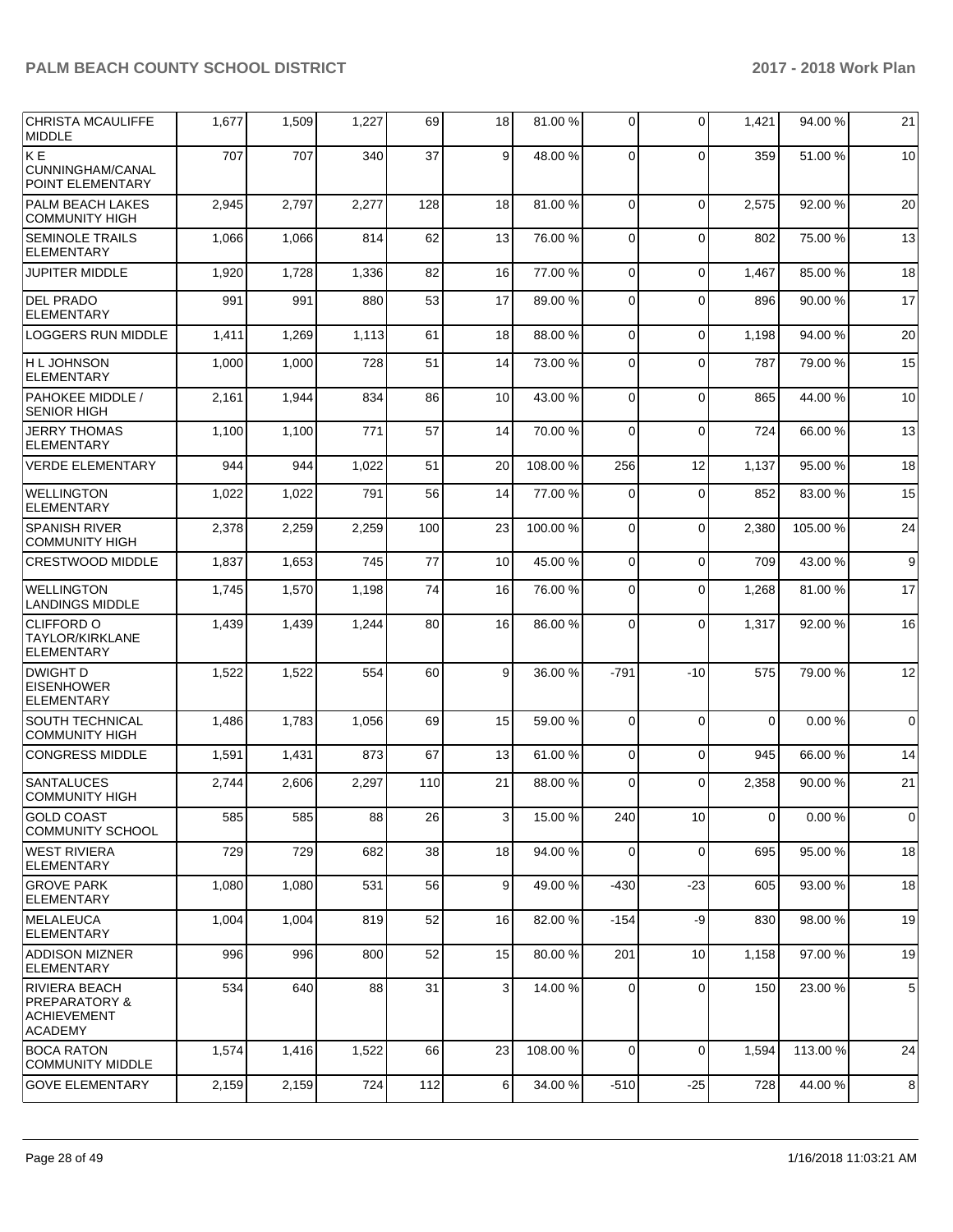| <b>GLADE VIEW</b><br><b>ELEMENTARY</b>                     | 402   | 402      | 322      | 22  | 15          | 80.00 %  | 0              | $\Omega$    | 345         | 86.00 %  | 16             |
|------------------------------------------------------------|-------|----------|----------|-----|-------------|----------|----------------|-------------|-------------|----------|----------------|
| <b>ROSENWALD</b><br><b>ELEMENTARY</b>                      | 314   | 314      | 291      | 17  | 17          | 93.00 %  | $\mathbf 0$    | $\Omega$    | 294         | 94.00 %  | 17             |
| JOHN I LEONARD<br><b>SENIOR HIGH</b>                       | 3,326 | 3,159    | 3,472    | 141 | 25          | 110.00%  | $\mathbf 0$    | $\Omega$    | 3,600       | 114.00 % | 26             |
| PALM BEACH GARDENS<br><b>COMMUNITY HIGH</b>                | 3,002 | 2,851    | 2,638    | 126 | 21          | 93.00 %  | 0              | $\Omega$    | 2,876       | 101.00 % | 23             |
| <b>WYNNEBROOK</b><br><b>ELEMENTARY</b>                     | 963   | 963      | 863      | 51  | 17          | 90.00 %  | $\mathbf 0$    | $\Omega$    | 838         | 87.00 %  | 16             |
| <b>PINE GROVE</b><br><b>ELEMENTARY</b>                     | 852   | 852      | 418      | 45  | 9           | 49.00 %  | $-402$         | $-22$       | 430         | 96.00 %  | 19             |
| J C MITCHELL<br><b>ELEMENTARY</b>                          | 1,032 | 1,032    | 899      | 60  | 15          | 87.00 %  | 0              | $\mathbf 0$ | 1,001       | 97.00 %  | 17             |
| <b>BOCA RATON</b><br><b>ELEMENTARY</b>                     | 401   | 401      | 319      | 22  | 15          | 80.00 %  | $\mathbf 0$    | $\Omega$    | 325         | 81.00 %  | 15             |
| <b>BOCA RATON</b><br><b>COMMUNITY HIGH</b>                 | 3,082 | 2,927    | 3,241    | 129 | 25          | 111.00 % | $\mathbf 0$    | $\Omega$    | 3,250       | 111.00 % | 25             |
| PAHOKEE ELEMENTARY                                         | 671   | 671      | 354      | 35  | 10          | 53.00 %  | 0              | $\Omega$    | 373         | 56.00 %  | 11             |
| <b>CROSS ROADS</b><br><b>ACADEMY (LAKE</b><br>SHORE ANNEX) | 747   | 747      | 113      | 31  | 4           | 15.00 %  | 0              | $\Omega$    | 113         | 15.00 %  | $\overline{4}$ |
| <b>POINCIANA</b><br><b>ELEMENTARY</b>                      | 685   | 685      | 560      | 35  | 16          | 82.00 %  | 0              | $\Omega$    | 595         | 87.00 %  | 17             |
| <b>GALAXY ELEMENTARY</b>                                   | 752   | 752      | 663      | 40  | 17          | 88.00 %  | $\mathbf 0$    | $\mathbf 0$ | 689         | 92.00 %  | 17             |
| <b>FOREST PARK</b><br><b>ELEMENTARY</b>                    | 780   | 780      | 506      | 42  | 12          | 65.00 %  | 0              | $\Omega$    | 516         | 66.00 %  | 12             |
| PLUMOSA ELEMENTARY<br>SCHOOL OF THE ARTS                   | 711   | 711      | 636      | 37  | 17          | 89.00 %  | $\mathbf 0$    | $\Omega$    | 628         | 88.00 %  | 17             |
| <b>S D SPADY</b><br><b>ELEMENTARY</b>                      | 697   | 697      | 544      | 38  | 14          | 78.00 %  | 0              | $\Omega$    | 589         | 85.00 %  | 16             |
| <b>DELRAY FULL SERVICE</b><br><b>CENTER</b>                | 1,097 | $\Omega$ | $\Omega$ | 50  | $\mathbf 0$ | 0.00%    | 0              | $\Omega$    | $\mathbf 0$ | 0.00%    | $\mathbf 0$    |
| <b>LAKE WORTH</b><br><b>COMMUNITY HIGH</b>                 | 2,986 | 2,836    | 2,617    | 124 | 21          | 92.00 %  | $\mathbf 0$    | $\mathbf 0$ | 2,812       | 99.00 %  | 23             |
| <b>SOUTH GRADE</b><br><b>ELEMENTARY</b>                    | 803   | 803      | 794      | 43  | 18          | 99.00 %  | 0              | $\Omega$    | 821         | 102.00%  | 19             |
| <b>BARTON ELEMENTARY</b>                                   | 1,400 | 1,400    | 907      | 75  | 12          | 65.00 %  | $\mathbf 0$    | $\Omega$    | 950         | 68.00 %  | 13             |
| LANTANA ELEMENTARY                                         | 599   | 599      | 485      | 35  | 14          | 81.00 %  | $\overline{0}$ | $\Omega$    | 495         | 83.00 %  | 14             |
| ILANTANA COMMUNITY<br><b>MIDDLE</b>                        | 1,121 | 1,008    | 836      | 49  | 17          | 83.00 %  | 0              | $\Omega$    | 889         | 88.00 %  | 18             |
| <b>ROLLING GREEN</b><br><b>ELEMENTARY</b>                  | 1,109 | 1,109    | 813      | 60  | 14          | 73.00 %  | $\mathbf 0$    | $\mathbf 0$ | 925         | 83.00 %  | 15             |
| <b>PALM SPRINGS</b><br><b>COMMUNITY MIDDLE</b>             | 1,893 | 1,703    | 1,560    | 82  | 19          | 92.00 %  | 0              | $\mathbf 0$ | 1,504       | 88.00 %  | 18             |
| <b>FOREST HILL</b><br><b>ELEMENTARY</b>                    | 1,222 | 1,222    | 826      | 64  | 13          | 68.00 %  | $\mathbf 0$    | $\mathbf 0$ | 840         | 69.00 %  | 13             |
| <b>GREENACRES</b><br><b>ELEMENTARY</b>                     | 822   | 822      | 740      | 45  | 16          | 90.00 %  | $\mathbf 0$    | $\mathbf 0$ | 787         | 96.00 %  | 17             |
| <b>PALM SPRINGS</b><br><b>ELEMENTARY</b>                   | 1,012 | 1,012    | 845      | 57  | 15          | 83.00 %  | 0              | $\mathbf 0$ | 859         | 85.00 %  | 15             |
| IHIGHLAND<br><b>ELEMENTARY</b>                             | 1,072 | 1,072    | 1,111    | 60  | 19          | 104.00 % | $\mathbf 0$    | $\mathbf 0$ | 1,153       | 108.00 % | 19             |
| INORTH GRADE<br><b>ELEMENTARY</b>                          | 892   | 892      | 742      | 49  | 15          | 83.00 %  | $\overline{0}$ | $\mathbf 0$ | 775         | 87.00 %  | 16             |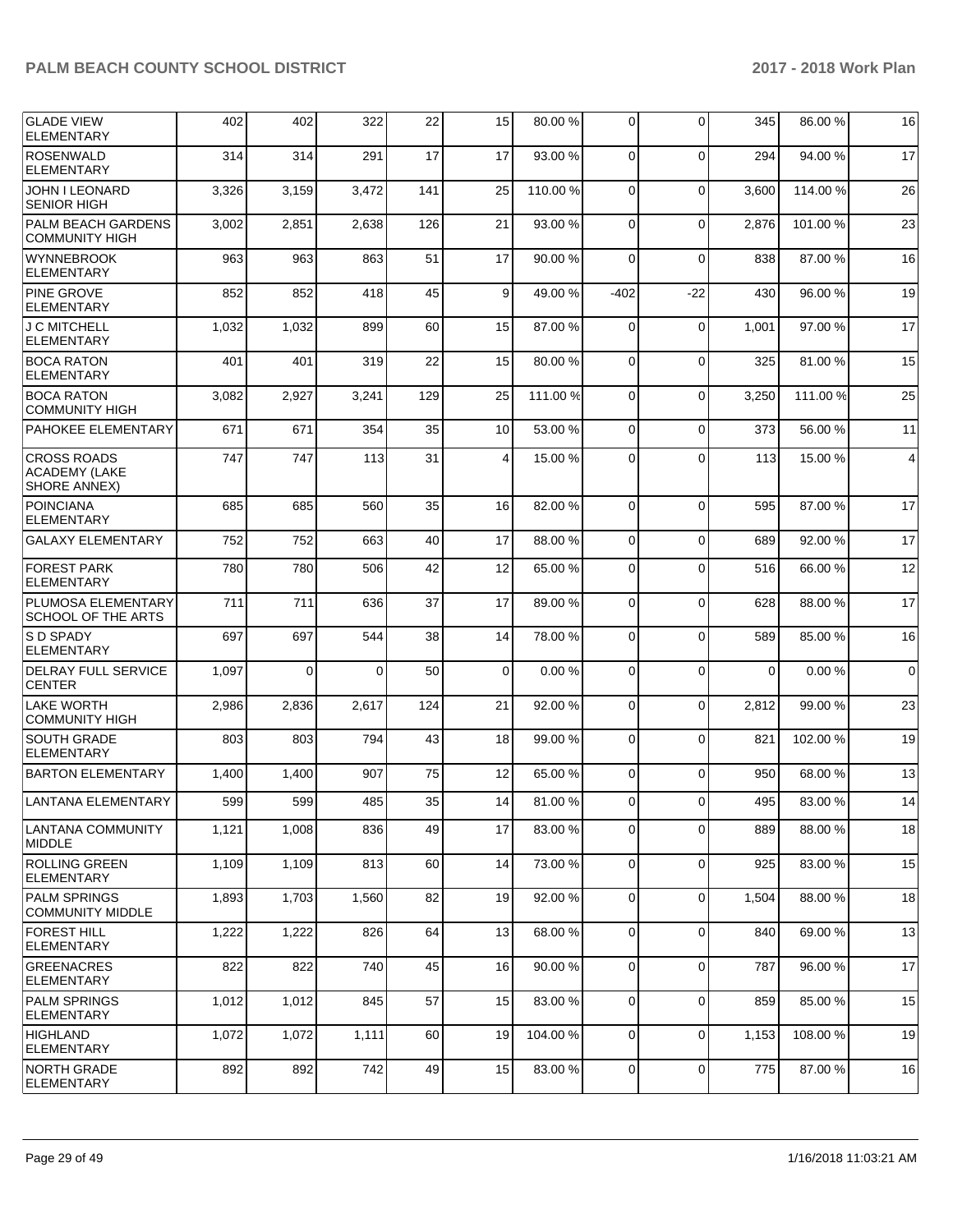| <b>CONNISTON</b><br><b>COMMUNITY MIDDLE</b>                    | 1,307   | 1,176          | 1,210    | 55     | 22             | 103.00 % | 0              | $\Omega$    | 1,281          | 109.00 % | 23             |
|----------------------------------------------------------------|---------|----------------|----------|--------|----------------|----------|----------------|-------------|----------------|----------|----------------|
| <b>PALMETTO</b><br><b>ELEMENTARY</b>                           | 882     | 882            | 540      | 48     | 11             | 61.00%   | $\Omega$       | $\Omega$    | 589            | 67.00 %  | 12             |
| <b>SOUTH OLIVE</b><br><b>ELEMENTARY</b>                        | 709     | 709            | 601      | 38     | 16             | 85.00 %  | $\Omega$       | $\Omega$    | 611            | 86.00%   | 16             |
| <b>FOREST HILL</b><br><b>COMMUNITY HIGH</b>                    | 1,934   | 1,837          | 2,375    | 80     | 30             | 129.00%  | $\Omega$       | $\Omega$    | 2,540          | 138.00%  | 32             |
| <b>MEADOW PARK</b><br><b>ELEMENTARY</b>                        | 672     | 672            | 722      | 46     | 16             | 107.00%  | $\Omega$       | $\Omega$    | 768            | 114.00 % | 17             |
| <b>BERKSHIRE</b><br><b>ELEMENTARY</b>                          | 1,229   | 1,229          | 1,084    | 66     | 16             | 88.00 %  | $\Omega$       | $\Omega$    | 1,119          | 91.00 %  | 17             |
| U B KINSEY/PALMVIEW<br><b>ELEMENTARY</b>                       | 700     | 700            | 611      | 36     | 17             | 87.00 %  | $\Omega$       | $\Omega$    | 640            | 91.00%   | 18             |
| <b>ALEXANDER W</b><br><b>DREYFOOS JR SCHOOL</b><br>OF THE ARTS | 1,353   | 1,217          | 1,389    | 54     | 26             | 114.00 % | $\Omega$       | $\Omega$    | 1,369          | 112.00 % | 25             |
| <b>BAK MIDDLE SCHOOL</b><br>OF THE ARTS                        | 1,562   | 1,405          | 1,361    | 64     | 21             | 97.00 %  | $\Omega$       | $\Omega$    | 1,361          | 97.00 %  | 21             |
| <b>PALM BEACH PUBLIC</b><br><b>SCHOOL</b>                      | 393     | 393            | 399      | 22     | 18             | 102.00%  | $\Omega$       | $\Omega$    | 406            | 103.00 % | 18             |
| <b>WEST GATE</b><br><b>ELEMENTARY</b>                          | 1,058   | 1,058          | 763      | 58     | 13             | 72.00 %  | $\Omega$       | $\Omega$    | 806            | 76.00 %  | 14             |
| <b>BELVEDERE</b><br><b>ELEMENTARY</b>                          | 658     | 658            | 541      | 35     | 15             | 82.00 %  | $\Omega$       | $\mathbf 0$ | 571            | 87.00 %  | 16             |
| <b>NORTHMORE</b><br><b>ELEMENTARY</b>                          | 763     | 763            | 468      | 41     | 11             | 61.00%   | $\Omega$       | $\Omega$    | 520            | 68.00 %  | 13             |
| NORTHBORO<br><b>ELEMENTARY</b>                                 | 970     | 970            | 661      | 52     | 13             | 68.00 %  | $\Omega$       | $\Omega$    | 696            | 72.00 %  | 13             |
| ROOSEVELT FULL<br><b>SERVICE CENTER</b>                        | 540     | $\Omega$       | $\Omega$ | 25     | $\Omega$       | 0.00%    | $\Omega$       | $\Omega$    | $\overline{0}$ | 0.00%    | $\overline{0}$ |
| <b>ADULT EDUCATION</b><br><b>CENTER</b>                        | 708     | 1,062          | $\Omega$ | 30     | $\overline{0}$ | 0.00%    | $-708$         | $-30$       | $\mathbf{0}$   | 0.00%    | $\overline{0}$ |
| <b>ROOSEVELT</b><br><b>ELEMENTARY</b>                          | 801     | 801            | 399      | 44     | 9              | 50.00 %  | $\Omega$       | $\Omega$    | 364            | 45.00 %  | 8              |
| <b>WESTWARD</b><br><b>ELEMENTARY</b>                           | 890     | 890            | 585      | 47     | 12             | 66.00 %  | $\Omega$       | $\Omega$    | 704            | 79.00 %  | 15             |
| LAKE PARK<br><b>ELEMENTARY</b>                                 | 436     | 436            | 357      | 24     | 15             | 82.00%   | $\mathbf 0$    | $\Omega$    | 351            | 81.00%   | 15             |
| INLET GROVE @ OLD<br>SUNCOAST                                  | 1,304   | 1,173          | 662      | 53     | 12             | 56.00 %  | $\Omega$       | 0           | $\mathbf 0$    | 0.00%    | $\overline{0}$ |
| <b>WASHINGTON</b><br>ELEMENTARY                                | 586     | 586            | 331      | 31     | 11             | 56.00 %  | 20             | 1           | 284            | 47.00 %  | 9              |
| JOHN F KENNEDY<br><b>MIDDLE</b>                                | 1,671   | 1,503          | 791      | 70     | 11             | 53.00 %  | $\overline{0}$ | 0           | 805            | 54.00 %  | 12             |
| LINCOLN ELEMENTARY                                             | 968     | 968            | 470      | 51     | 9              | 49.00 %  | $\mathbf 0$    | $\Omega$    | 436            | 45.00 %  | 9              |
| <b>SABAL</b><br>PALM/HIGHRIDGE                                 | 47      | $\overline{0}$ | $\Omega$ | 4      | 0              | 0.00%    | 0              | $\mathbf 0$ | $\mathbf 0$    | 0.00%    | $\overline{0}$ |
|                                                                | 222,472 | 212,792        | 168,013  | 10,574 | 16             | 78.96%   | $-2,234$       | -84         | 175,159        | 83.19%   | 17             |

The COFTE Projected Total (175,159) for 2021 - 2022 must match the Official Forecasted COFTE Total (175,159 ) for 2021 - 2022 before this section can be completed. In the event that the COFTE Projected Total does not match the Official forecasted COFTE, then the Balanced Projected COFTE Table should be used to balance COFTE.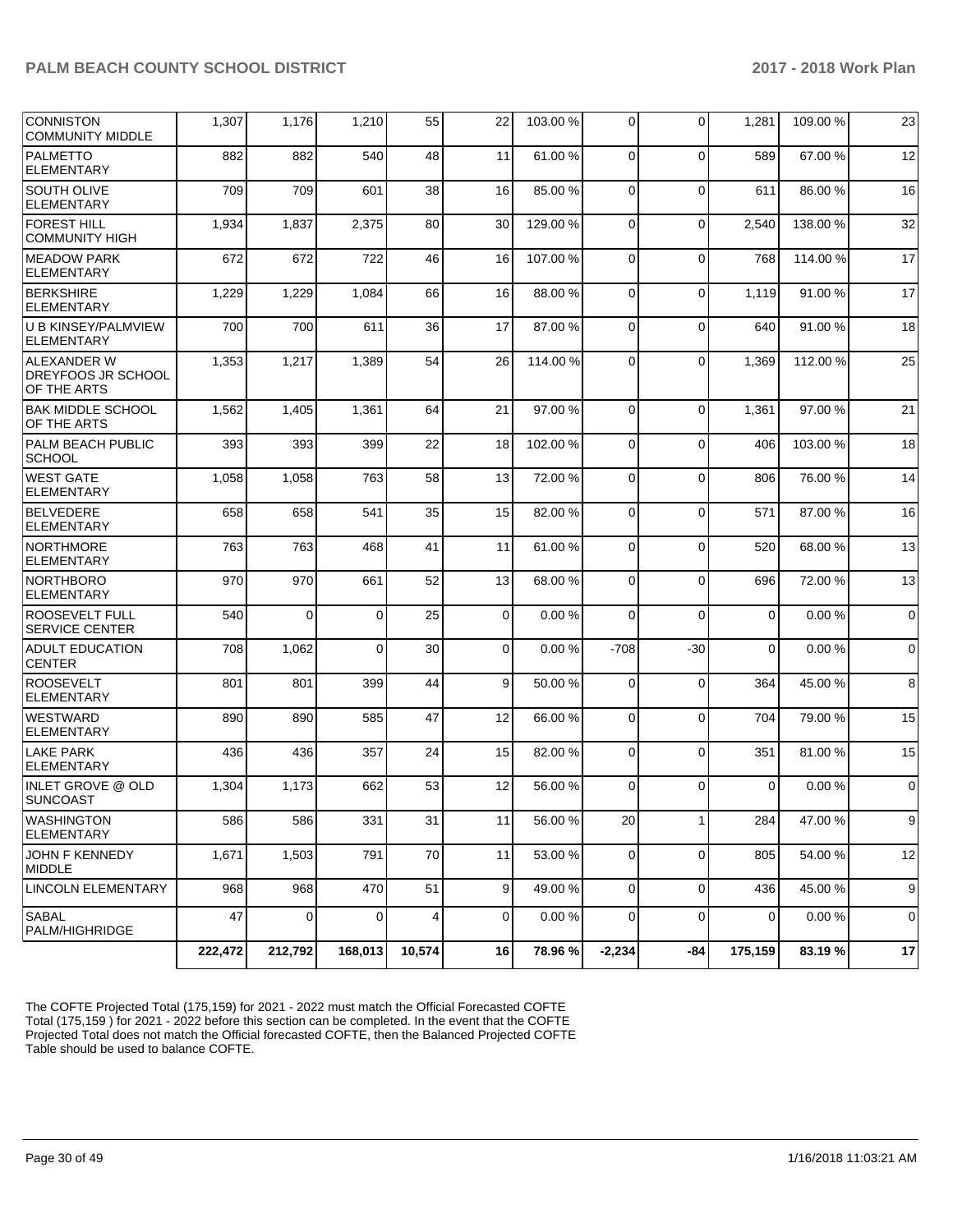| Projected COFTE for 2021 - 2022 |         |
|---------------------------------|---------|
| Elementary (PK-3)               | 54,725  |
| Middle $(4-8)$                  | 65,786  |
| High (9-12)                     | 54,648  |
|                                 | 175,159 |

| <b>Grade Level Type</b> | <b>Balanced Projected</b><br>COFTE for 2021 - 2022 |
|-------------------------|----------------------------------------------------|
| Elementary (PK-3)       |                                                    |
| Middle (4-8)            |                                                    |
| High (9-12)             |                                                    |
|                         | 175,159                                            |

#### **Relocatable Replacement**

Number of relocatable classrooms clearly identified and scheduled for replacement in the school board adopted financially feasible 5-year district work program.

| Location                          | $-2018$<br>2017 | $2018 - 2019$ | $2019 - 2020$ | $2020 - 2021$ | $-2022$<br>2021 | Year 5 Total |
|-----------------------------------|-----------------|---------------|---------------|---------------|-----------------|--------------|
| Total Relocatable Replacements: I |                 |               |               |               |                 |              |

#### **Charter Schools Tracking**

Information regarding the use of charter schools.

| Location-Type                                         | # Relocatable<br>units or<br>permanent<br>classrooms | Owner             | <b>Year Started or</b><br><b>Scheduled</b> | <b>Student</b><br><b>Stations</b> | <b>Students</b><br>Enrolled | Years in<br>Contract | <b>Total Charter</b><br><b>Students</b><br>projected for<br>2021 - 2022 |
|-------------------------------------------------------|------------------------------------------------------|-------------------|--------------------------------------------|-----------------------------------|-----------------------------|----------------------|-------------------------------------------------------------------------|
| Toussaint L'Ouverture High<br>School                  | 6                                                    | <b>LEASE RENT</b> | 2001                                       | 225                               | 149                         | 5                    | 149                                                                     |
| Palm Beach School for Autism                          |                                                      | 41 LEASE RENT     | 2003                                       | 298                               | 298                         | 5                    | 237                                                                     |
| Ben Gamla                                             |                                                      | 19 LEASE RENT     | 2011                                       | 512                               | 292                         | 5                    | 291                                                                     |
| Gardens School of Technology                          |                                                      | 23 LEASE RENT     | 2011                                       | 267                               | 267                         | 10                   | 264                                                                     |
| Imagine Schools - Chancellor                          |                                                      | 61 LEASE RENT     | 2001                                       | 1,050                             | 1,050                       | 10                   | 1,006                                                                   |
| Maverick High at Palm Springs                         |                                                      | 8LEASE RENT       | 2011                                       | 425                               | 442                         | 5                    | 325                                                                     |
| Connections Education Center of<br>the Palm Beaches   |                                                      | 6LEASE RENT       | 2016                                       | 150                               | 47                          | 5                    | 34                                                                      |
| Florida Futures Academy South<br>Campus               |                                                      | 17 LEASE RENT     | 2014                                       | 350                               | 143                         | 5                    | 1                                                                       |
| Somerset Academy Lakes                                |                                                      | 13 LEASE RENT     | 2014                                       | 536                               | 68                          | 5                    | 68                                                                      |
| Sports Leadership & Management<br>(SLAM)              |                                                      | 11 LEASE RENT     | 2014                                       | 750                               | 60                          | 5                    | 60                                                                      |
| The Learning Center @ the Els<br>Center of Excellence |                                                      | 15 LEASE RENT     | 1999                                       | 110                               | 107                         | 10                   | 107                                                                     |
| <b>JFK Medical Center Charter</b><br>School           |                                                      | 31 LEASE RENT     | 2002                                       | 650                               | 507                         | 15                   | 499                                                                     |
| Montessori Academy of Early<br>Enrichment             |                                                      | 12 LEASE RENT     | 2005                                       | 210                               | 210                         | 15                   | 208                                                                     |
| Palm Beach Maritime Academy                           |                                                      | 16 LEASE RENT     | 2014                                       | 808                               | 100                         | 5                    | 1,072                                                                   |
| <b>Potentials Charter School</b>                      |                                                      | 2 LEASE RENT      | 2001                                       | 30                                | 32                          | 15                   | 23                                                                      |
| Riviera Beach Maritime Academy                        |                                                      | 57 LEASE RENT     | 2006                                       | 275                               | 157                         | 15                   | 153                                                                     |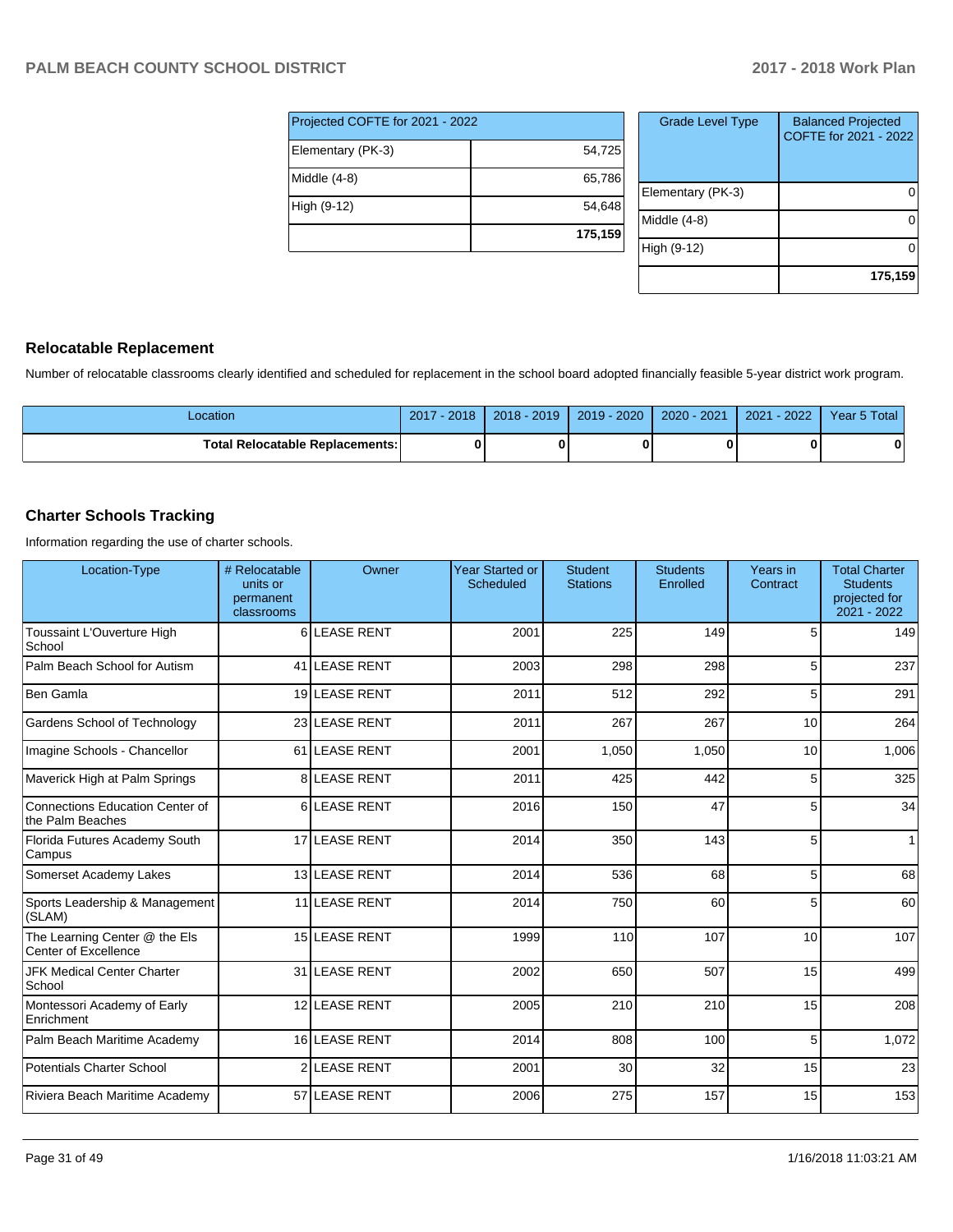| Seagull Academy (SAIL)                            |      | 5 LEASE RENT      | 2001 | 175    | 48     | 10             | 50         |
|---------------------------------------------------|------|-------------------|------|--------|--------|----------------|------------|
| <b>Bright Futures Academy</b>                     |      | 20 LEASE RENT     | 2003 | 569    | 547    | 15             | 558        |
| Ed Venture Charter School                         |      | 12 LEASE RENT     | 1998 | 150    | 74     | 10             | 59         |
| Everglades Prepartatory Academy                   |      | 9 LEASE RENT      | 2002 | 200    | 88     | 10             | 80         |
| G-Star School of the Arts                         |      | 60 LEASE RENT     | 2002 | 1,300  | 982    | 10             | 968        |
| Glades Academy of Agricultural                    |      | 15 LEASE RENT     | 2001 | 248    | 198    | 10             | 174        |
| Gulfstream Goodwill Transition to<br>Life Academy | 6    | <b>LEASE RENT</b> | 2005 | 175    | 86     | 10             | 70         |
| Renaissance Charter School at<br>Cypress          |      | 36 PRIVATE        | 2014 | 661    | 614    | 5              | 365        |
| Renaissance Charter School At<br>Wellington       |      | 42 PRIVATE        | 2014 | 661    | 491    | 5              | 480        |
| Florida Futures Academy                           | 1    | <b>LEASE RENT</b> | 2014 | 350    | 143    | 5              | 156        |
| University Prep Academy                           |      | 13 LEASE RENT     | 2014 | 900    | 160    | 5              | $\sqrt{2}$ |
| Academy for Positive Learning                     |      | 11 LEASE RENT     | 2004 | 300    | 137    | 15             | 138        |
| <b>Believers Academy</b>                          |      | 13 LEASE RENT     | 2006 | 82     | 117    | 10             | 97         |
| <b>Inlet Grove</b>                                |      | 44 LEASE RENT     | 2004 | 800    | 668    | 10             | 705        |
| Renaissance Charter at West<br>Palm Beach         |      | 51 PRIVATE        | 2012 | 1,415  | 929    | 5              | 893        |
| Eagle Arts Academy                                |      | 38 LEASE RENT     | 2014 | 1,488  | 686    | $\overline{5}$ | 722        |
| Franklin Academy "C"                              |      | 66 LEASE RENT     | 2014 | 1,325  | 1,189  | 5              | 810        |
| Franklin Academy "D"                              |      | 32 LEASE RENT     | 2014 | 1,325  | 1,189  | 5              | 303        |
| Renaissance Charter School at<br>Central Palm     |      | 54 PRIVATE        | 2014 | 768    | 768    | 5              | 741        |
| Somerset Academy Boca Elem                        |      | 24 PRIVATE        | 2012 | 750    | 339    | 5              | 339        |
| Somerset Academy at Boca<br>Middle                | 7    | PRIVATE           | 2013 | 425    | 61     | 5              | 61         |
| Somerset Academy Canyons<br><b>High School</b>    |      | 38 PRIVATE        | 2012 | 800    | 432    | 5              | 439        |
| Somerset Academy Canyons<br>Middle School         |      | 42 PRIVATE        | 2012 | 872    | 872    | 5              | 879        |
| South Tech Preparatory Academy<br>$6 - 8$         |      | 26 LEASE RENT     | 2013 | 370    | 370    | 5              | 345        |
| Franklin Academy                                  | 77   | LEASE RENT        | 2012 | 1,340  | 1,275  | $5\vert$       | 1,126      |
| Quantum High School                               |      | 8 LEASE RENT      | 2011 | 500    | 326    | 10             | 310        |
| Worthington High School                           |      | 8 LEASE RENT      | 2011 | 500    | 268    | 10             | 254        |
| South Tech Academy                                |      | 57 LEASE RENT     | 2004 | 1,300  | 1,130  | 10             | 1,151      |
| Western Academy                                   |      | 34 LEASE RENT     | 2003 | 456    | 456    | 15             | 437        |
| Renaissance Charter School at<br>Palms West       |      | 37 PRIVATE        | 2013 | 1,415  | 774    | 15             | 745        |
| Renaissance Charter School at<br>Summit           |      | 58 PRIVATE        | 2013 | 1,415  | 970    | 5 <sub>5</sub> | 909        |
|                                                   | 1282 |                   |      | 29,681 | 20,316 |                | 18,863     |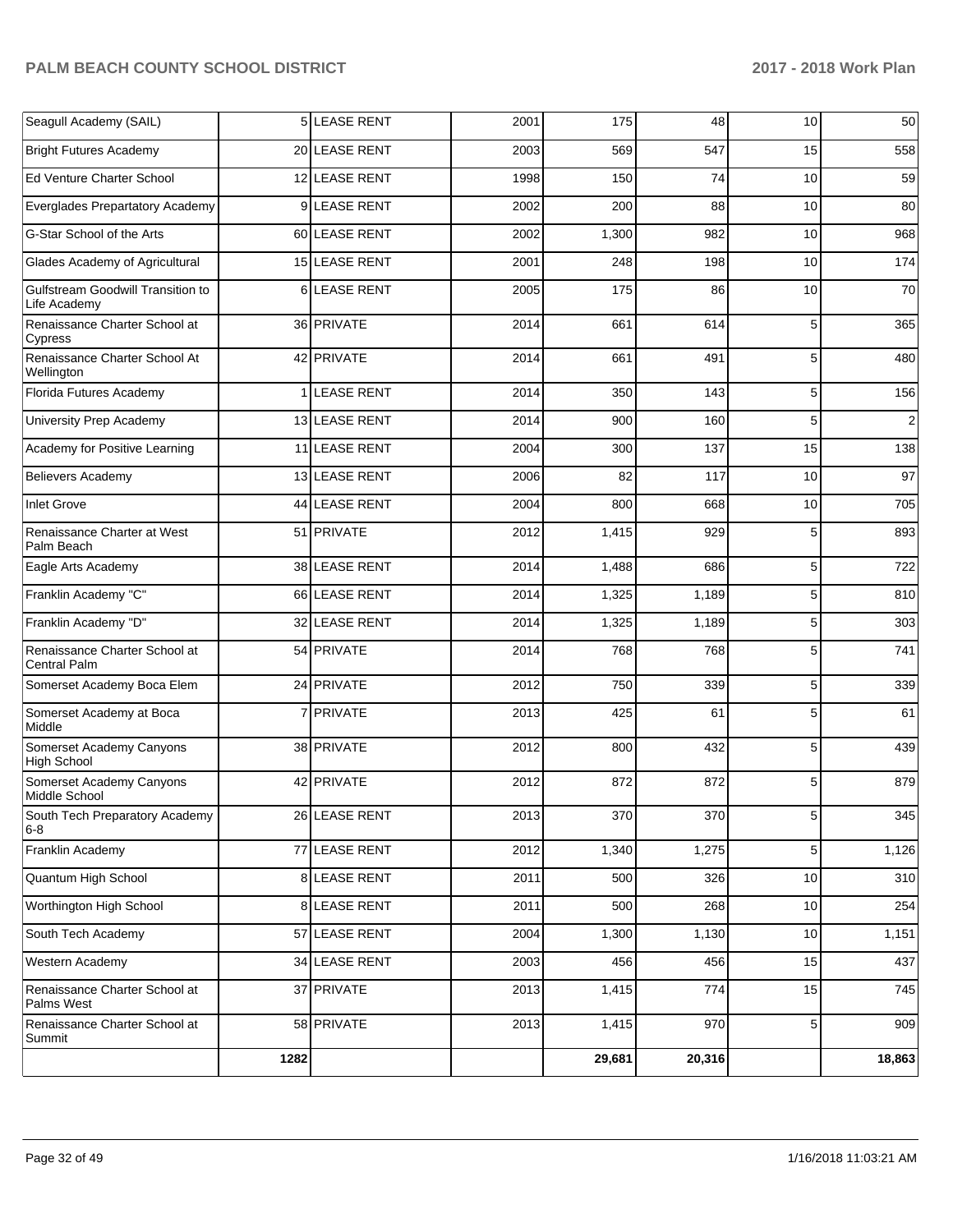#### **Special Purpose Classrooms Tracking**

The number of classrooms that will be used for certain special purposes in the current year, by facility and type of classroom, that the district will, 1), not use for educational purposes, and 2), the co-teaching classrooms that are not open plan classrooms and will be used for educational purposes.

| School                             | <b>School Type</b>                   | # of Elementary<br>K-3 Classrooms | # of Middle 4-8<br><b>Classrooms</b> | # of High 9-12<br><b>Classrooms</b> | # of $ESE$<br>Classrooms | # of Combo<br><b>Classrooms</b> | Total<br><b>Classrooms</b> |
|------------------------------------|--------------------------------------|-----------------------------------|--------------------------------------|-------------------------------------|--------------------------|---------------------------------|----------------------------|
| HOWELL L WATKINS MIDDLE            | Educational                          |                                   |                                      |                                     |                          |                                 |                            |
| LINCOLN ELEMENTARY                 | Educational                          |                                   |                                      |                                     |                          |                                 | 5.                         |
| <b>IWELLINGTON LANDINGS MIDDLE</b> | Educational                          |                                   |                                      |                                     |                          |                                 | 5                          |
| <b>JUPITER FARMS ELEMENTARY</b>    | Educational                          |                                   |                                      |                                     |                          |                                 |                            |
| <b>IWOODLANDS MIDDLE</b>           | Educational                          |                                   |                                      |                                     |                          |                                 | 5                          |
| <b>IMANATEE ELEMENTARY</b>         | Educational                          | 12                                |                                      |                                     |                          |                                 | 17                         |
| <b>SUNRISE PARK ELEMENTARY</b>     | Educational                          |                                   |                                      |                                     |                          |                                 | 3                          |
|                                    | <b>Total Educational Classrooms:</b> | 20                                | 17                                   |                                     | O                        |                                 | 37                         |

| School                                                            | <b>School Type</b> | # of Elementary<br>K-3 Classrooms | # of Middle 4-8<br><b>Classrooms</b> | # of High 9-12<br><b>Classrooms</b> | # of ESE<br>Classrooms | # of Combo<br>Classrooms | Total<br>Classrooms |
|-------------------------------------------------------------------|--------------------|-----------------------------------|--------------------------------------|-------------------------------------|------------------------|--------------------------|---------------------|
| <b>JUPITER ELEMENTARY</b>                                         | Co-Teaching        | 2                                 | 0                                    | 0                                   | 0                      | 0                        |                     |
| HOWELL L WATKINS MIDDLE                                           | Co-Teaching        | $\Omega$                          |                                      | C                                   | n                      | $\Omega$                 |                     |
| THE CONSERVATORY SCHOOL AT Co-Teaching<br><b>NORTH PALM BEACH</b> |                    |                                   | 0                                    | C                                   | $\Omega$               | $\Omega$                 |                     |
| <b>LAKE PARK ELEMENTARY</b>                                       | Co-Teaching        | 0                                 | $\overline{2}$                       | $\Omega$                            | 0                      | 0                        | 2                   |
| <b>LINCOLN ELEMENTARY</b>                                         | Co-Teaching        |                                   | 0                                    | $\Omega$                            | 0                      | 0                        |                     |
| NORTHMORE ELEMENTARY                                              | Co-Teaching        | 2                                 | 0                                    | C                                   | $\Omega$               | 0                        | 2                   |
| ALEXANDER W DREYFOOS JR<br><b>SCHOOL OF THE ARTS</b>              | Co-Teaching        | $\Omega$                          | 0                                    | $\overline{2}$                      | $\Omega$               | $\Omega$                 | $\overline{2}$      |
| <b>WEST GATE ELEMENTARY</b>                                       | Co-Teaching        | 7                                 | 0                                    | $\Omega$                            | $\Omega$               | $\Omega$                 | 7                   |
| <b>CONNISTON COMMUNITY</b><br>MIDDLE                              | Co-Teaching        | 0                                 |                                      | 0                                   | 0                      | 0                        |                     |
| <b>PALMETTO ELEMENTARY</b>                                        | Co-Teaching        | 3                                 | 0                                    | $\Omega$                            | 0                      | 0                        | 3                   |
| FOREST HILL COMMUNITY HIGH                                        | Co-Teaching        | $\Omega$                          | 0                                    | 3                                   | $\Omega$               | 0                        | 3                   |
| FOREST HILL ELEMENTARY                                            | Co-Teaching        | 4                                 | 0                                    | $\Omega$                            | 0                      | 0                        | 4                   |
| <b>GREENACRES ELEMENTARY</b>                                      | Co-Teaching        |                                   | 0                                    | $\Omega$                            | $\Omega$               | 0                        |                     |
| HIGHLAND ELEMENTARY                                               | Co-Teaching        |                                   | 0                                    | $\Omega$                            | 0                      | 0                        |                     |
| <b>FOREST PARK ELEMENTARY</b>                                     | Co-Teaching        | 4                                 | 0                                    | $\Omega$                            | 0                      | 0                        | 4                   |
| <b>BOCA RATON COMMUNITY HIGH</b>                                  | Co-Teaching        | 0                                 | 0                                    | 9                                   | $\Omega$               | 0                        | 9                   |
| PALM BEACH GARDENS<br><b>COMMUNITY HIGH</b>                       | Co-Teaching        | $\Omega$                          | 0                                    | $\overline{2}$                      | $\Omega$               | $\Omega$                 | $\overline{2}$      |
| <b>GROVE PARK ELEMENTARY</b>                                      | Co-Teaching        | $\mathbf 0$                       | $\overline{2}$                       | $\Omega$                            | 0                      | $\Omega$                 | $\overline{2}$      |
| <b>CLIFFORD O TAYLOR/KIRKLANE</b><br><b>ELEMENTARY</b>            | Co-Teaching        | 1                                 | 0                                    | $\Omega$                            | $\Omega$               | $\Omega$                 |                     |
| <b>DWIGHT D EISENHOWER</b><br>ELEMENTARY                          | Co-Teaching        | $\mathbf{1}$                      | 0                                    | $\Omega$                            | $\Omega$               | $\Omega$                 |                     |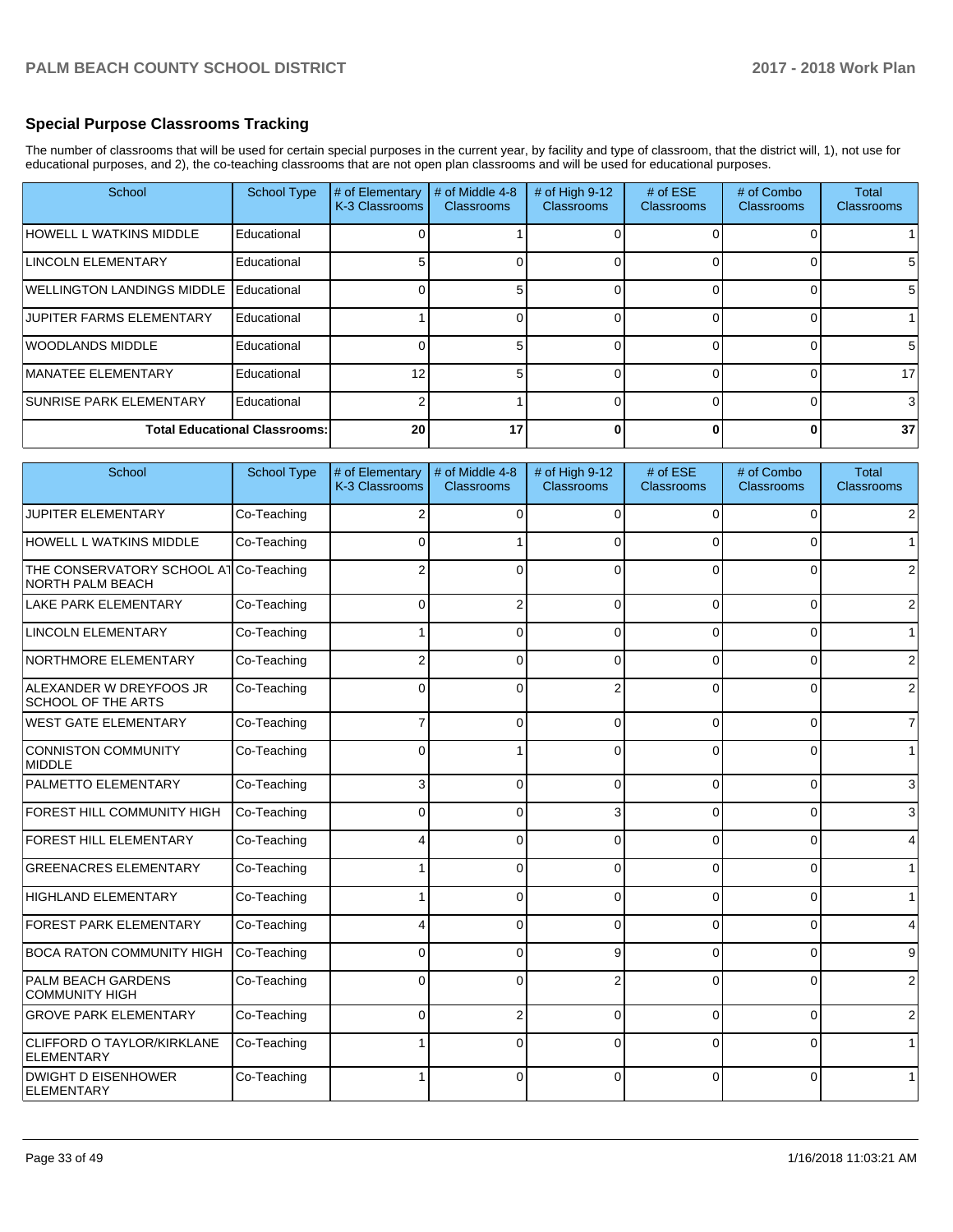| SANTALUCES COMMUNITY HIGH Co-Teaching                          |                                      | 0              | 0              | 3        | 0              | 0              | 3              |
|----------------------------------------------------------------|--------------------------------------|----------------|----------------|----------|----------------|----------------|----------------|
| <b>VERDE ELEMENTARY</b>                                        | Co-Teaching                          |                | 0              | 0        | 0              | 0              | $\mathbf 1$    |
| CRESTWOOD MIDDLE                                               | Co-Teaching                          | $\Omega$       |                | $\Omega$ | 0              | 0              | $\mathbf{1}$   |
| <b>WELLINGTON LANDINGS MIDDLE</b>                              | Co-Teaching                          | 0              |                | $\Omega$ | 0              | 0              | $\mathbf{1}$   |
| <b>WHISPERING PINES</b><br>ELEMENTARY                          | Co-Teaching                          |                | $\Omega$       | $\Omega$ | $\Omega$       | 0              | $\mathbf{1}$   |
| <b>CORAL SUNSET ELEMENTARY</b>                                 | Co-Teaching                          |                | $\Omega$       | $\Omega$ | $\Omega$       | 0              | $\mathbf{1}$   |
| PALM BEACH LAKES COMMUNITY<br>HIGH                             | Co-Teaching                          | $\Omega$       | $\Omega$       |          | $\Omega$       | 0              | $\overline{2}$ |
| <b>BANYAN CREEK ELEMENTARY</b>                                 | Co-Teaching                          |                | $\Omega$       | $\Omega$ | 0              | 0              | $\mathbf{1}$   |
| LOXAHATCHEE GROVES<br><b>ELEMENTARY</b>                        | Co-Teaching                          | $\Omega$       | 3              | C        | 0              | 0              | 3              |
| <b>CALUSA ELEMENTARY</b>                                       | Co-Teaching                          |                | 0              | $\Omega$ | 0              | 0              | $\mathbf{1}$   |
| <b>BEAR LAKES MIDDLE</b>                                       | Co-Teaching                          | $\Omega$       |                | $\Omega$ | 0              | 0              | $\mathbf{1}$   |
| TIMBER TRACE ELEMENTARY                                        | Co-Teaching                          | 2              | 0              | $\Omega$ | 0              | 0              | 2              |
| HAMMOCK POINTE ELEMENTARY                                      | Co-Teaching                          |                | 0              | $\Omega$ | 0              | 0              | $\mathbf{1}$   |
| CRYSTAL LAKES ELEMENTARY                                       | Co-Teaching                          | 5              | 0              | $\Omega$ | 0              | 0              | 5              |
| PANTHER RUN ELEMENTARY                                         | Co-Teaching                          |                | 0              | $\Omega$ | 0              | 0              | $\mathbf{1}$   |
| MORIKAMI PARK ELEMENTARY                                       | Co-Teaching                          |                | 0              | $\Omega$ | 0              | 0              | $\mathbf{1}$   |
| <b>CARVER COMMUNITY MIDDLE</b>                                 | Co-Teaching                          | $\Omega$       |                | $\Omega$ | 0              | 0              | $\mathbf{1}$   |
| MANATEE ELEMENTARY                                             | Co-Teaching                          |                | 0              | $\Omega$ | 0              | 0              | $\mathbf 1$    |
| <b>BEACON COVE INTERMEDIATE</b><br><b>BESSIE DUBOIS CAMPUS</b> | Co-Teaching                          |                | 3              | $\Omega$ | $\Omega$       | 0              | 4              |
| <b>SUNRISE PARK ELEMENTARY</b>                                 | Co-Teaching                          |                | $\Omega$       | $\Omega$ | $\Omega$       | 0              | $\mathbf{1}$   |
| INDEPENDENCE MIDDLE                                            | Co-Teaching                          | $\Omega$       | 3              | $\Omega$ | $\Omega$       | $\Omega$       | 3              |
| PALM BEACH CENTRAL HIGH                                        | Co-Teaching                          | $\Omega$       | $\Omega$       | 5        | $\Omega$       | $\Omega$       | 5              |
| CHOLEE LAKE ELEMENTARY                                         | Co-Teaching                          | 5              | $\Omega$       | $\Omega$ | $\Omega$       | $\Omega$       | 5              |
| <b>JEAGA MIDDLE</b>                                            | Co-Teaching                          | $\Omega$       |                | $\Omega$ | $\Omega$       | 0              | $\mathbf{1}$   |
| BENOIST FARMS ELEMENTARY                                       | Co-Teaching                          | $\overline{0}$ | $\overline{0}$ | 3        | $\overline{0}$ | $\overline{0}$ | 3              |
| DON ESTRIDGE HIGH TECH<br><b>MIDDLE</b>                        | Co-Teaching                          | $\Omega$       | $\overline{2}$ | $\Omega$ | 0              | 0              | $\overline{c}$ |
| EMERALD COVE MIDDLE (02-JJ)                                    | Co-Teaching                          |                | 0              | 0        | 0              | 0              | $\mathbf{1}$   |
| <b>ELBRIDGE GALE ELEMENTARY</b>                                | Co-Teaching                          | 2              | 0              | 0        | 0              | 0              | $\overline{c}$ |
| EVERGLADES ELEMENTARY<br>SCHOOL (03-W)                         | Co-Teaching                          | 5              | 0              | 0        | 0              | 0              | $\,$ 5 $\,$    |
|                                                                | <b>Total Co-Teaching Classrooms:</b> | 60             | 22             | 29       | 0              | $\pmb{0}$      | 111            |

#### **Infrastructure Tracking**

**Necessary offsite infrastructure requirements resulting from expansions or new schools. This section should include infrastructure information related to capacity project schedules and other project schedules (Section 4).**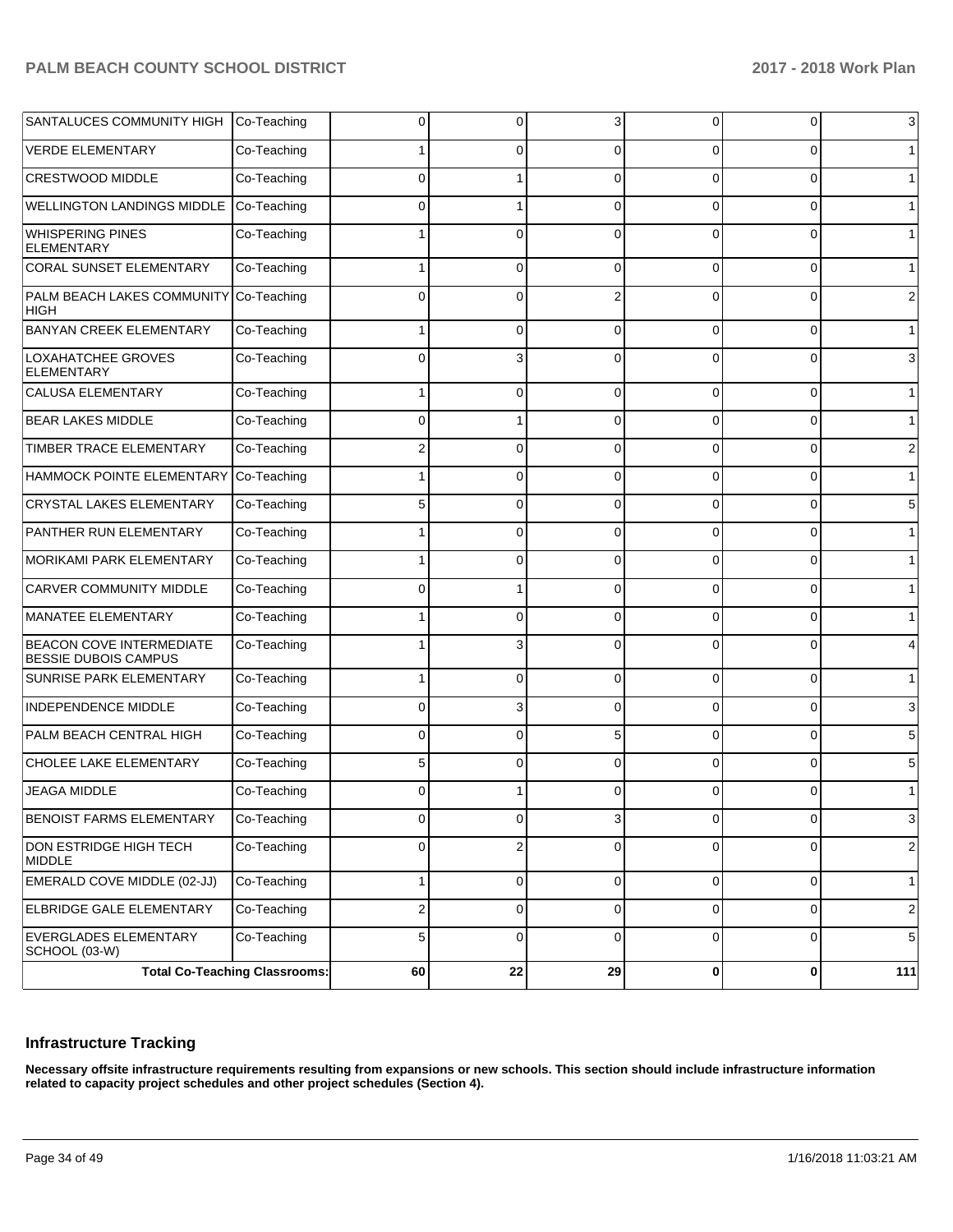School Plans are coordinated with local governments. If there are necessary road improvements or sidewalks to serve new schools, District staff meets with local governments requesting inclusion in their capital plan. Infrastructure for new schools or expansions to existing schools includes turn lanes, water and sewer lines and connections and drainage improvements. These are necessary improvements to support the school.

**Proposed location of planned facilities, whether those locations are consistent with the comprehensive plans of all affected local governments, and recommendations for infrastructure and other improvements to land adjacent to existing facilities. Provisions of 1013.33(12), (13) and (14) and 1013.36 must be addressed for new facilities planned within the 1st three years of the plan (Section 5).** 

Any and all planned new facilities will be consistent with the local government's comprehensive plan in which the school is located.

**Consistent with Comp Plan?** Yes

#### **Net New Classrooms**

The number of classrooms, by grade level and type of construction, that were added during the last fiscal year.

| List the net new classrooms added in the 2016 - 2017 fiscal year.                                                                                       |                                     |                            | List the net new classrooms to be added in the 2017 - 2018 fiscal<br>year. |                        |                              |                            |                              |                        |
|---------------------------------------------------------------------------------------------------------------------------------------------------------|-------------------------------------|----------------------------|----------------------------------------------------------------------------|------------------------|------------------------------|----------------------------|------------------------------|------------------------|
| "Classrooms" is defined as capacity carrying classrooms that are added to increase<br>capacity to enable the district to meet the Class Size Amendment. |                                     |                            | Totals for fiscal year 2017 - 2018 should match totals in Section 15A.     |                        |                              |                            |                              |                        |
| Location                                                                                                                                                | $2016 - 2017$ #<br><b>Permanent</b> | $2016 - 2017$ #<br>Modular | $2016 - 2017$ #<br>Relocatable                                             | $2016 - 2017$<br>Total | $2017 - 2018$ #<br>Permanent | $2017 - 2018$ #<br>Modular | 2017 - 2018 #<br>Relocatable | $2017 - 2018$<br>Total |
| Elementary (PK-3)                                                                                                                                       |                                     |                            |                                                                            |                        |                              |                            |                              |                        |
| Middle (4-8)                                                                                                                                            |                                     |                            |                                                                            |                        |                              |                            |                              | <sup>0</sup>           |
| High (9-12)                                                                                                                                             |                                     |                            |                                                                            |                        | 33                           |                            |                              | 33 <sup>1</sup>        |
|                                                                                                                                                         |                                     |                            |                                                                            |                        | 33                           |                            | <sup>0</sup>                 | 33                     |

#### **Relocatable Student Stations**

Number of students that will be educated in relocatable units, by school, in the current year, and the projected number of students for each of the years in the workplan.

| <b>Site</b>                            | $2017 - 2018$ | $2018 - 2019$ | 2019 - 2020 | $2020 - 2021$ | $2021 - 2022$ | 5 Year Average |
|----------------------------------------|---------------|---------------|-------------|---------------|---------------|----------------|
| H L JOHNSON ELEMENTARY                 |               |               |             |               |               | 0              |
| PAHOKEE MIDDLE / SENIOR HIGH           |               |               | O           | ∩             |               | 0              |
| WHISPERING PINES ELEMENTARY            | 72            |               | 0           | $\Omega$      |               | 14             |
| IROYAL PALM SCHOOL                     | $\Omega$      |               | 0           | $\Omega$      |               | $\Omega$       |
| CORAL SUNSET ELEMENTARY                | $\Omega$      |               | 0           | $\Omega$      |               | $\Omega$       |
| CHRISTA MCAULIFFE MIDDLE               | 220           | 257           | 257         | 257           | 257           | 250            |
| IK E CUNNINGHAM/CANAL POINT ELEMENTARY | $\Omega$      |               | 0           | $\Omega$      |               | $\Omega$       |
| PALM BEACH LAKES COMMUNITY HIGH        | 50            |               | $\Omega$    | $\Omega$      |               | 10             |
| INDIAN PINES ELEMENTARY                |               |               | $\Omega$    | $\Omega$      | ∩             | $\Omega$       |
| LIBERTY PARK ELEMENTARY                | $\Omega$      |               | $\Omega$    | $\Omega$      | ∩             | $\Omega$       |
| IWOODLANDS MIDDLE                      | 220           | 171           | 171         | 171           | 171           | 181            |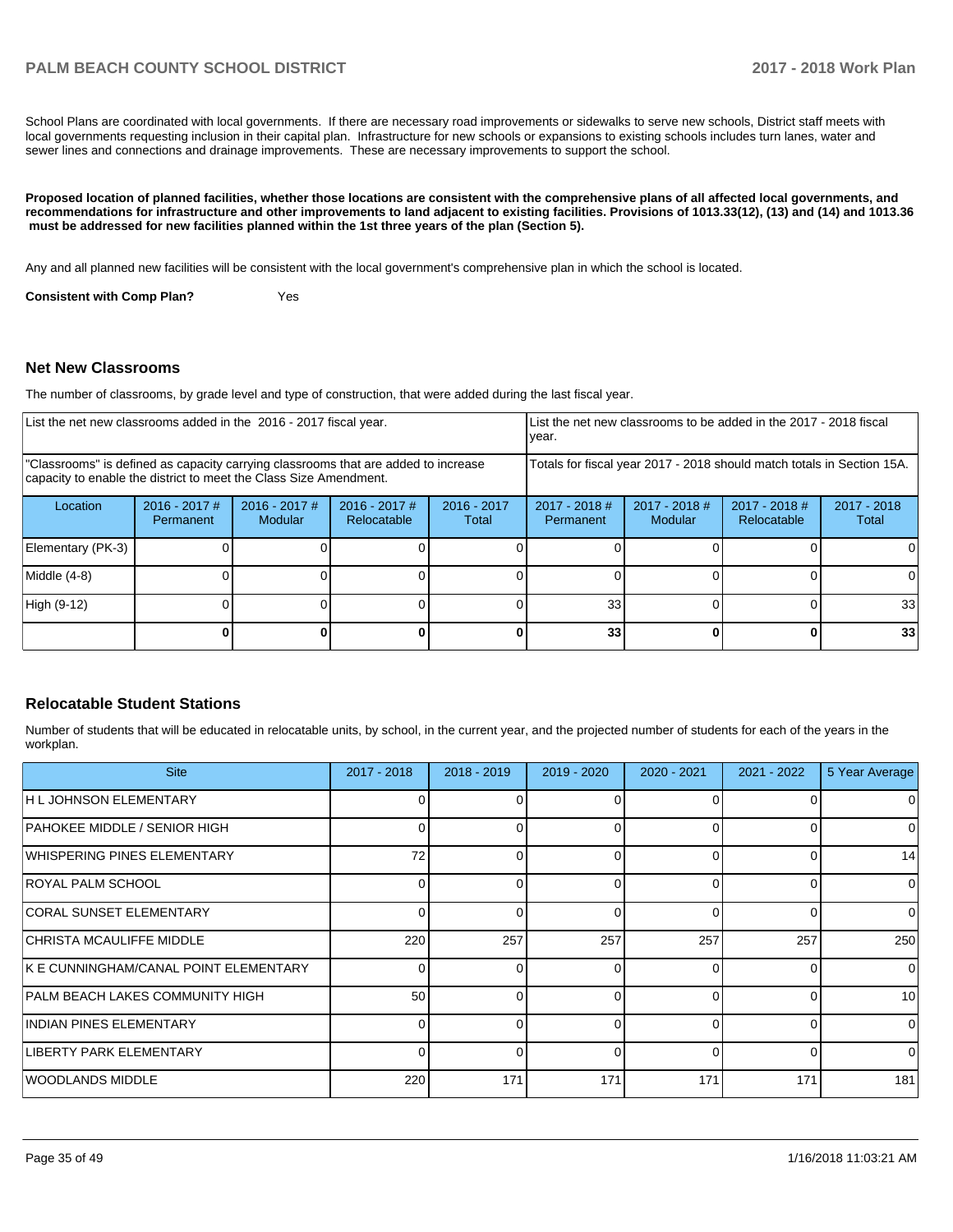| <b>MORIKAMI PARK ELEMENTARY</b>      | 0            | $\overline{0}$ | $\Omega$ | $\Omega$ | 0        | 0           |
|--------------------------------------|--------------|----------------|----------|----------|----------|-------------|
| <b>CARVER COMMUNITY MIDDLE</b>       | 0            | 0              | 0        | 0        | 0        |             |
| <b>GLADES CENTRAL COMMUNITY HIGH</b> | <sup>0</sup> | 0              | 0        | 0        | 0        | 0           |
| STARLIGHT COVE ELEMENTARY            | 0            | 0              | 0        | 0        | $\Omega$ | 0           |
| MANATEE ELEMENTARY                   | 0            | 0              | 0        | 0        | 0        | 0           |
| <b>EGRET LAKE ELEMENTARY</b>         | 0            | 0              | 0        | O        | 0        | 0           |
| BOYNTON BEACH COMMUNITY HIGH         | 350          | 248            | 248      | 248      | 248      | 268         |
| ORCHARD VIEW ELEMENTARY              | 0            | 0              | 0        | 0        | 0        | 0           |
| <b>INDIAN RIDGE SCHOOL</b>           | 0            | 0              | 0        | 0        | 0        | 0           |
| PIONEER PARK ELEMENTARY              | 0            | 0              | 0        | 0        | 0        | 0           |
| BELLE GLADE ELEMENTARY               | 0            | 0              | 0        | 0        | $\Omega$ | $\Omega$    |
| ROYAL PALM BEACH COMMUNITY HIGH      | 500          | 552            | 552      | 552      | 552      | 542         |
| <b>WATERS EDGE ELEMENTARY</b>        | 108          | 104            | 104      | 104      | 104      | 105         |
| ROOSEVELT COMMUNITY MIDDLE           | 0            | 0              | 0        | $\Omega$ | 0        | 0           |
| OKEEHEELEE MIDDLE                    | 132          | 199            | 199      | 199      | 199      | 186         |
| SOUTH INTENSIVE TRANSITION           | 298          | 93             | 93       | 93       | 93       | 134         |
| PALM BEACH CENTRAL HIGH              | 0            | 0              | 0        | 0        | 0        |             |
| CHOLEE LAKE ELEMENTARY               | 0            | 0              | 0        | 0        | 0        | 0           |
| ROYAL PALM BEACH ELEMENTARY          | 0            | 0              | 0        | 0        | 0        |             |
| <b>CROSSPOINTE ELEMENTARY</b>        | 0            | 0              | 0        | 0        | 0        |             |
| PLEASANT CITY ELEMENTARY             | 0            | 0              | 0        | 0        | 0        |             |
| LAKE SHORE MIDDLE (NEW)              | 0            | 0              | 0        | 0        | 0        | 0           |
| DON ESTRIDGE HIGH TECH MIDDLE        | 0            | 0              | 0        | 0        | 0        |             |
| PIERCE HAMMOCK ELEMENTARY            | 0            | 0              | $\Omega$ | 0        | $\Omega$ |             |
| <b>GRASSY WATERS ELEMENTARY</b>      | 0            | 0              | 0        | 0        | 0        | 0           |
| ATLANTIC COMMUNITY HIGH (NEW)        | 0            | 0              | 0        | 0        | 0        | 0           |
| L.C. SWAIN MIDDLE                    | 0            | 0              | 0        | 0        | 0        | 0           |
| EMERALD COVE MIDDLE (02-JJ)          | 0            | 0              | 0        | 0        | 0        | 0           |
| TURNING POINTS ACADEMY               | 0            | 0              | 0        | 0        | 0        | 0           |
| JOHN I LEONARD SENIOR HIGH           | 0            | 0              | 0        | 0        | 0        | 0           |
| PALM BEACH GARDENS COMMUNITY HIGH    | 0            | 0              | 0        | 0        | 0        | 0           |
| WYNNEBROOK ELEMENTARY                | 102          | 53             | 53       | 53       | 53       | 63          |
| WEST RIVIERA ELEMENTARY              | 0            | 0              | 0        | 0        | 0        | 0           |
| <b>GROVE PARK ELEMENTARY</b>         | 126          | 83             | 83       | 83       | 83       | 92          |
| MELALEUCA ELEMENTARY                 | 40           | 26             | 26       | 26       | 26       | 29          |
| ADDISON MIZNER ELEMENTARY            | 0            | $\mathbf 0$    | 0        | 0        | 0        | $\mathbf 0$ |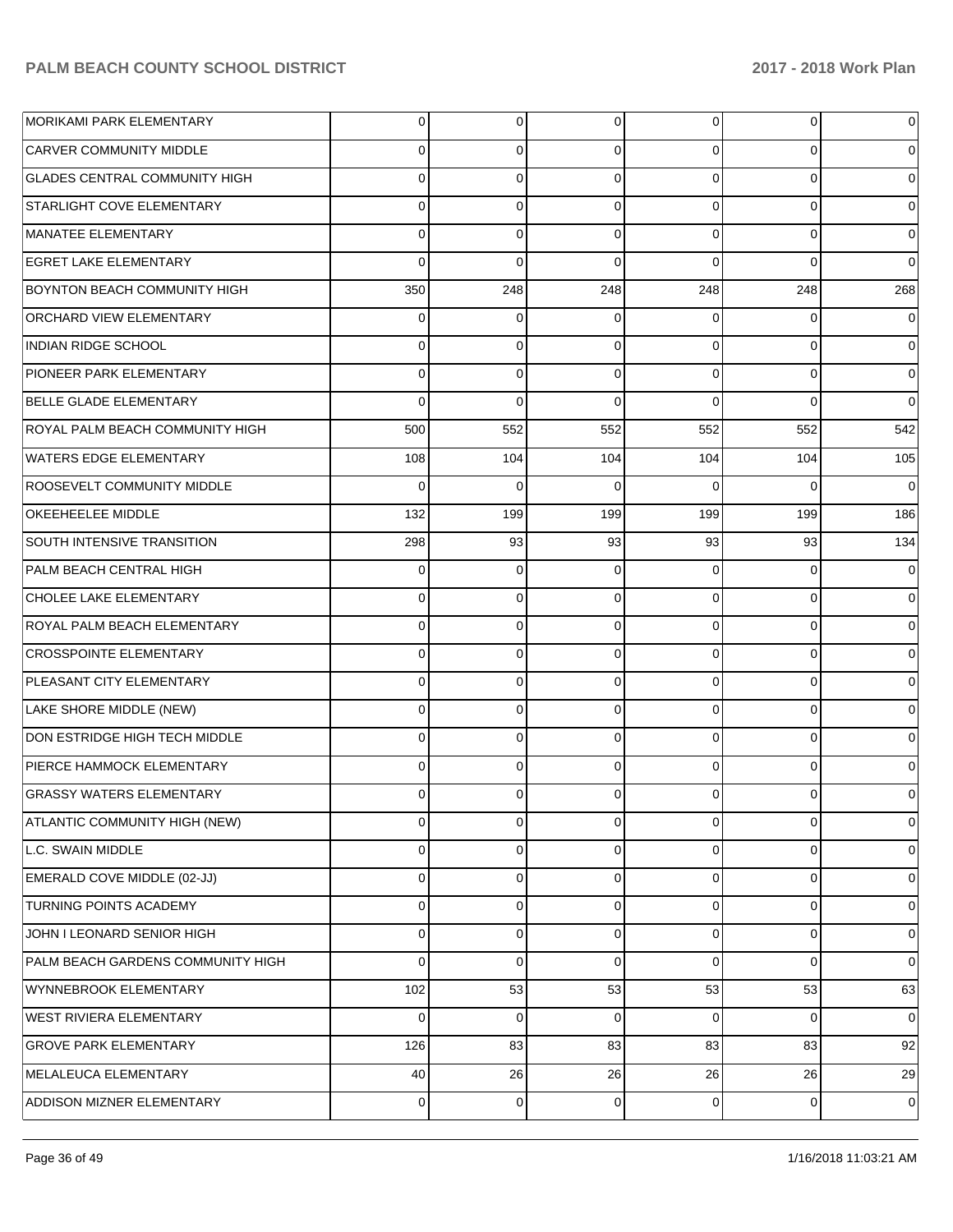| RIVIERA BEACH PREPARATORY & ACHIEVEMENT<br><b>ACADEMY</b> | 50          | $\Omega$ | $\Omega$       | $\Omega$    | $\overline{0}$ | 10             |
|-----------------------------------------------------------|-------------|----------|----------------|-------------|----------------|----------------|
| <b>BOCA RATON COMMUNITY MIDDLE</b>                        | $\mathbf 0$ | 0        | $\Omega$       | 0           | $\overline{0}$ | $\overline{0}$ |
| CLIFFORD O TAYLOR/KIRKLANE ELEMENTARY                     | 0           | 0        | $\Omega$       | 0           | $\overline{0}$ | $\overline{0}$ |
| <b>DWIGHT D EISENHOWER ELEMENTARY</b>                     | 0           | 0        | $\Omega$       | 0           | $\overline{0}$ | $\overline{0}$ |
| SOUTH TECHNICAL COMMUNITY HIGH                            | 491         | 0        | $\Omega$       | 0           | $\overline{0}$ | 98             |
| <b>CONGRESS MIDDLE</b>                                    | 0           | 0        | $\Omega$       | 0           | $\overline{0}$ | $\overline{0}$ |
| <b>BANYAN CREEK ELEMENTARY</b>                            | 64          | 50       | 50             | 50          | 50             | 53             |
| LOXAHATCHEE GROVES ELEMENTARY                             | 0           | $\Omega$ | $\Omega$       | 0           | $\overline{0}$ | $\overline{0}$ |
| <b>CALUSA ELEMENTARY</b>                                  | 216         | 276      | 276            | 276         | 276            | 264            |
| <b>LIGHTHOUSE ELEMENTARY</b>                              | 126         | 16       | 16             | 16          | 16             | 38             |
| <b>CYPRESS TRAILS ELEMENTARY</b>                          | 72          | 0        | $\Omega$       | 0           | $\overline{0}$ | 14             |
| SANDPIPER SHORES ELEMENTARY                               | 0           | 0        | $\Omega$       | 0           | $\overline{0}$ | $\overline{0}$ |
| <b>WATSON B DUNCAN MIDDLE</b>                             | 44          | 45       | 45             | 45          | 45             | 45             |
| <b>BEAR LAKES MIDDLE</b>                                  | 0           | 0        | $\Omega$       | 0           | $\overline{0}$ | $\overline{0}$ |
| <b>OMNI MIDDLE</b>                                        | 0           | 0        | $\Omega$       | 0           | $\overline{0}$ | $\overline{0}$ |
| TIMBER TRACE ELEMENTARY                                   | $\Omega$    | $\Omega$ | $\Omega$       | 0           | $\overline{0}$ | $\overline{0}$ |
| LIMESTONE CREEK ELEMENTARY                                | 106         | 20       | 20             | 20          | 20             | 37             |
| NEW HORIZONS ELEMENTARY                                   | 108         | 121      | 121            | 121         | 121            | 118            |
| <b>CITRUS COVE ELEMENTARY</b>                             | 0           | 0        | $\Omega$       | 0           | $\overline{0}$ | $\overline{0}$ |
| HAMMOCK POINTE ELEMENTARY                                 | 0           | $\Omega$ | $\Omega$       | 0           | $\overline{0}$ | $\overline{0}$ |
| JUPITER FARMS ELEMENTARY                                  | 36          | 34       | 34             | 34          | 34             | 34             |
| <b>CRYSTAL LAKES ELEMENTARY</b>                           | 0           | 0        | $\Omega$       | 0           | $\overline{0}$ | $\overline{0}$ |
| LAKE WORTH MIDDLE                                         | 0           | 0        | $\Omega$       | 0           | $\overline{0}$ | $\overline{0}$ |
| <b>ACREAGE PINES ELEMENTARY</b>                           | 0           | 0        | $\Omega$       | 0           | $\overline{0}$ | $\overline{0}$ |
| <b>PANTHER RUN ELEMENTARY</b>                             | 0           | 0        | $\mathbf 0$    | 0           | $\overline{0}$ | $\overline{0}$ |
| OLYMPIC HEIGHTS COMMUNITY HIGH                            | 0           | 0        | $\Omega$       | $\mathbf 0$ | $\overline{0}$ | $\overline{0}$ |
| WELLINGTON COMMUNITY HIGH                                 | 475         | 601      | 601            | 601         | 601            | 576            |
| WILLIAM T DWYER HIGH                                      | 0           | 0        | $\Omega$       | 0           | $\overline{0}$ | $\overline{0}$ |
| <b>GOLDEN GROVE ELEMENTARY</b>                            | 0           | 0        | $\Omega$       | 0           | $\overline{0}$ | $\overline{0}$ |
| <b>WESTERN PINES MIDDLE</b>                               | 220         | 209      | 209            | 209         | 209            | 211            |
| <b>EAGLES LANDING MIDDLE</b>                              | 484         | 329      | 329            | 329         | 329            | 360            |
| <b>CORAL REEF ELEMENTARY</b>                              | 36          | 24       | 24             | 24          | 24             | 26             |
| DR MARY MCLEOD BETHUNE ELEMENTARY                         | 0           | 0        | $\mathbf 0$    | 0           | $\overline{0}$ | $\overline{0}$ |
| SEMINOLE RIDGE COMMUNITY HIGH                             | 0           | 0        | $\Omega$       | 0           | $\overline{0}$ | $\overline{0}$ |
| JUPITER ELEMENTARY                                        | 0           | 0        | $\overline{0}$ | 0           | $\overline{0}$ | $\overline{0}$ |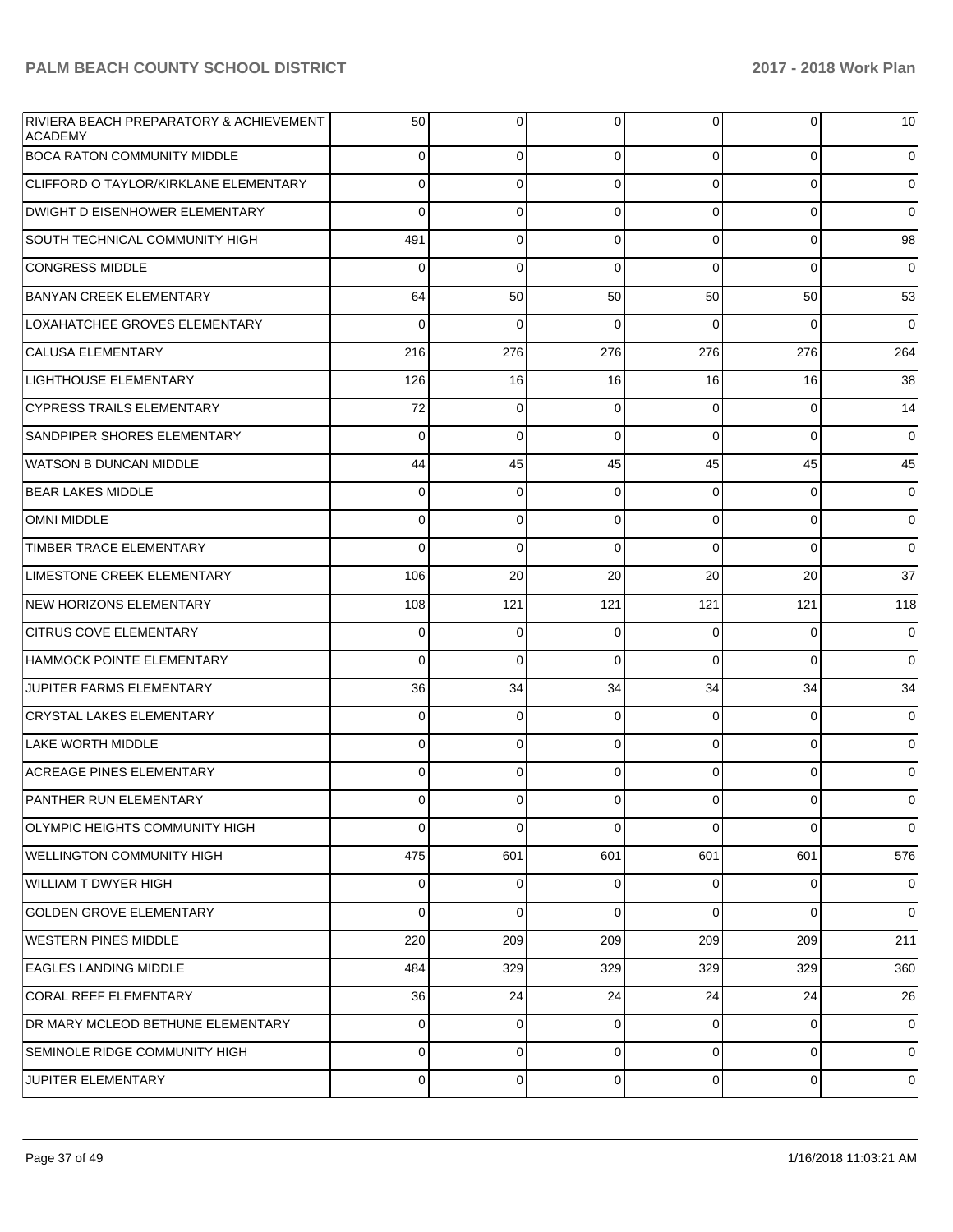| JUPITER COMMUNITY HIGH                | $\overline{0}$ | 0   | 0           | $\overline{0}$ | 0        | $\overline{0}$ |
|---------------------------------------|----------------|-----|-------------|----------------|----------|----------------|
| ALLAMANDA ELEMENTARY                  | 0              | 0   | 0           | 0              | 0        | 0              |
| PALM BEACH GARDENS ELEMENTARY         | 0              | 0   | 0           | $\Omega$       | 0        | 0              |
| HOWELL L WATKINS MIDDLE               | 0              | 0   | 0           | 0              | $\Omega$ | 0              |
| PALM SPRINGS COMMUNITY MIDDLE         | 0              | 0   | 0           | $\Omega$       | $\Omega$ | 0              |
| FOREST HILL ELEMENTARY                | 216            | 90  | 90          | 90             | 90       | 115            |
| <b>GREENACRES ELEMENTARY</b>          | 0              | 0   | 0           | 0              | 0        | 0              |
| PALM SPRINGS ELEMENTARY               | 0              | 0   | 0           | 0              | $\Omega$ | 0              |
| <b>HIGHLAND ELEMENTARY</b>            | 0              | 0   | 0           | $\Omega$       | $\Omega$ | 0              |
| NORTH GRADE ELEMENTARY                | 108            | 71  | 71          | 71             | 71       | 78             |
| LAKE WORTH COMMUNITY HIGH             | 0              | 0   | 0           | $\Omega$       | $\Omega$ | 0              |
| SOUTH GRADE ELEMENTARY                | 88             | 38  | 38          | 38             | 38       | 48             |
| <b>BARTON ELEMENTARY</b>              | 0              | 0   | 0           | 0              | 0        | 0              |
| <b>LANTANA ELEMENTARY</b>             | 0              | 0   | 0           | 0              | 0        | 0              |
| LANTANA COMMUNITY MIDDLE              | 0              | 0   | 0           | 0              | 0        | 0              |
| ROLLING GREEN ELEMENTARY              | 0              | 0   | 0           | 0              | 0        | 0              |
| POINCIANA ELEMENTARY                  | 0              | 0   | 0           | 0              | 0        | 0              |
| <b>GALAXY ELEMENTARY</b>              | $\Omega$       | 0   | 0           | 0              | 0        | 0              |
| <b>FOREST PARK ELEMENTARY</b>         | 0              | 0   | 0           | 0              | 0        | 0              |
| PLUMOSA ELEMENTARY SCHOOL OF THE ARTS | 0              | 0   | 0           | 0              | 0        | 0              |
| S D SPADY ELEMENTARY                  | 0              | 0   | 0           | 0              | 0        | 0              |
| DELRAY FULL SERVICE CENTER            | 105            | 0   | 0           | 0              | 0        | 21             |
| PINE GROVE ELEMENTARY                 | 198            | 131 | 131         | 131            | 131      | 144            |
| J C MITCHELL ELEMENTARY               | 0              | 0   | 0           | 0              | 0        | 0              |
| <b>BOCA RATON ELEMENTARY</b>          | 0              | 0   | 0           | 0              | 0        | 0              |
| <b>BOCA RATON COMMUNITY HIGH</b>      | 0              | 0   | $\mathbf 0$ | $\Omega$       | 0        | $\Omega$       |
| <b>SANTALUCES COMMUNITY HIGH</b>      | 300            | 350 | 350         | 350            | 350      | 340            |
| <b>GOLD COAST COMMUNITY SCHOOL</b>    | 0              | 0   | 0           | $\Omega$       | 0        | $\overline{0}$ |
| JERRY THOMAS ELEMENTARY               | $\Omega$       | 0   | 0           | $\Omega$       | 0        | $\overline{0}$ |
| <b>VERDE ELEMENTARY</b>               | 18             | 68  | 68          | 68             | 68       | 58             |
| <b>WELLINGTON ELEMENTARY</b>          | 0              | 0   | 0           | 0              | 0        | $\overline{0}$ |
| SPANISH RIVER COMMUNITY HIGH          | 0              | 0   | 0           | $\Omega$       | 0        | $\overline{0}$ |
| <b>CRESTWOOD MIDDLE</b>               | $\Omega$       | 0   | 0           | $\Omega$       | 0        | $\overline{0}$ |
| <b>WELLINGTON LANDINGS MIDDLE</b>     | 0              | 0   | 0           | $\Omega$       | 0        | $\overline{0}$ |
| SEMINOLE TRAILS ELEMENTARY            | $\Omega$       | 0   | 0           | $\Omega$       | 0        | $\overline{0}$ |
| JUPITER MIDDLE                        | $\overline{0}$ | 0   | 0           | $\overline{0}$ | 0        | 0              |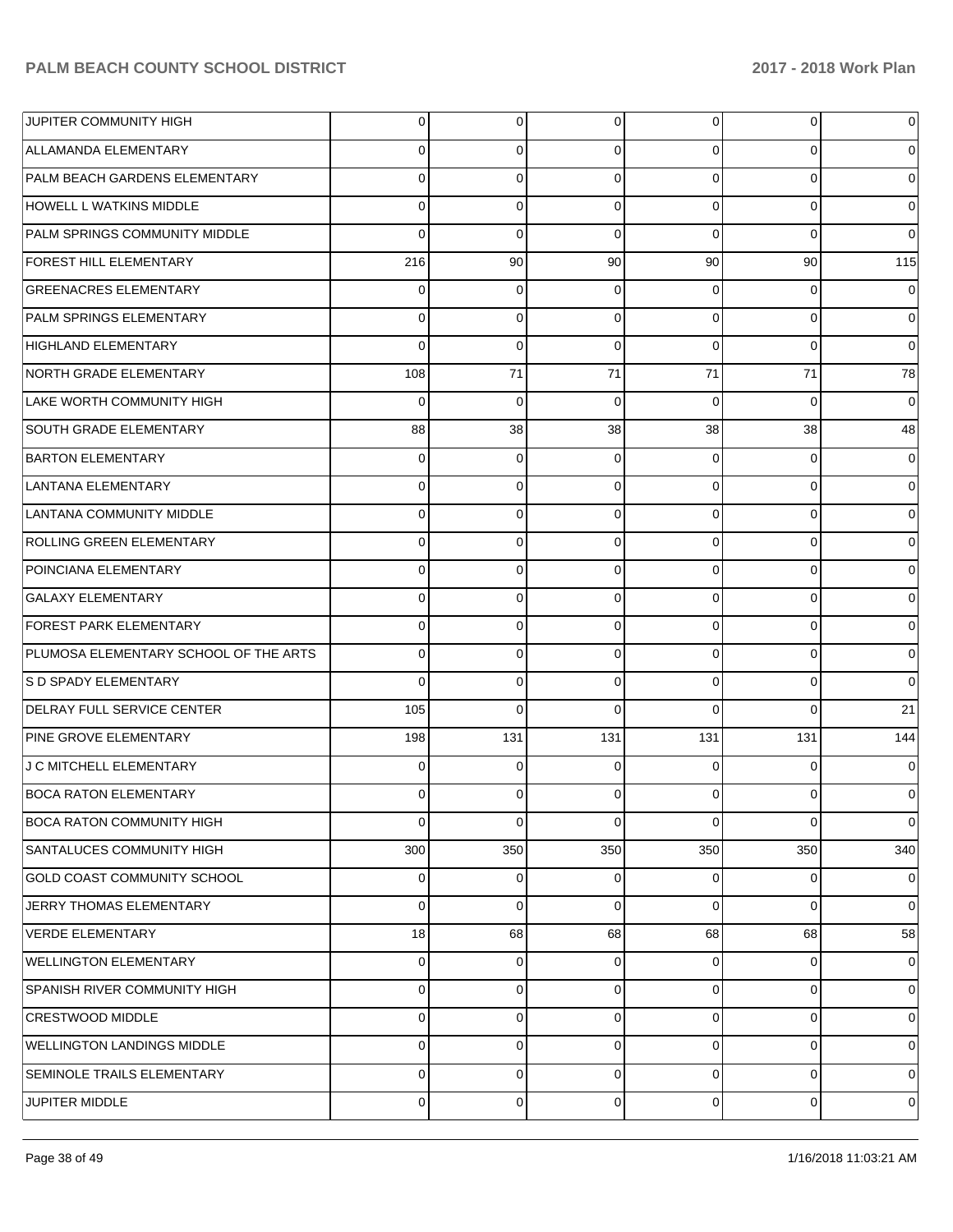| DEL PRADO ELEMENTARY                                  | 62          | 79           | 79       | 79             | 79          | 76          |
|-------------------------------------------------------|-------------|--------------|----------|----------------|-------------|-------------|
| <b>LOGGERS RUN MIDDLE</b>                             | 250         | 343          | 343      | 343            | 343         | 324         |
| <b>ELBRIDGE GALE ELEMENTARY</b>                       | $\Omega$    | 0            | 0        | $\Omega$       | $\Omega$    | $\Omega$    |
| MARSH POINTE ELEMENTARY (03-X)                        | $\Omega$    | 0            | $\Omega$ | $\Omega$       | $\Omega$    | $\Omega$    |
| <b>JEAGA MIDDLE</b>                                   | $\Omega$    | $\mathbf 0$  | $\Omega$ | $\Omega$       | $\Omega$    | $\Omega$    |
| <b>BENOIST FARMS ELEMENTARY</b>                       | $\Omega$    | $\mathbf 0$  | $\Omega$ | $\Omega$       | $\Omega$    | $\Omega$    |
| WEST BOCA RATON COMMUNITY HIGH                        | $\Omega$    | 0            | $\Omega$ | $\Omega$       | $\Omega$    | $\Omega$    |
| <b>TRADEWINDS MIDDLE</b>                              | $\Omega$    | $\mathbf 0$  | $\Omega$ | $\Omega$       | $\Omega$    | $\Omega$    |
| EQUESTRIAN TRAILS ELEMENTARY                          | $\Omega$    | 0            | $\Omega$ | $\Omega$       | $\Omega$    | $\Omega$    |
| PARK VISTA COMMUNITY HIGH                             | $\Omega$    | $\mathbf 0$  | $\Omega$ | $\Omega$       | $\Omega$    | $\Omega$    |
| <b>DIAMOND VIEW ELEMENTARY</b>                        | 0           | 0            | $\Omega$ | $\Omega$       | $\Omega$    | $\Omega$    |
| <b>OSCEOLA CREEK MIDDLE</b>                           | $\Omega$    | $\mathbf 0$  | $\Omega$ | $\Omega$       | $\Omega$    | $\Omega$    |
| HIDDEN OAKS ELEMENTARY                                | $\Omega$    | 0            | $\Omega$ | $\Omega$       | $\Omega$    | $\Omega$    |
| THE CONSERVATORY SCHOOL AT NORTH PALM<br><b>BEACH</b> | $\Omega$    | $\Omega$     | $\Omega$ | $\Omega$       | $\Omega$    | $\Omega$    |
| <b>LAKE PARK ELEMENTARY</b>                           | 18          | $\mathbf 0$  | $\Omega$ | $\Omega$       | $\Omega$    | 4           |
| INLET GROVE @ OLD SUNCOAST                            | 50          | 50           | 50       | 50             | 50          | 50          |
| <b>WASHINGTON ELEMENTARY</b>                          | 102         | $\mathbf 0$  | $\Omega$ | $\Omega$       | 0           | 20          |
| JOHN F KENNEDY MIDDLE                                 | 0           | $\mathbf 0$  | $\Omega$ | 0              | $\mathbf 0$ | 0           |
| <b>LINCOLN ELEMENTARY</b>                             | 0           | $\mathbf 0$  | $\Omega$ | $\Omega$       | $\Omega$    | 0           |
| SABAL PALM/HIGHRIDGE                                  | 0           | 14           | 14       | 14             | 14          | 11          |
| NORTHMORE ELEMENTARY                                  | 126         | 109          | 109      | 109            | 109         | 112         |
| NORTHBORO ELEMENTARY                                  | 0           | $\mathbf 0$  | 0        | 0              | 0           | 0           |
| ROOSEVELT FULL SERVICE CENTER                         | $\Omega$    | $\mathbf 0$  | $\Omega$ | $\Omega$       | $\mathbf 0$ | 0           |
| <b>ADULT EDUCATION CENTER</b>                         | 202         | $\mathbf 0$  | $\Omega$ | 0              | 0           | 40          |
| <b>ROOSEVELT ELEMENTARY</b>                           | 0           | $\mathbf 0$  | 0        | $\overline{0}$ | 0           | 0           |
| WESTWARD ELEMENTARY                                   | $\mathbf 0$ | $\mathbf{0}$ | 0        | $\Omega$       | $\mathbf 0$ | $\mathbf 0$ |
| U B KINSEY/PALMVIEW ELEMENTARY                        | $\mathbf 0$ | $\mathbf{0}$ | 0        | $\Omega$       | $\mathbf 0$ | $\mathbf 0$ |
| ALEXANDER W DREYFOOS JR SCHOOL OF THE<br>ARTS         | 0           | 0            | $\Omega$ | $\Omega$       | $\mathbf 0$ | $\mathbf 0$ |
| BAK MIDDLE SCHOOL OF THE ARTS                         | 0           | 0            | 0        | 0              | $\mathbf 0$ | 0           |
| PALM BEACH PUBLIC SCHOOL                              | 0           | 0            | 0        | $\Omega$       | $\mathbf 0$ | 0           |
| <b>WEST GATE ELEMENTARY</b>                           | 324         | 86           | 86       | 86             | 86          | 134         |
| <b>BELVEDERE ELEMENTARY</b>                           | 0           | $\mathbf 0$  | 0        | 0              | $\mathbf 0$ | 0           |
| CONNISTON COMMUNITY MIDDLE                            | 0           | 0            | 0        | 0              | $\mathbf 0$ | 0           |
| PALMETTO ELEMENTARY                                   | 0           | $\mathbf 0$  | 0        | $\mathbf 0$    | $\mathbf 0$ | 0           |
| SOUTH OLIVE ELEMENTARY                                | 72          | 57           | 57       | 57             | 57          | 60          |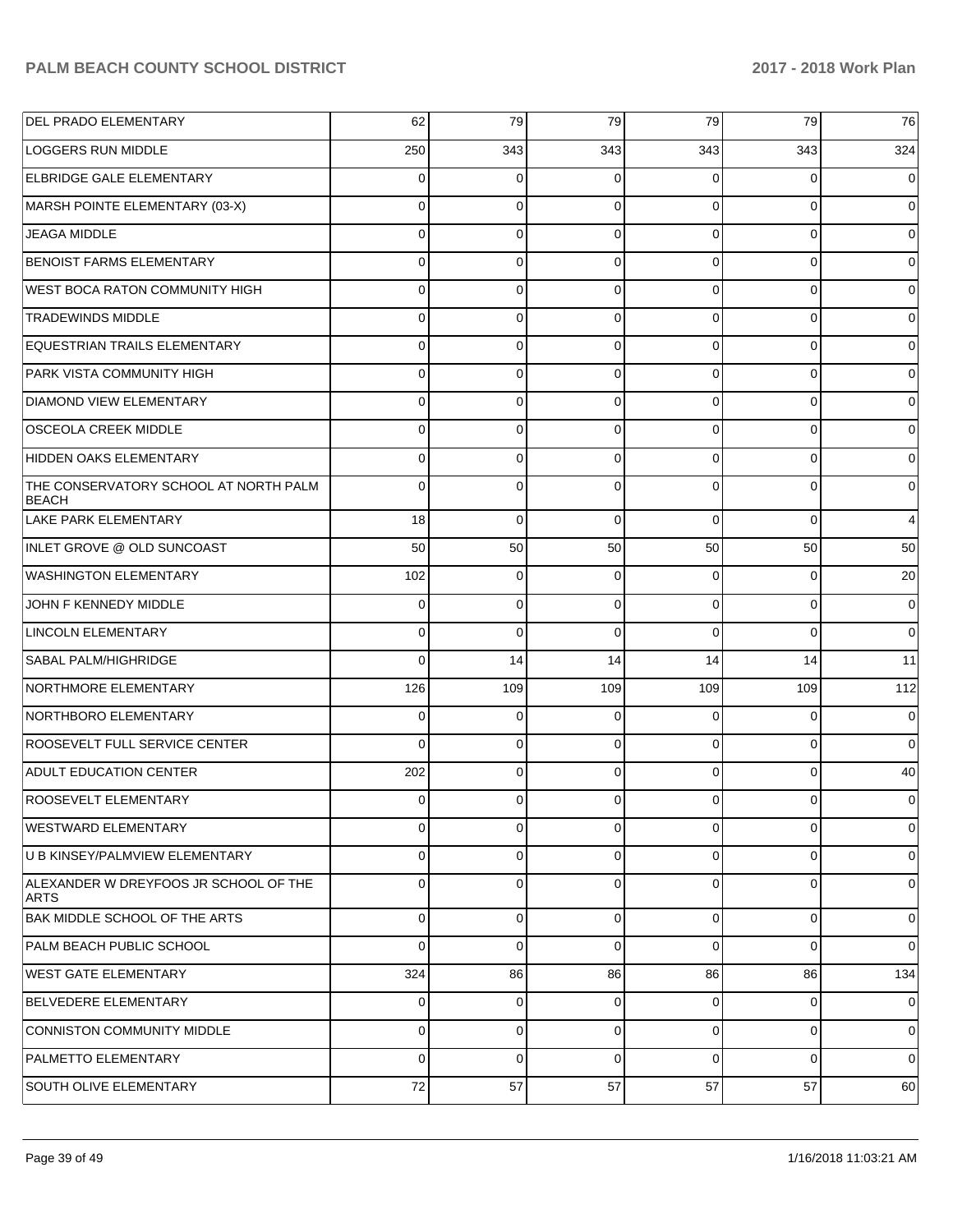| FOREST HILL COMMUNITY HIGH                              | 0       | 0           | 0        | $\Omega$       | 0         | $\Omega$    |
|---------------------------------------------------------|---------|-------------|----------|----------------|-----------|-------------|
| <b>MEADOW PARK ELEMENTARY</b>                           | 0       | 0           | 0        | $\Omega$       | $\Omega$  | 0           |
| <b>BERKSHIRE ELEMENTARY</b>                             | 0       | 0           | $\Omega$ | $\Omega$       | $\Omega$  | $\Omega$    |
| PAHOKEE ELEMENTARY                                      | 0       | $\mathbf 0$ | $\Omega$ | $\Omega$       | $\Omega$  | $\Omega$    |
| CROSS ROADS ACADEMY (LAKE SHORE ANNEX)                  | 450     | 134         | 134      | 134            | 134       | 197         |
| <b>GOVE ELEMENTARY</b>                                  | 455     | 0           | 0        | 0              | $\Omega$  | 91          |
| <b>GLADE VIEW ELEMENTARY</b>                            | 0       | 0           | $\Omega$ | $\Omega$       | $\Omega$  | 0           |
| <b>ROSENWALD ELEMENTARY</b>                             | 0       | 0           | 0        | $\Omega$       | $\Omega$  | 0           |
| <b>BINKS FOREST ELEMENTARY</b>                          | 0       | 0           | $\Omega$ | $\Omega$       | $\Omega$  | 0           |
| POLO PARK MIDDLE                                        | 0       | $\mathbf 0$ | $\Omega$ | $\Omega$       | $\Omega$  | $\Omega$    |
| <b>HERITAGE ELEMENTARY</b>                              | 234     | 52          | 52       | 52             | 52        | 88          |
| <b>ODYSSEY MIDDLE</b>                                   | 0       | 0           | 0        | $\Omega$       | $\Omega$  | 0           |
| <b>VILLAGE ACADEMY</b>                                  | 0       | 0           | $\Omega$ | $\Omega$       | $\Omega$  | 0           |
| <b>FRONTIER ELEMENTARY</b>                              | 0       | $\mathbf 0$ | $\Omega$ | $\Omega$       | $\Omega$  | 0           |
| BEACON COVE INTERMEDIATE BESSIE DUBOIS<br><b>CAMPUS</b> | 0       | $\Omega$    | $\Omega$ | $\Omega$       | $\Omega$  | $\Omega$    |
| <b>SUNRISE PARK ELEMENTARY</b>                          | 252     | 142         | 142      | 142            | 142       | 164         |
| <b>DISCOVERY KEY ELEMENTARY</b>                         | 0       | $\mathbf 0$ | $\Omega$ | 0              | 0         | 0           |
| <b>FREEDOM SHORES ELEMENTARY</b>                        | 0       | 0           | $\Omega$ | 0              | $\Omega$  | 0           |
| <b>INDEPENDENCE MIDDLE</b>                              | 0       | 0           | $\Omega$ | $\Omega$       | 0         | 0           |
| HAGEN ROAD ELEMENTARY (NEW)                             | 0       | 0           | $\Omega$ | 0              | 0         | 0           |
| SUNSET PALMS ELEMENTARY (03-Z)                          | 0       | $\mathbf 0$ | 0        | $\Omega$       | $\Omega$  | 0           |
| PINE JOG ELEMENTARY (03-Y)                              | 0       | 0           | $\Omega$ | 0              | 0         | 0           |
| HOPE CENTENNIAL ELEMENTARY (06-D)                       | 0       | 0           | $\Omega$ | $\Omega$       | 0         | 0           |
| SUNCOAST COMMUNITY HIGH SCHOOL (NEW)                    | 0       | 0           | $\Omega$ | <sup>0</sup>   | 0         | 0           |
| EVERGLADES ELEMENTARY SCHOOL (03-W)                     | 0       | 0           | 0        | 0              | 0         | 0           |
| <b>SEACREST TRAINING CENTER</b>                         | 0       | 0           | 0        | $\overline{0}$ | $\pmb{0}$ | $\mathbf 0$ |
| Totals for PALM BEACH COUNTY SCHOOL DISTRICT            |         |             |          |                |           |             |
| Total students in relocatables by year.                 | 8,376   | 5,325       | 5,325    | 5,325          | 5,325     | 5,935       |
| Total number of COFTE students projected by year.       | 169,590 | 170,610     | 171,607  | 173,228        | 175,159   | 172,039     |
| Percent in relocatables by year.                        | 5 %     | 3%          | $3%$     | 3%             | 3%        | 3%          |

#### **Leased Facilities Tracking**

Exising leased facilities and plans for the acquisition of leased facilities, including the number of classrooms and student stations, as reported in the educational plant survey, that are planned in that location at the end of the five year workplan.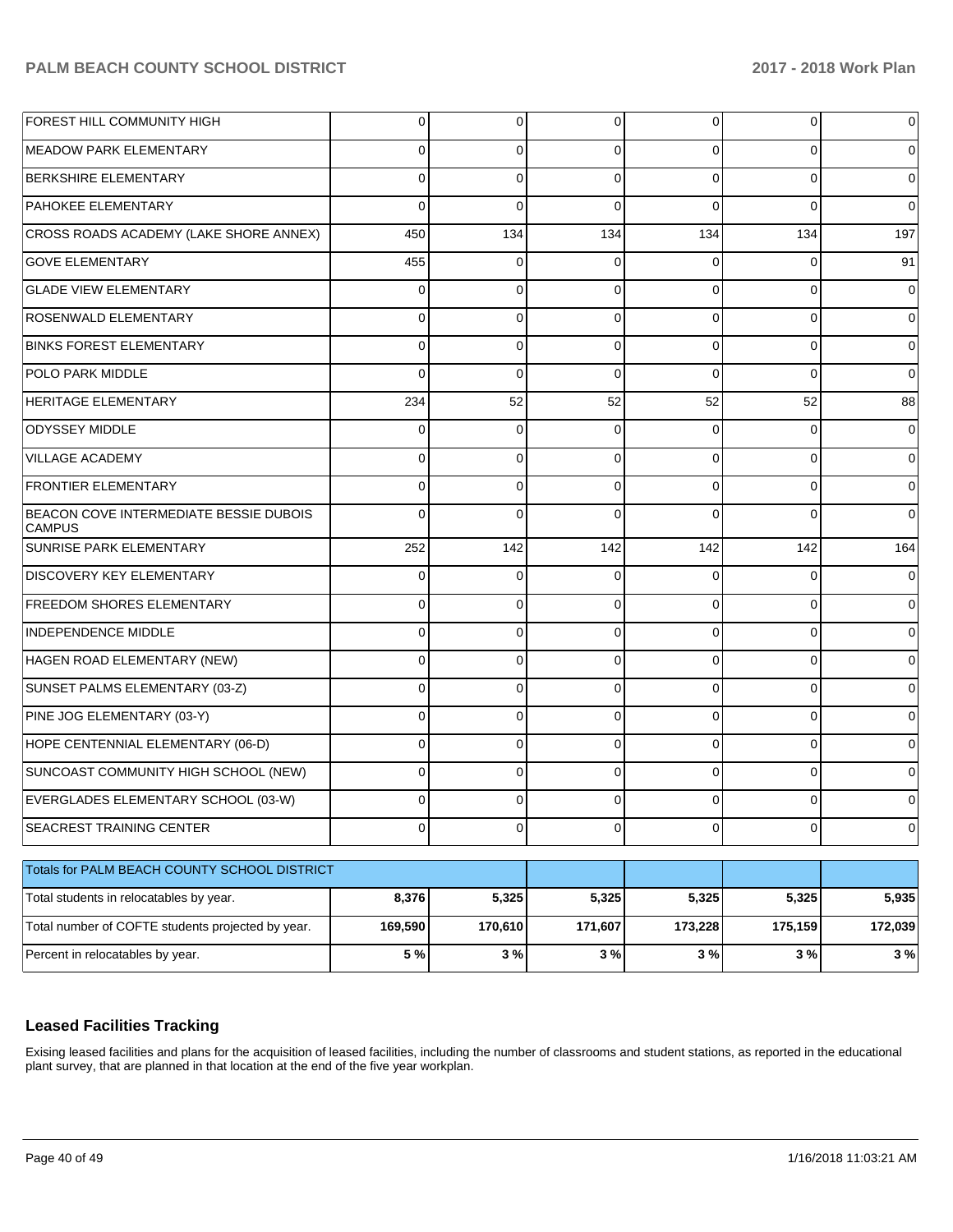| Location                                            | # of Leased<br>Classrooms 2017 -<br>2018 | <b>FISH Student</b><br><b>Stations</b> | Owner | # of Leased<br>Classrooms 2021 -<br>2022 | <b>FISH Student</b><br><b>Stations</b> |
|-----------------------------------------------------|------------------------------------------|----------------------------------------|-------|------------------------------------------|----------------------------------------|
| <b>INDIAN PINES ELEMENTARY</b>                      | $\Omega$                                 | $\Omega$                               |       | $\Omega$                                 | 0                                      |
| <b>BERKSHIRE ELEMENTARY</b>                         | $\Omega$                                 | 0                                      |       | 0                                        | 0                                      |
| PALM SPRINGS COMMUNITY MIDDLE                       | $\Omega$                                 | $\Omega$                               |       | 0                                        | O                                      |
| <b>FOREST HILL ELEMENTARY</b>                       | $\Omega$                                 | $\Omega$                               |       | 0                                        | 0                                      |
| <b>GREENACRES ELEMENTARY</b>                        | $\Omega$                                 | $\Omega$                               |       | 0                                        | 0                                      |
| PALM SPRINGS ELEMENTARY                             | $\Omega$                                 | $\Omega$                               |       | 0                                        | 0                                      |
| HIGHLAND ELEMENTARY                                 | $\Omega$                                 | $\Omega$                               |       | 0                                        | 0                                      |
| NORTH GRADE ELEMENTARY                              | $\Omega$                                 | $\Omega$                               |       | 0                                        | 0                                      |
| LAKE WORTH COMMUNITY HIGH                           | $\Omega$                                 | $\Omega$                               |       | 0                                        | 0                                      |
| <b>SOUTH GRADE ELEMENTARY</b>                       | $\Omega$                                 | $\Omega$                               |       | 0                                        | 0                                      |
| <b>BARTON ELEMENTARY</b>                            | $\Omega$                                 | $\Omega$                               |       | 0                                        | 0                                      |
| LANTANA ELEMENTARY                                  | $\Omega$                                 | $\Omega$                               |       | 0                                        | 0                                      |
| LANTANA COMMUNITY MIDDLE                            | $\Omega$                                 | $\Omega$                               |       | 0                                        | 0                                      |
| <b>ROLLING GREEN ELEMENTARY</b>                     | $\Omega$                                 | $\Omega$                               |       | 0                                        | 0                                      |
| POINCIANA ELEMENTARY                                | $\Omega$                                 | $\Omega$                               |       | 0                                        | 0                                      |
| <b>FOREST PARK ELEMENTARY</b>                       | $\Omega$                                 | $\Omega$                               |       | 0                                        | 0                                      |
| PLUMOSA ELEMENTARY SCHOOL OF THE ARTS               | $\Omega$                                 | $\Omega$                               |       | 0                                        | 0                                      |
| S D SPADY ELEMENTARY                                | $\Omega$                                 | $\Omega$                               |       | 0                                        | 0                                      |
| PINE GROVE ELEMENTARY                               | $\Omega$                                 | $\Omega$                               |       | 0                                        | 0                                      |
| J C MITCHELL ELEMENTARY                             | $\Omega$                                 | $\Omega$                               |       | 0                                        | 0                                      |
| <b>BOCA RATON ELEMENTARY</b>                        | $\Omega$                                 | $\Omega$                               |       | 0                                        | 0                                      |
| <b>PAHOKEE ELEMENTARY</b>                           | $\Omega$                                 | $\Omega$                               |       | 0                                        | 0                                      |
| <b>GOVE ELEMENTARY</b>                              | $\Omega$                                 |                                        |       |                                          | O                                      |
| <b>GLADE VIEW ELEMENTARY</b>                        | $\mathbf 0$                              | 0                                      |       | 0                                        | $\overline{0}$                         |
| <b>ROSENWALD ELEMENTARY</b>                         | $\mathbf 0$                              | 0                                      |       | 0                                        | 0                                      |
| JOHN I LEONARD SENIOR HIGH                          | $\mathbf 0$                              | $\Omega$                               |       | 0                                        | $\overline{0}$                         |
| PALM BEACH GARDENS COMMUNITY HIGH                   | $\mathbf 0$                              | 0                                      |       | 0                                        | $\overline{0}$                         |
| <b>WYNNEBROOK ELEMENTARY</b>                        | $\mathbf 0$                              | $\Omega$                               |       | 0                                        | $\mathbf 0$                            |
| WEST RIVIERA ELEMENTARY                             | $\mathbf 0$                              | 0                                      |       | 0                                        | $\overline{0}$                         |
| <b>GROVE PARK ELEMENTARY</b>                        | $\mathbf 0$                              | $\Omega$                               |       | 0                                        | $\mathbf 0$                            |
| MELALEUCA ELEMENTARY                                | $\mathbf 0$                              | 0                                      |       | 0                                        | $\overline{0}$                         |
| <b>ADDISON MIZNER ELEMENTARY</b>                    | $\Omega$                                 | $\Omega$                               |       | $\Omega$                                 | $\overline{0}$                         |
| RIVIERA BEACH PREPARATORY & ACHIEVEMENT<br> ACADEMY | $\mathbf 0$                              | 0                                      |       | 0                                        | 0                                      |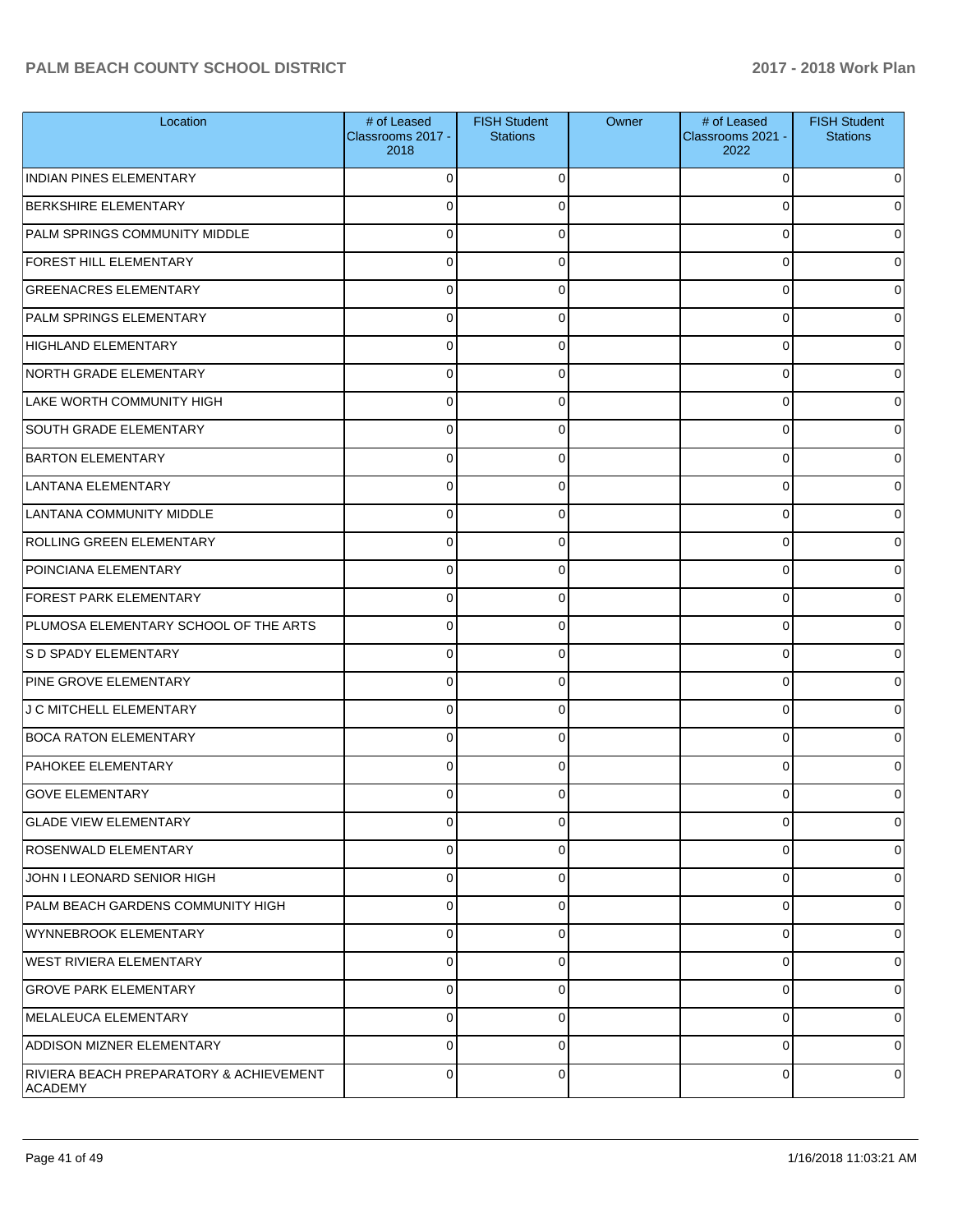| <b>BOCA RATON COMMUNITY MIDDLE</b>           | $\overline{0}$ | 0        | 0        | 0 |
|----------------------------------------------|----------------|----------|----------|---|
| <b>CLIFFORD O TAYLOR/KIRKLANE ELEMENTARY</b> | $\Omega$       | 0        | 0        | 0 |
| DWIGHT D EISENHOWER ELEMENTARY               | $\Omega$       | $\Omega$ | $\Omega$ |   |
| SOUTH TECHNICAL COMMUNITY HIGH               | $\Omega$       | $\Omega$ | 0        | 0 |
| <b>CONGRESS MIDDLE</b>                       | $\Omega$       | $\Omega$ | $\Omega$ |   |
| SANTALUCES COMMUNITY HIGH                    | $\Omega$       | $\Omega$ | 0        | 0 |
| <b>GOLD COAST COMMUNITY SCHOOL</b>           | $\Omega$       | $\Omega$ | 0        |   |
| JERRY THOMAS ELEMENTARY                      | $\Omega$       | $\Omega$ | $\Omega$ | 0 |
| <b>VERDE ELEMENTARY</b>                      | $\Omega$       | $\Omega$ | $\Omega$ |   |
| SPANISH RIVER COMMUNITY HIGH                 | $\Omega$       | $\Omega$ | 0        | 0 |
| <b>CRESTWOOD MIDDLE</b>                      | $\Omega$       | $\Omega$ | 0        |   |
| SEMINOLE TRAILS ELEMENTARY                   | $\Omega$       | 0        | 0        | 0 |
| <b>JUPITER MIDDLE</b>                        | $\Omega$       | $\Omega$ | $\Omega$ |   |
| DEL PRADO ELEMENTARY                         | $\Omega$       | 0        | 0        | 0 |
| LOGGERS RUN MIDDLE                           | $\Omega$       | $\Omega$ | 0        |   |
| H L JOHNSON ELEMENTARY                       | $\Omega$       | 0        | 0        | 0 |
| PAHOKEE MIDDLE / SENIOR HIGH                 | $\Omega$       | $\Omega$ | $\Omega$ |   |
| WHISPERING PINES ELEMENTARY                  | $\mathbf 0$    | 0        | 0        | 0 |
| <b>ROYAL PALM SCHOOL</b>                     | $\Omega$       | $\Omega$ | 0        |   |
| <b>CORAL SUNSET ELEMENTARY</b>               | $\Omega$       | $\Omega$ | 0        | 0 |
| CHRISTA MCAULIFFE MIDDLE                     | $\Omega$       | 0        | $\Omega$ |   |
| K E CUNNINGHAM/CANAL POINT ELEMENTARY        | $\mathbf{0}$   | $\Omega$ | 0        | 0 |
| PALM BEACH LAKES COMMUNITY HIGH              | $\Omega$       | $\Omega$ | 0        |   |
| LIBERTY PARK ELEMENTARY                      | $\Omega$       | 0        | 0        |   |
| LOXAHATCHEE GROVES ELEMENTARY                | $\Omega$       | 0        | ი        |   |
| CALUSA ELEMENTARY                            | $\overline{0}$ | 0        | 0        | 0 |
| <b>LIGHTHOUSE ELEMENTARY</b>                 | $\mathbf 0$    | $\Omega$ | 0        | 0 |
| <b>CYPRESS TRAILS ELEMENTARY</b>             | $\mathbf 0$    | $\Omega$ | 0        | 0 |
| SANDPIPER SHORES ELEMENTARY                  | $\mathbf 0$    | $\Omega$ | 0        | 0 |
| WATSON B DUNCAN MIDDLE                       | $\mathbf 0$    | $\Omega$ | 0        | 0 |
| <b>BEAR LAKES MIDDLE</b>                     | $\mathbf 0$    | $\Omega$ | 0        | 0 |
| <b>OMNI MIDDLE</b>                           | $\Omega$       | $\Omega$ | 0        | 0 |
| TIMBER TRACE ELEMENTARY                      | $\mathbf 0$    | $\Omega$ | 0        | 0 |
| LIMESTONE CREEK ELEMENTARY                   | $\mathbf 0$    | $\Omega$ | 0        | 0 |
| NEW HORIZONS ELEMENTARY                      | $\mathbf 0$    | $\Omega$ | 0        | 0 |
| <b>CITRUS COVE ELEMENTARY</b>                | $\mathbf{0}$   | 0        | 0        | 0 |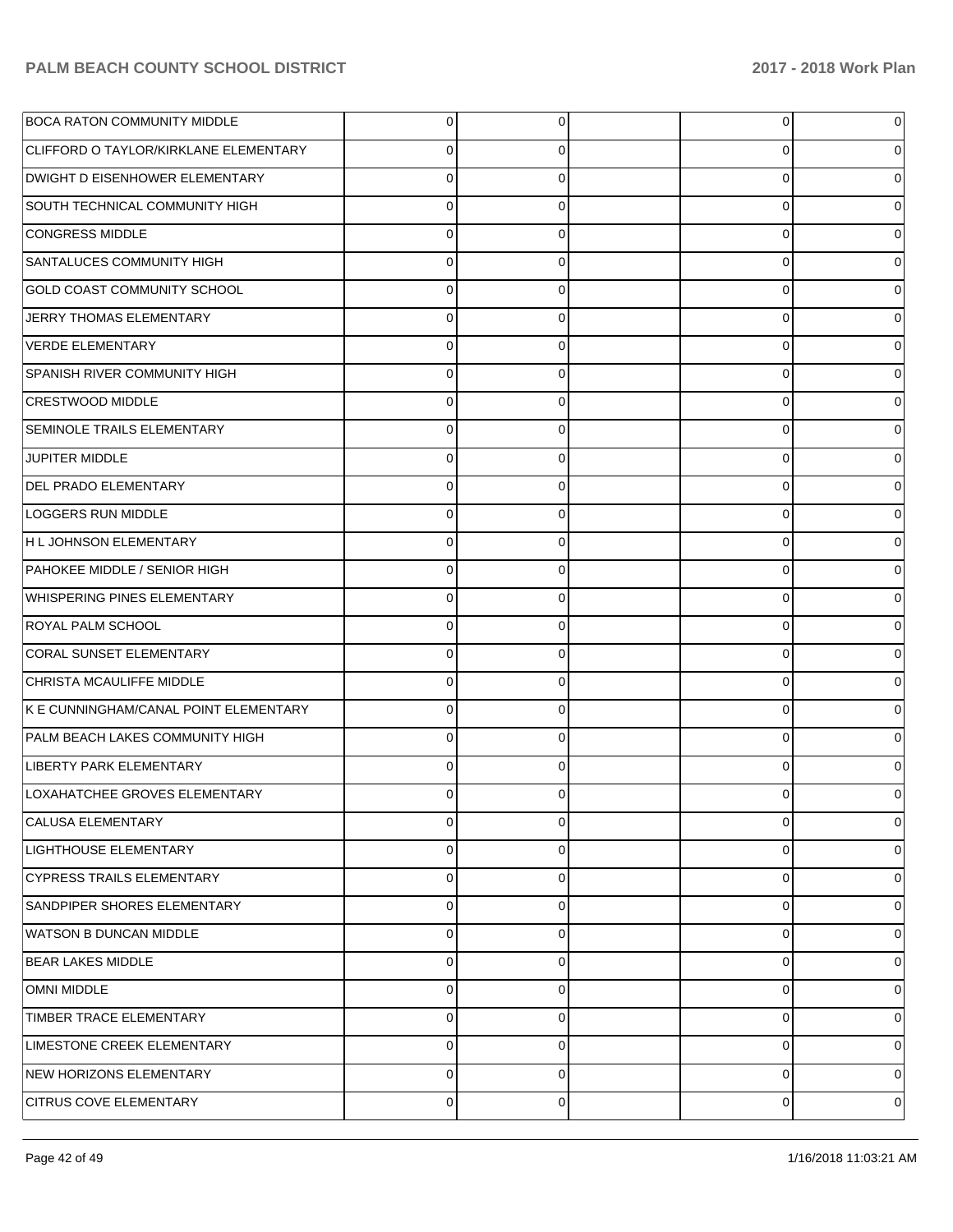| HAMMOCK POINTE ELEMENTARY                               | 0           | 0              | $\overline{0}$ | 0        |
|---------------------------------------------------------|-------------|----------------|----------------|----------|
| JUPITER FARMS ELEMENTARY                                | 0           | 0              | 0              | 0        |
| CRYSTAL LAKES ELEMENTARY                                | $\mathbf 0$ | 0              | 0              | 0        |
| <b>ACREAGE PINES ELEMENTARY</b>                         | 0           | 0              | 0              | 0        |
| PANTHER RUN ELEMENTARY                                  | $\mathbf 0$ | 0              | 0              | 0        |
| OLYMPIC HEIGHTS COMMUNITY HIGH                          | 0           | 0              | 0              | 0        |
| <b>WELLINGTON COMMUNITY HIGH</b>                        | $\mathbf 0$ | 0              | 0              | 0        |
| WILLIAM T DWYER HIGH                                    | 0           | 0              | 0              | 0        |
| MORIKAMI PARK ELEMENTARY                                | $\mathbf 0$ | 0              | 0              | 0        |
| CARVER COMMUNITY MIDDLE                                 | 0           | 0              | 0              | 0        |
| <b>GLADES CENTRAL COMMUNITY HIGH</b>                    | $\mathbf 0$ | 0              | 0              | 0        |
| STARLIGHT COVE ELEMENTARY                               | 0           | 0              | 0              | 0        |
| MANATEE ELEMENTARY                                      | $\mathbf 0$ | 0              | 0              | 0        |
| <b>EGRET LAKE ELEMENTARY</b>                            | 0           | 0              | 0              | 0        |
| <b>BOYNTON BEACH COMMUNITY HIGH</b>                     | $\mathbf 0$ | 0              | 0              | 0        |
| <b>ORCHARD VIEW ELEMENTARY</b>                          | 0           | 0              | 0              | 0        |
| INDIAN RIDGE SCHOOL                                     | $\mathbf 0$ | 0              | 0              | 0        |
| <b>PIONEER PARK ELEMENTARY</b>                          | 0           | 0              | 0              | 0        |
| <b>BELLE GLADE ELEMENTARY</b>                           | $\mathbf 0$ | 0              | 0              | 0        |
| ROYAL PALM BEACH COMMUNITY HIGH                         | 0           | 0              | 0              | 0        |
| ROOSEVELT COMMUNITY MIDDLE                              | $\mathbf 0$ | 0              | 0              | 0        |
| <b>OKEEHEELEE MIDDLE</b>                                | 0           | 0              | 0              | 0        |
| <b>GOLDEN GROVE ELEMENTARY</b>                          | $\mathbf 0$ | 0              | 0              | 0        |
| <b>WESTERN PINES MIDDLE</b>                             | 0           | 0              | 0              | 0        |
| <b>EAGLES LANDING MIDDLE</b>                            | O           | 0              | 0              | 0        |
| <b>CORAL REEF ELEMENTARY</b>                            | 0           | $\overline{0}$ | $\overline{0}$ | 0        |
| DR MARY MCLEOD BETHUNE ELEMENTARY                       | 0           | 0              | 0              | 0        |
| <b>BINKS FOREST ELEMENTARY</b>                          | 0           | $\Omega$       | $\mathbf 0$    | 0        |
| <b>POLO PARK MIDDLE</b>                                 | 0           | 0              | 0              | 0        |
| <b>HERITAGE ELEMENTARY</b>                              | 0           | 0              | $\mathbf 0$    | 0        |
| ODYSSEY MIDDLE                                          | 0           | 0              | 0              | 0        |
| VILLAGE ACADEMY                                         | 0           | 0              | 0              | 0        |
| <b>FRONTIER ELEMENTARY</b>                              | 0           | 0              | 0              | 0        |
| BEACON COVE INTERMEDIATE BESSIE DUBOIS<br><b>CAMPUS</b> | $\Omega$    | $\Omega$       | $\mathbf 0$    | $\Omega$ |
| SUNRISE PARK ELEMENTARY                                 | $\mathbf 0$ | $\Omega$       | $\mathbf{0}$   | 0        |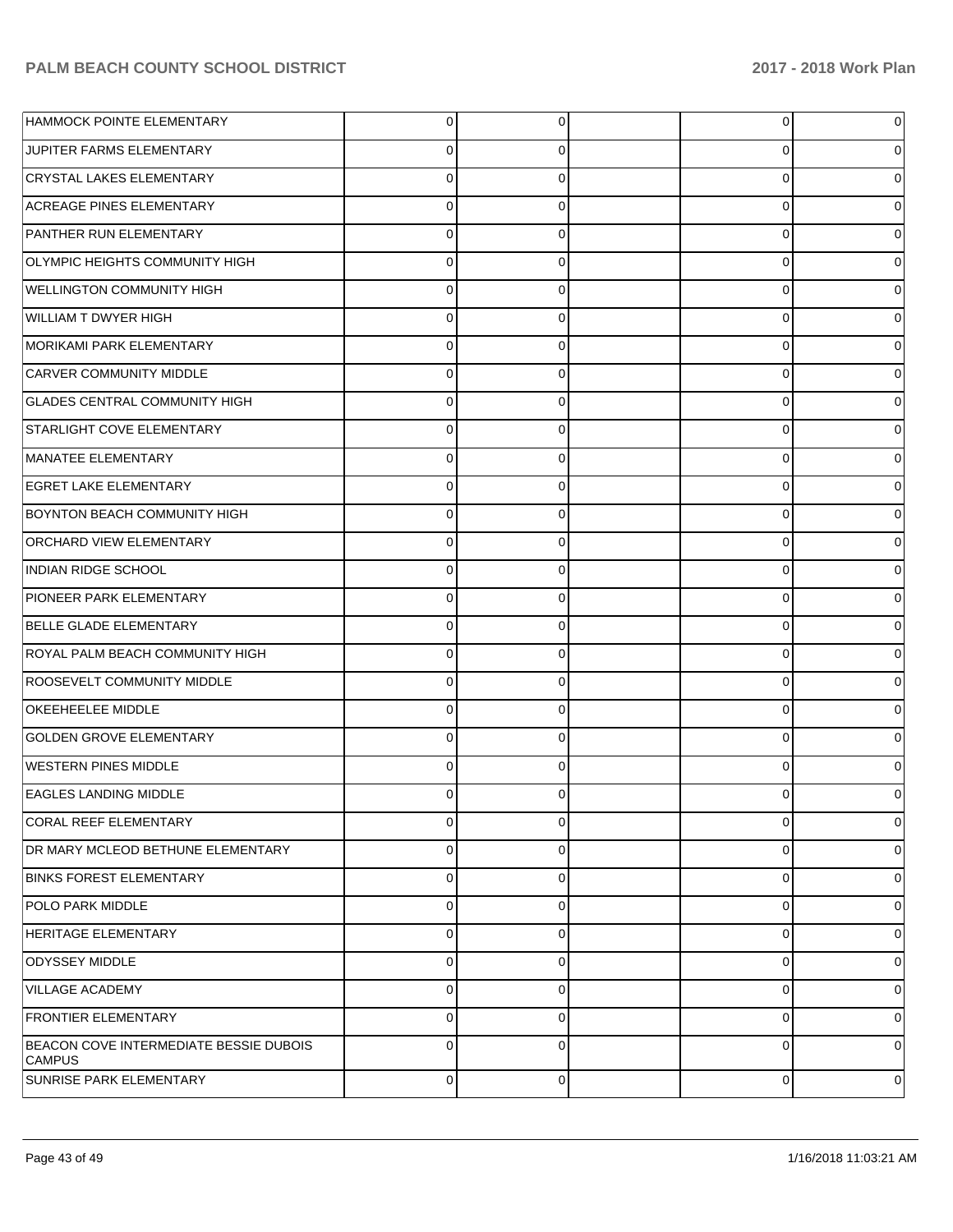| <b>DISCOVERY KEY ELEMENTARY</b>        | $\overline{0}$ | 0        |                            | $\overline{0}$ |          |
|----------------------------------------|----------------|----------|----------------------------|----------------|----------|
| <b>INDEPENDENCE MIDDLE</b>             | 0              | 0        |                            | 0              |          |
| PALM BEACH CENTRAL HIGH                | $\mathbf 0$    | $\Omega$ |                            | $\Omega$       |          |
| CHOLEE LAKE ELEMENTARY                 | $\mathbf 0$    | 0        |                            | 0              |          |
| ROYAL PALM BEACH ELEMENTARY            | $\Omega$       | $\Omega$ |                            | $\Omega$       |          |
| <b>CROSSPOINTE ELEMENTARY</b>          | $\mathbf 0$    | $\Omega$ |                            | 0              |          |
| PLEASANT CITY ELEMENTARY               | $\mathbf 0$    | $\Omega$ |                            | $\Omega$       |          |
| <b>JEAGA MIDDLE</b>                    | $\mathbf 0$    | 0        |                            | 0              |          |
| <b>BENOIST FARMS ELEMENTARY</b>        | $\Omega$       | $\Omega$ |                            | $\Omega$       |          |
| LAKE SHORE MIDDLE (NEW)                | $\mathbf 0$    | $\Omega$ |                            | 0              |          |
| DON ESTRIDGE HIGH TECH MIDDLE          | $\Omega$       | $\Omega$ |                            | $\Omega$       |          |
| WEST BOCA RATON COMMUNITY HIGH         | $\mathbf 0$    | 0        |                            | 0              |          |
| <b>TRADEWINDS MIDDLE</b>               | $\Omega$       | $\Omega$ |                            | $\Omega$       |          |
| EQUESTRIAN TRAILS ELEMENTARY           | $\mathbf 0$    | $\Omega$ |                            | 0              |          |
| PARK VISTA COMMUNITY HIGH              | $\mathbf 0$    | $\Omega$ |                            | $\Omega$       |          |
| <b>DIAMOND VIEW ELEMENTARY</b>         | $\mathbf 0$    | 0        |                            | 0              |          |
| <b>OSCEOLA CREEK MIDDLE</b>            | $\Omega$       | $\Omega$ |                            | $\Omega$       |          |
| HOPE CENTENNIAL ELEMENTARY (06-D)      | $\mathbf 0$    | $\Omega$ |                            | 0              |          |
| SUNCOAST COMMUNITY HIGH SCHOOL (NEW)   | $\mathbf 0$    | $\Omega$ |                            | $\Omega$       |          |
| EVERGLADES ELEMENTARY SCHOOL (03-W)    | $\mathbf 0$    | 0        |                            | 0              |          |
| <b>BANYAN CREEK ELEMENTARY</b>         | $\mathbf 0$    | 0        |                            | $\Omega$       |          |
| SEACREST TRAINING CENTER               | $\mathbf 0$    | $\Omega$ |                            | 0              |          |
| <b>WELLINGTON ELEMENTARY</b>           | $\Omega$       | 0        |                            | $\Omega$       |          |
| <b>WELLINGTON LANDINGS MIDDLE</b>      | $\mathbf 0$    | $\Omega$ |                            | $\Omega$       |          |
| <b>GALAXY ELEMENTARY</b>               | 0              | 0        |                            | 0              |          |
| INLET GROVE @ OLD SUNCOAST             | $\overline{0}$ | 0        |                            | 0              | 0        |
| ROOSEVELT FULL SERVICE CENTER          | $\overline{0}$ | 0        |                            | 0              | 0        |
| DELRAY FULL SERVICE CENTER             | $\overline{0}$ | 0        |                            | 0              | $\Omega$ |
| <b>WOODLANDS MIDDLE</b>                | $\overline{0}$ | 0        |                            | 0              | 0        |
| <b>WATERS EDGE ELEMENTARY</b>          | $\mathbf 0$    | $\Omega$ |                            | 0              | $\Omega$ |
| FREEDOM SHORES ELEMENTARY              | $\overline{0}$ | 0        |                            | 0              | 0        |
| ADULT EDUCATION CENTER                 | $\mathbf 0$    | $\Omega$ |                            | 0              | $\Omega$ |
| <b>BOCA RATON COMMUNITY HIGH</b>       | $\overline{0}$ | 0        |                            | 0              | 0        |
| CROSS ROADS ACADEMY (LAKE SHORE ANNEX) | $\mathbf 0$    | $\Omega$ |                            | $\Omega$       | 0        |
| WEST TECHNICAL EDUCATION CENTER        | $\mathbf 0$    |          | 0 Modular Building<br>Inst | 1              | 13       |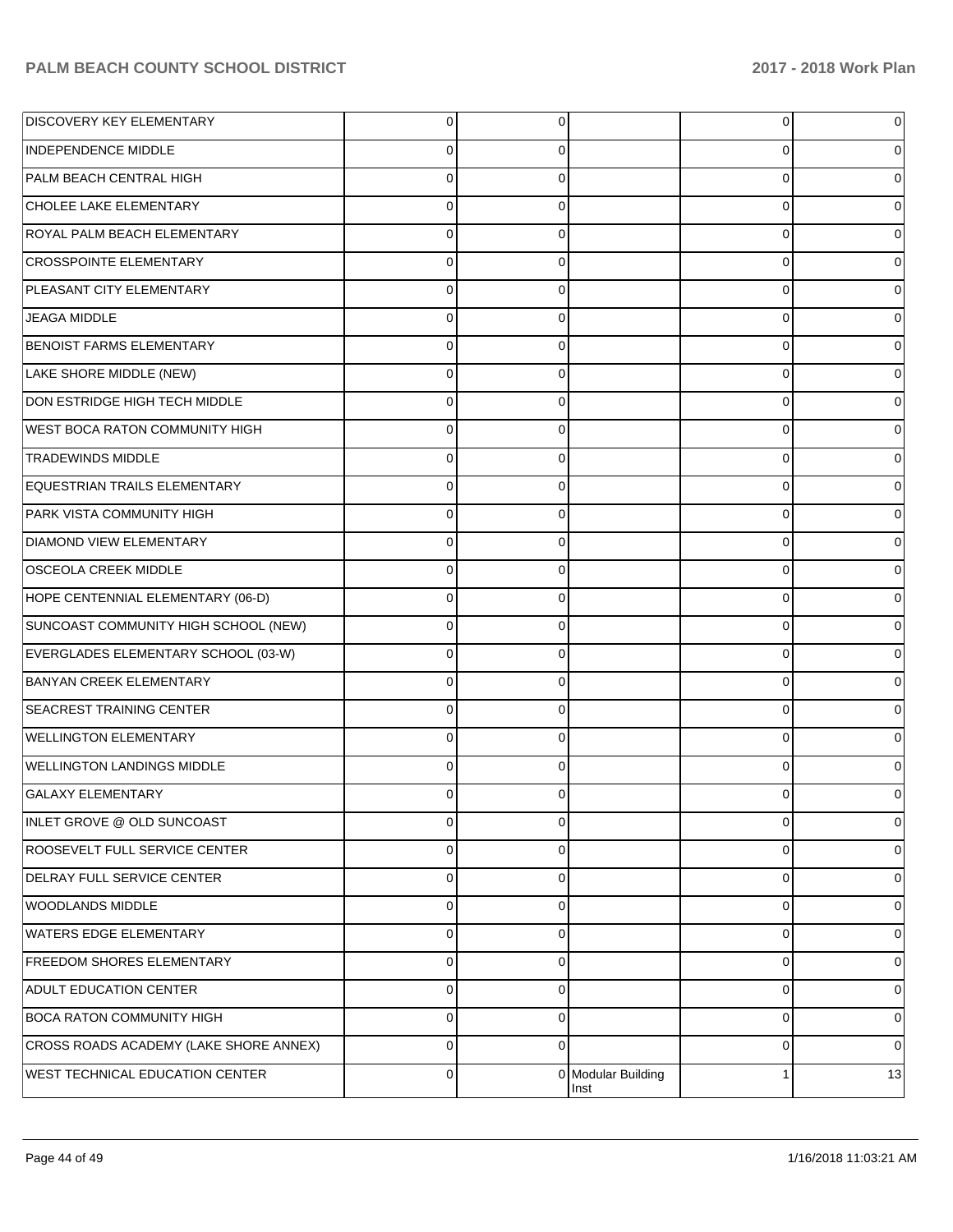| SOUTH INTENSIVE TRANSITION                            | 0           |             | $0$ GE | 0           | 0           |
|-------------------------------------------------------|-------------|-------------|--------|-------------|-------------|
| <b>WESTWARD ELEMENTARY</b>                            | 0           | 0           |        | 0           |             |
| LAKE WORTH MIDDLE                                     | 0           | 0           |        | 0           |             |
| PIERCE HAMMOCK ELEMENTARY                             | 0           | 0           |        | 0           | 0           |
| <b>GRASSY WATERS ELEMENTARY</b>                       | 0           | 0           |        | 0           |             |
| ATLANTIC COMMUNITY HIGH (NEW)                         | 0           | 0           |        | 0           | 0           |
| SEMINOLE RIDGE COMMUNITY HIGH                         | 0           | 0           |        | 0           |             |
| L.C. SWAIN MIDDLE                                     | 0           | 0           |        | 0           | 0           |
| HIDDEN OAKS ELEMENTARY                                | $\Omega$    | 0           |        | 0           |             |
| EMERALD COVE MIDDLE (02-JJ)                           | 0           | 0           |        | 0           | 0           |
| <b>ELBRIDGE GALE ELEMENTARY</b>                       | 0           | 0           |        | 0           |             |
| <b>TURNING POINTS ACADEMY</b>                         | 0           | 0           |        | 0           | 0           |
| MARSH POINTE ELEMENTARY (03-X)                        | 0           | 0           |        | 0           |             |
| HAGEN ROAD ELEMENTARY (NEW)                           | 0           | 0           |        | 0           | 0           |
| SUNSET PALMS ELEMENTARY (03-Z)                        | $\Omega$    | 0           |        | 0           |             |
| PINE JOG ELEMENTARY (03-Y)                            | 0           | 0           |        | 0           | 0           |
| JUPITER ELEMENTARY                                    | $\Omega$    | 0           |        | 0           |             |
| JUPITER COMMUNITY HIGH                                | 0           | 0           |        | 0           | 0           |
| ALLAMANDA ELEMENTARY                                  | 0           | 0           |        | 0           |             |
| PALM BEACH GARDENS ELEMENTARY                         | 0           | 0           |        | 0           | 0           |
| HOWELL L WATKINS MIDDLE                               | $\Omega$    | 0           |        | 0           |             |
| THE CONSERVATORY SCHOOL AT NORTH PALM<br><b>BEACH</b> | $\Omega$    | 0           |        | 0           |             |
| LAKE PARK ELEMENTARY                                  | $\Omega$    | $\Omega$    |        | $\mathbf 0$ |             |
| <b>WASHINGTON ELEMENTARY</b>                          | $\Omega$    | 0           |        | $\Omega$    |             |
| JOHN F KENNEDY MIDDLE                                 | 0           | 0           |        | 0           | 0           |
| <b>LINCOLN ELEMENTARY</b>                             | 0           | $\mathbf 0$ |        | $\mathbf 0$ | $\mathbf 0$ |
| <b>SABAL PALM/HIGHRIDGE</b>                           | 0           | $\mathbf 0$ |        | $\mathbf 0$ | 0           |
| NORTHMORE ELEMENTARY                                  | 0           | $\mathbf 0$ |        | $\mathbf 0$ | 0           |
| NORTHBORO ELEMENTARY                                  | 0           | $\mathbf 0$ |        | $\mathbf 0$ | 0           |
| ROOSEVELT ELEMENTARY                                  | 0           | $\mathbf 0$ |        | $\mathbf 0$ | 0           |
| U B KINSEY/PALMVIEW ELEMENTARY                        | 0           | $\mathbf 0$ |        | 0           | 0           |
| ALEXANDER W DREYFOOS JR SCHOOL OF THE<br><b>ARTS</b>  | $\Omega$    | 0           |        | 0           | 0           |
| BAK MIDDLE SCHOOL OF THE ARTS                         | $\mathbf 0$ | 0           |        | 0           | 0           |
| PALM BEACH PUBLIC SCHOOL                              | 0           | 0           |        | 0           | 0           |
| <b>WEST GATE ELEMENTARY</b>                           | 0           | 0           |        | 0           | 0           |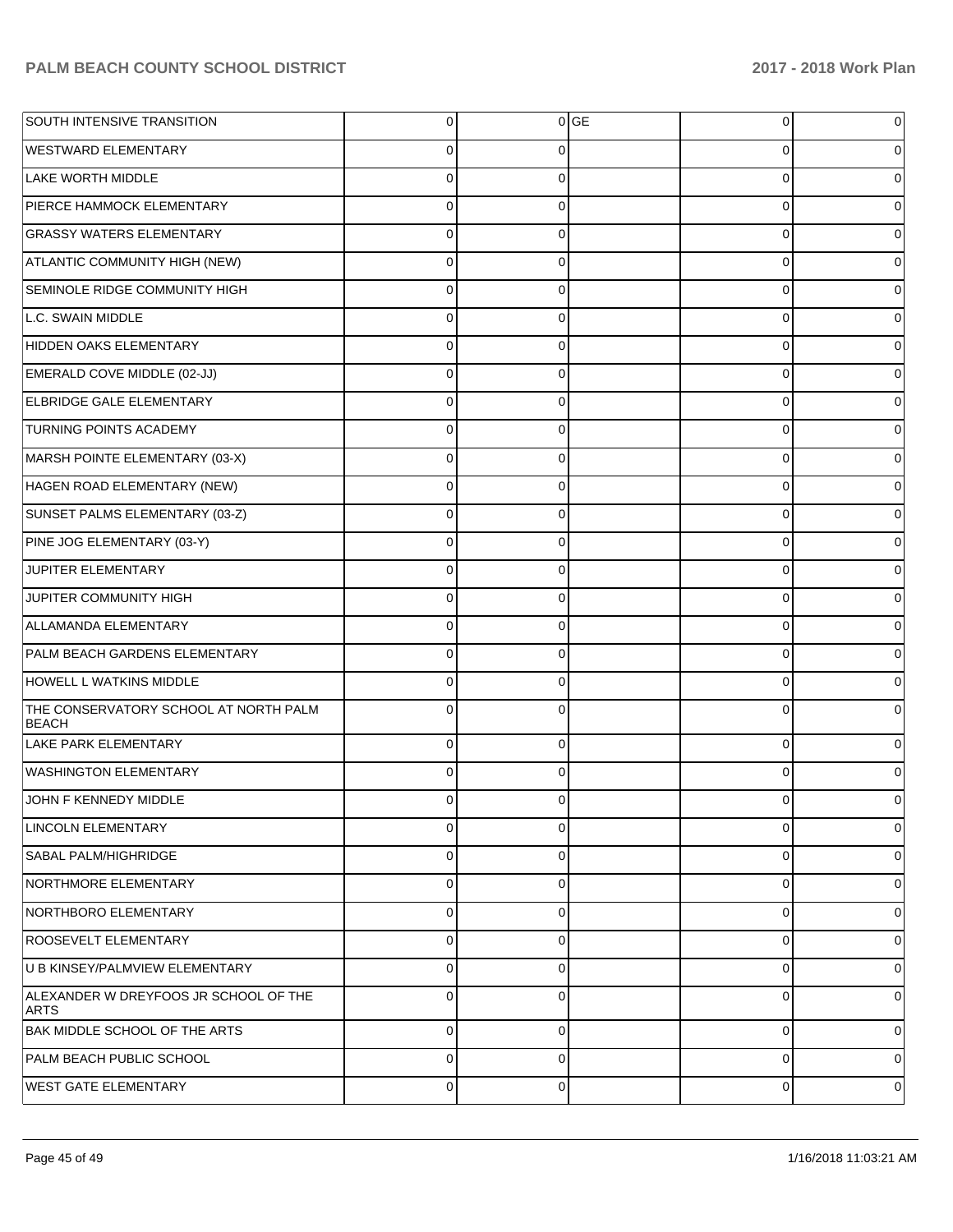| BELVEDERE ELEMENTARY          |  |  |     |
|-------------------------------|--|--|-----|
| CONNISTON COMMUNITY MIDDLE    |  |  |     |
| PALMETTO ELEMENTARY           |  |  |     |
| <b>SOUTH OLIVE ELEMENTARY</b> |  |  |     |
| FOREST HILL COMMUNITY HIGH    |  |  |     |
| MEADOW PARK ELEMENTARY        |  |  |     |
|                               |  |  | 131 |

#### **Failed Standard Relocatable Tracking**

Relocatable units currently reported by school, from FISH, and the number of relocatable units identified as 'Failed Standards'.

Nothing reported for this section.

## **Planning**

#### **Class Size Reduction Planning**

**Plans approved by the school board that reduce the need for permanent student stations such as acceptable school capacity levels, redistricting, busing, year-round schools, charter schools, magnet schools, public-private partnerships, multitrack scheduling, grade level organization, block scheduling, or other alternatives.**

The District, monitors utilization of its schools to make sure sufficient school facilities exist to meet Class Size Reduction (CSR) requirements. The law requires that all classes in core subject areas, as defined by statute and the Florida Department of Education, not exceed the following maximums: The maximum number of students who are assigned to each teacher for pre-k through grade 3 is 18; grades 4 through 8 is 22; and grades 9 through 12 is 25. Utilization of schools is continuously being monitored to determine where there is a need for improved or additional facilities to meet CSR. In some instances, on-site evaluation of school space is conducted to ensure optimum utilization of facilities to meet CSR. Through modular /relocatable locations on school site, CSR can be met at schools with increased enrollment. The District has converted all middle and high schools to choice to provide for program options, allowing CSR to be met at the School level. Palm Beach County is in full compliance with CSR requirements and in the process of implementing District-wide Controlled Open Enrollment for FY18 as required by statute.

#### **School Closure Planning**

**Plans for the closure of any school, including plans for disposition of the facility or usage of facility space, and anticipated revenues.** 

The School District is planning to repurpose the Odyssey facility from a District-operated middle school to the new location for an existing South Tech Charter School.

# **Long Range Planning**

#### **Ten-Year Maintenance**

District projects and locations regarding the projected need for major renovation, repair, and maintenance projects within the district in years 6-10 beyond the projects plans detailed in the five years covered by the work plan.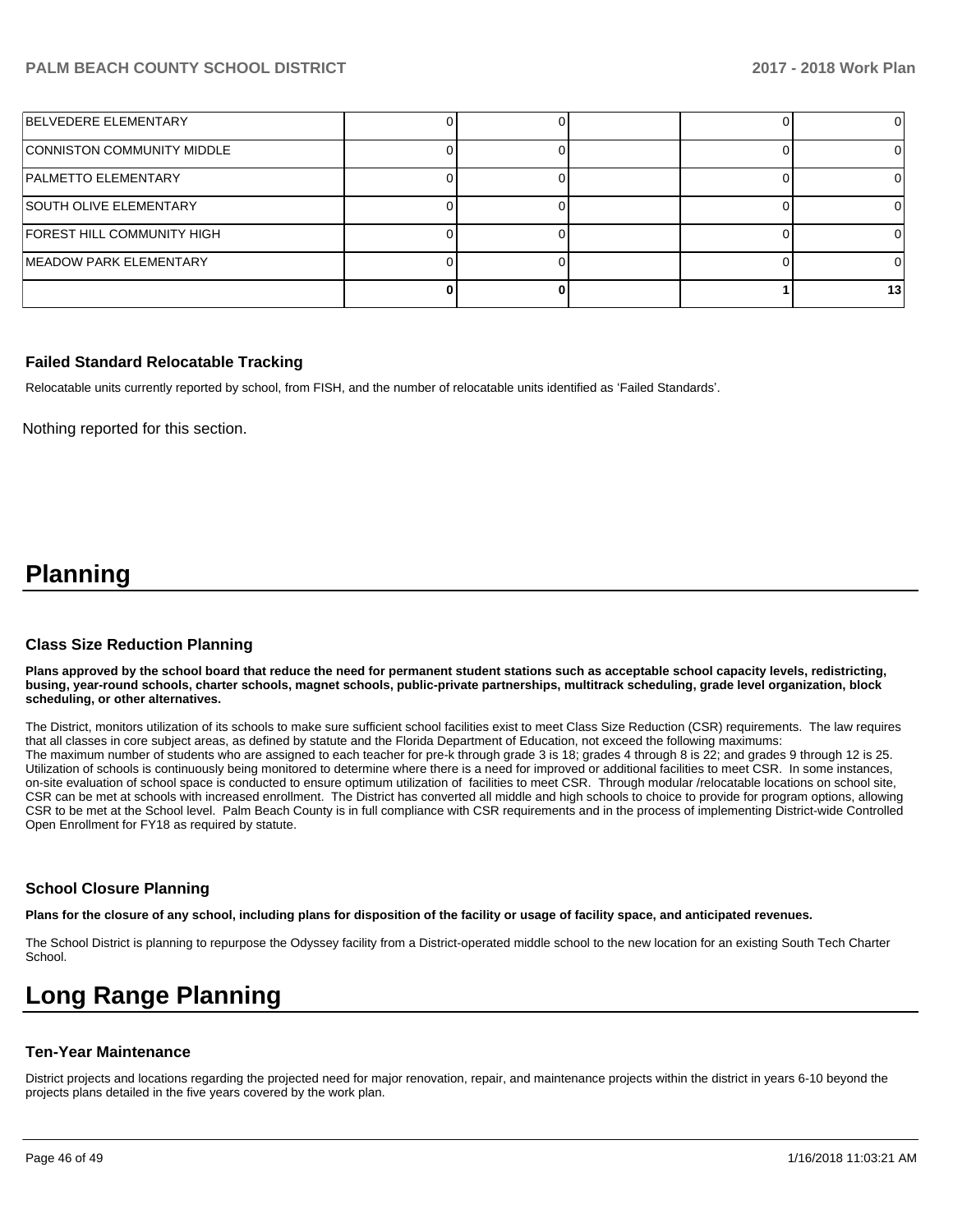Nothing reported for this section.

#### **Ten-Year Capacity**

Schedule of capital outlay projects projected to ensure the availability of satisfactory student stations for the projected student enrollment in K-12 programs for the future 5 years beyond the 5-year district facilities work program.

| Project | Location, Community, Quadrant or other<br>general location | 2021 - 2022 / 2026 - 2027<br><b>Projected Cost</b> |
|---------|------------------------------------------------------------|----------------------------------------------------|
| 104-A   | Scripps/Gardens                                            | \$28,711,379                                       |
| $15-A$  | <b>West Acreage</b>                                        | \$30,198,661                                       |
| 16-AAA  | <b>Western Communities</b>                                 | \$82,283,040                                       |
|         |                                                            | \$141,193,080                                      |

#### **Ten-Year Planned Utilization**

Schedule of planned capital outlay projects identifying the standard grade groupings, capacities, and planned utilization rates of future educational facilities of the district for both permanent and relocatable facilities.

| <b>Grade Level Projections</b>  | <b>FISH</b><br><b>Student</b><br><b>Stations</b> | Actual 2016 -<br><b>2017 FISH</b><br>Capacity | Actual<br>$2016 -$<br>2017<br><b>COFTE</b> | Actual 2016 - 2017<br><b>Utilization</b> | Actual 2017 - 2018 / 2026 - 2027 new<br>Student Capacity to be added/removed | Projected 2026<br>2027 COFTE | Projected 2026 -<br>2027 Utilization |
|---------------------------------|--------------------------------------------------|-----------------------------------------------|--------------------------------------------|------------------------------------------|------------------------------------------------------------------------------|------------------------------|--------------------------------------|
| Elementary - District<br>Totals | 99,515                                           | 99,515                                        | 76.959.04                                  | 77.33 %                                  | 1.940                                                                        | 87.379                       | 86.13 %                              |
| Middle - District Totals        | 56.575                                           | 50.897                                        | 38.309.10                                  | 75.27 %                                  |                                                                              | 40.882                       | 80.32 %                              |
| High - District Totals          | 58.608                                           | 55,533                                        | 50.793.23                                  | 91.46 %                                  | 2.500                                                                        | 54.786                       | 94.40 %                              |
| Other - ESE, etc                | 8.708                                            | 6.847                                         | .951.71                                    | 28.51 %                                  |                                                                              |                              | 0.01%                                |
|                                 | 223,406                                          |                                               | 212.792 168.013.08                         | 78.96 %                                  | 4.440                                                                        | 183.048                      | 84.26 %                              |

**Combination schools are included with the middle schools for student stations, capacity, COFTE and utilization purposes because these facilities all have a 90% utilization factor. Use this space to explain or define the grade groupings for combination schools.** 

No comments to report.

#### **Ten-Year Infrastructure Planning**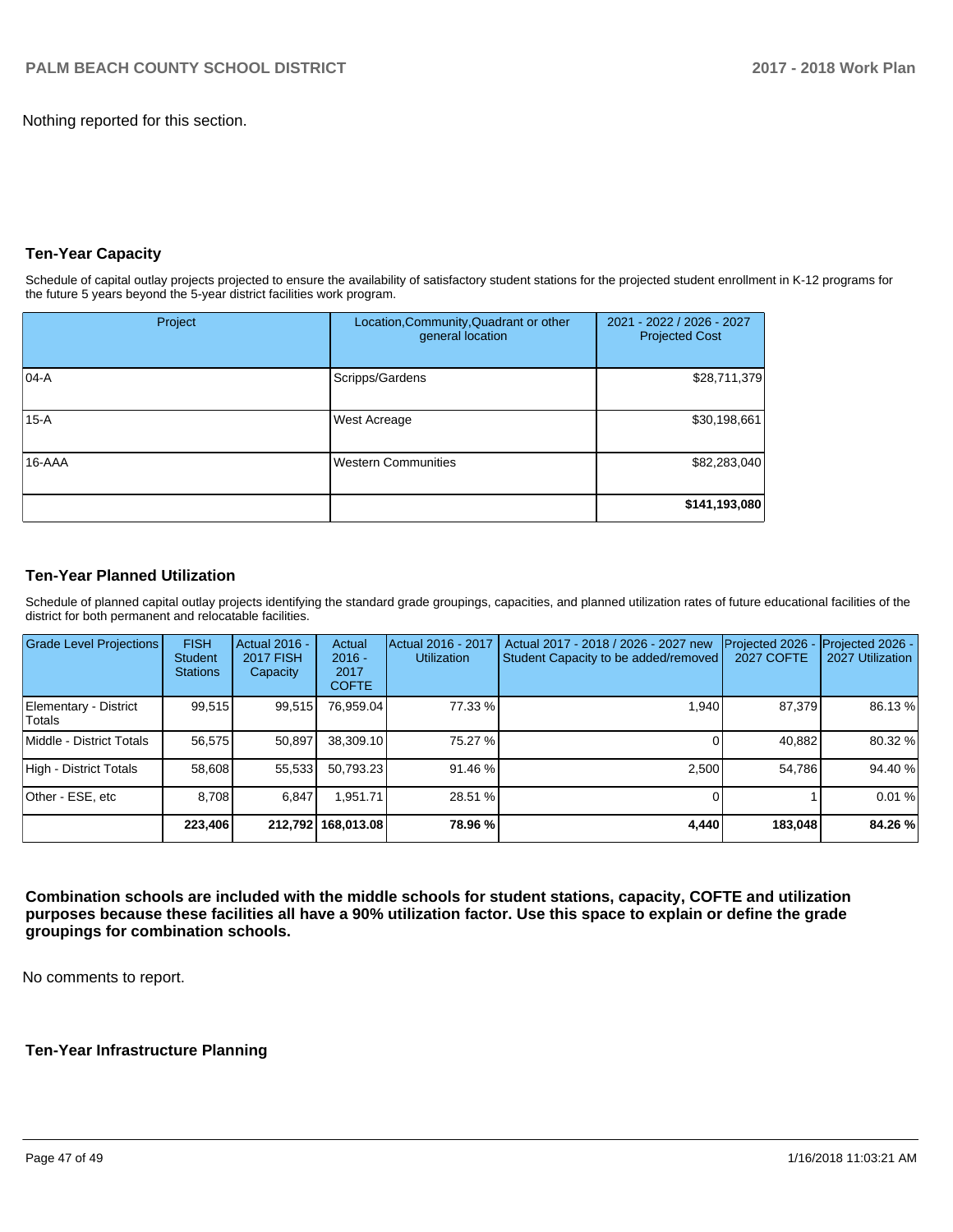#### **Proposed Location of Planned New, Remodeled, or New Additions to Facilities in 06 thru 10 out years (Section 28).**

1 new Elementary School in the Gardens Area and 1 new Elementary School in the West Acreage. 1 new High School in Western Communities.

#### Plans for closure of any school, including plans for disposition of the facility or usage of facility space, and anticipated revenues in the 06 thru 10 out **years (Section 29).**

Currently there are no plans for disposition of facilities or usage of facility space. Staff is reviewing the utilization of schools and the possibility of combining or changing grade configuration. Every year as the Plan is updated the changes will be included if any.

#### **Twenty-Year Maintenance**

District projects and locations regarding the projected need for major renovation, repair, and maintenance projects within the district in years 11-20 beyond the projects plans detailed in the five years covered by the work plan.

Nothing reported for this section.

#### **Twenty-Year Capacity**

Schedule of capital outlay projects projected to ensure the availability of satisfactory student stations for the projected student enrollment in K-12 programs for the future 11-20 years beyond the 5-year district facilities work program.

Nothing reported for this section.

#### **Twenty-Year Planned Utilization**

Schedule of planned capital outlay projects identifying the standard grade groupings, capacities, and planned utilization rates of future educational facilities of the district for both permanent and relocatable facilities.

| <b>Grade Level Projections</b>   | <b>FISH</b><br><b>Student</b><br><b>Stations</b> | <b>Actual 2016 -</b><br><b>2017 FISH</b><br>Capacity | Actual<br>$2016 -$<br>2017<br><b>COFTE</b> | Actual 2016 - 2017<br><b>Utilization</b> | Actual 2017 - 2018 / 2036 - 2037 new<br>Student Capacity to be added/removed | Projected 2036<br>2037 COFTE | Projected 2036 -<br>2037 Utilization |
|----------------------------------|--------------------------------------------------|------------------------------------------------------|--------------------------------------------|------------------------------------------|------------------------------------------------------------------------------|------------------------------|--------------------------------------|
| High - District Totals           | 58,608                                           | 55,533                                               | 50,793.23                                  | 91.46 %                                  | 2.500                                                                        | 58.504                       | 100.81%                              |
| Other - ESE, etc                 | 8.708                                            | 6.847                                                | .951.71                                    | 28.51 %                                  |                                                                              |                              | 0.01%                                |
| Elementary - District<br> Totals | 99,515                                           | 99,515                                               | 76.959.04                                  | 77.33 %                                  | 970                                                                          | 91,658                       | 91.22 %                              |
| Middle - District Totals         | 56,575                                           | 50.897                                               | 38,309.10                                  | 75.27 %                                  |                                                                              | 44.854                       | 88.13%                               |
|                                  | 223,406                                          |                                                      | 212,792 168,013.08                         | 78.96 %                                  | 3,470                                                                        | 195,017                      | 90.18%                               |